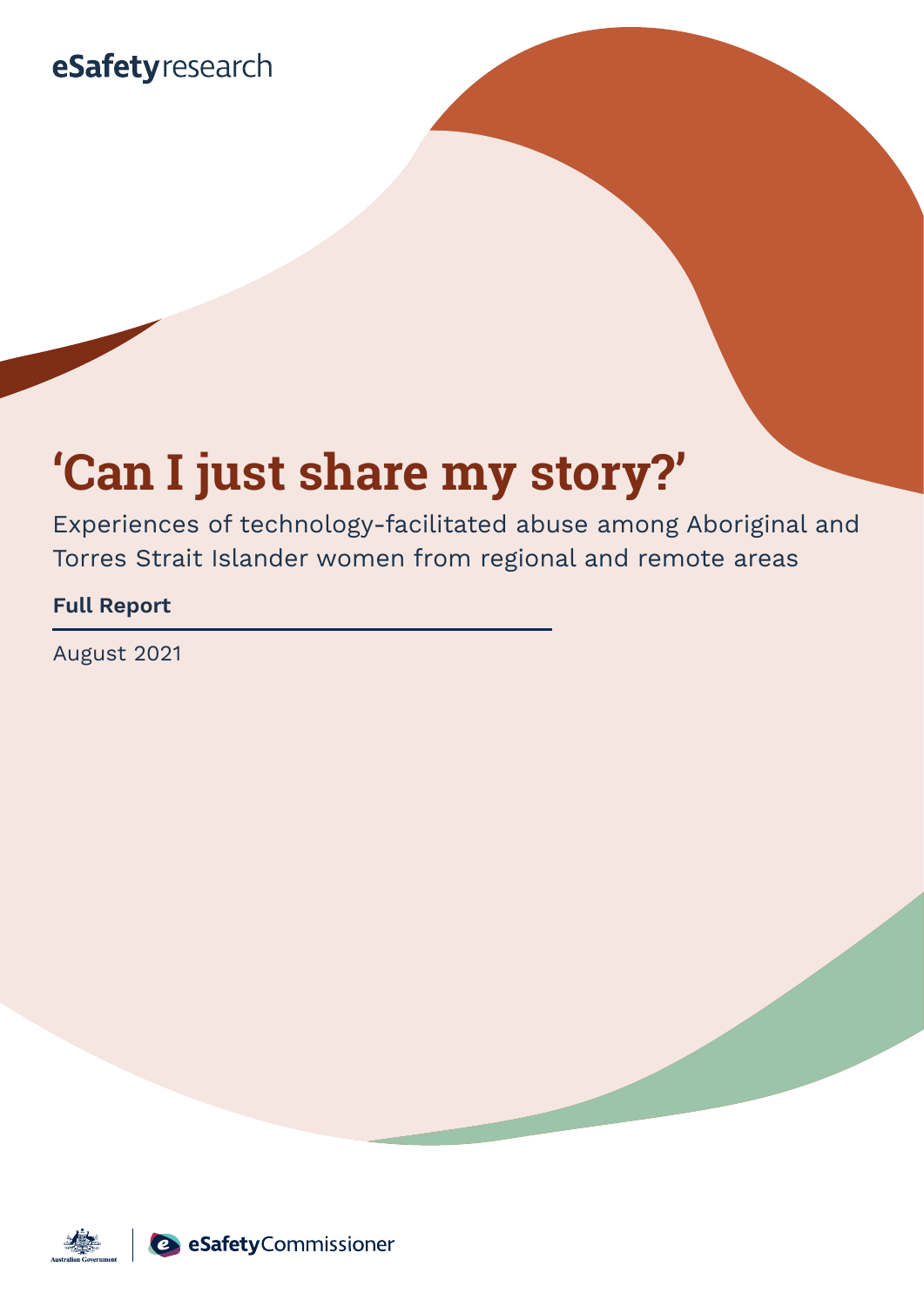**Report prepared for: eSafety Level 32, 360 Elizabeth Street Melbourne Vic 3000**

**Report prepared by:**

**Chay Brown, Mandy Yap, Annick Thomassin, Minda Murray and Eunice Yu Centre for Aboriginal Economic Policy Research, Australian National University, Canberra**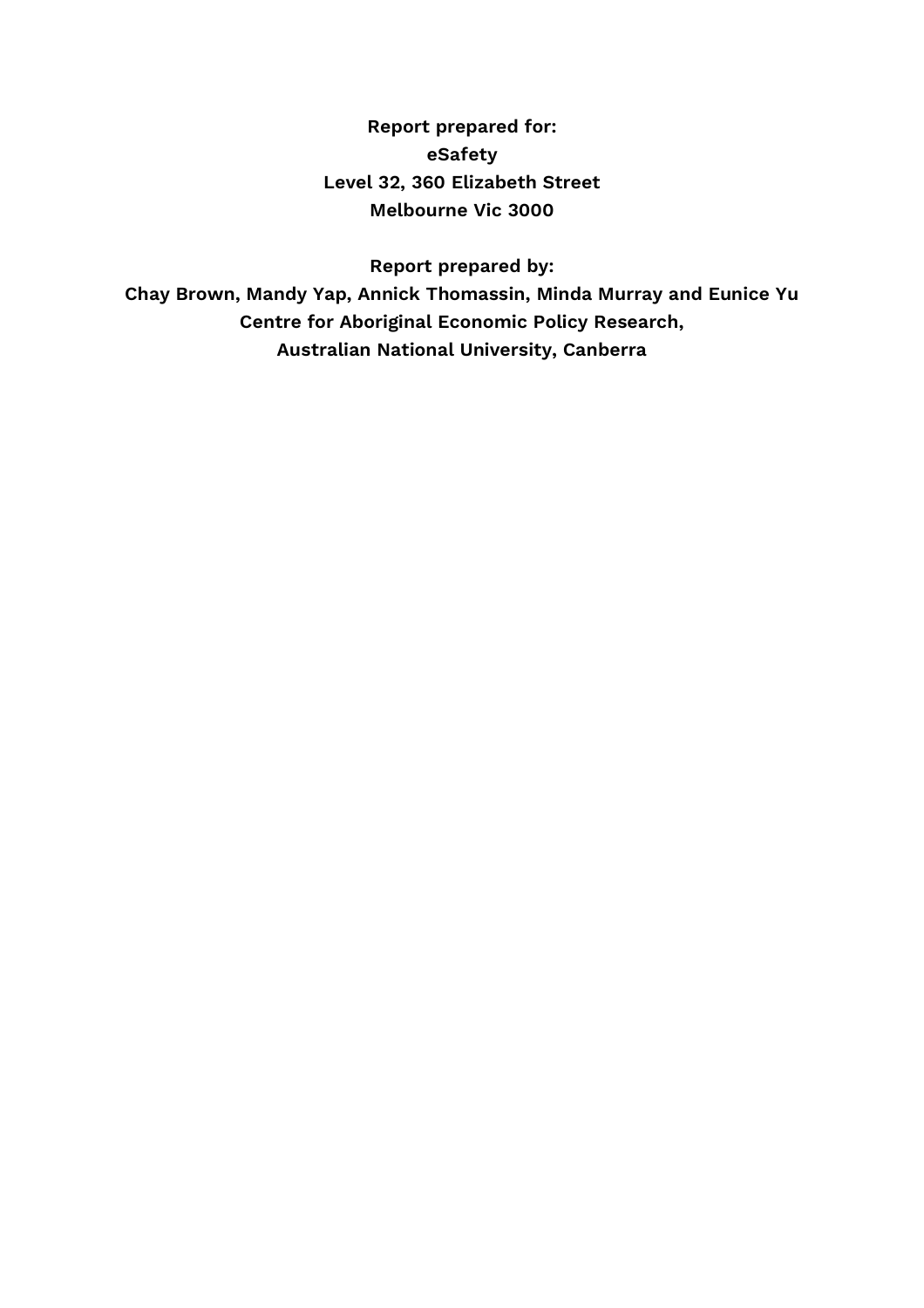# <span id="page-2-0"></span>**Acknowledgements**

This is an edited version of a report commissioned by eSafety in 2020 from Australian National University researchers at the Centre for Aboriginal Economic Policy Research. We would like to thank the study participants and especially the survivors and professionals who gave their time to contribute to a greater understanding of technology-facilitated abuse of Aboriginal and Torres Strait Islander women in regional and remote areas. Your knowledge makes a difference.

We would like to acknowledge the traditional custodians of the lands on which we gathered, collected, and reported this research. We acknowledge that this research was conducted on stolen land and that sovereignty was never ceded. We would like to acknowledge and pay our respect to their Elders past, present and emerging. We recognise their leadership, strength, and resilience in trying to prevent technology-facilitated abuse. We acknowledge the impacts of ongoing colonisation and the ways this continues to drive violence against Aboriginal and Torres Strait Islander people, families, and communities. We commit to truth-telling and it is our hope that this research can be of benefit to Aboriginal and Torres Strait Islander people.

The Centre for Aboriginal Economic Policy Research (CAEPR) would like to acknowledge and thank their partner organisations in each research site for their expertise, support and guidance throughout all stages of this research. We would also like to acknowledge and thank the Tangentyere Women's Family Safety Group, who have worked with eSafety on several projects, for developing the discussion guides for the interviews and yarning. We would also like to thank our community-based researchers who cannot be acknowledged by name for safety and privacy reasons, but we would still like to recognise their invaluable contributions to this research. Thank you to Desma Clark, David Noonan, Shirleen Campbell, Carmel Simpson, Ginibi Robinson and Dr. Janet Hunt for providing such invaluable feedback and guidance to CAEPR throughout this research project. Thank you also to Dr Diane Smith, Dr Tony Dreise, Dr Francis Markham, and Tracy Deasey at (CAEPR) for their insight, guidance and collaboration on this important research.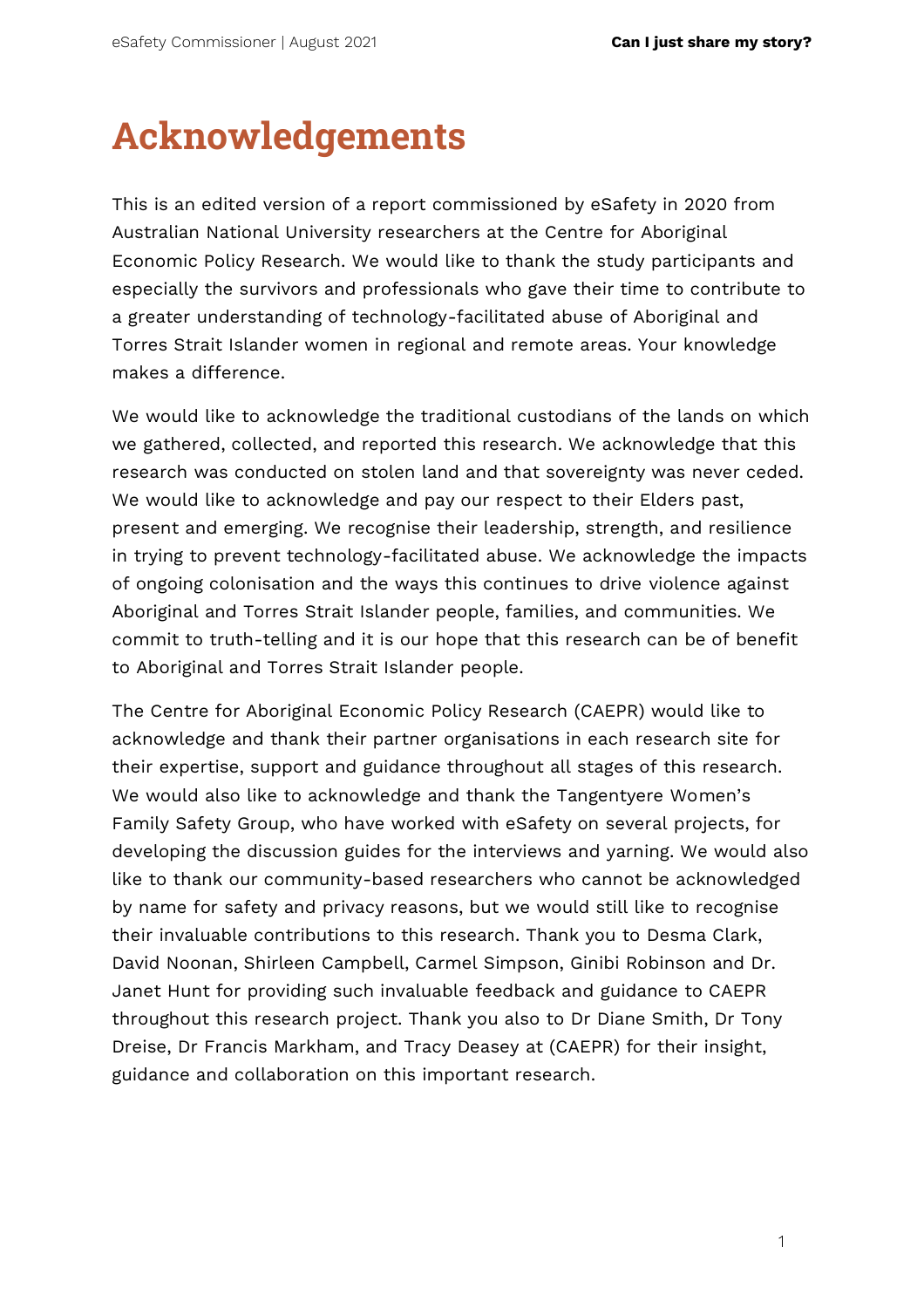eSafety recognises the details reported here represent lived experiences. We acknowledge the damaging effects of technology-facilitated abuse on families and communities. This report discusses issues that some people may find distressing and it includes abusive language.

If you or someone you know is at risk of immediate harm, please call Triple Zero (000). For counselling and support, please contact:

| 1800Respect        | 1800 737 732 |
|--------------------|--------------|
| Lifeline           | 13 11 14     |
| <b>Beyond Blue</b> | 1300 22 4636 |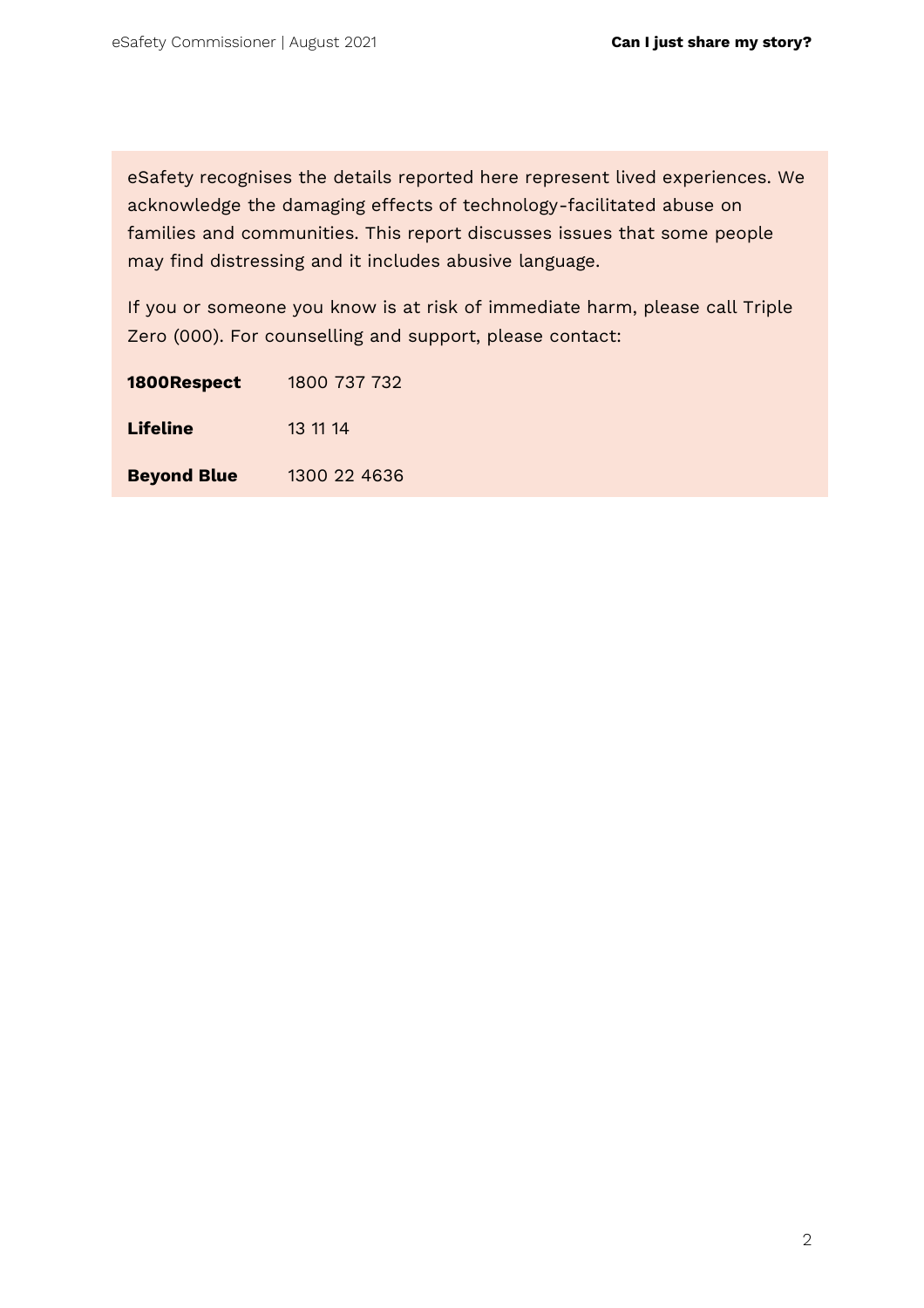## **Contents**

| 3. Key findings from yarning with Aboriginal and Torres Strait Islander women |  |
|-------------------------------------------------------------------------------|--|
|                                                                               |  |
|                                                                               |  |
|                                                                               |  |
| 3.4 Strategies used by women to keep themselves safe  45                      |  |
|                                                                               |  |
|                                                                               |  |
|                                                                               |  |
|                                                                               |  |
|                                                                               |  |
|                                                                               |  |
|                                                                               |  |
| 5.2 Challenges to preventing technology-facilitated abuse 60                  |  |
|                                                                               |  |
|                                                                               |  |
|                                                                               |  |
|                                                                               |  |
|                                                                               |  |
|                                                                               |  |
|                                                                               |  |
|                                                                               |  |
|                                                                               |  |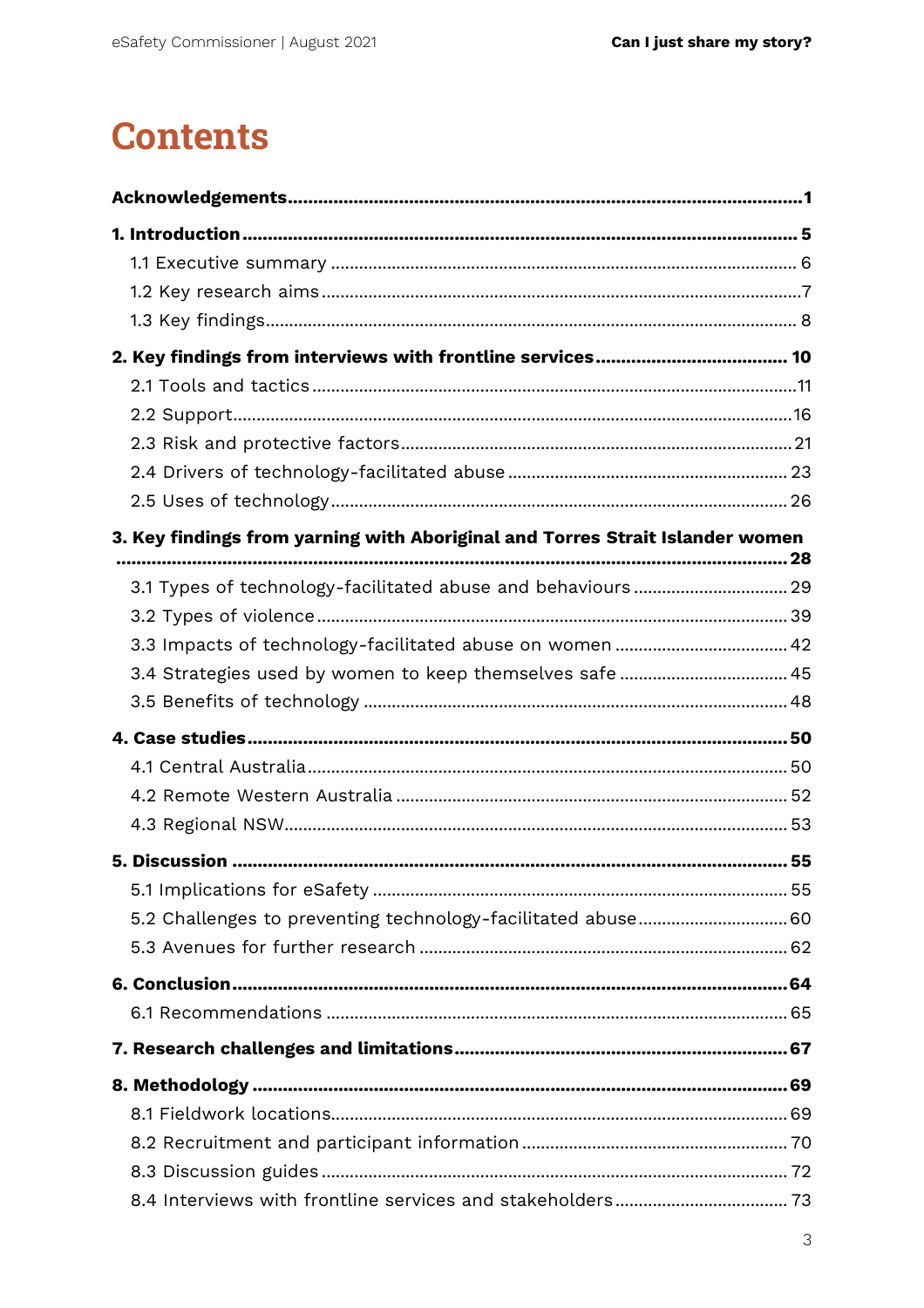| Appendix C: Discussion guide development and rationale  83                  |  |
|-----------------------------------------------------------------------------|--|
| Appendix D: Discussion guide for interviews with frontline workers 85       |  |
| Appendix E: Discussion guide for yarnings with Aboriginal and Torres Strait |  |
|                                                                             |  |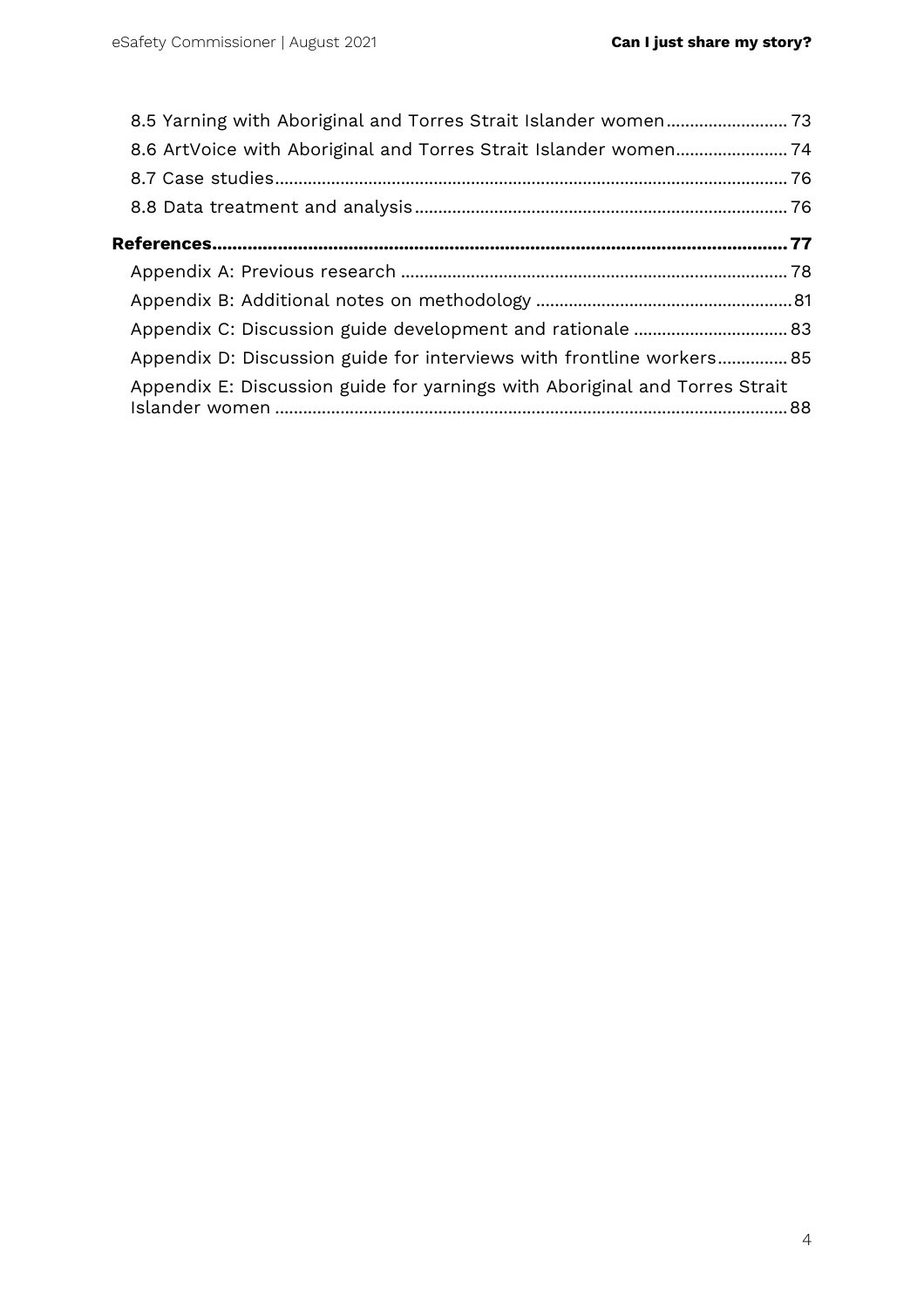# <span id="page-6-0"></span>**1. Introduction**

Aboriginal and Torres Strait Islander women are disproportionately affected by violence in all its forms, and are overrepresented as domestic, family, and sexual violence victims (The Northern Territory Government, 2018). They are 35 times more likely to be hospitalised as a result of violence than non-Indigenous women and they report three times as many incidents of sexual violence compared to non-Indigenous women (Olsen & Lovett, 2016, p. 13). Indigenous women are also far more likely to be killed due to assault than non-Indigenous women (Our Watch, 2016). They are also hospitalised due to family violence at three times the rate of Indigenous males (Our Watch, 2018).

With the increasing use of electronic and communication technology and internet connectivity in regional and remote areas, technology-facilitated abuse (TFA) is believed to be becoming more widespread yet the extent of it in regional and remote areas remains relatively unexplored. TFA refers to abusive behaviour using phones and other devices, as well as social media and online accounts.

There are four main types of technology-facilitated abusive behaviours: harassment, stalking, impersonation, and threats (Office of the eSafety Commissioner, 2019). TFA covers the sharing of sexual images without consent; the use of GPS technology to monitor a person's location and movement; the creation of fake social media accounts (such as on Facebook or Instagram) to impersonate and humiliate a person; and threatening or abusive messages.

This research report looks into the experiences of TFA among Aboriginal and Torres Strait Islander women in remote and regional locations, with a particular focus on different types of experiences, cultural sensitivities which surround this abuse, and how women can best be supported. The findings of this research aim to inform programmatic and policy responses to address and prevent TFA in ways that are culturally safe and appropriate.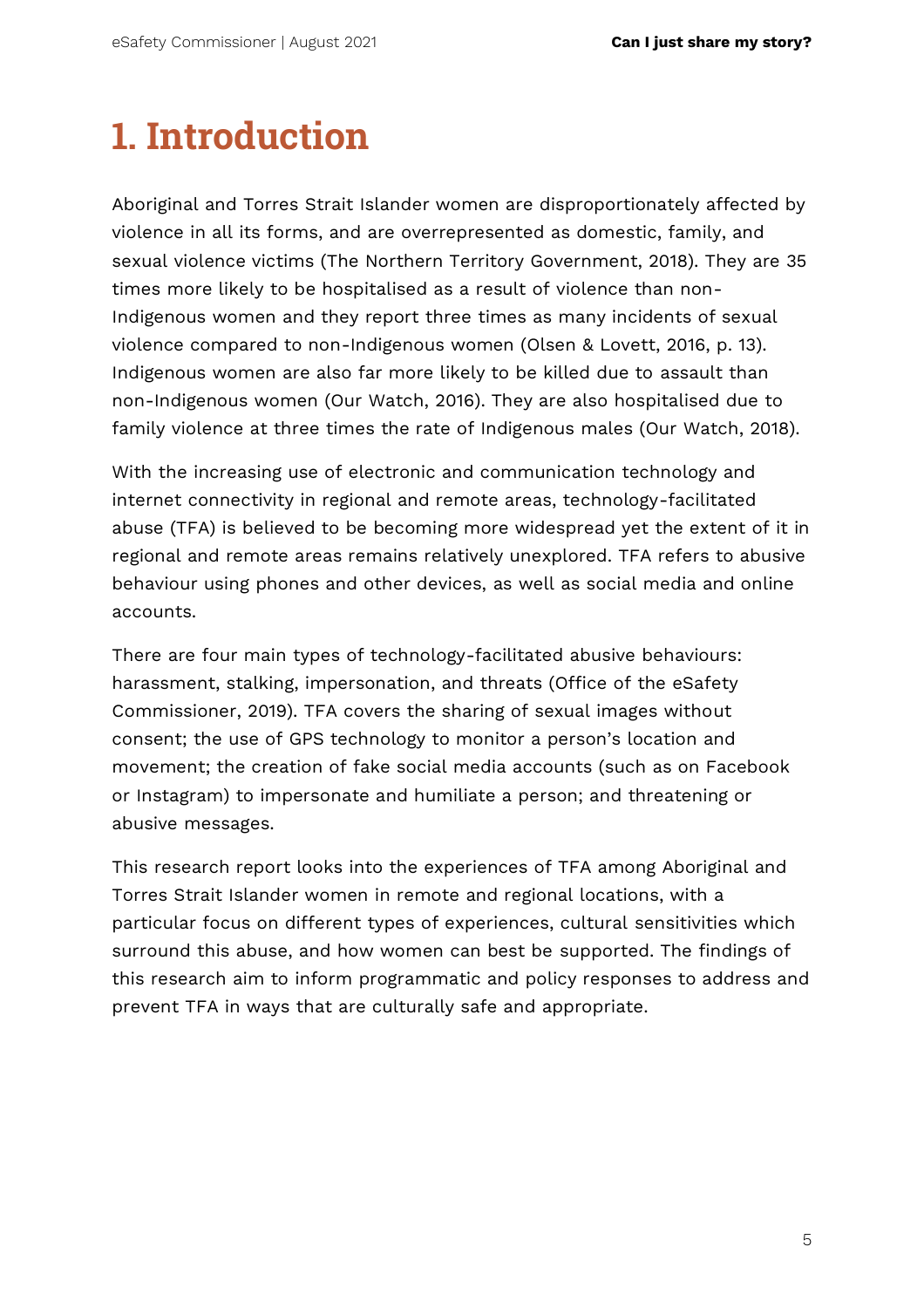### <span id="page-7-0"></span>**1.1 Executive summary**

For many Aboriginal and Torres Strait Islander women living in remote and regional areas, the internet and mobile phones are a lifeline of connection and support. However, Aboriginal and Torres Strait Islander women are disproportionately more likely to be targets of online abuse, and they experience online abuse at higher levels and in different ways to other sectors of the Australian population.

In 2020 eSafety commissioned research on the experiences and impacts of technology-facilitated abuse (TFA) involving Aboriginal and Torres Strait Islander women living in remote and regional areas. The research was conducted in an effort to better understand the specific experiences of TFA by a subset of the Aboriginal and Torres Strait Islander population. This research will inform eSafety programs, policy and messaging responses, particularly initiatives for frontline workers, to prevent and reduce the harm that TFA does to Indigenous women living in regional and remote Australia.

This report was produced by The Centre for Aboriginal Economic Policy Research at the Australian National University. The research team used qualitative methods to collect, analyse and report on information provided by frontline workers and Aboriginal and Torres Strait Islander women living in three different indicative regional and remote locations in Australia: Central Australia, remote Western Australia and regional NSW. The report addresses a critical gap in research in understanding the specific issues encountered by women in remote and regional areas that had been identified by previous eSafety research work on 'Online safety for Aboriginal and Torres Strait Islander women living in urban areas' (eSafety, 2019).

This research found that the experiences of Indigenous women living in remote and regional areas are widespread and diverse but share common risks when experiencing technology-facilitated abuse. The research found that the impacts of TFA on women who participated in the study were serious and long lasting. It also identified a general lack of awareness about TFA among both Aboriginal and Torres Strait Islander women and frontline workers in the three regions. This highlighted how raising awareness of TFA is a critical and important avenue to prevention and providing safe avenues for reporting.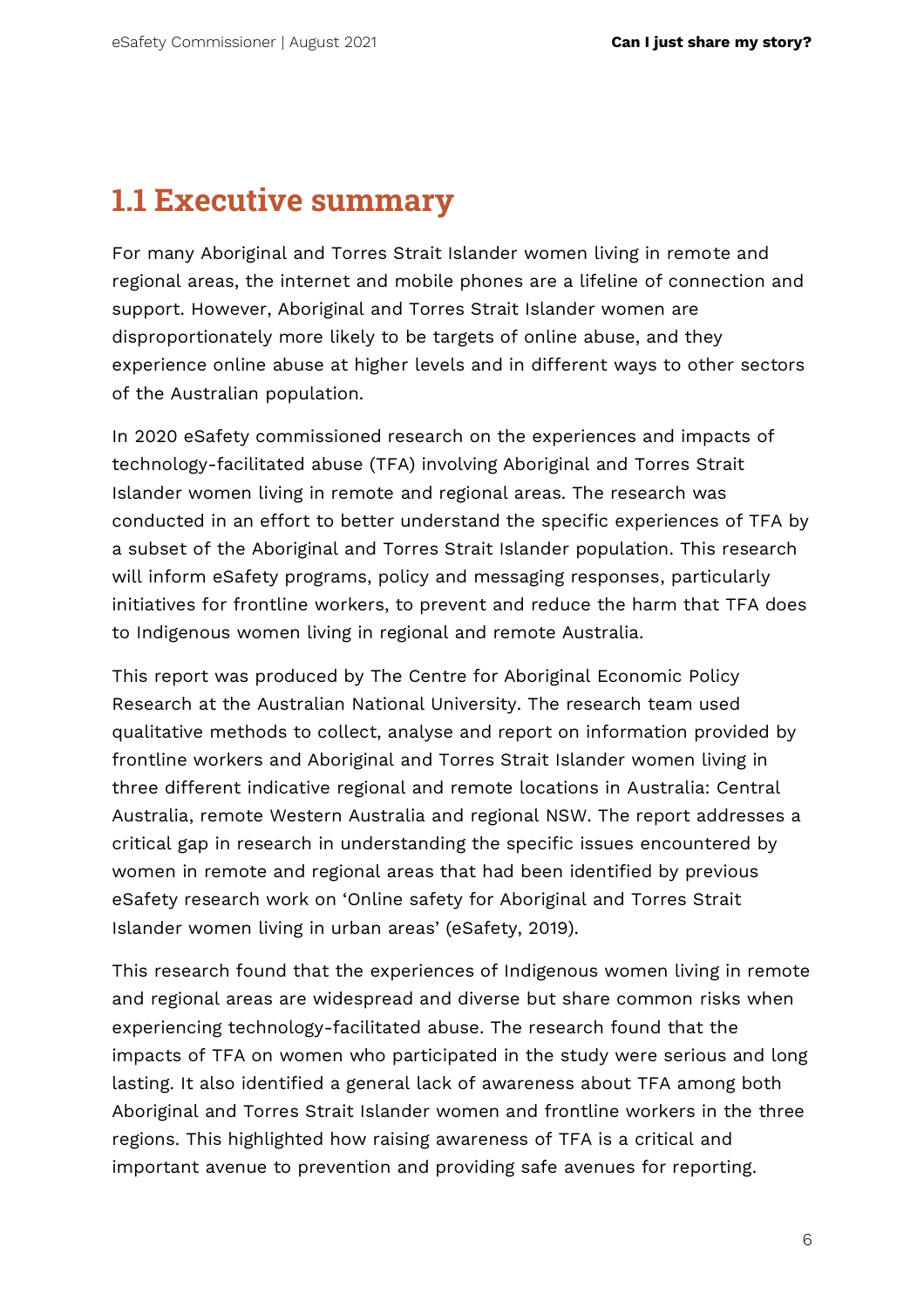This report gives voice to a vulnerable sector of the population and highlights the critical need to listen to these voices, in order to begin to deal with the problem of technology-facilitated abuse experienced by Aboriginal and Torres Strait Islander women living in regional and remote areas. It also recognises that while the perpetrators of TFA are not necessarily Indigenous themselves, the solutions needed to respond to this form of abuse should consider the unique challenges many Aboriginal and Torres Strait Islander women face, including disproportionate rates of poverty, violence, abuse and imprisonment. The safety of women and children should also be at the centre of all responses and initiatives designed to reduce the harm caused by TFA.

## <span id="page-8-0"></span>**1.2 Key research aims**

- To listen to the stories of Aboriginal and Torres Strait Islander women who live in regional and remote areas and who have experienced TFA.
- To gain insight into specific situations, issues and cultural requirements Aboriginal and Torres Strait Islander women who live in regional and remote areas face in relation to TFA.
- To understand the impact of TFA on Aboriginal and Torres Strait Islander women who live in regional and remote areas.
- To understand the level of knowledge of online safety, reporting TFA and safe use of devices by Aboriginal and Torres Strait Islander women in regional and remote communities.
- To understand more about these women's preferred pathways to seek assistance or take action and trusted sources of help and support.
- To understand cultural sensitivities that need to be considered in relation to the type of support and information provided.
- To explore the perspectives of frontline workers working with Australian Aboriginal and Torres Strait Islander women from regional and remote areas who have experienced TFA.
- To understand how to enhance early intervention and prevention approaches in existing eSafety programs.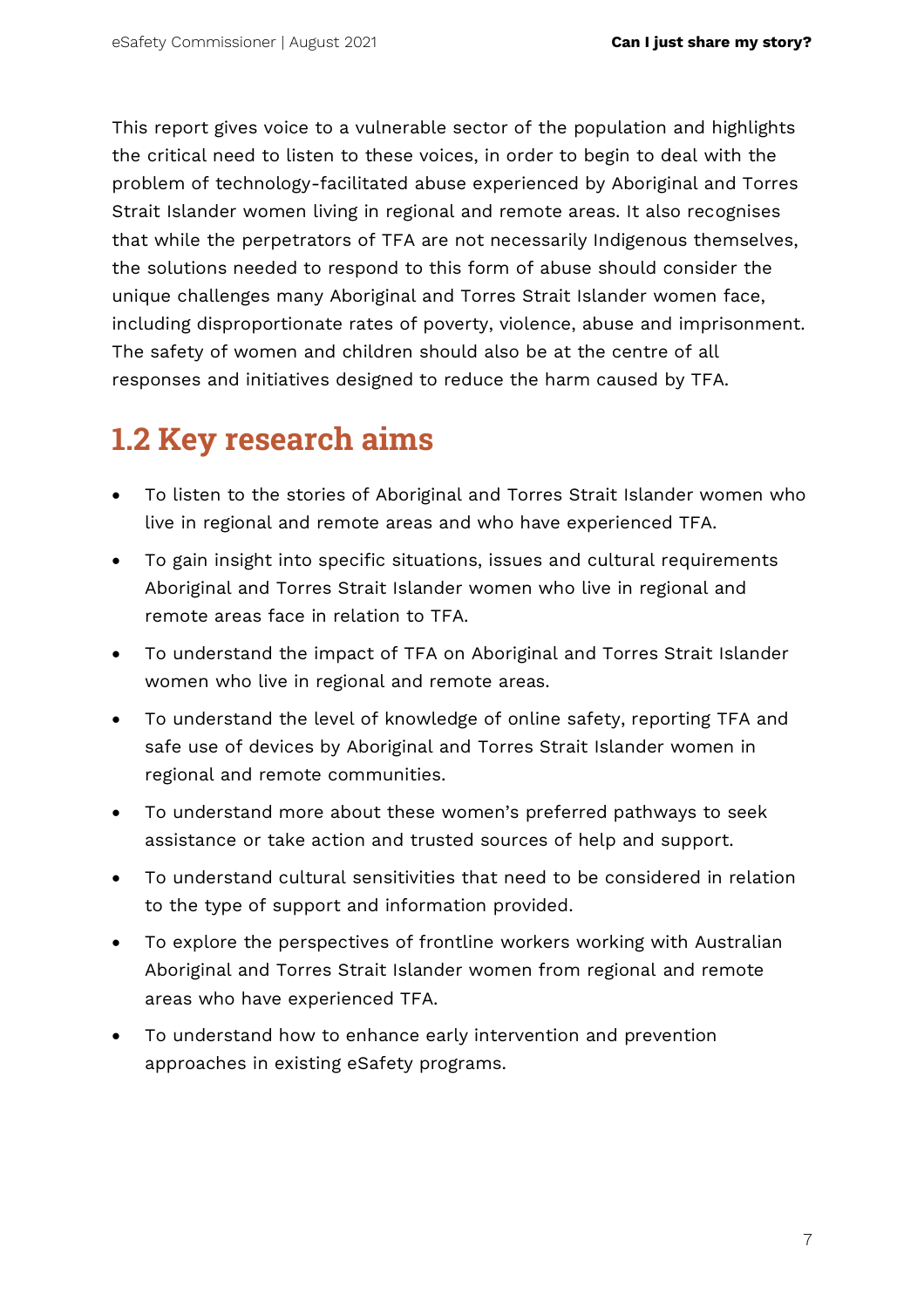## <span id="page-9-0"></span>**1.3 Key findings**

• This research found that women had diverse experiences of TFA which was further complicated by living in regional and remote contexts.

#### **Types and forms of technology-facilitated abuse:**

- Aboriginal and Torres Strait Islander women most commonly experienced TFA from a current or former male partner within the context of intimate partner violence.
- Aboriginal and Torres Strait Islander women experienced different forms of TFA, and the most commonly reported behaviours were threats, harassment, monitoring and stalking, followed by impersonation.
- Different forms of violence were associated with different technologyfacilitated abusive behaviours, for example, impersonation was commonly linked with lateral violence<sup>1</sup> perpetrated by women, whilst monitoring was most commonly linked with intimate partner violence.
- The tools and tactics used to perpetrate TFA against Aboriginal and Torres Strait Islander women were many and varied, but the most commonly reported vehicles were messaging, phone calls, fake social media accounts, and monitoring apps or platforms.
- TFA against Aboriginal and Torres Strait Islander women is primarily driven by jealousy and gender inequality.
- TFA perpetrated by women against other women was often driven by jealousy and usually in response to perceived sexual misconduct with a man.
- There were also differing experiences of TFA across age groups. Those in the younger age groups were more likely to experience imaged-based and monitoring types of abuse whereas Elders were more likely to experience technology-facilitated financial abuse.

<sup>1</sup> 'Lateral violence' or 'horizontal violence' refers to the violence within communities and perpetrated by oppressed peoples against one another (Priday, Gargett, & Kiss, 2011). 'Lateral violence' is the term used by the participants in this research to refer to TFA and violence by Aboriginal and Torres Strait Islander women against other Aboriginal and Torres Strait Islander women. The use of the term 'lateral violence' in this report is therefore informed by the research participants and is intended to distinguish this type of violence from TFA perpetrated by men against women, as well as from family and community violence.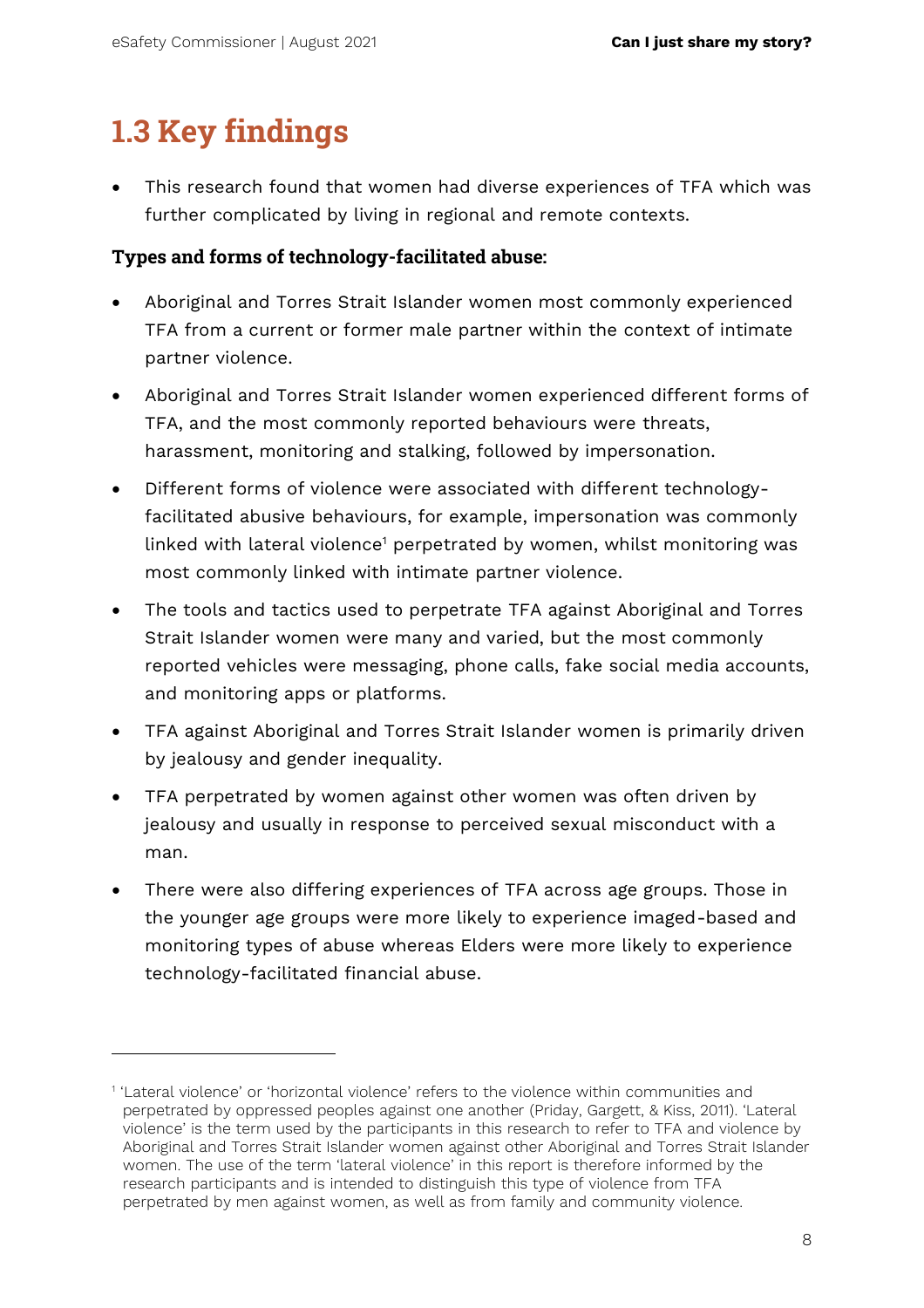#### **Risk factors**

- Aboriginal and Torres Strait Islander women in remote and regional areas are vulnerable to technology-facilitated abuse because of a lack of education around identifying TFA, and, particularly in remote areas, a lack of education about digital literacy and accessible services.
- Close social networks and kinship structures can be sources of strengths to Aboriginal and Torres Strait Islander women experiencing TFA, but they can also inadvertently make it easier for the perpetrator to gather information and locate women, increasing women's vulnerability to violence from multiple abusers.

#### **Benefits of technology**

- Aboriginal and Torres Strait Islander women receive a lot of benefits from using technology, including safety and the ability to stay connected to family and friends.
- Technologies, particularly phones, are reported to be critical to Aboriginal and Torres Strait Islander women's safety, and as a result, were often withheld or damaged by their abusers.

#### **Response and prevention**

- Awareness of TFA and women's rights and education on digital literacy and online safety is pivotal to preventing TFA of Aboriginal and Torres Strait Islander women.
- To minimise the impacts of TFA, and to support women experiencing abuse, there needs to be culturally appropriate and accessible services, good relationships between the community and services and police, and there needs to be clear and consistent legislation.
- Social media and technology companies must have some accountability and play a role in preventing online abuse.
- Banks and financial services must be involved in addressing the financial aspects of TFA.
- <span id="page-10-0"></span>• TFA must be taken seriously by the criminal justice system and addressed prior to the abuse escalating into physical violence.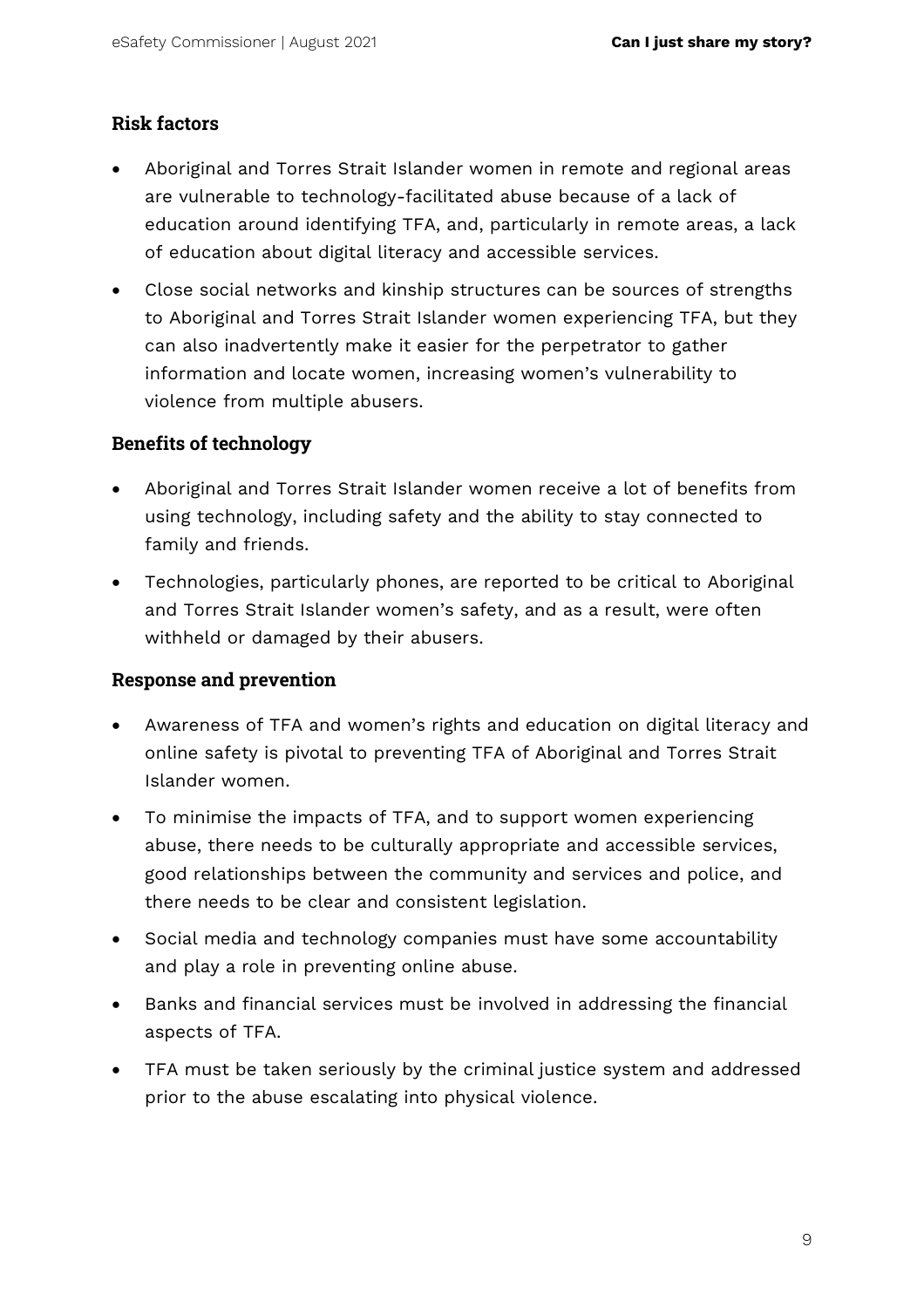# **2. Key findings from interviews with frontline services**

Interviews with frontline staff from a diverse range of frontline services were used to explore their perspectives of working with Aboriginal and Torres Strait Islander women from regional and remote areas who have experienced TFA. These interviews discussed referral pathways and Aboriginal and Torres Strait Islander women's preferred ways of seeking help and support. Table 1 gives a breakdown of five key themes that emerged from interviews with frontline workers, which will then be elaborated below.

| <b>Key theme</b>                               | <b>Definitions</b>                                                                                                                                                                                                                                           |
|------------------------------------------------|--------------------------------------------------------------------------------------------------------------------------------------------------------------------------------------------------------------------------------------------------------------|
| <b>Tools and tactics of abusers</b>            | The tools and tactics abusers use to<br>perpetrate technology-facilitated abuse<br>(TFA) against women.                                                                                                                                                      |
| <b>Support</b>                                 | The different types of help and support that<br>Aboriginal and Torres Strait Islander women<br>experiencing TFA access, including their<br>reporting of this abuse and their engagement<br>in the criminal justice system.                                   |
| <b>Risk and protective factors</b>             | The different factors that make Aboriginal<br>and Torres Strait Islander women in regional<br>and remote areas vulnerable to experiencing<br>TFA, as well as those factors which prevent<br>women from experiencing this abuse or<br>minimising its impacts. |
| <b>Drivers of technology-facilitated abuse</b> | The underlying causes and drivers of TFA<br>against Aboriginal and Torres Strait Islander<br>women.                                                                                                                                                          |
| <b>Uses of technology</b>                      | The ways that Aboriginal and Torres Strait<br>Islander women and communities make use<br>of technology in their lives, and how these<br>strengths can be built upon to prevent TFA.                                                                          |

| Table 1. Key themes to emerge from interviews with frontline services in regional and remote |
|----------------------------------------------------------------------------------------------|
| areas.                                                                                       |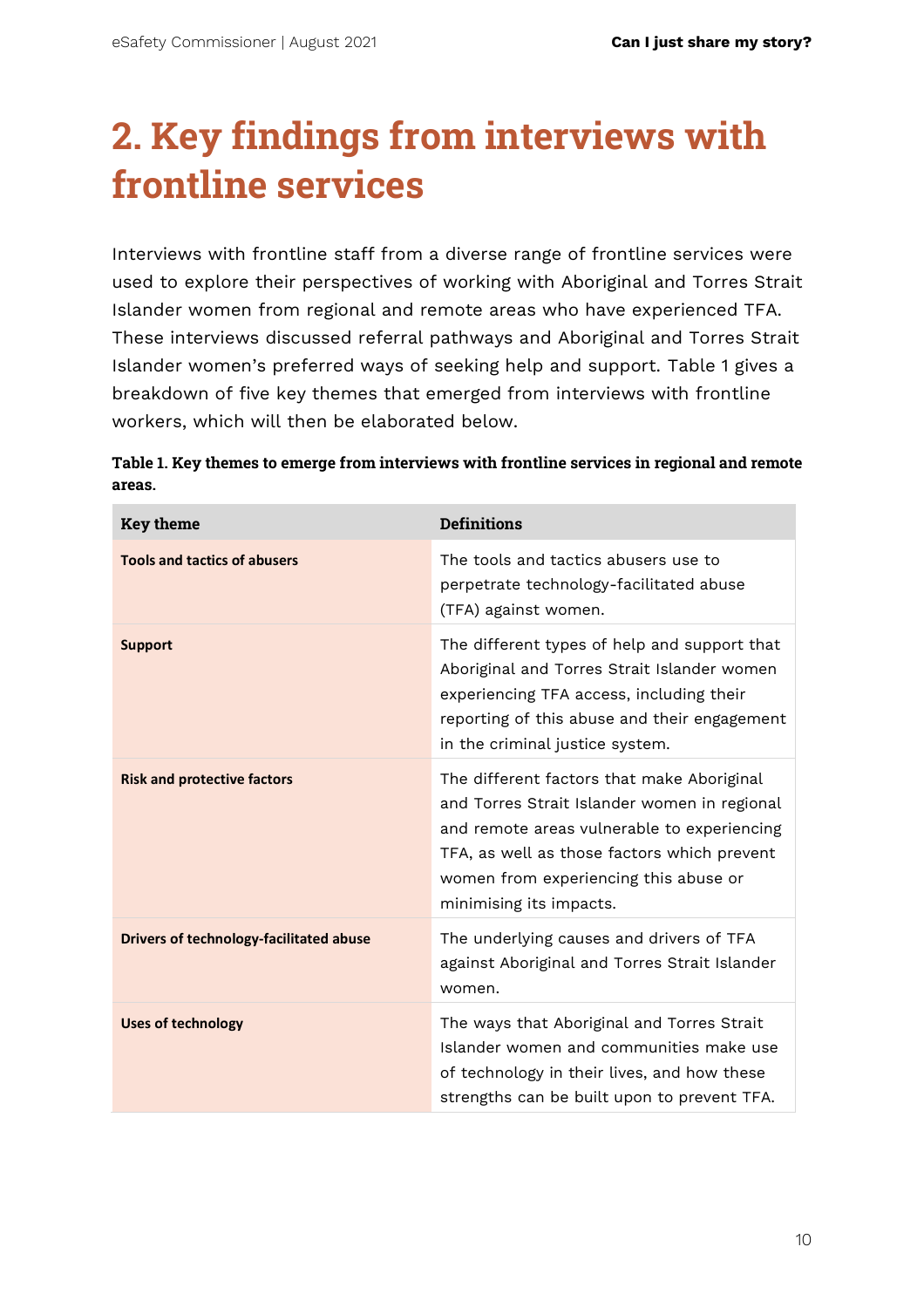### <span id="page-12-0"></span>**2.1 Tools and tactics**

The frontline workers who participated in this study reported a myriad of technology-facilitated abusive behaviours that abusers use to exert control over and abuse their Aboriginal and Torres Strait Islander female clients. The most commonly reported ways that this abuse was perpetrated was through messages, then phone calls, damaging phones, and the use of fake accounts. Many frontline workers reported that individual women were subjected to multiple forms of abuse using a number of different tools and platforms.

'We get a lot of reports from women who've experienced other women sharing photos of them or making fake accounts. Threatening over Facebook. We've had women report that other women have created a profile and messaged all their family, from that fake profile and kind of saying derogatory things about other community members to really breed that conflict. And then there will just be general kind of criticisms posted over Facebook so general sort of abuse, which might not be threats, but that might be just derogatory comments relating to another woman.'

BNK01

#### **Messages**

In many of the stories told by frontline workers, the abuse would begin with messages and then escalate over time, involving multiple forms of technologyfacilitated abusive behaviours.

'So, I have a case study that, all of that is wrapped into one. The woman ended the relationship. And the person who used violence then moved to another jurisdiction. Over a period of four months, from the time that he left and until four months later, (he) would constantly call and send her abusive text messages [of a] derogatory nature, demeaning. All of the colourful language under the sun. She didn't respond to any of them, would block [him].

And then he would contact other family members or ex partners … to find out if she was back together with them, or… where she was living, what she was doing, who she was going out with. So, gathering information about her. And then … after a period of about four months,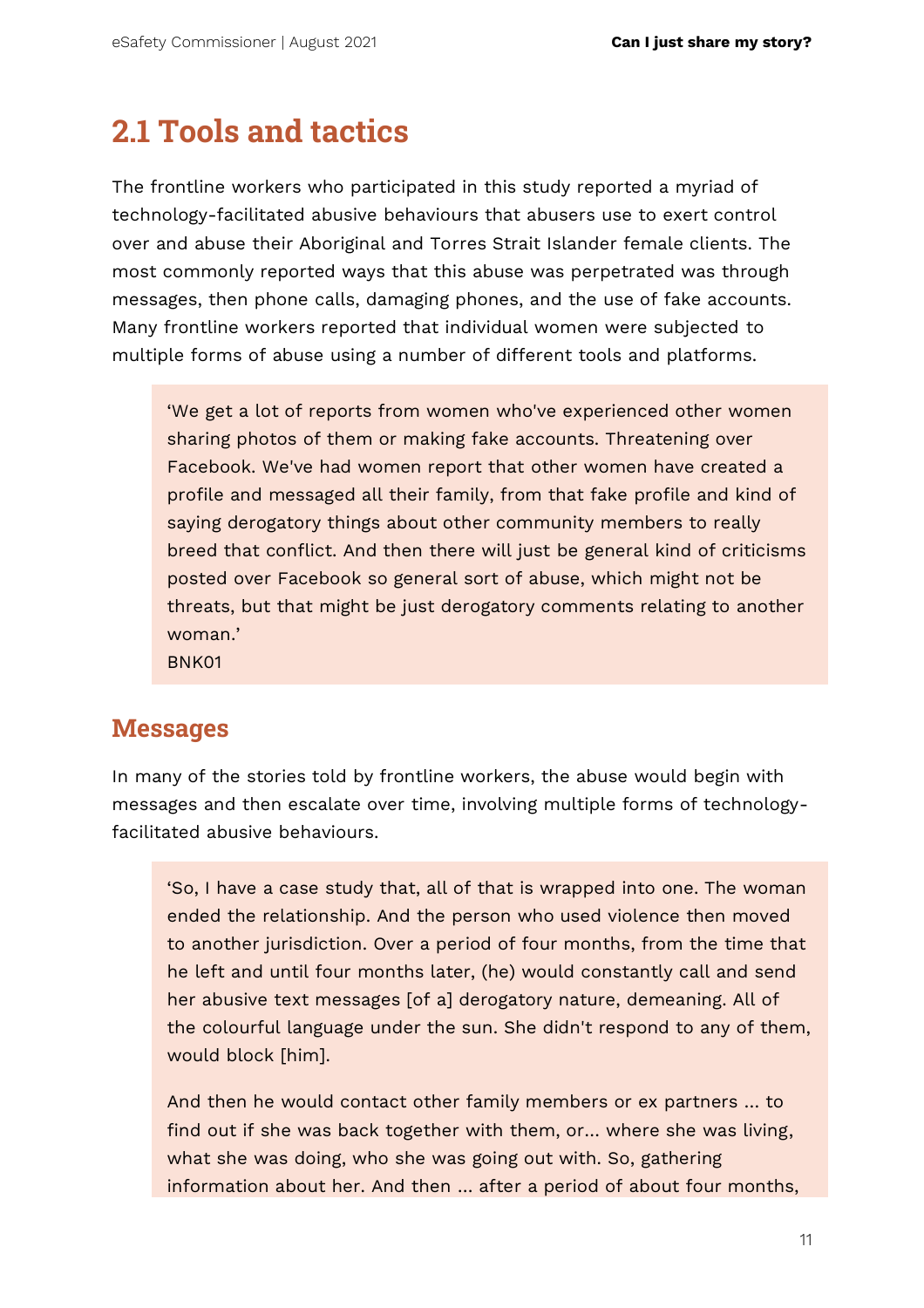he found out she was in a relationship with someone else. And then his streams of abusive messages became a lot more constant.

And then he would use the messages to threaten to come back to [town] to find her - [so he was making] threats to harm. And then, because … she wasn't responding, he then posted intimate images of her to his own Facebook account. She had already blocked him off social media so she didn't see it herself. It was her daughter that alerted her to the fact that they were on his Facebook … while the photos were taken with her consent, in an intimate setting, she obviously hadn't consented to them being shared. And then he sent intimate images, not the same ones but different ones, to her 18 year old daughter - directly to her phone number. And then he threatened to post more pictures online if she didn't send him belongings that he thought she still had, which she didn't. So he was then sort of using [the] images as a way to blackmail her essentially.

And yet, being in another jurisdiction, it meant … police [had] to speak to police in that jurisdiction and nothing really came from that in a criminal prosecution sense. It ended with us assisting to have a five year [non-contact domestic violence intervention order] issued against him for her protection and included a social media clause specific to not posting online, anything to do with her.' WOT<sub>12</sub>

Frontline workers reported that women were bombarded with texts, often from multiple phone numbers as abusers would message the woman from the phones of friends and family.

'So we've had cases of up to 520 messages in four days … between two parties, so we [police] … usually charge on a stalking [charge], or something like that because it's such an extensive form of harassment.' CCR23

Text messages, very abusive or very inappropriate [like] sending pictures of body parts and phone calls, threats, death threats and getting other family members to ring, and even to the point where [the abuser would ask] "can I borrow your phone" and then they just take off [and have stolen the phone].' FW005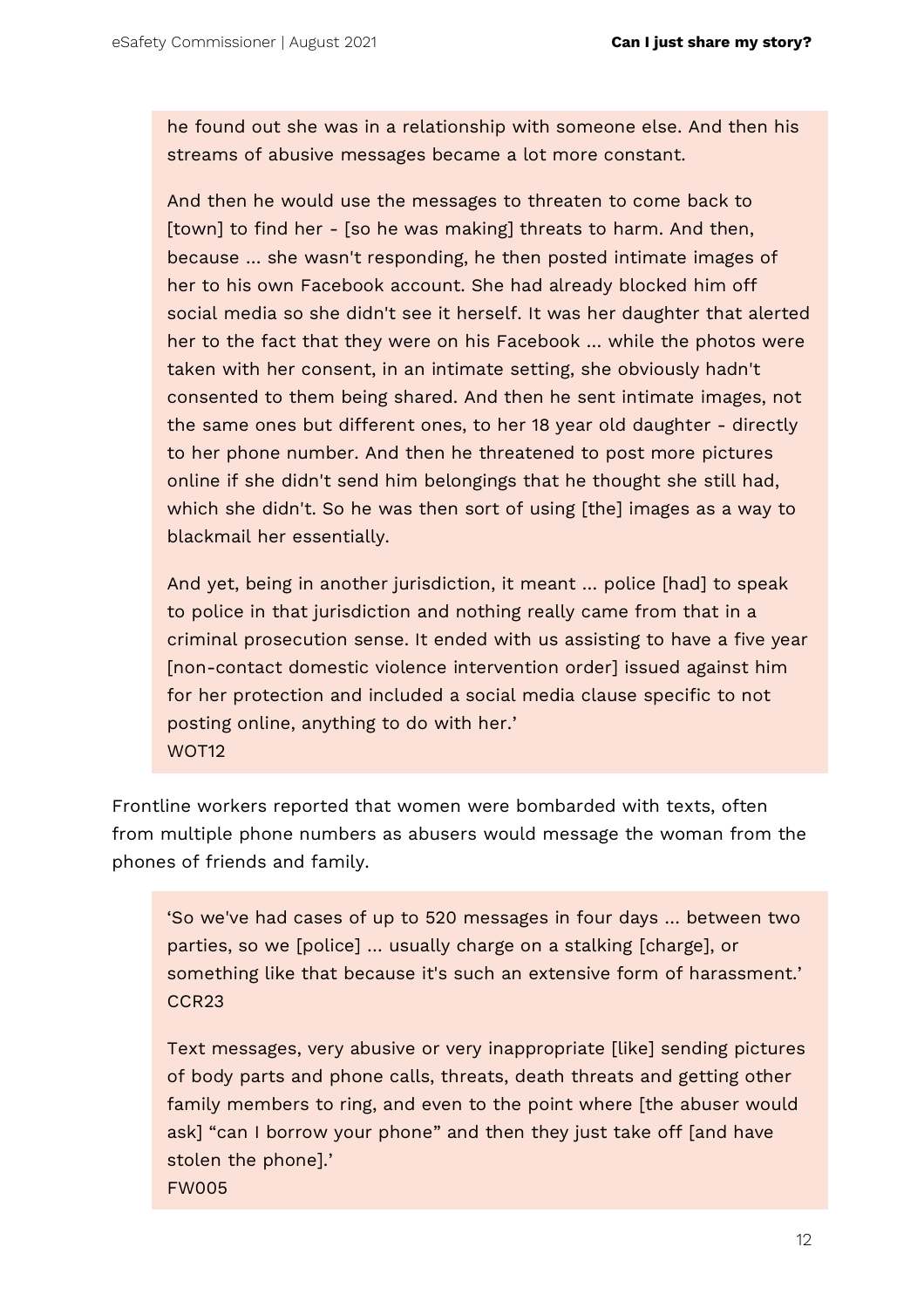Some Aboriginal women who participated in this research as frontline workers also reported their own experiences of TFA and reported the inventive ways abusers would find to continue to message the woman.

'He had my bank details and he would send money from my account to his account with the caption "Ring me". When I didn't want to ring him or [when] I [had] blocked him on [social media and his phone number] he got into my bank account and sent me emails because I blocked his number, blocked his Facebook. But then he would send money from his account, he would [send] like one cent, with a message "Ring me now" or something like that. He'd kind of find little ways to get my attention.' FW002

Frontline workers also commonly reported that messages were used to threaten the women they worked with, this includes threats to harm and threats to kill.

'Posting threatening messages, sometimes there's images as well where they might be holding a knife…with a message under that says… "I'm going to stab you when I see you next"... But then there's ones [messages] where they'll just literally [say]… "I'm gonna kill you".' CCR23

### **Phone calls**

Frontline workers also reported that phone calls were used to harass and threaten Aboriginal and Torres Strait Islander women. Once more, phone calls often came from multiple phone numbers, as people in remote settings often share phones. Abusers would borrow phones from friends and family members to repeatedly call the woman, and often, abusers would call from private numbers leading to many women refusing to answer calls from private numbers. Some frontline workers reported this as an issue because many support services have private numbers for safety reasons, which made it more difficult for them to reach and support the woman. Similarly, in response to the harassing phone calls and messages, many women would change their phone number. However, the abuser's attention would then shift to family members as they harassed them to gather information about the woman so that they could continue their abuse. This meant that changing numbers was only a temporary solution as the abuser was often able to find their number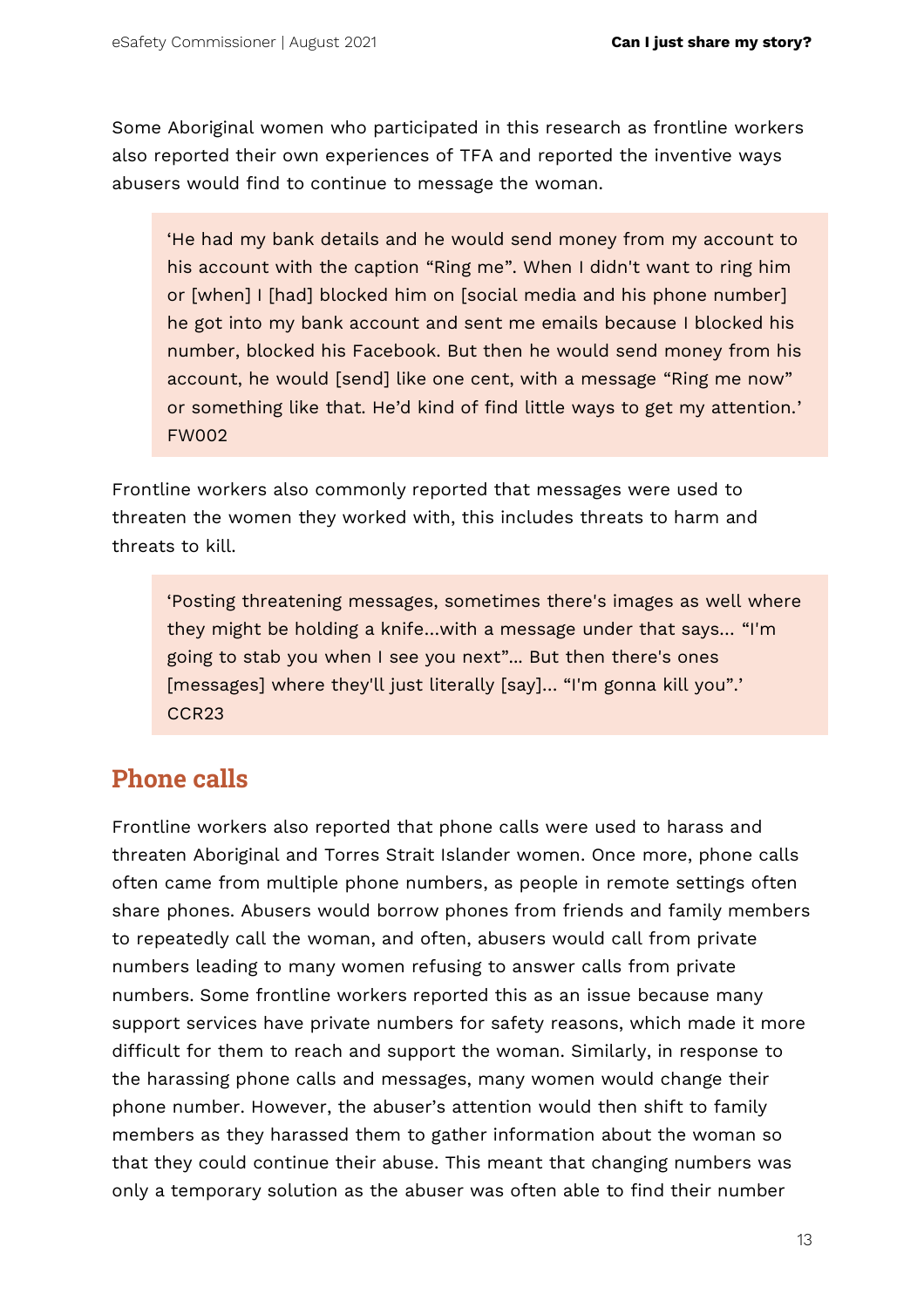again and continue the abuse. One frontline worker reported that women changed their phone numbers so many times in response to the abuse that they had up to twenty phone numbers listed for the women they supported – and none of them would work.

'The constant phone calls and harassment is probably the biggest issue. And the thing that you see the most here in my job, [the women will show us their phones] and it's got like 20 missed calls on it from various numbers. And then she blocks his number. And then he calls from a private number or calls from a different number.' BR01

Frontline workers also reported noticing a difference between the experiences of older versus younger Aboriginal and Torres Strait Islander women. They reported that older women were more likely to experience technologyfacilitated abusive behaviours via phone calls, whilst the younger generations experienced it via text messaging and social media.

'The older cohorts, so middle age [or] older cohort, mostly, [TFA] comes in the form of… the ability to perform or to make a phone call. So, making the phone calls, talking to one another or not talking or abusing one another down the phone. Whereas for young people [TFA] will [usually be through] texting. Actually, even for the middle aged women [texting is used to perpetrate TFA too]. Texting is a big feature. [Whereas for] young people you'll find that [TFA is] more on Facebook or social media platforms, where the abuse occurs.' FW001

### **Damaging phones**

Frontline workers also reported that abusers would withhold women's phones or damage women's phones. Phones, although sometimes used to facilitate abuse, were also seen as being critical to women's safety in regional and remote areas. Phones were often reported as being a central element to the safety planning frontline workers conducted with the women they worked with. Phones can be an important safety device because they offer a way to contact support services, report to police, and call for help. Frontline workers reported that abusers would often damage phones to prevent the woman from reporting or accessing help. Frontline workers also reported that abusers would often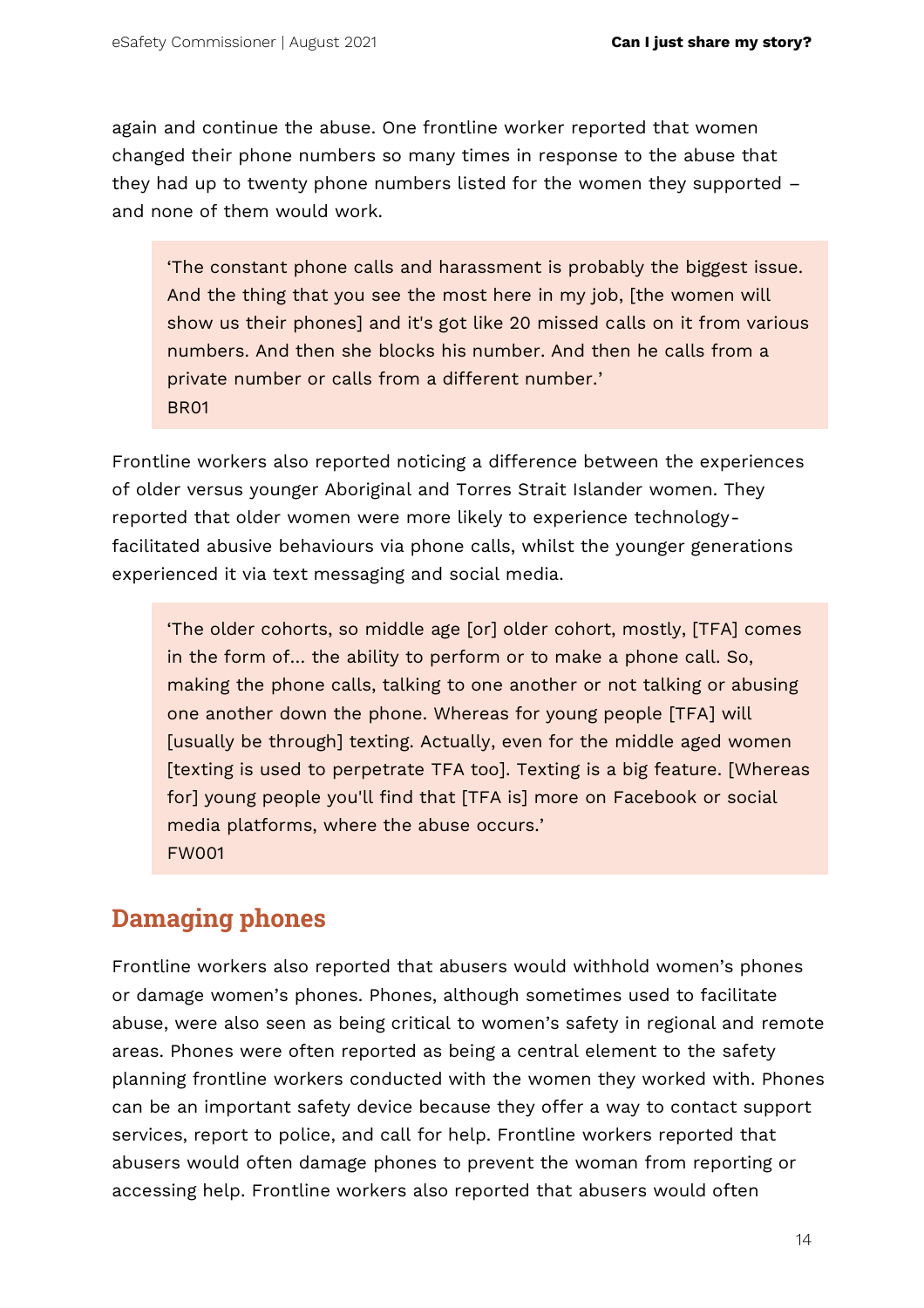withhold women's phones so that they could not contact friends and family to further isolate and control them.

'So they use all the credit and they don't bring the phone back for these ladies. [The] majority of the time, the women come in with absolutely nothing, or they [say] "look at this", and [the phone is] completely smashed. I don't often see the ladies here with computers but certainly [I see the abusers smashing] mobile phones, because it is one way of the perpetrator controlling them. It's like the lifeline, the phone, and [the abuser has] smashed that and [the women have] got nothing now.' FW005

#### **Fake accounts**

Frontline workers also reported the extensive use of fake social media accounts to harass, threaten and humiliate women. These fake accounts were very rarely used to impersonate women experiencing technology-facilitated abuse (TFA), but in these instances, abusers were often able to access the woman's accounts through shared mobile devices, and then would send messages to other community members from their account, or post comments and images onto their social media pages. The objective here was to humiliate the woman as well as to potentially incite violence against her. The use of impersonation was often within the context of lateral violence between women.

'[Fake social media accounts were used to] message and share things online that would put that person in a difficult situation like saying violent things about another community member. Because people thought it was her saying these things and they didn't realise it was coming from a fake account, [that caused backlash against the woman]. [They would also use fake accounts to share] sexualised photos and message family members and [say] derogatory things to family members … I think [the use of fake accounts for TFA is] used as an isolation strategy to put people offside.' BNK01

More often, frontline workers reported the use of fake social media accounts being used to impersonate the woman's friends and family members, or the construction of fake identities (also known as catfishing) to befriend the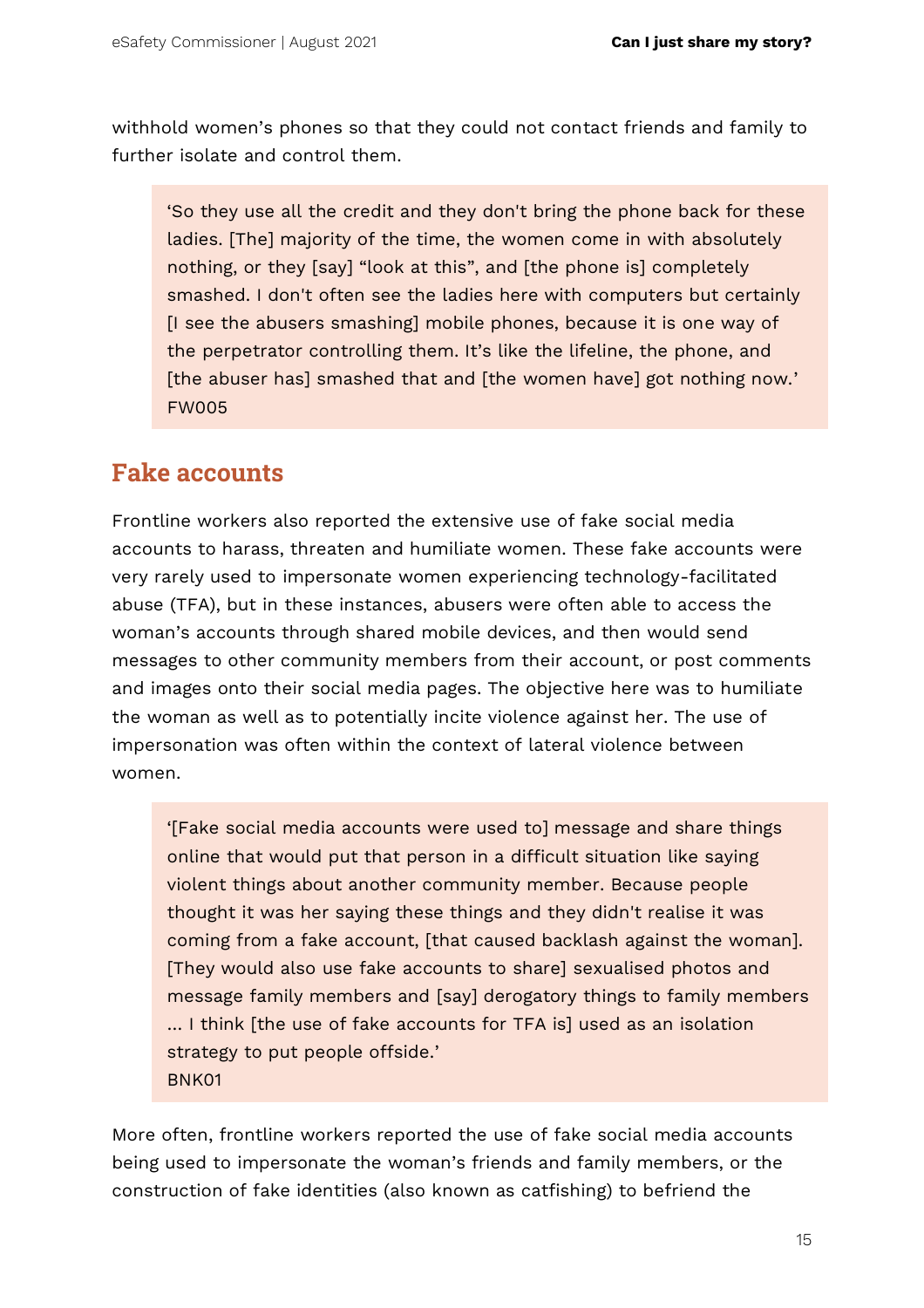woman. These fake accounts were then used to gather information about the woman so that they could continue their abuse. Fake accounts were also used to post personal images of the woman without her consent, as well as to send harassing and threatening messages to the woman.

'Her phone was just filled with abusive calls, and that sort of thing. But she was also smart, she kept them. There was a [intervention order] on this person, but he also went onto Facebook and impersonated other males. I actually got from the police screenshots of the things that he was posting to her. Both texting and he befriended her under a different name and started sex texting, got her phone number started sex texting her. And this went on for a while … before she actually clicked that it was her ex-partner.' FW003

You know, he shared personal images of her that she took with him. But cropped himself out of it and post it all over social media … He even made a fake account for a porn site, and [through] that porn site, gave all these random men her mum's address where she was staying … and her phone number, because she had all these random people ring her and turn up to her mum's house, because of what he had done [making a fake account on a porn site].'

CN03

### <span id="page-17-0"></span>**2.2 Support**

Frontline workers reported that the Aboriginal and Torres Strait Islander women they worked with accessed many different sources of support, but primarily this was informal support from friends and family members. Typically, women only sought support from services once the abuse had escalated, often only seeking help once the violence had become physical. Frontline workers reported that this may be because women did not know their rights or could not identify technology-facilitated abuse (TFA) as abuse or know that it was illegal. Added to this were the complex relationships involved in the abuse, often intimate partners, but also often other family and community members.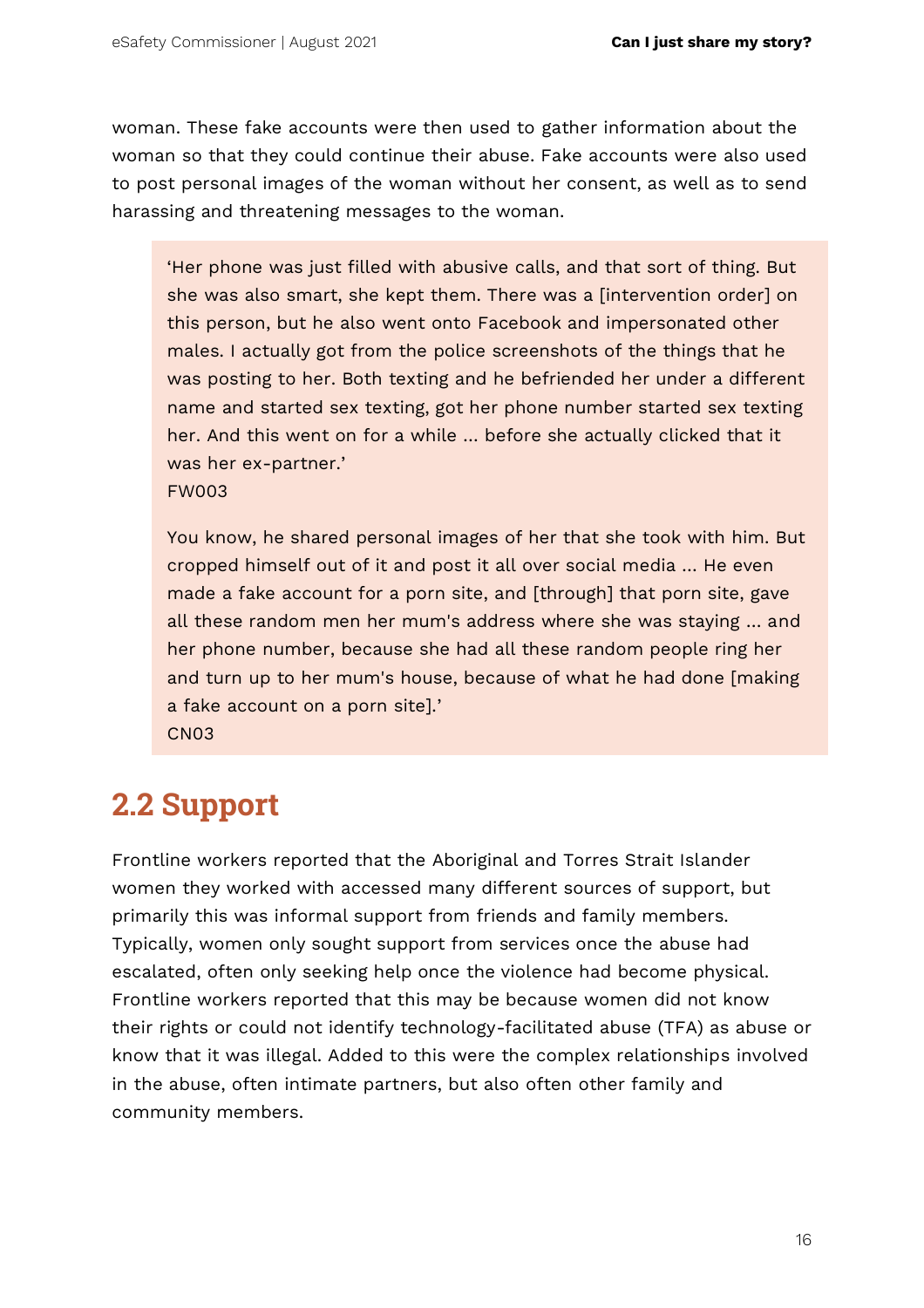'The technology-facilitated abuse is just like any other form of abuse [and] should be taken as seriously as any other form. And for those women [experiencing TFA, if] they've got a phone, they can ring support agencies, they can ring people to talk to, they can access shelters or refuges, they can ring the police so that it makes it easier for them to get in touch with other people. The other thing that I've seen people do is turn to Facebook again to broadcast [the TFA they are experiencing]. So the problem is broadcasted on Facebook, and that could be good or bad. They get the support from family members but … it could worsen the situation.'

FW001

Frontline workers also reported that regional and remote contexts made it much more difficult for women to access help and support. This was due to the lack of services available, but also other contextual complexities such as extreme remoteness, long travel distances and times, and lack of reliable phone network coverage. Particularly where long travel times to access support were concerned, frontline workers noted that it may mean removing women from their cultural ties and community support networks. There was also the perception that physical violence was more extreme in remote and regional areas, meaning that police took TFA less seriously in these locations.

'You know, [town in regional NSW] is big and we've got great services here, but there's no way we have more services here than Sydney and Melbourne and [other] urban areas do. Even [regional town in NSW], where I'm from, they got nothing, nothing. They have to travel to [other town in regional NSW] to get that support. Well technology could be handy there – they can ring for assistance and that sort of stuff but there's no way in the world that regional areas have more support like [urban areas do]. That's where it differs because they've got more support in urban areas.' CN03

'And that wouldn't happen in the city, because you go to the police and you say "I've got an issue and you need to deal with this" and the police go "Okay right, Fair enough. This is a lot". You know there's services and there's a lot more police officers and whatever else in an urban area. When you're in [remote location in WA] and everybody's having a big [physical fight], and you're sitting here talking about being cyberbullied,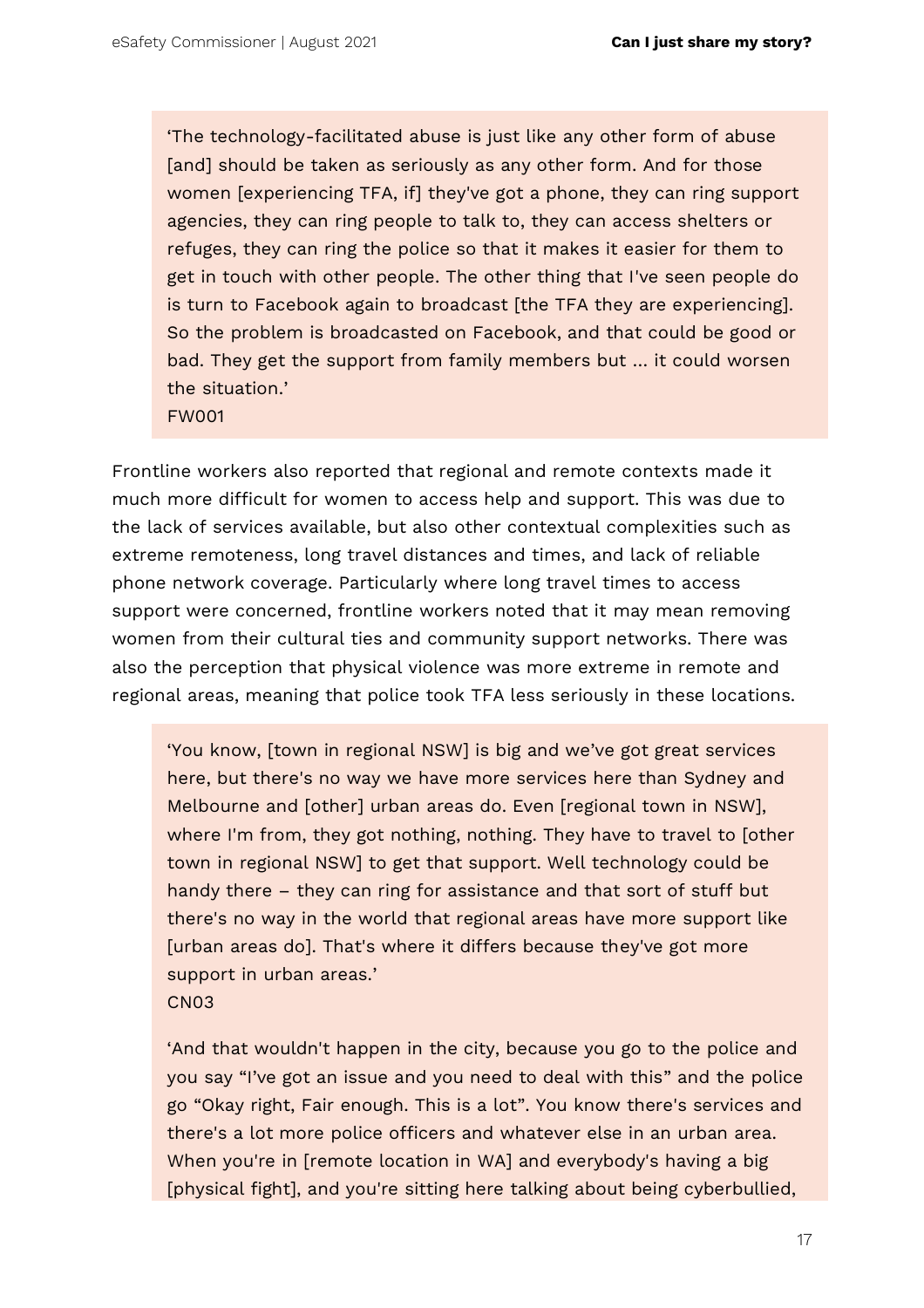they're gonna be like "sorry we're gonna deal with this [physical fight] here, you are going to need to sort that [TFA] out yourself". So I guess that's another thing that makes women vulnerable in in remote areas. The other thing, also, is this cultural obligation stuff as well … There is situations and relationships where people can't say or do things.' FW002

When Aboriginal and Torres Strait Islander women did access support services, this differed between the regional and remote locations. In extremely remote locations, frontline workers reported that women would most often seek help and support from the health clinic or from youth services/workers as these were the only services available. In regional areas, Aboriginal and Torres Strait Islander women were more likely to seek help and support from women's shelters, women's legal services, medical clinics and police. Frontline workers emphasised how important financial services are for women experiencing TFA, but that these weren't always available. Frontline workers also noted that support from family and community can be a benefit, more so in remote and regional locations, but remote communities are often characterised by small communities where staying anonymous is challenging as everyone knows everyone's business.

### **Reporting**

Frontline services also reported that the Aboriginal and Torres Strait Islander women would and did report the technology-facilitated abuse (TFA) they were experiencing, both to support services and to police. Many frontline workers reported that women had saved and screenshoted messages, phone call logs, and social media posts as evidence to show support services and police. While these responses by women were encouraging, typically the abuse had been occurring for quite some time before women sought help. Many frontline workers also discussed how the onus cannot only be placed on the woman to seek help, but there needs to be more preventative work and accountability by the system and from the public at large.

Frontline workers' reports of police responses differed. Some frontline workers reported that police would respond swiftly to TFA, whilst others reported that it was difficult to get police to take the abuse seriously, because of the attitude that violence is not 'serious' unless it is physical.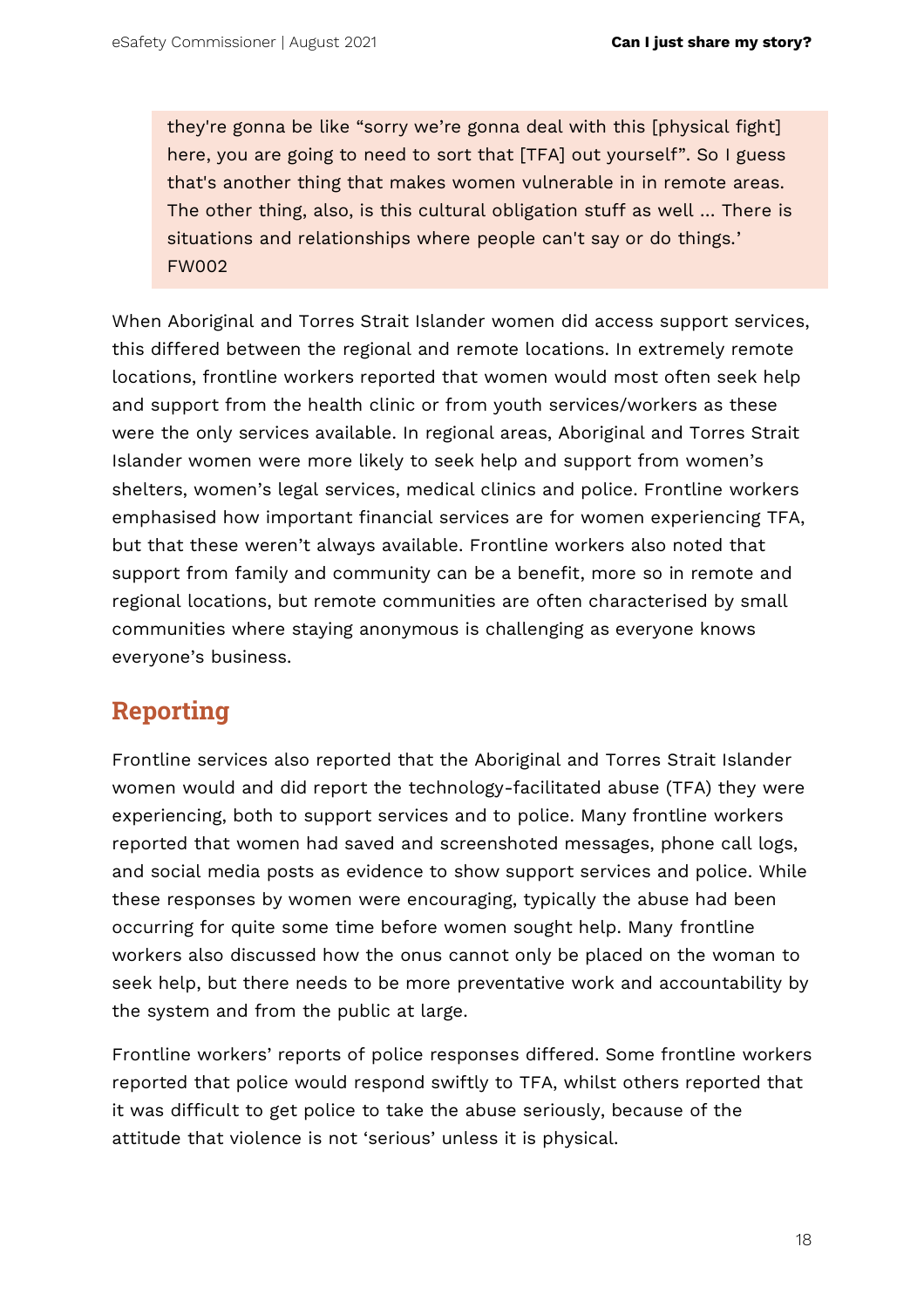'I went to the police for her and showed them the threats she received. And they've just [said] "you can't prove anything" basically. Just the way that they treated me and her that moment on that day was one of the most disgusting things I've ever seen. Really how my blood was boiling … You could see clearly who was messaging. Police just said "this messaging stuff, that could be you on a fake account"… And again, that's putting accountability, on the affected family member … and not the perpetrator.'

PE04

Because of their geographical location, several frontline services worked with police in multiple jurisdictions across multiple states. These frontline workers reported that police response differed between jurisdictions and that coordination between police in different states made it difficult to respond to TFA and to support women.

'So I think there needs to be clear … responses from police, and more … clear legislation that isn't different state to state. So that women know what their rights are. And so that services know what women's rights are.'

BNK01

### **Criminal justice system**

Frontline workers also discussed Aboriginal and Torres Strait Islander women's differing experiences when engaging in the criminal justice system. Most often, women's engagement was through police or women's legal services, and this was usually to put a non-contact intervention order in place. Many frontline workers reported that the abuse continued even after intervention orders were in place, which often led to charges of harassment and stalking. However, frontline workers reported the toll it took on women who were often burdened with the responsibility of collecting evidence and advocating for themselves to police, lawyers and judges. This was regarded as especially taxing for Aboriginal and Torres Strait Islander women in regional and remote areas because of cultural sensitivities, language barriers, and lack of available services, especially culturally safe and appropriate services.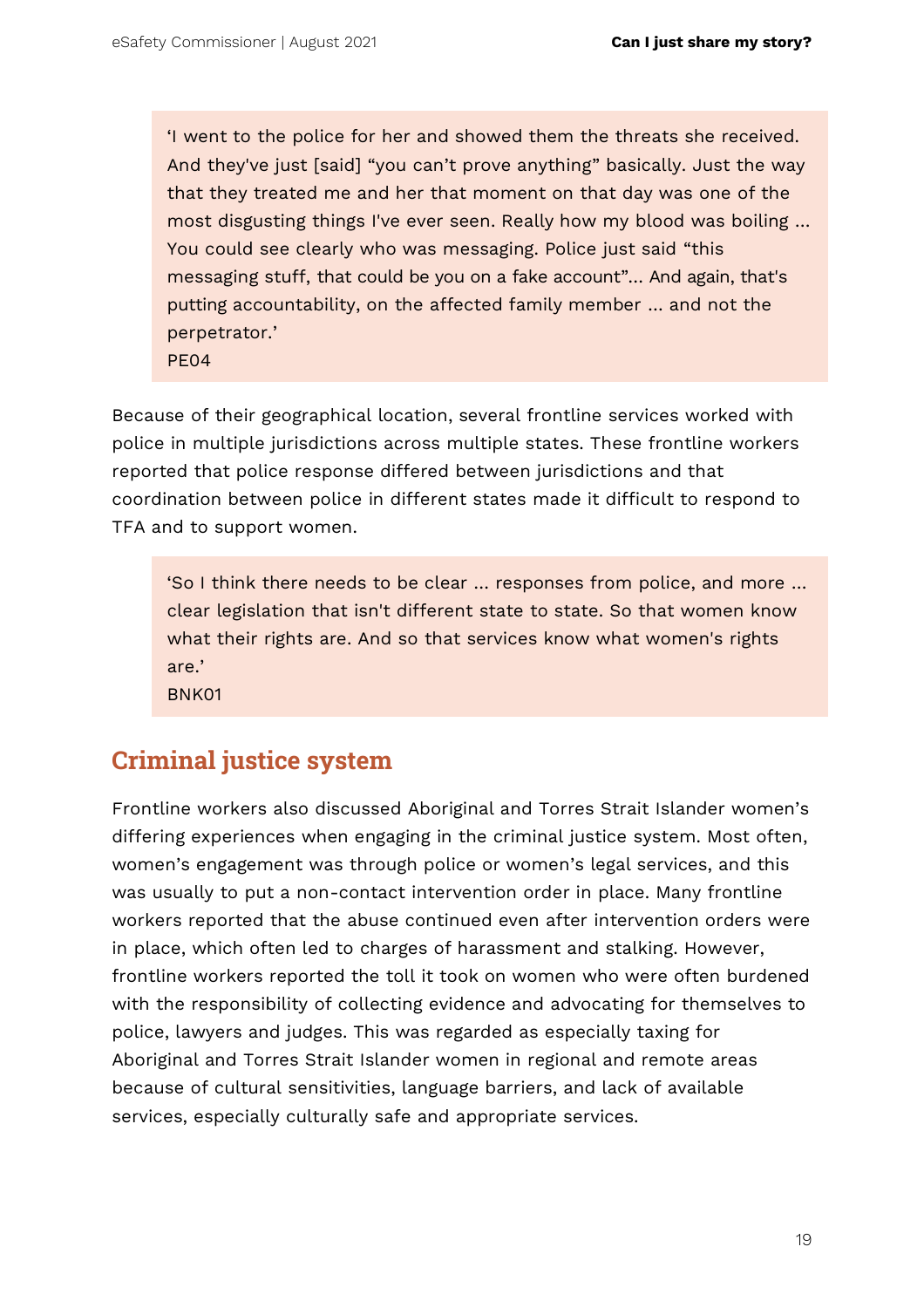'I don't know [any services] that [address technology-facilitated abuse]. And not all services have access to certain areas.' MC<sub>PO2</sub>

'[I have] personally had a restraining order on someone and [I also work to support women experiencing violence and abuse]. Under the restraining order, they write that you're not allowed to use any form of technology or social media to make any contact with this person and you can't give your account to other people. You know, so it does have those provisions to protect someone from that abuse. But essentially at the end of the day … I wouldn't have liked to have had the restraining order, that's not something that I wanted to do. I felt like I had no other choice. And so, I would like to see more support. I don't think that there's very much, because I think that people are scared to contact the police. They don't want to. I didn't want to do [it]. And then after I had [called the police], I felt I'd done the wrong thing and I felt guilty for ages … My partner's in prison at the moment so it's taken a long time to kind of be okay with me feeling [guilty] ... Even though he'd done the wrong thing, I went through a lot of guilt, and I can see why women won't report it or [don't] want to do anything about that. Otherwise [police] go into the complete extreme and relationships break down and family feud starts and whatever else.' FW002

There were also several reports of men who had been incarcerated for their abuse of their female partners or ex-partners continuing their abuse from prison. These men were able to continue their abuse using phone calls directly from prison, or by contacting friends and family members. These family members would then exert pressure on the woman, usually through abusive and threatening phone calls and messages, to 'drop the charges' against the man.

'And even when men have been incarcerated at times … they have … bombarded family, or … the woman who's been victimised by their violence. So often bombard them with phone calls and put the pressure on them to drop charges and things like that but then that can also extend to their family network ... [They do it to] isolate that woman further and discourage them from accessing justice through the legal system.' BNK01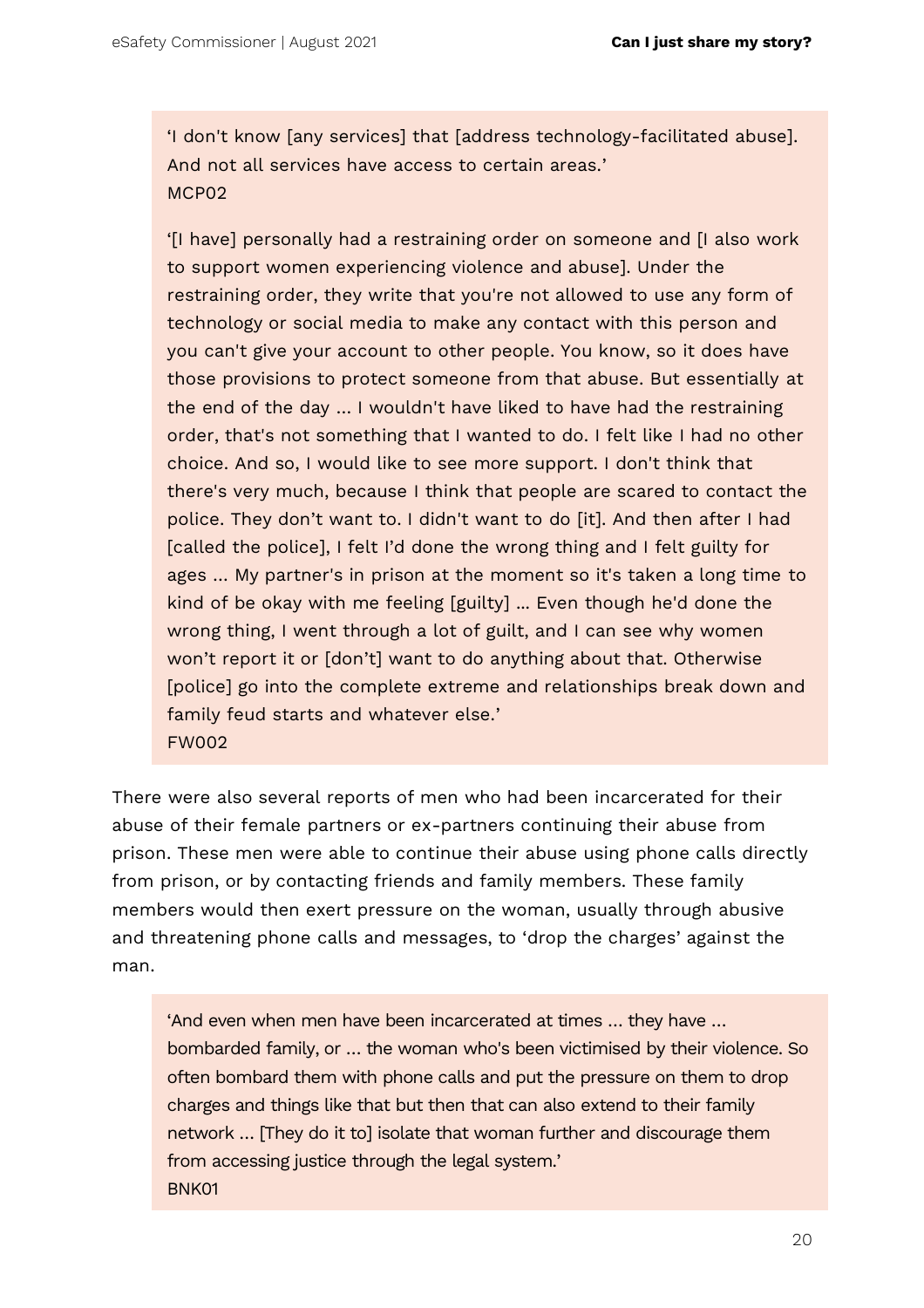### <span id="page-22-0"></span>**2.3 Risk and protective factors**

The frontline workers who participated in this study, several of whom are Aboriginal women, reported a number of risk factors which make Aboriginal women in regional and remote areas particularly vulnerable to experiencing TFA. Frontline workers repeatedly noted how some of the strengths of Indigenous communities – such as strong relationships and kinship connections – can also mean that TFA can flourish. This is because these vast networks can make it easier to locate people, often by contacting family members to obtain new phone numbers and addresses, which increases the vulnerability of a woman experiencing abuse from multiple abusers, including her partner's family members. Moreover, Indigenous languages can be used to disguise abuse from service providers and police – particularly cultural references which do not translate into English.

### **Vulnerabilities**

Frontline workers also identified other factors which make Aboriginal and Torres Strait Islander women vulnerable to experiencing TFA and exacerbate its impacts. Prior experience of violence and trauma, as well as poor mental health, were identified as factors which contribute to making women vulnerable to abuse. These factors can also exacerbate the impacts of this abuse – for example, high rates of depression and anxiety.

'It all relates back to their mental health … with their depression, anxiety, shame, intimidated, all that stuff. So mental health comes in quite a lot, and that's my role as a mental health worker and that's what I see a lot. Especially with the age range between 18 and 30, they get with these men when they're 13, 14, 15 [years old]. In our [Aboriginal] cultures, we stick together so the [women have] got to stay with [the man] for years on end. And when [women are aged] 25, between 25 and 30 is when they wake up and they leave, and then this is where it all starts … Most of my clients are Aboriginal women between 18 and 30 [years old], and that's because of their mental health, because what they've gone through with their trauma, and past experience with domestic violence and social media like technology.' CN03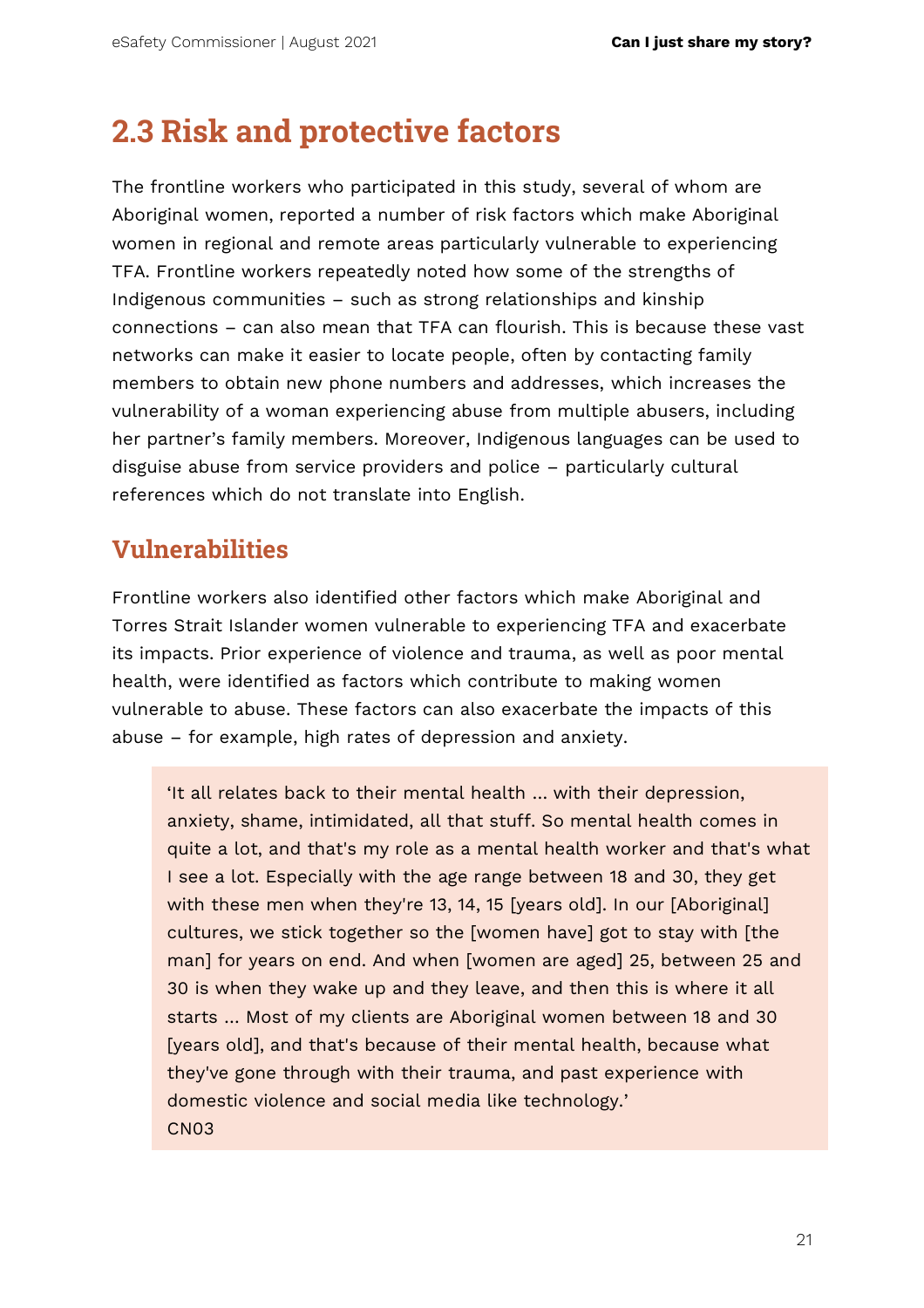Other vulnerabilities and risk factors identified by frontline workers included lack of appropriate housing, as overcrowded living conditions meant that it was more likely that people were sharing phones, and it was also more difficult for women to find a safe place to stay if they were experiencing abuse. Poverty and disadvantage, in general, were also identified as risk factors and it meant people had fewer choices and options when experiencing abuse.

'I think there are certain things that may predispose them a little bit. Such as … about 70% of our clients here don't own a car. So … that is something that the white community [doesn't experience as much]. It doesn't happen so much … in other pockets of the community. A lot of people don't have access to cars. So being able to escape somewhere easily becomes more of a challenge.' DK<sub>02</sub>

Overwhelmingly, frontline services also identified the lack of awareness and education as the primary risk factor for Aboriginal and Torres Strait Islander women in regional and remote areas experiencing TFA. This was also coupled with the lack of appropriate and accessible services to respond to the abuse and support women's help-seeking behaviour.

'I think it just puts them in probably a more compromised position, because [in remote locations] the education is not there. The services to teach them about it are not there and you know that [means] "I won't always report it to police because I'm not aware that it's there". [They don't know] that it's an offence for someone to do it.'

CCR23

'If they're not informed, what [technology] should be used for. Because it's just become a weapon, an extra weapon.' MCP02

'From the groups of women that I've worked with what makes them more vulnerable would be the fact that this technology is so new, and … they lack the awareness or education on how to manage the technology. It's all very exciting. It's lovely and posting everything on there [but] there are consequences, and the lack of awareness that makes them more vulnerable, I say.' FW001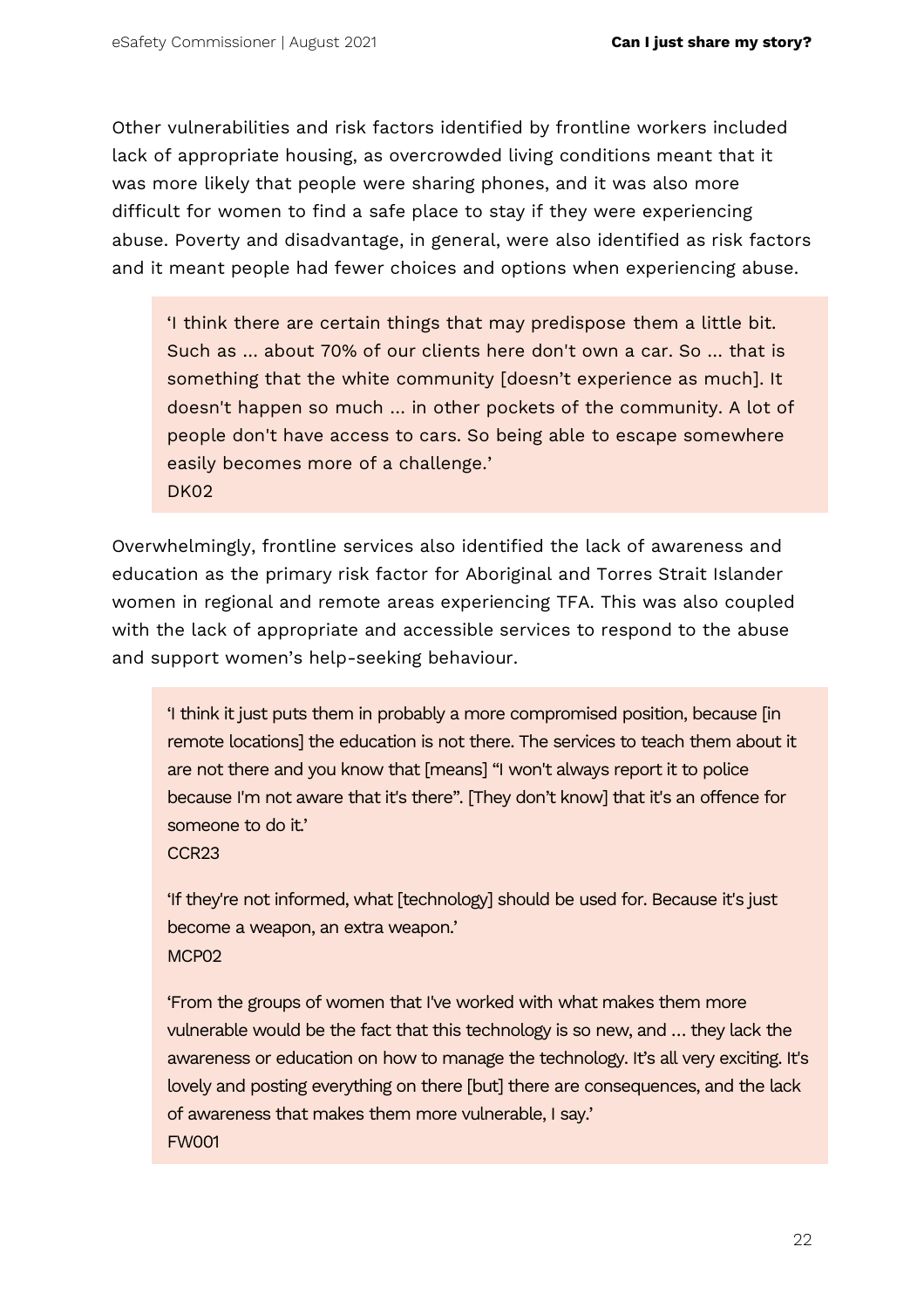### **Protective factors**

Frontline workers were also able to identify a number of protective factors which can prevent women from experiencing TFA, or minimise its impacts if they do experience it. The primary protective factors identified by service providers were: prior exposure or experience with technology (being educated or tech savvy); having a tight social network; the community having a good relationship with police; having good role models; and a good connection with support services. These protective factors would mean that women are more able to identify abusive behaviours and have the tools and skills to respond to the abuse, with either good digital literacy and online safety, or by reaching out for help. To support help-seeking, frontline workers believed good relationships were critical: personal relationships as well as relationships with police and other services. Without these good relationships, frontline workers felt that Aboriginal and Torres Strait Islander women would be unlikely to tell anyone or reach out for support, as they would be too isolated and/or too intimidated. In addition to education, fostering supportive relationships was considered to be the most critical way to respond to TFA.

'[Aboriginal women] are more comfortable if police take action on their behalf. So it takes accountability off the woman. Yeah, so the perpetrator says "oh you've gone to the cops and you've dobbed on me, you know, you've ratted on me" and it's not taken well with family and the community. It's just like, "no, I said I didn't want action, the police has done it on my behalf". Yeah, which is what I speak to my victims about, I say "put the blame squarely back on us, as law enforcement. You are going to go out and live in your communities, you don't want this". And look there is still a stigma about us and them, the police and Aboriginal and Torres Strait Islander community. The gap is being closed which is fantastic. There is among certain individuals that they're not going to come to us so if we can remove the woman from that situation, and say "no its me"… that's fine, it keeps them safe.' TR05

### <span id="page-24-0"></span>**2.4 Drivers of technology-facilitated abuse**

In their interviews, frontline workers repeatedly touched on the underlying drivers of TFA of Aboriginal and Torres Strait Islander women. Overwhelmingly, frontline workers identified jealousy, as well as other forms of gender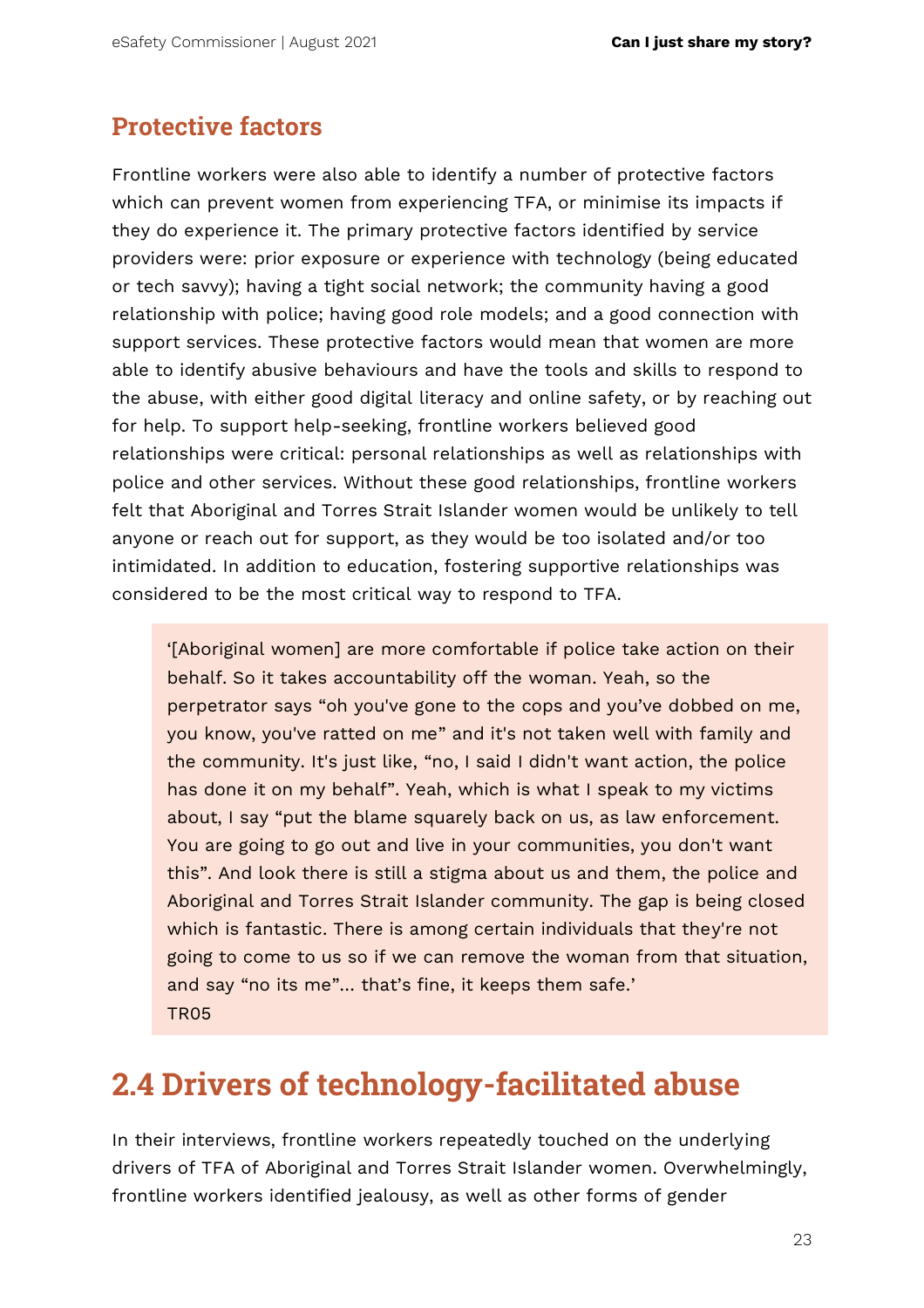inequality, as the key driver of this abuse. Frontline workers reported that jealousy, in the context of intimate partner violence, was the extension of coercive control. 'Jealousing' was used as a verb and discussed as an action – not an emotion – it was something to be performed. Particularly in the central Australian context, 'jealousing' was talked about as an action rather than a feeling. It was something that was performed publicly to sanction real or imagined sexually inappropriate behaviour. It was often discussed in the central Australian yarnings that when a man is jealousing a woman, he will use violence against the woman. Whereas, when a woman is jealousing a man, she will use violence against the other woman. This often took the form of impersonation (see section 4.1 of this report). In response to this driver, frontline workers discussed the importance of education about healthy relationships which start in primary schools.

'I think [jealousing is] an extension of that coercive control. And when women have taken steps to support their own safety, and the user of violence might feel like they have lost some sense of control, [jealousy is] a method to maintain that control when they might be physically separated.'

BNK01

'Jealousy has now become a verb – it's a doing thing – but it's another word for using power and control and violence to justify it ... [To prevent TFA we must focus on] the underlying drivers of control, having control.' MCP02

'So I've seen all of those [TFA behaviours] in various forms, but mostly the biggest one has been the relentless checking in or calling, and it's all fuelled by jealousy.' FW001

'There's no way that the woman could call for assistance or call police …. if they didn't need the police immediately. It's more about isolation, friends and that kind of thing, getting jealous of the Facebook.' FW003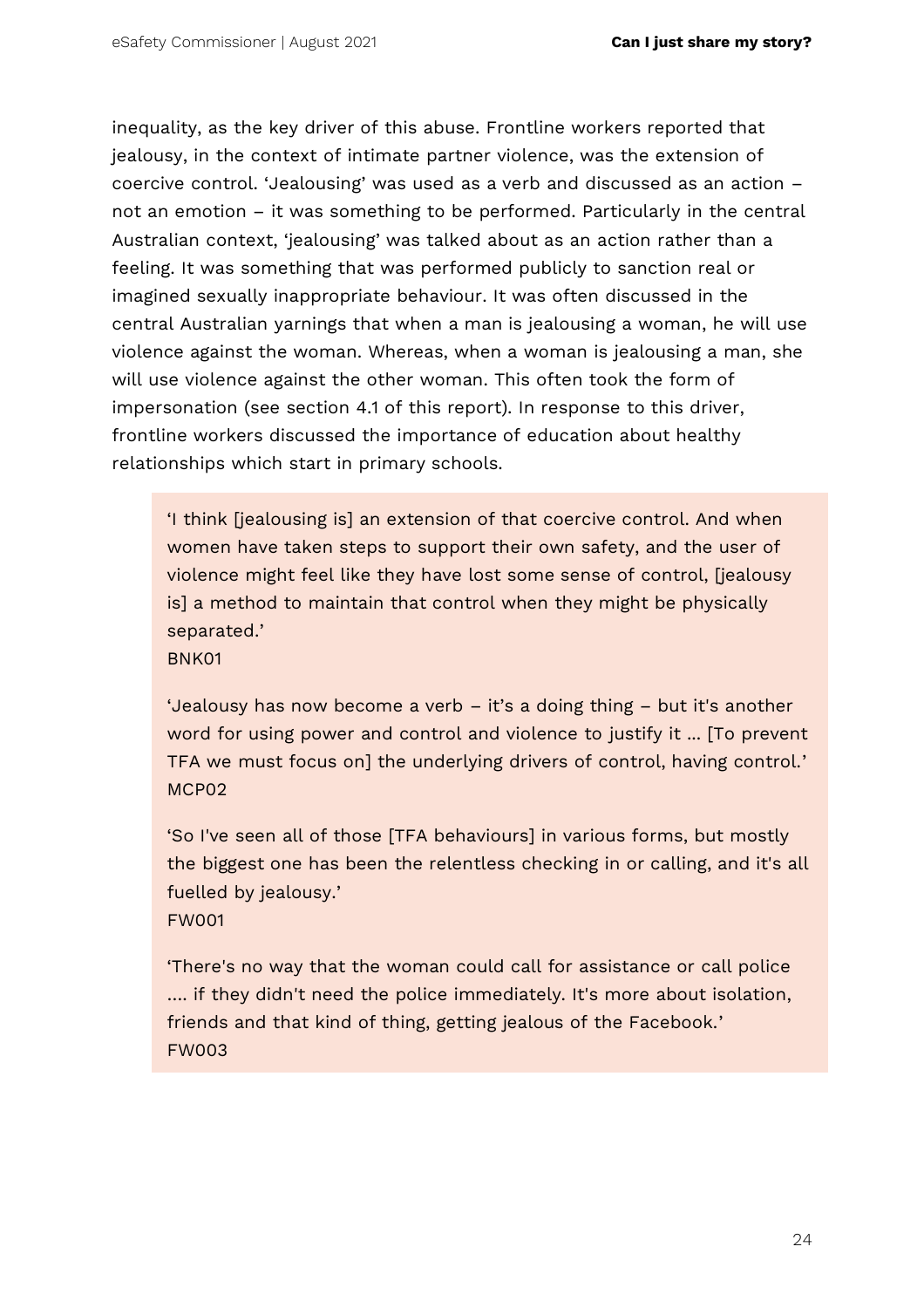#### **Gender inequality**

Frontline workers also identified gender inequality as a key driver of TFA of Aboriginal and Torres Strait Islander women, and that within Aboriginal and Torres Strait Islander communities, this form of abuse was most often perpetrated by men against their female partner or ex-partner. Because of inequitable gender roles and the dominance of men over women within broader society, this placed women in more vulnerable positions. For example, women's caring responsibilities, not only for children but other family members, further exacerbates the impacts of TFA especially in situations where women are more financially dependent on their male partners or on other family members to assist with accessing financial support. Given the low resource setting as well as strong familial ties, women were more likely to borrow or share phones, making it easier for others to access their personal details. Women are also more likely to receive child payments from Centrelink, which makes them vulnerable to experiencing financial abuse. Moreover, frontline workers reported that often women went to live in their male partner's community with his family, which also meant that they could be further isolated and cut off from their support networks. Finally, it was reported that technology-facilitated financial abuse disproportionately affected women, and that the uneven power balance in relationships between men and women meant that women were often unable to play an equal role in financial decision-making – at times coerced into taking out loans in their name – and were more likely to be burdened with their male partner's debt.

'The father will have the independence and go anywhere they choose to. Look that happens everywhere. But what we find is that that obviously creates an isolation. And you know how females are positioned financially, I guess, they can spend what they want on groceries, but very rarely [will they] be spending money on themselves. Generally, whoever the male in the relationship will be like … "no, you need to buy me this, you need to buy this, you need to get me a car". That is one example that I will put down, is that if they're taking out a loan, especially for a car, it will be under the female's name. That's what we find a lot, and then when the relationship goes pear-shaped, the car, he can do whatever with it. The financial responsibility and burdens go back on female for repayments. Yes, that is one example that we do see often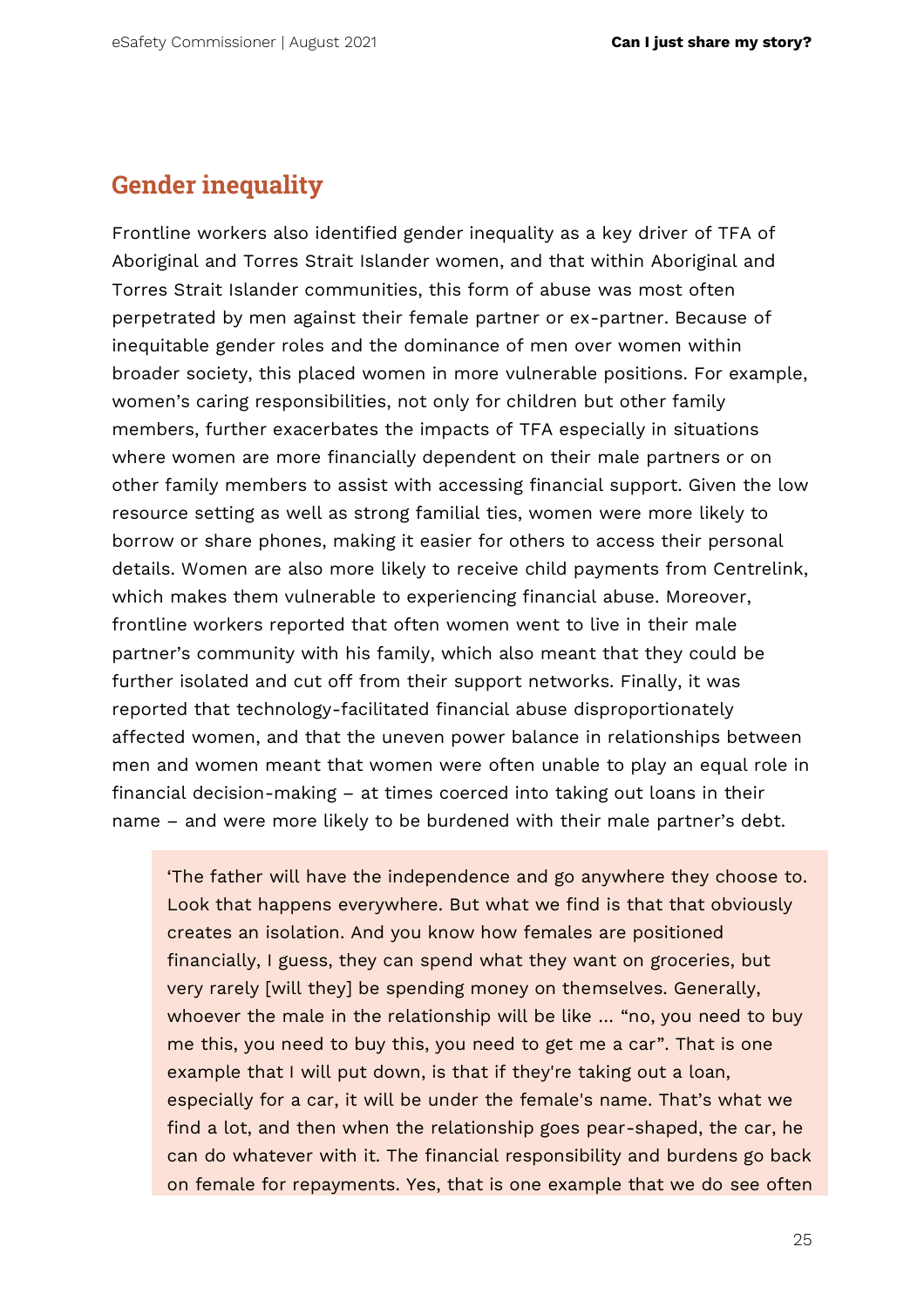in the community … If a woman might retaliate and end up in custody, where are those kids going to go? It's going to generally fall back on an aunty or grandmother in the community as well to try and raise those kids. And, again, technology-facilitated abuse, it becomes not just that individual female's problem. But aunties, sisters, cousins, grandmothers, it will become that family's problem… I would say here [technologyfacilitated abuse is] 90% [perpetrated against] women.' TR05

'[In my role I see a lot of] younger relatives using their grandma's bank card. So I guess that's facilitated by technology. So they just [take] their grandma's keycard. They go to ATMs and withdraw money or also [access their grandmother's bank account through] internet banking. Like the older person doesn't know this is happening.' FW004

### <span id="page-27-0"></span>**2.5 Uses of technology**

When asked about how they saw technology being used in Aboriginal and Torres Strait Islander communities, most frontline workers reported harmful uses and risky behaviours. Frontline workers highlighted the risk posed by online scams that target Aboriginal and Torres Strait Islander people, particularly older people in receipt of Centrelink payments. They also noted risky behaviours such as sexting and illegal behaviours such as child grooming and pornography.

'So, through work we've seen [technology] being used for bullying. I've seen it being used for securing, grooming children or coercing children into sexual acts or into offenses. I've seen it cause riots within community. I've seen a lot of [men], watch porn on the internet. And as a result of that, I've seen that it causes an unrealistic belief … of what would not be a normal sexual relationship for a female … They use [technology] in the schools which is good as well, but [I've also seen it be used for] sexting between young kids. [I've seen] possession and distribution of child pornography. And a lot of abuse, a lot of abuse, stalking, just a constant barrage of abuse and I've had one or two incidents where the Find My iPhone has been used by a partner to track their partner, where they watch what [their partner is] doing and that sort of stuff. Yeah, [technology is] not generally [used] for good things.' CCR23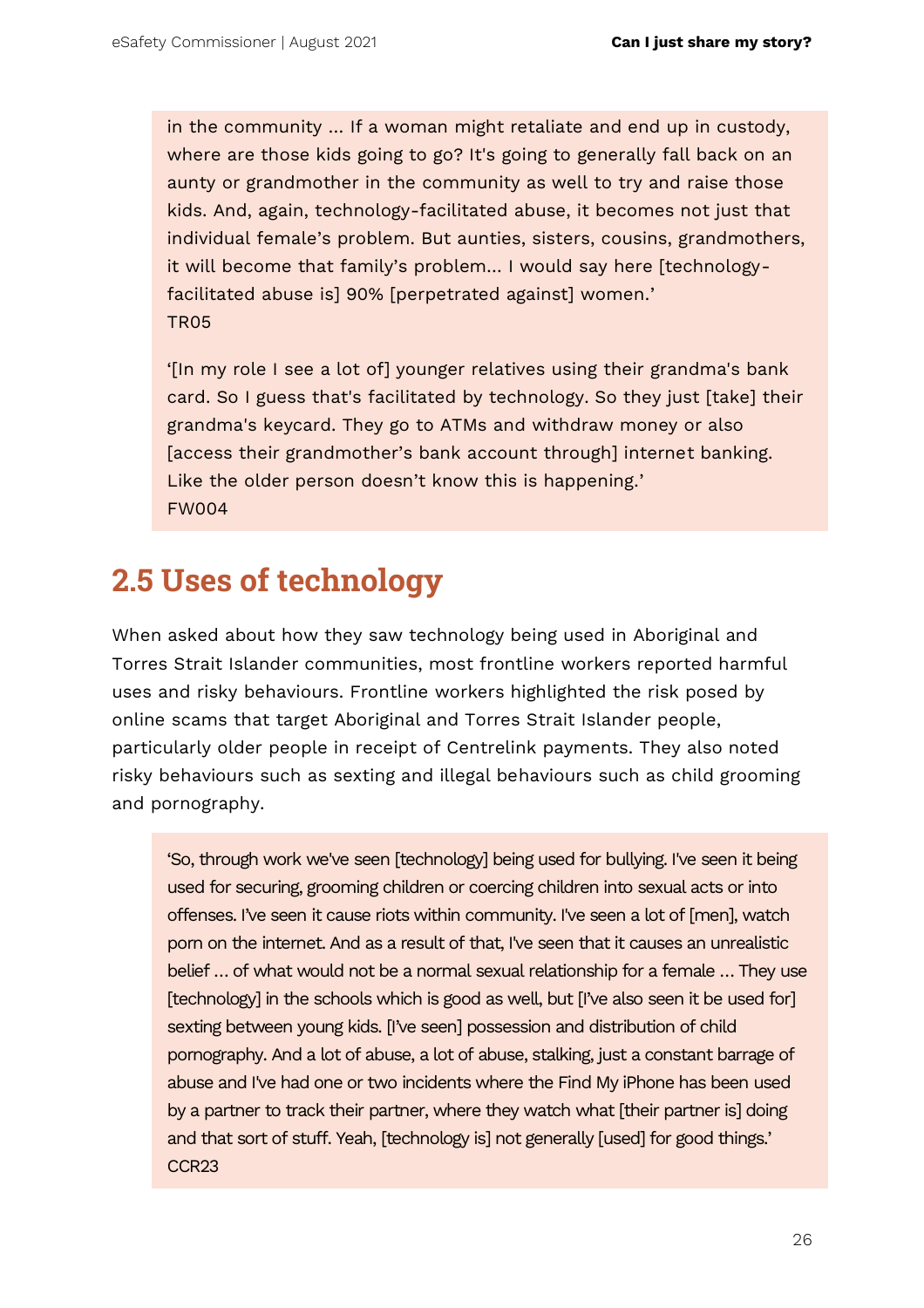Frontline workers also however reported the many benefits of technology to Aboriginal and Torres Strait Islander women… Frontline workers emphasised the importance of phones for women's safety and safety planning; and they also emphasised the importance of technology for communication as the women they worked with had family spread over vast geographical spaces. Moreover, frontline workers discussed how enmeshed technology has become in daily lives – from managing finances to children's education – technology is a part of life. The key message was not that technology is innately harmful or destructive, but people need the awareness and tools to use it safely and respectfully. In this respect, even the term 'technology-facilitated abuse' (TFA) was unhelpful as the term places the emphasis on the technology, rather than the harmful behaviour driving the abuse.

'So having phone reception has made a huge difference for women to be able to access safety and call our service. Previously, they would have to use a public phone, or an office phone which is not very accessible or confidential. So in that way I think definitely [women benefit from technology]. Also, people … [are] spread so far across different towns these days and across different communities. So just maintaining that connection to family, I think, has to be a positive thing. Yeah, particularly where people have had to relocate because of violence, so they might have to move away from [remote community] to say Adelaide, and technology might be one of the only ways they can maintain that contact with their family and community.' BNK01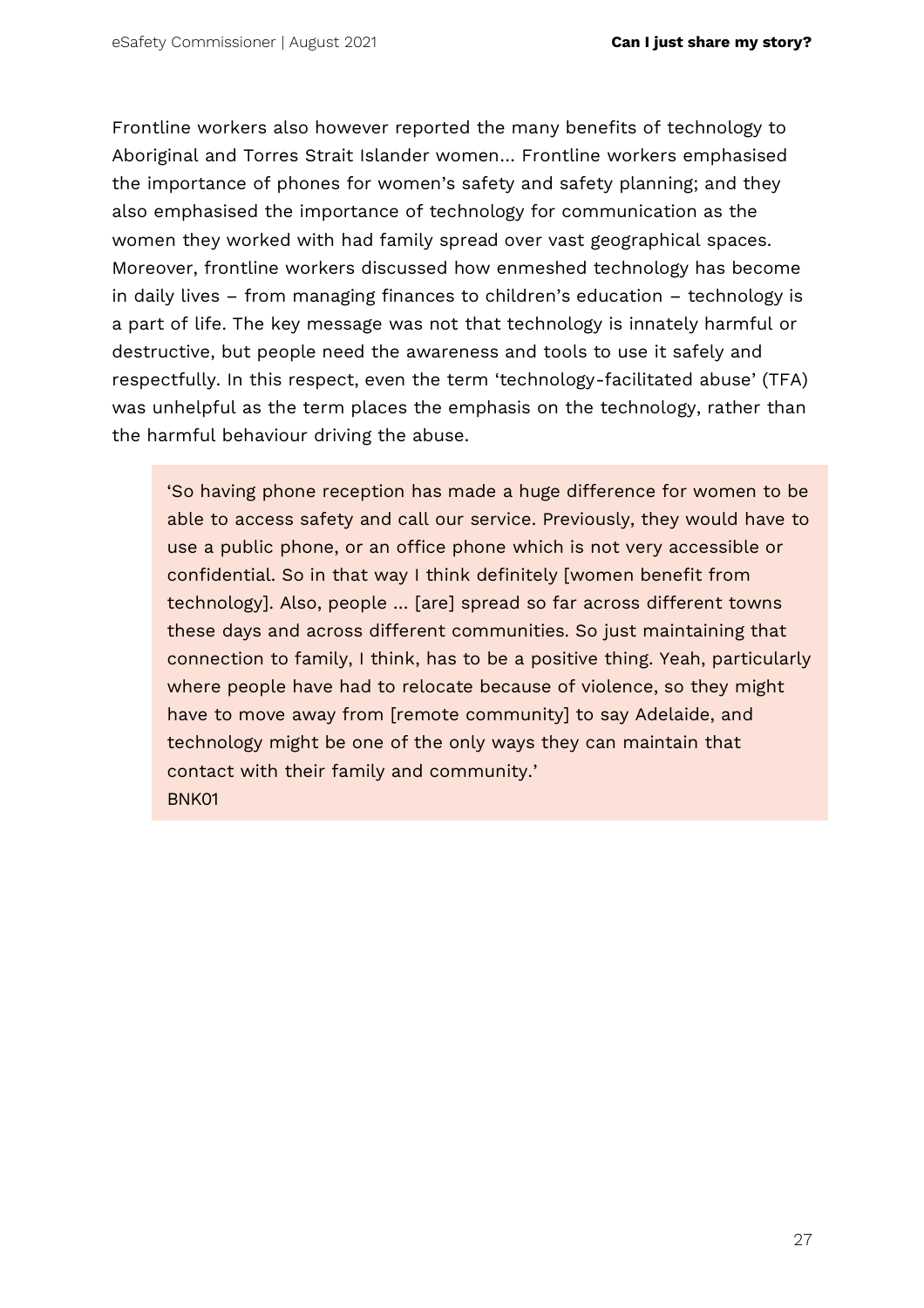# <span id="page-29-0"></span>**3. Key findings from yarning with Aboriginal and Torres Strait Islander women**

Yarning was used to gain insight into regional and remote Aboriginal and Torres Strait Islander women's experiences of TFA, and how this experience impacts their lives and wellbeing. We also wanted to understand their levels of digital literacy, including their knowledge of online and device safety and security, and their experiences when reporting TFA. Table 2 gives a breakdown of five key themes that emerged from yarning with women, which will then be discussed below.

| <b>Key theme</b>                                           | <b>Definitions</b>                                                                                                                                                                                                                    |
|------------------------------------------------------------|---------------------------------------------------------------------------------------------------------------------------------------------------------------------------------------------------------------------------------------|
| <b>Types of TFA and behaviour</b>                          | The forms and types of technology-facilitated<br>abusive behaviours experienced by Aboriginal<br>and Torres Strait Islander women in regional<br>and remote areas, and the tools and tactics<br>used to perpetrate TFA against women. |
| <b>Types of violence</b>                                   | The different types of violence - and<br>relationships to users of violence – as reported<br>by Aboriginal and Torres Strait Islander women<br>in regional and remote areas.                                                          |
| <b>Impacts of TFA on women</b>                             | The different ways in which the experience of<br>TFA affects Aboriginal and Torres Strait<br>Islander women in regional and remote areas.                                                                                             |
| <b>Strategies used by women to keep</b><br>themselves safe | Different strategies Aboriginal and Torres Strait<br>Islander women use to respond to their<br>experience of TFA, including digital literacy,<br>engaging with support and reporting.                                                 |
| <b>Benefits of technology</b>                              | The ways that Aboriginal and Torres Strait<br>Islander women benefit from the use of<br>technology, and how technology can also<br>increase their safety.                                                                             |

| Table 2. Key themes to emerge from yarning with Aboriginal and Torres Strait Islander |
|---------------------------------------------------------------------------------------|
| women in regional and remote areas.                                                   |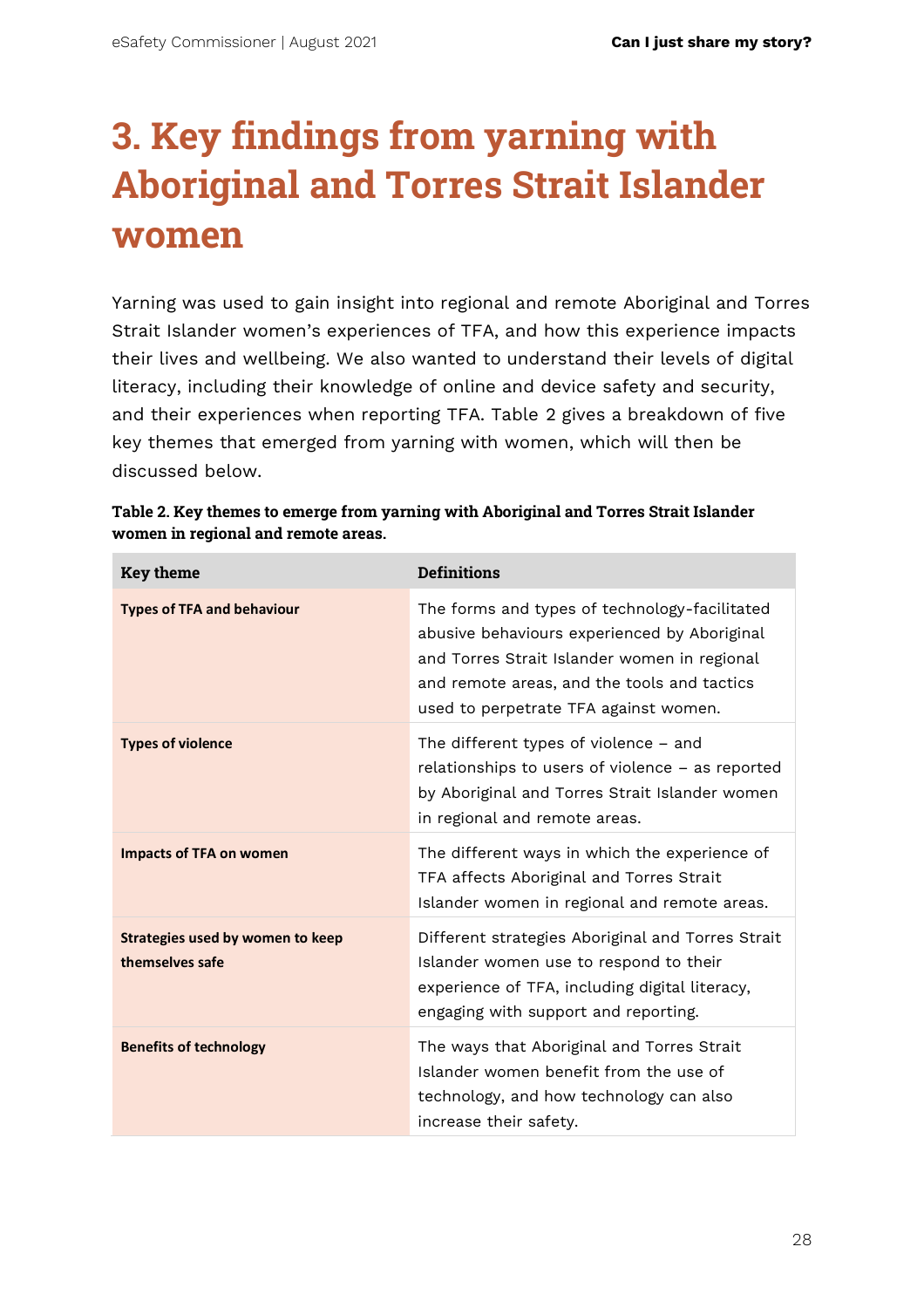## <span id="page-30-0"></span>**3.1 Types of technology-facilitated abuse and behaviours**

The types of technology-facilitated abusive behaviours reported by Aboriginal and Torres Strait Islander women in remote and regional areas were many and varied, and most women reported experiencing multiple forms of TFA. Aboriginal and Torres Strait Islander women reported threats as the most common form of TFA they experienced, followed by harassment, stalking and monitoring, image-based abuse and impersonation. Women reported that the TFA they experienced was primarily perpetrated by men – usually current or former intimate male partners – but was also perpetrated by other women.

### **Threats**

Women reported receiving threats typically via text messaging and phone calls, as well as via Facebook Messenger. Typically, younger women received threats via text messages and social media, whilst older women received threats via text message and phone calls, but this largely depended on women's proficiency with technology. Those women who were more technologically engaged received threats on a variety of platforms. Other threats including threats to kill were used to incite fear.

'I was frightened [because] she'd send messages [threatening] to throw acid on me and I was actually [terrified about the threat of] the acid more than anything because I thought that's [something] she could do quite easily.' FU01

Women also reported veiled threats written as statuses or posts on Facebook and other social media. These threats were written in such a way that they made the woman feel threatened but were ambiguous enough to avoid detection or sanction when reported to the police. Other times the threats were made in Indigenous languages which also made reporting to the police more difficult, particularly when the language and its meaning doesn't translate to English.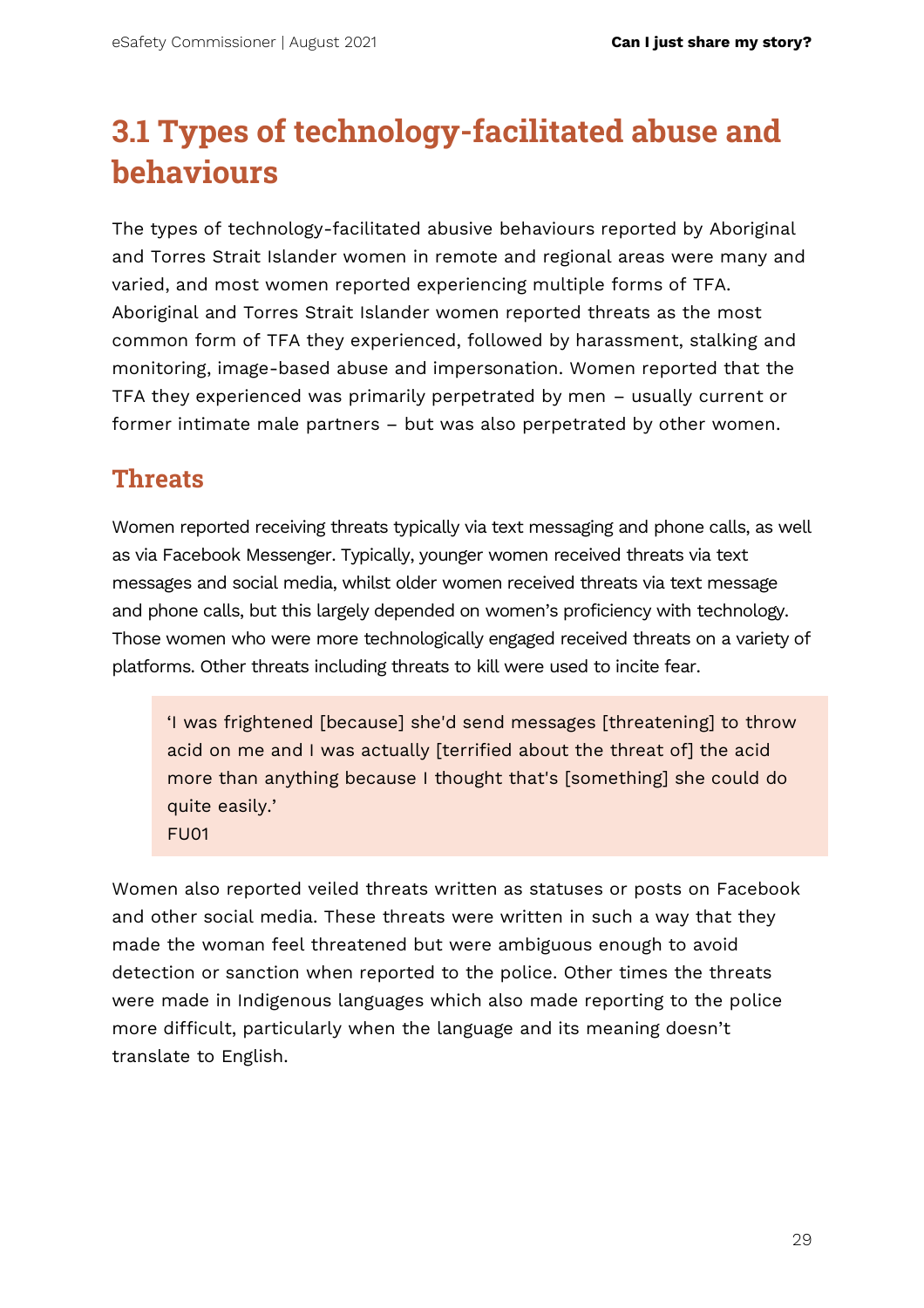'So he's writing [threats] on his wall. Not saying names but clearly [implying] who it is … I'm close to both sides of the family so I know who he's talking about. And he's referring to a little child, little girl, and she's a young one and [she and her mother have] been through a hard time.'

FN23

Another commonly reported form of threat included threats of suicide and self-harm. These threats were deliberately used as a form of coercive control to exert power and control over their partners or ex-partners.

'He would threaten me that he was going to harm himself and he would send me photos … he would send me photos of cuts on his arm with his arm bleeding and things like that. He was going to kill himself and the only way that he wouldn't was if I would go see him.' RT03

'He'd send another text and say, "well I'm just going to kill myself". And of course, because I think [of] myself as a pretty kind person, I would panic and drive around there, and he knows that's what I'm going to do.' EC04

Whilst some threats were directed at individuals, other threats were directed to groups of people, particularly within the context of community violence and intra-family violence. This particularly played out with the recording of physical fights which were then shared on social media. These videos were sometimes used to threaten other people.

'[On the video] this lady and [some men] comes up [to the camera] and says, "yeah, you make sure you're recording this. So them other mob can see". And it was on social media, but [sent] through [Facebook] messenger, they said in it in language: "you make sure, you record this, because I want these mob to see who done the trouble, who made the mistake so they can get the same punishment. [The same physical assault] that these mobs [of assaulted people] are getting".' SP02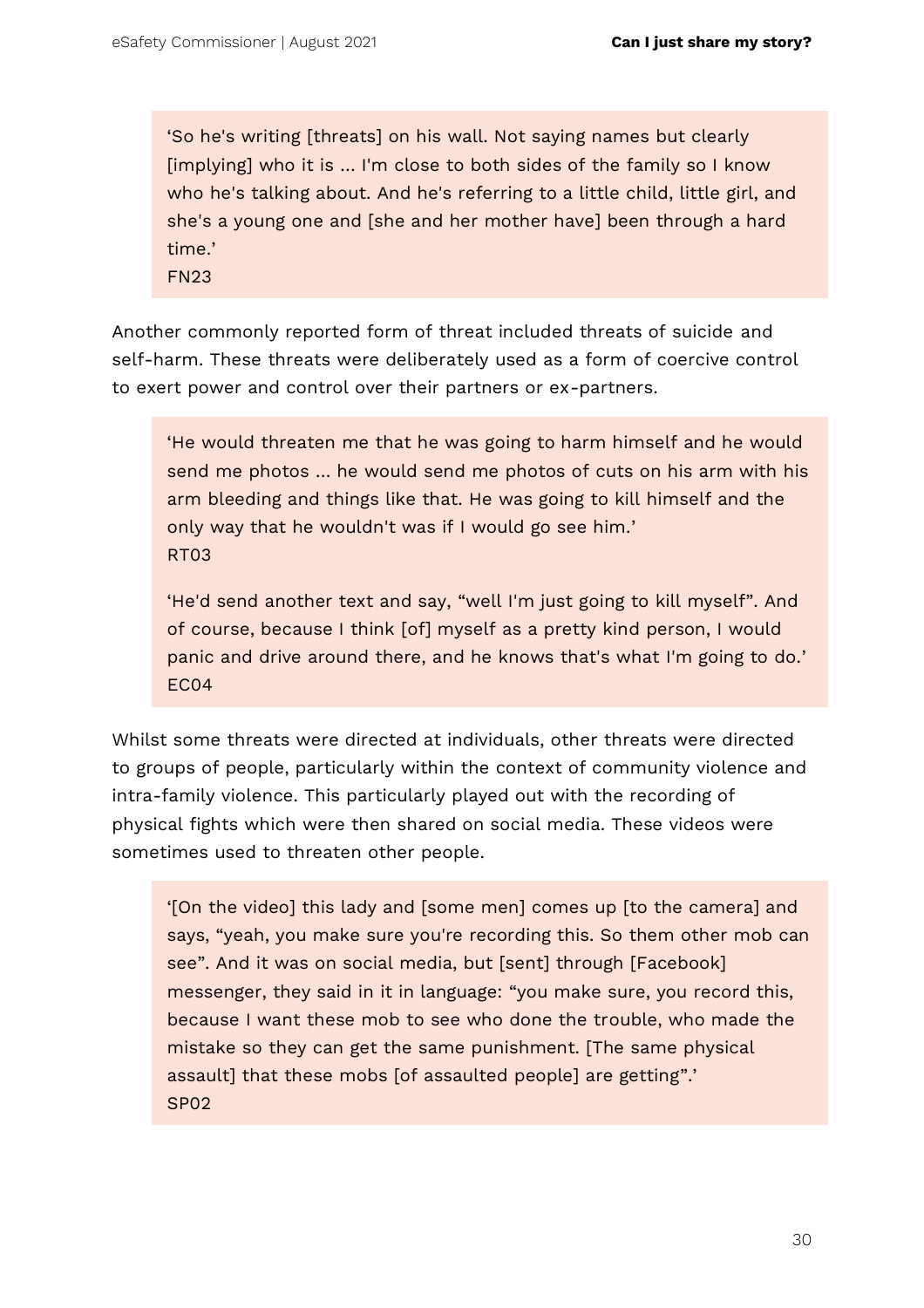#### **Racist online abuse**

Some women who participated in this research also reported feeling affected and victimised by racist threatening comments made online, usually in open Facebook groups. In one of the three locations of this study, several open Facebook groups are used by community members to post about events and news in the town. Increasingly, community members have used these open Facebook groups to report instances of crime and anti-social behaviour in the town, which then becomes dominated by racist rhetoric, particularly in discussions about youth crime in the town. These women also reported that constantly seeing this racist commentary online affected their wellbeing and sense of security in the town.

'So if someone says "kids running amok again" then people [respond] "Oh, they have to be black kids. Well, why don't we all put our gear on and go smash them to teach them what's right and wrong because they need to be put in a box". Or "why don't we run them over in a car". These [comments are about] eight-year-old kids … And then you jump in and say "well these kids have got rights as well". Well then you get the hyenas ... They hop straight on and literally slam that person [who was defending the children] from every corner. They say "you're just a do-gooder that wasn't even raised in this town. You don't know what's right for these blacks" and all the rest of it.'

#### CF33

'And I get really tired of people putting Indigenous people in the same bucket, saying that we're all drunks, we're all this, we're all that. Well we're not, because just like everybody else, we are all different. Some of us are really good, and we try and make a good life for ourselves, but still get chucked in a bucket. So there's this forum … and they just straight up discriminate [and make racist statements] on every single comment. I mean, it just gets too much like how can someone have so much hatred and live in this town? So I removed myself from that group, it became too much and it was starting to actually affect me as well at work in life … So like some of the comments they'd say about the kids and that. Like, they're children, how could you say that about a child? Like they may not have a safe home to go to and here you are calling them "this little black [prick]" and "they should just piss off and go ride their bike into the wall" or something, you know? [Saying things like] really just "go kill yourself" basically, on a public forum, it's like how can you have that [hatred] against a child?' FN23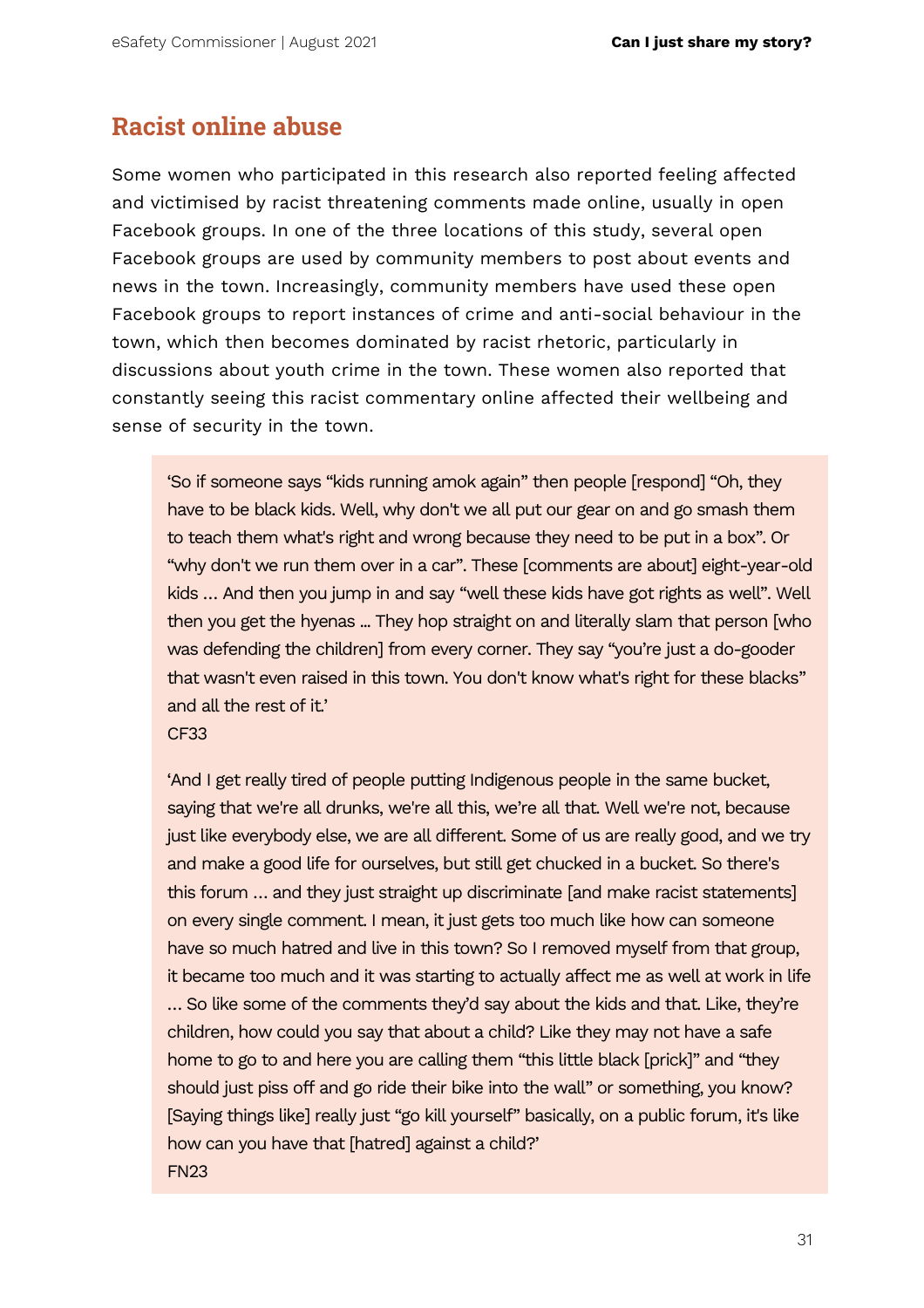#### **Harassment**

Another commonly reported form of technology-facilitated abusive behaviour experienced by the Aboriginal and Torres Strait Islander women participants in this study is harassment, not always by their current or ex-partner, instead from a third-party. Women reported experiencing being bombarded by textmessages and phone calls, as well as repeated attempts to contact them on social media.

'I had an experience once several years ago where I reckon it was a fake account, and they began sort of, I'd say, harassing, more than anything else on Facebook, mostly about my relationship and my partner, never actually found out who it was. That's pretty hard because you walk around and it could be anybody.' FN23

'So I was at home alone with the kids and she would continually message. The messages will start from six o'clock right through to 12 at night, and anything in between. So between my [husband] and I, when she was on a real high, it would be anywhere between 30 to 50 messages a day and then anywhere between 20 and 25, to 50 hang phone calls during the day as well.' FU01

Women also reported a variety of tools and tactics abusers would use to harass them. Typically, women reported being bombarded with text messages and/or phone calls, including on Facebook Messenger. Once women blocked phone numbers and accounts, the abuser would continue to harass them using a private number or by using other people's phones to continue to message and call them. Women also reported that abusers would use a series of fake Facebook accounts – or use other people's accounts – to continue to contact and message them. This experience was thought to be typical in regional and remote locations where the very small and close-knit communities meant that abusers were able to access the women using their mutual connections as well as by targeting the woman's family and friends.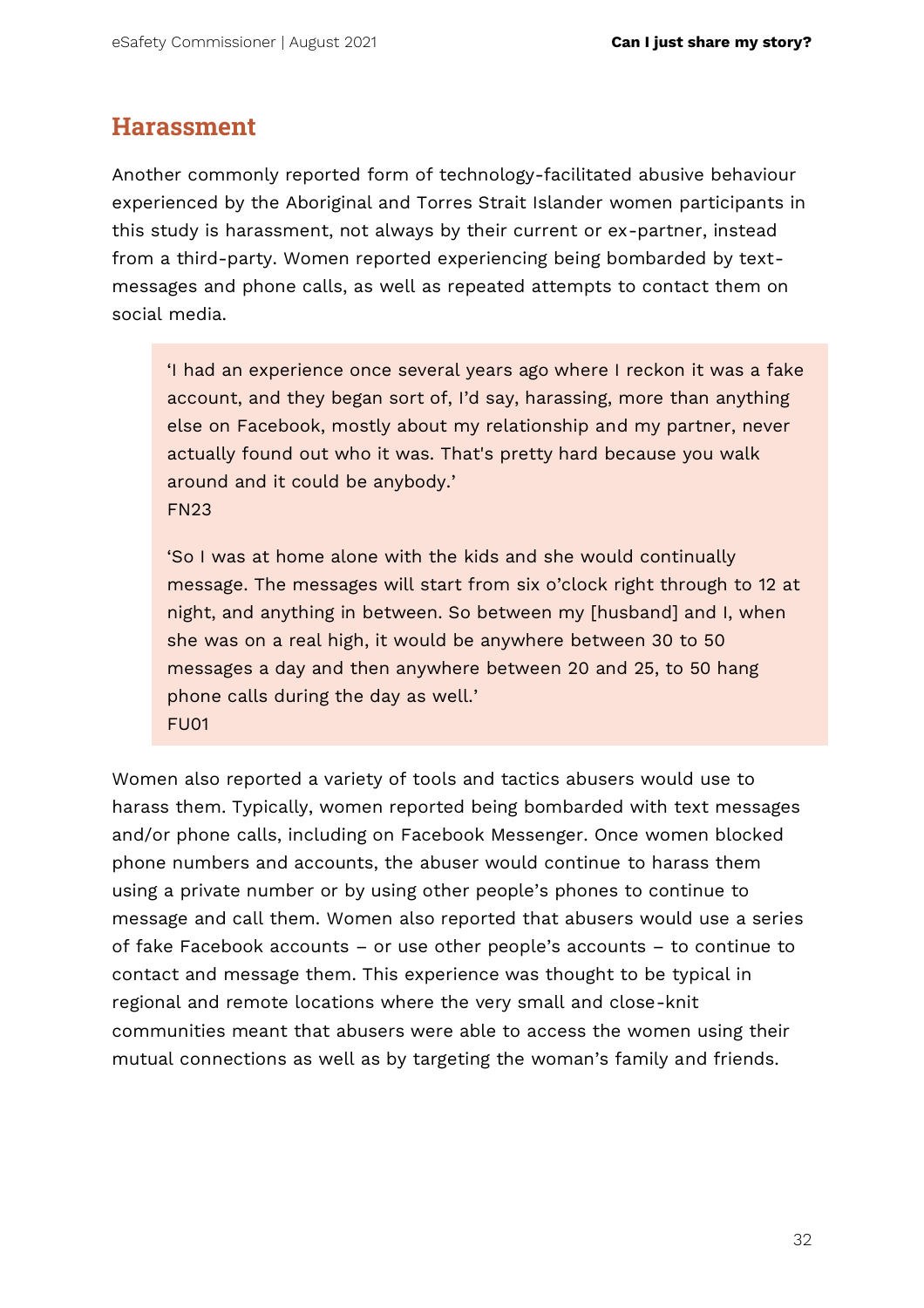'I received I think, in one day, 14, messages, just one after the other, [and had] multiple missed calls. He then started using other people's phones to contact me, trying to get me to answer [the phone] and send me messages [from] other people's accounts.' RT03

Women reported experiencing this level of harassment over many years and had a variety of strategies for responding, which will be discussed in section 4.4 of this report.

'Yeah, lots of messages, lots of phone calls to the point where [they would use] different numbers or private numbers [to call and message]. The way I see it now is that I just don't answer any number that I'm not aware of, [I don't answer] any unknown number at all. But the persistence where they've used other people's phones even to connect me, maybe a friend or mutual friend or something. Obviously, I'd [confront] them later, and say "what did you do that for?" But [they were] not aware of the situation or they're frightened of that person [so they would give them my phone number] … I counted the day, and it was four years he'd been sending me these messages ... [I've] changed numbers that many times.' Y001

Women reported a variety of different means that their abusers would use to try to contact and harass them, despite them often having domestic violence or intervention orders placed against them, and in several cases, even when the abuser was incarcerated. Often this was in the form of phone calls, text messages, and online communication, such as email and Facebook Messenger, but there were also reports of different means, such as messages sent through online banking.

### **Stalking and monitoring**

Stalking and monitoring as forms of abuse were commonly reported by the women. It was not uncommon to hear women reporting the abusers' use of social media, such as Facebook, to glean their location and to track their whereabouts, sometimes through friends and family. Often this information was given freely as friends and family did not know the circumstances of the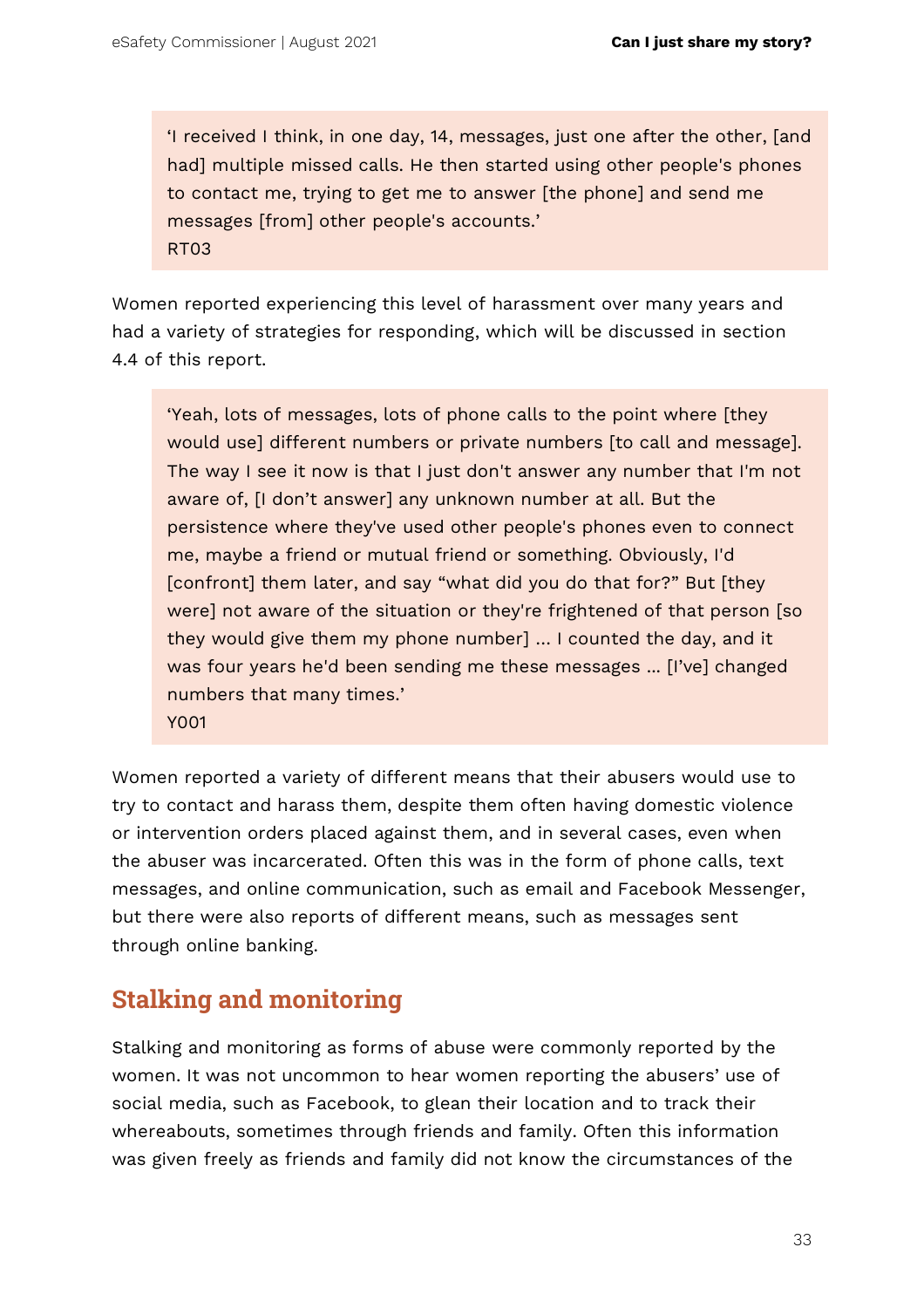abuse, but in other cases, friends and family were subjected to harassment from the abuser until eventually they gave information.

In one example, rather than the use of sophisticated technology, this was done by keeping watch on the woman's social media accounts and using the content, such as photos and check-ins, to learn her location. This information was then typically used to threaten the woman and make her feel unsafe, and as though she was being constantly watched.

'[They would make a fake profile of] a family member... Just so I [will] want to be friends with them [on Facebook]. [They make these fake accounts] because they want to snoop around and see what's happening in my life so they can go and change stories around … [They want to] find out information … Or they could be just spying on me to see who I'm talking to.' SP02

There were other reports of how Facebook Messenger was used to monitor women's online activity as another extension of coercive control and emotional abuse.

'I'm terrified of even touching the thing [phone] because he's always accusing me of texting someone else, or [interrogating me] "who are you talking to", and [he had a] huge mistrust in me even though I'd given him no reason ever to distrust me … [so in the morning] he would check his Facebook [and] go into our text … and see how long it had been since I've been online, and sometimes [it would say I had been active online, even though I had been asleep all night]. I don't know it's just a glitch in the Facebook system, and I googled it: "Why is Facebook saying that I was online, three hours ago" when three hours ago, is 3am in the morning, and I was not on my phone. "Why is it saying I was on my phone". And it's just a glitch in the system if someone sends you a [message] or tagged you in a post online [at that time, perhaps] from across the other side of the world again. I have lots of friends across the world, I use technology to communicate with them. So they would tag me in something at 3am, our time, and Facebook would just say, there's been some activity on my account, so it would say I [had been] online. But then [because he believed I had been online during the night] that would cause whole days and days of horrible nastiness and fights and mistrust and it affected my life in such a way that I was exhausted.' EC04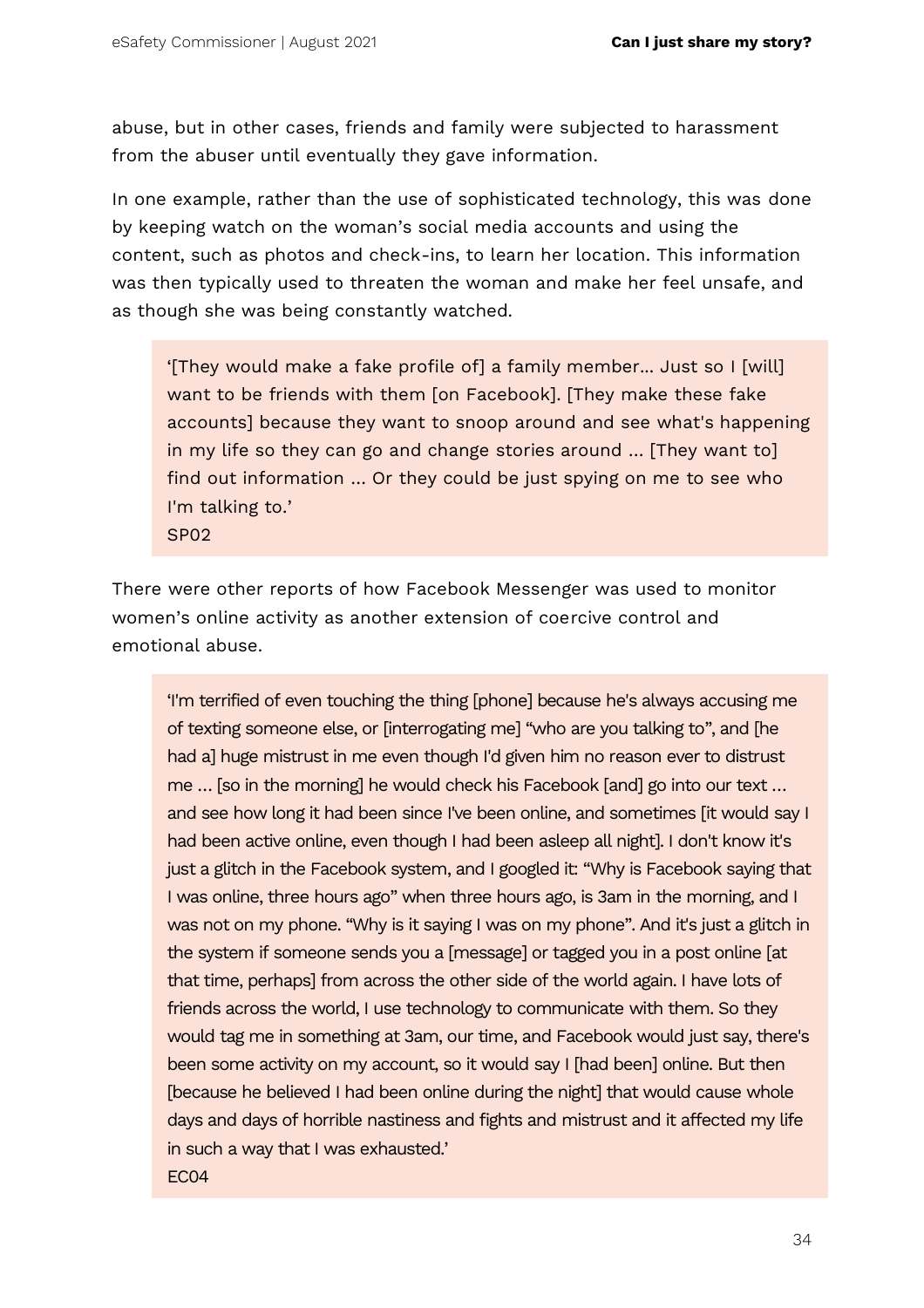GPS tracking as a means to locate women was also used by the perpetrators. There were several reported instances of the 'Find my iPhone' app and Snapchat being used to stalk and monitor women, particularly in the context of intimate partner violence. This information would then be used by the abuser as an extension of coercive control, as they would interrogate the woman about her movements and behaviours throughout the day, usually in an attempt to 'catch' women in a lie. This served to isolate the woman by making her constantly fearful of being tracked and followed.

'My ex-partner had put an app on his phone to track me and he would mirror his phone to my phone to download any discussions through Messenger or Google. Yeah and subsequently, he would take my phone from me, but he's definitely done that to me. He's collected information about my financial situation as well. But yes, he's definitely tracked me, so he's always known my whereabouts, and just information, period.' Y001

Often women reported not knowing or not realising that the abuser was tracking their movements using this technology until much later. For example, one woman reported the use of Google, including her web browser history, being used to monitor her activity throughout the day. This often made women distrustful of the other relationships in their lives as they initially didn't know how their abuser was gaining the information about their movements.

'He [would] use Google to find out where I was and how long I've been there and all that sort of stuff. [He would] take my phone, check my Google and [he] had ways of finding out exactly where I was and how long I was there for all that sort of stuff … which I had no idea how to utilise Google [like that]. So on your phone, if you have a Google account, and you're logged in, it accesses your web browser [and it will record] anything that you've looked up, and everywhere you've been, if you put your Google location on your phone unless you select to turn that off, [it stores everywhere you have been]. I remember I come back one day, he questioned me about "why were you at this house for half an hour? You were here, then you went here". [And he would tell] me that I went to someone's house 38 times in one week and things like that, and I had no idea [how] he knew all that information. Until he ended up telling me, [he tracked me] through Google.' RT03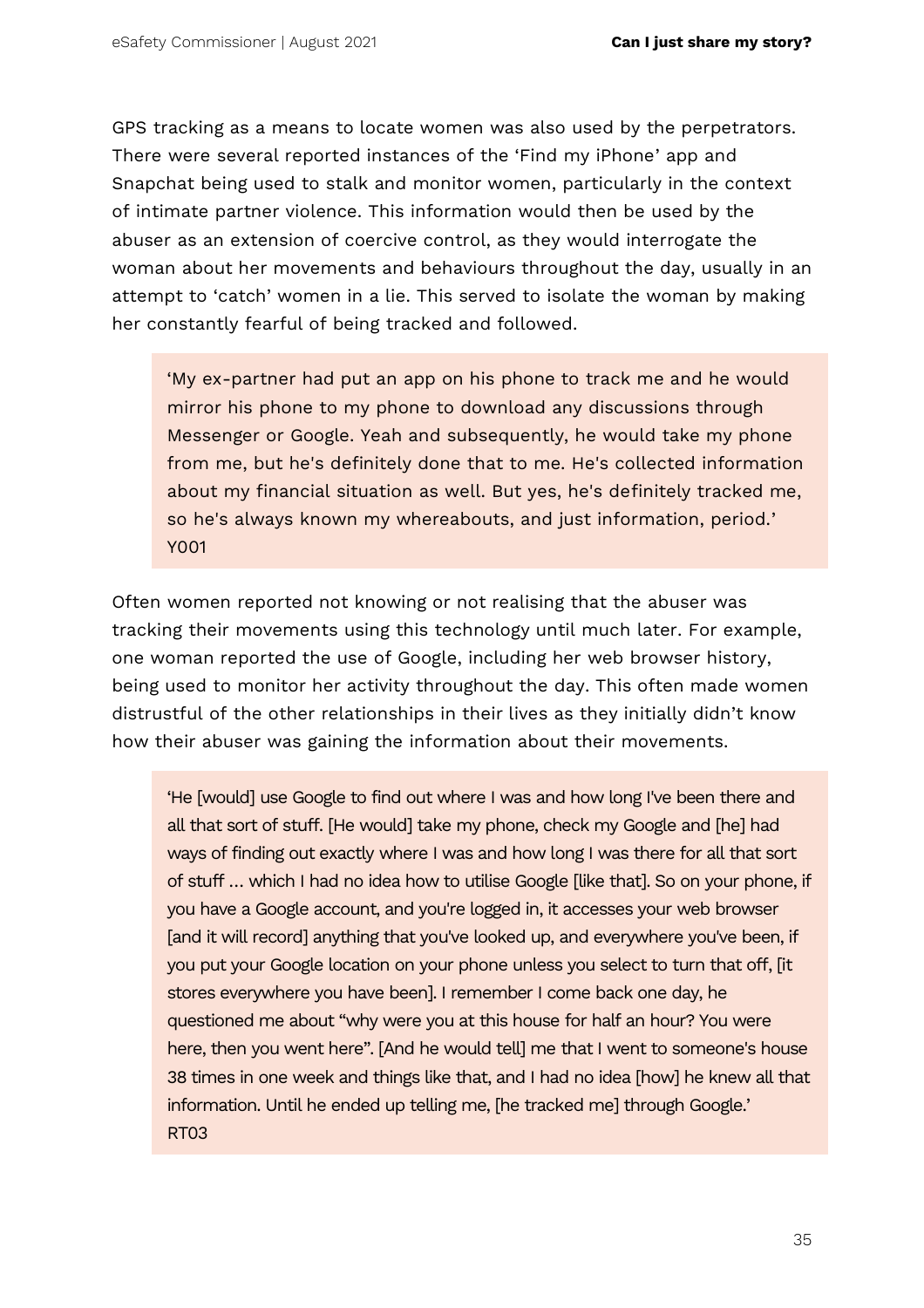Another woman reported how her abuser also installed security cameras throughout their home that sent notifications to his mobile phone when there was movement in the house. This information was later used to interrogate the woman about things she had done throughout the day, such as when she had gone shopping, where she had gone, and what she had bought.

'Yes, so my location on Snapchat has always been disconnected out of fears [because] I've been followed previously. My ex-partner was very abusive … [so my location on Snapchat was] disconnected very early on in the piece. However, there were security cameras surrounding the property where we lived together with my daughter. Every move that I made, he would get a notification on his phone to say that there's been movement detected, and he would be watching me on the cameras … So If I got home from shopping he would get a notification and he would be watching the live stream of me getting home, and he would come home and question me about what money I spent, where I bought [it].' OK02

### **Image-based abuse**

Aboriginal and Torres Strait Islander women participants also reported imagebased abuse. In many incidents, this was the sharing of sexualised images without the woman's consent, it also included reports of unsolicited nude pictures being sent to women.

'Can I just share my story about a bad experience that I've had? I went to purchase a fridge and a washing machine from a rental place. And there were no [women] working in that space, though. Just all males. I walked in there right. And [the male worker] gets all my details, my phone numbers and everything and I go "oh well, because it's a business. I'm okay with it". I go home. Two days later, I'm getting the nude pic of this fella. Literally a nude pic. I froze. I literally froze for half an hour. My sisters were like "you alright? What's wrong with you?" I think I've just been kicked in the guts. And I threw my phone and said "Can you look at that?" And I showed them that [naked picture] and they said "oh my god! This is wrong".' SP02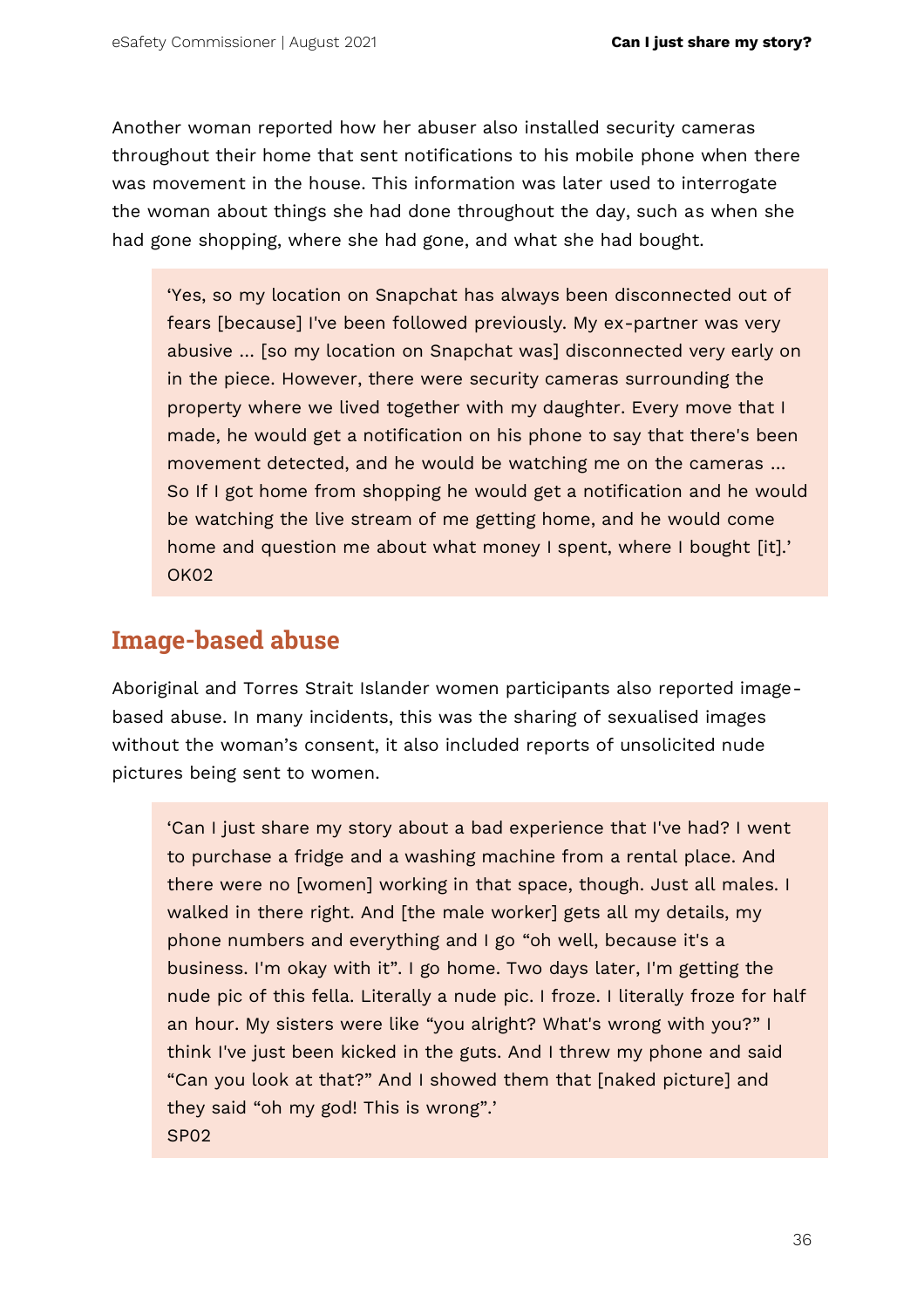The use of image-based abuse was common in the context of intimate partner violence, where an abuser would share a sexualised image of his current or expartner to shame and humiliate them. These images were often shared on Facebook or via text messages.

'You know, [they share a naked] photo [and send] rude messages. They put rude things about [women online] … [They do it to make women feel] shame. Making people [feel] shame. And then [women] get embarrassed when that other person says that "we're seeing you on the Facebook" and all that.' GR57\_1

Women also reported that abusers would share personal images of them with their ex-partner as another means of manipulation and exerting control.

'After that, he would send me photos that were of us when we were together, so photos of me when I was pregnant, photos of me during labour, and he would just be taunting me with these images. Just to prove that he had the control over me still.' OK02

Other reports of image-based abuse were not the sharing of sexualised images, but the sharing of everyday photos in order to incite violence against the woman. This often occurred in the context of lateral violence perpetrated by women, where women shared photos of other women, and sometimes of their children, on social media to spread rumours and to humiliate the woman.

'She put a picture up on Facebook … of a married man. [The photo was] of him with his current new girlfriend. She said that "they'd been sleeping together for this long. I've got an STI off her", all this stuff she put on social media. [Her intention was to] just round up the crowd [to create backlash against the woman]. [People would make comments like] "oh we'll bash her" and all this sort of stuff, calling her [insults], this poor innocent woman in this photo.' CF33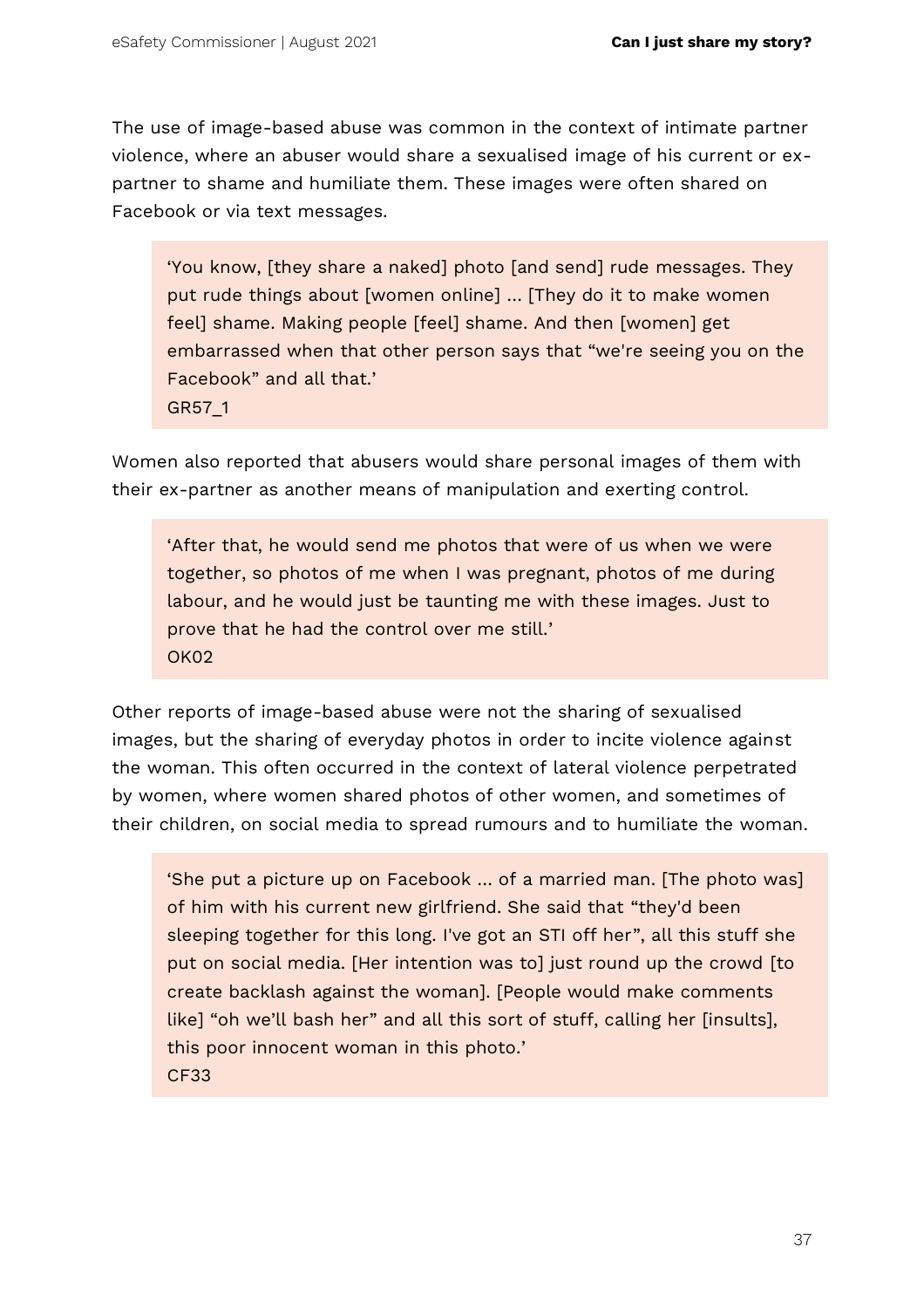### **Impersonation**

The Aboriginal and Torres Strait Islander women also reported impersonation as a common technology-facilitated abusive behaviour, however, this was rarely impersonation of themselves but of other friends and family members, or the creation of fake accounts. The purpose of this form of impersonation was usually to elicit and gather information about women to police their behaviour or to track and monitor their whereabouts.

'The only experience I have with that is he would make fake accounts and try and add me on social media to [find out] where I'm at, and [look at what] I'm posting, all that type of thing. But I'm very guarded with my social [media] so I never accepted [their friend requests], but that's really the only experience I've had with them.' OK02

'So I haven't experienced him pretending to be me. But I have experienced him taking other people's phones and pretending to be them. And talk to me as if he is that [person]. Then the same as other people's Facebook accounts, [he would] access them and try and talk to me.'

RT03

'Yeah, some [people] use their family phone. So if it's someone … [you are] close with, [the abuser will] use their phone to make it look like they're calling you, they're texting you but it's actually them' Y003

In the context of lateral violence, women would often create fake accounts of other women in order to impersonate them and send threatening and abusive messages to other community members in order to start conflict, humiliate the woman, and/or incite violence against her.

'She had [made profiles of us on sex] websites as well so I had a fella ring me one time and asked if my husband and I were interested in … a threesome and so she did all that, she profiled us on other [sex] sites.' FU01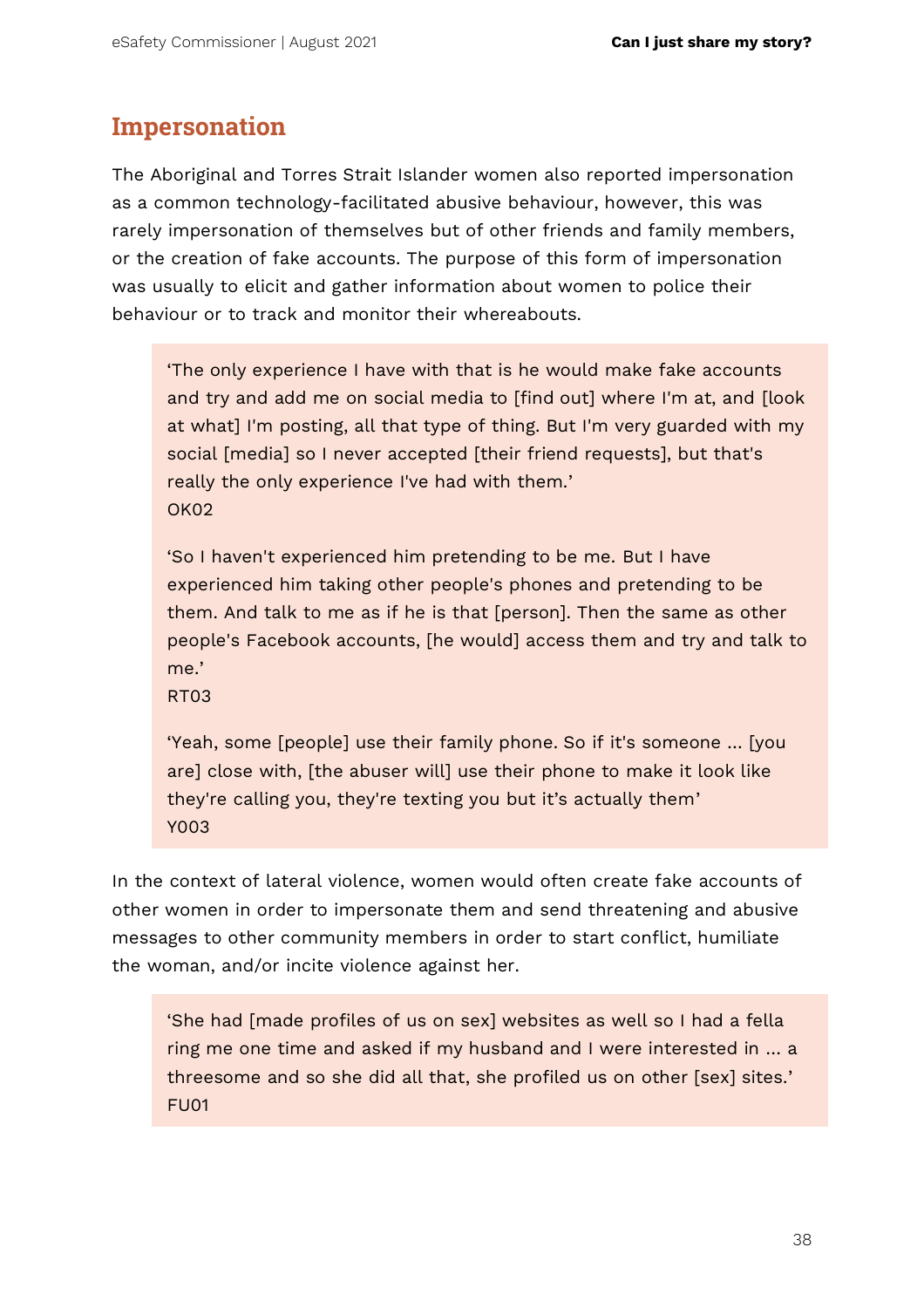In regional and remote contexts, the fact that phones are often shared with many people using them made it easier for accounts to be hacked and to be used to impersonate women and send messages on their behalf.

'In communities, it's one phone, ten people possibly share [one phone]. One person is responsible for that phone so that one person gets a heart attack at the end of the three months or whenever they get their bill. They're swapping and changing the phones all the time so if you're logged into Facebook on there and you're not logging out, they're gonna hop in and send messages on your behalf and then there's a lot of conflict going on.' CF33

## **3.2 Types of violence**

Aboriginal and Torres Strait Islander women from remote and regional areas reported experiencing technology-facilitated abusive behaviour in the context of multiple forms of violence. The most reported forms were intimate partner violence, followed by family violence and lateral violence. It was clear that the multiple forms of violence were also related and interconnected. Typically, women reported TFA occurring between intimate partners as a form of coercive control which then escalated into physical violence, and then came to involve families and even whole communities.

'[They threaten to physically assault the family] connected to that person. It's a ripple effects of lateral and family and domestic violence. So when they talk about payback, that's kind of like a ripple effect of the trauma.' SP02

## **Intimate partner violence**

TFA was most commonly reported by the women as being used within the context of intimate partner violence. This mainly took the form of men using technology-facilitated abuse as an extension of coercive control of their female partner or ex-partner. However, there was also one reported case of a woman using TFA against another woman – the latter is the current partner of the former woman's male ex-partner.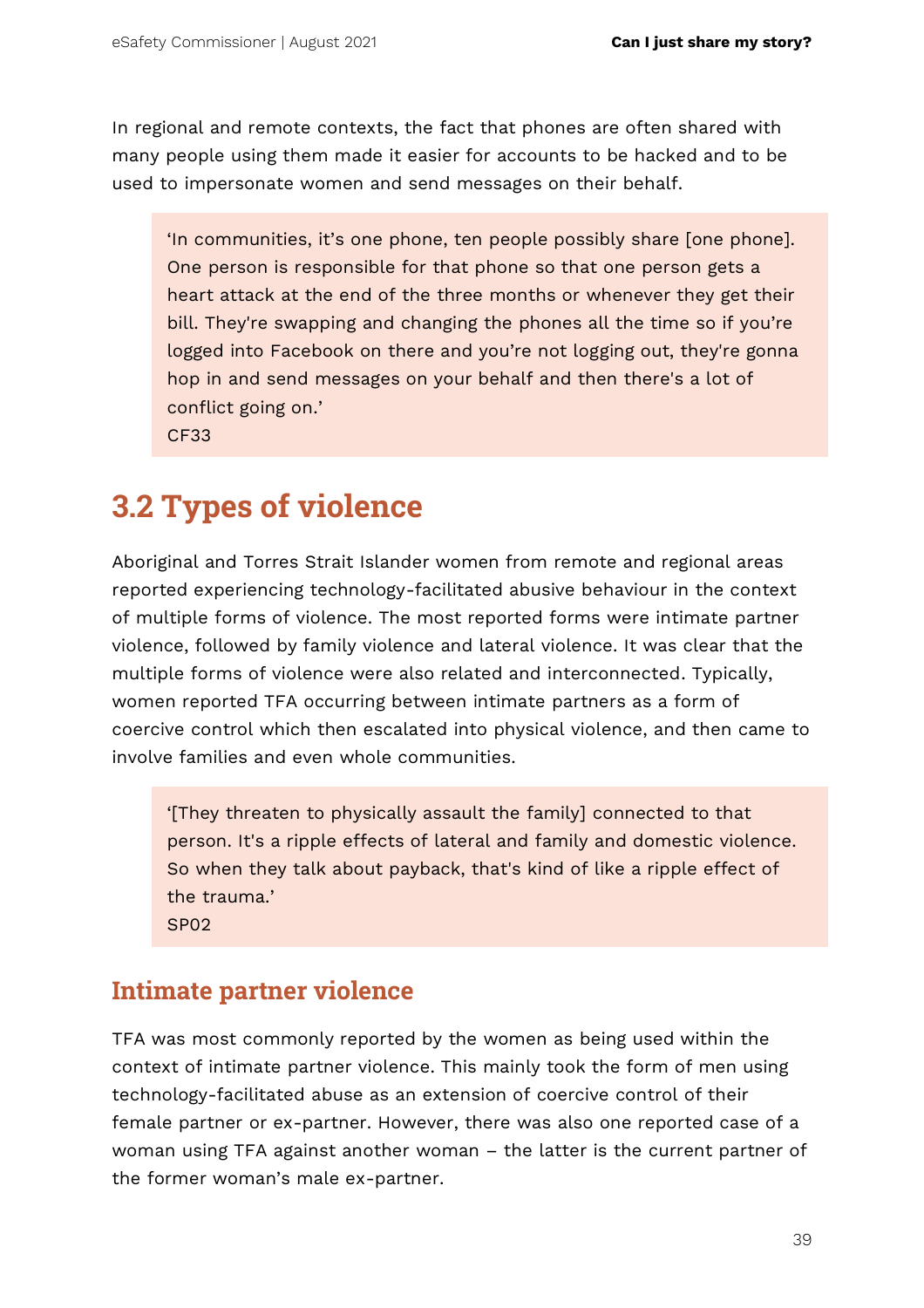'But then she sent the bomb squad around. [And that was the first time] the cop said, "you're in a domestic violence situation, you've got to get help". She sent the bomb squad around … big bang on the door and this is about 10 o'clock on a Sunday night, open the door and they've got everything pointing at me. They didn't have the guns. But I think they knew [that it was a fake report] because she was [constantly] ringing the cops on us … Anyway they all came around with the vests on and looked through the house because she said we had guns up in the roof. Anyway, after all that had been looked at … He said, "You've got to go and get help".'

FU01

Aside from this report, other women reported male partners and ex-partners using technology-facilitated abusive behaviours such as harassment, threats, monitoring and impersonation to assert control over the woman. Most women reported that this occurred gradually, then over time became more intense and consuming, before escalating into physical violence. As will be discussed in section 4.4, most women did not report (if they reported at all) until it had become physical violence.

'Yes, so he used to call me consistently. When I made the decision to leave him it was very hard. Given that he was losing his control over me and the abuse was ending. He would call me constantly. In one day, I had about 50 missed calls, I had to report it to the police and then go through the process of [getting] an intervention order.' OK02

'You know, obviously, he was an abusive person, period, but to go to that extent. In the end, I just didn't have a phone because he would take it from me. He didn't want anyone to talk to me at all in the end. Just the behaviour of control, it's all about control.' Y001

## **Family violence**

The women who participated in this study also reported TFA within the context of family violence. This violence typically began on social media, often Facebook, and would come to involve several family members. The woman reported that the conflict would often begin between young people, with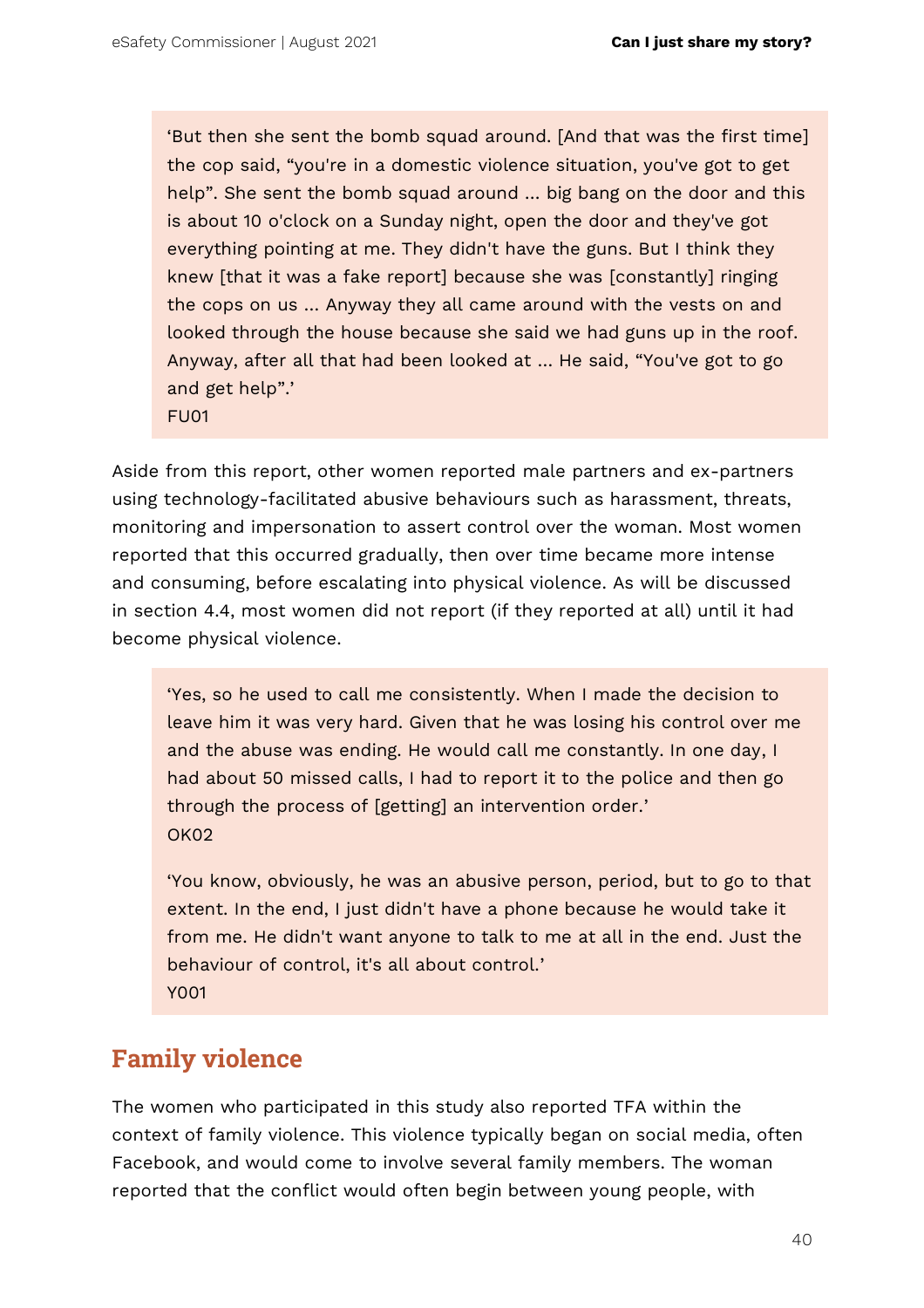abusive and threatening messages and comments, who would then show their parents. Their parents would then become involved in the conflict and it would escalate into physical violence. This is exacerbated by remote and regional contexts, as the small size of these communities means that the families cannot avoid running into each other, and this can result in public physical violence.

'You know you've got them bickering over social media. And then the parents get involved so when the parents see each other now down the street, you know something's gonna happen, because whatever went down with their kids, because of all of this texting … it just fuels them up to a point where they're just gonna be like, "nup, as soon as I see her, she wait", you know, that kind of thing.' Y003

'What was happening [was that] girls were hacking other girl's accounts and sending other girls messages and … creating fights. A lot of families [came] to school threatening to flog certain girls.' CF33

This family violence was also often reported in the form of Elder abuse. The women who participated in this study reported adult children using their elderly parent's phones and online banking, including their myGov account, to apply for loans in their name. Other reports included adult children withholding or damaging their elderly parents' phones to prevent them from contacting police or calling for help.

'Yeah, I can't have a phone. My son took it from me. I can't help it, you know.' GR57\_2

## **Lateral violence**

TFA was also reported as occurring in the context of lateral violence – between Aboriginal and Torres Strait Islander women – and the abusive behaviour overwhelmingly reported in this context was impersonation. Typically, women would hack social media accounts (usually accessing their logged in accounts through shared mobile phones) and/or make fake accounts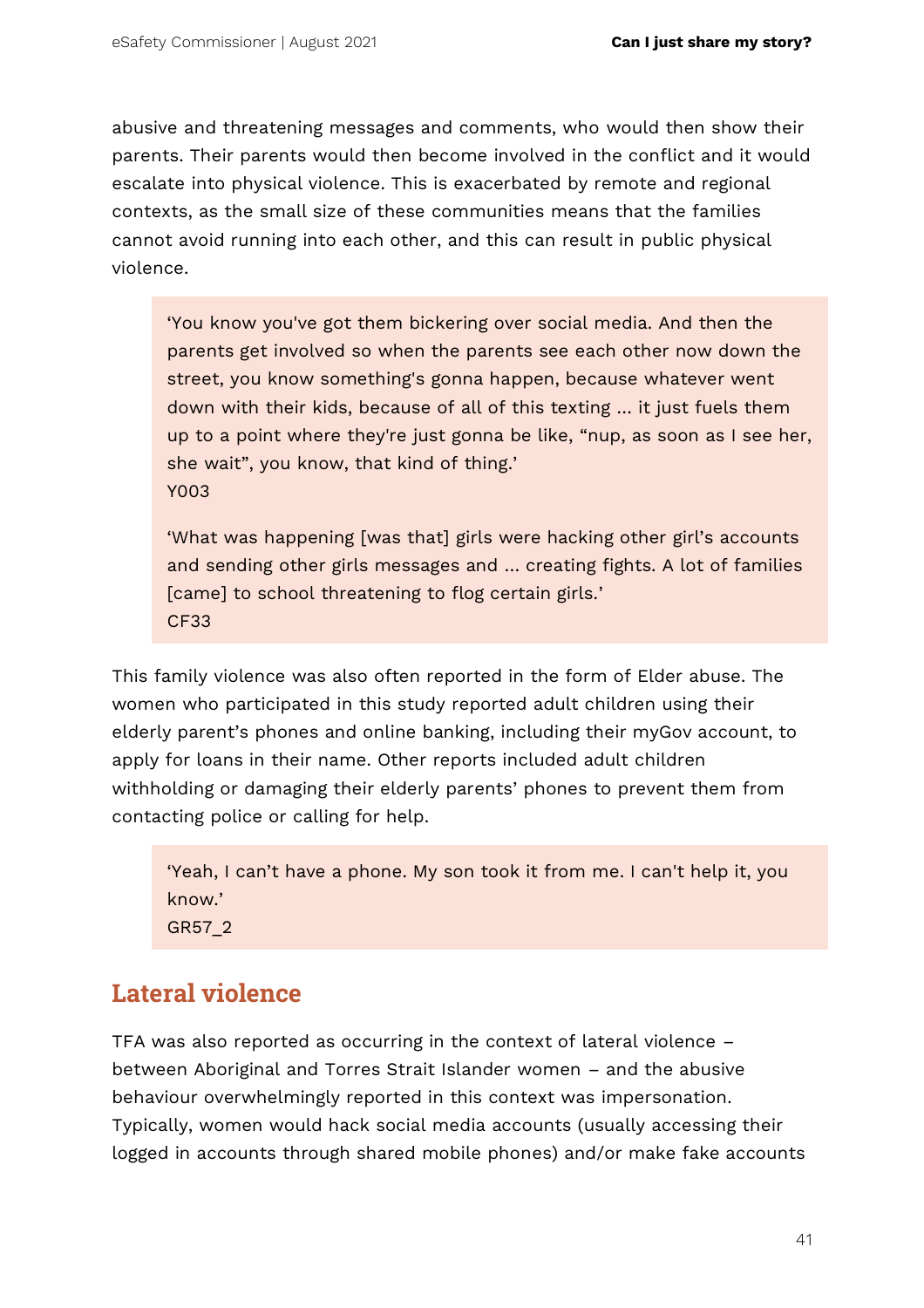of another woman in order to send messages to other community-members to humiliate or incite violence against that woman.

'I have had a sister message a bunch of my friends in her own account. And you know said a lot of things about me.' Y001

Lateral violence perpetrated by women was often reported as being a product of 'jealousing' or perceived sexual misconduct with a male partner. In this context, technology-facilitated abusive behaviours, particularly impersonation and image-based abuse, were used to publicly shame and humiliate other women, as well as incite physical violence against that woman by other community members.

'It's not normal for me. But for this town, it's very normal for those young girls. And I just think "she wasn't married to you, he was. You need to have a go at him, not her. Don't have a full on go at her. You're married to him". But they like to blame that woman.' CF33

'In my experience, I get attacked a lot by females. It's just lateral violence around jealousy. Because where I come from, who I am, my identity, my family connections, and where I work, who I work with.' SP02

## **3.3 Impacts of technology-facilitated abuse on women**

The women who participated in this study reported a number of different ways that TFA impacted them and their children. The most commonly reported impacts were fear, isolation, and financial impacts.

### **Fear**

Because of the nature of TFA, women often feel exposed to abuse even when they are physically safe. Several women, for example, reported feeling afraid many years after the abuse had ended and some reported they continued to modify their own behaviour, such as deactivating social media accounts. The fear is triggered even by hearing a message notification which may signal their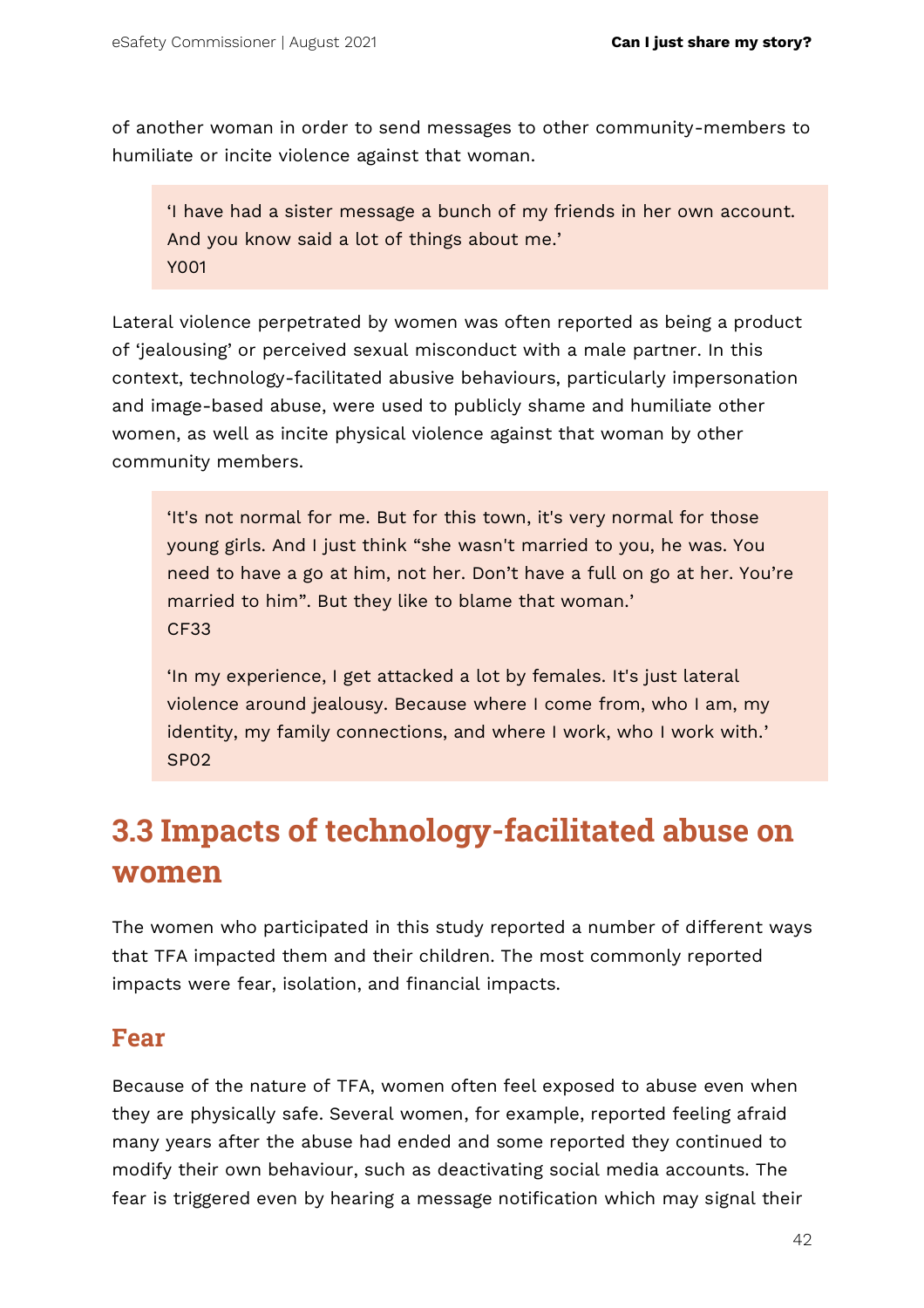abuser contacting them again. Several women reported that when they are in public, they are constantly watching out for their abuser and continue to feel that they are being watched and followed. This fear in turn creates mistrust. Several women reported having to work very hard to overcome these feelings in their other relationships. The impacts of the culture of fear created by this abuse is clearly ongoing and requires the woman to manage the impacts long into the future, even if they had relocated.

'[Because I was so scared, it] took me a long time [to stop] looking for her [when I was outside the house] … The other day, [for example, I saw a woman and I would] think that [the perpetrator had that] same sort of hairstyle. [I] think this is what needs to change in the law as well, that [TFA is taken seriously before it escalates, before] the stabbing or the acid or whatever. That [TFA] is seen and heard, and [police respond]. Because that's preventative. Because … I felt like if I didn't leave my home in my town, and my friends, my family, I'd end up dead.' FU01

### **Isolation**

The intentional cutting of support networks and channels of communication of women by their perpetrators serves to isolate them but is further reinforced as women respond to the abuse by further disconnecting themselves from technology, which inadvertently impacts their existing relationships and networks.

'Well, not long after that, I did delete Facebook, and I only had Messenger, and then I just deleted Messenger...I took the screenshots of the information. But I didn't want to talk to anyone anyway because a lot of technology had just depressed me.' Y001

'[I was] either isolated or wasn't allowed to see my family or was disconnected from all of them. I have very little friends because I wasn't allowed to go out. He [would] harass them and [question them about what we had] been doing and what [we] have been talking [about].' OK02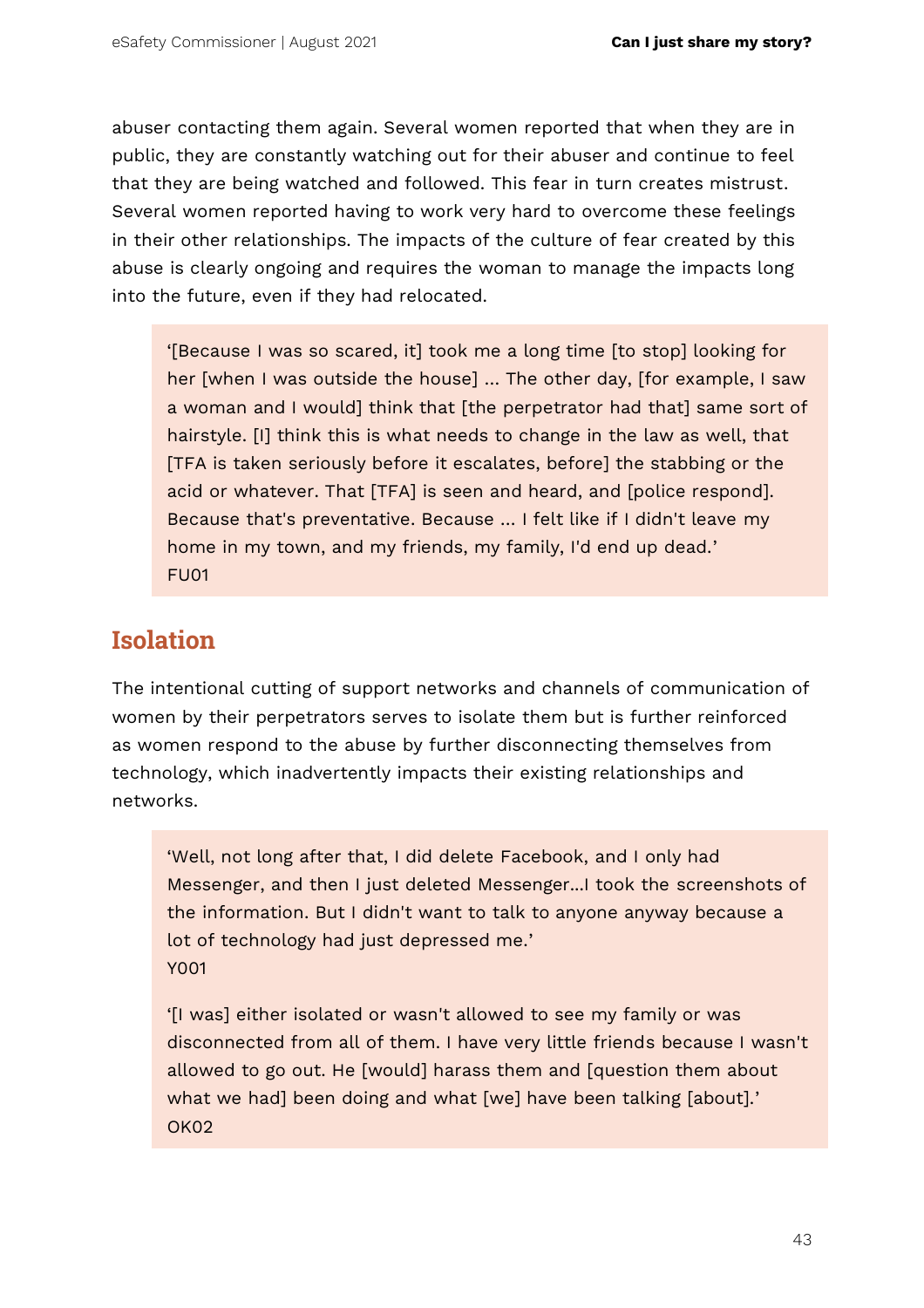## **Financial impacts**

In addition to the social and emotional impacts of TFA, women also reported the financial cost of this abuse, both direct and indirect. In a number of cases, women reported having to constantly change phones and phone numbers in order to stop the harassment, which carried a financial cost, often one that the woman could not afford. Women also reported having to relocate towns, which meant the loss of their jobs in addition to the cost of moving. Women also reported their abusers as controlling their bank accounts – from not being allowed to have personal bank accounts or monitoring their transactions, which made it difficult to put aside the money to leave the abusive relationship. Some women also reported that their abuser used their personal information to take out loans in their name and/or to withdraw from their savings, which continues to impact their lives many years after the abuse had ended.

'I don't give out my number. I make sure that any family or friends that may have my number, ask first if they're able to [give it out]. No one just hands out my number at all. I've had to change all these things, passwords, from leaving my ex, and [make] big, big, big changes. He was able to even take about four and a half grand out of my bank so, a lot of money.'

Y001

'You get the ones … involved in [domestic violence] and their partner goes into prison. Some of them have to buy phones to be able to keep in contact [with their partner in jail] and it's hard, I think, for them to break that cycle. [It's hard for them] to seek help for themselves because … especially being in these small, remote towns and communities [violence has] been normalised. [Women experiencing domestic violence] kind of just get stuck in that little trap and then they don't sort of see any way out. But you do see a lot of that when partners go to prison – the wife or partner at home has to be the one that has to go out and buy the phone just to be able to keep that communication open, even though it's not a healthy, or a good thing, they still tend to do it.' Y003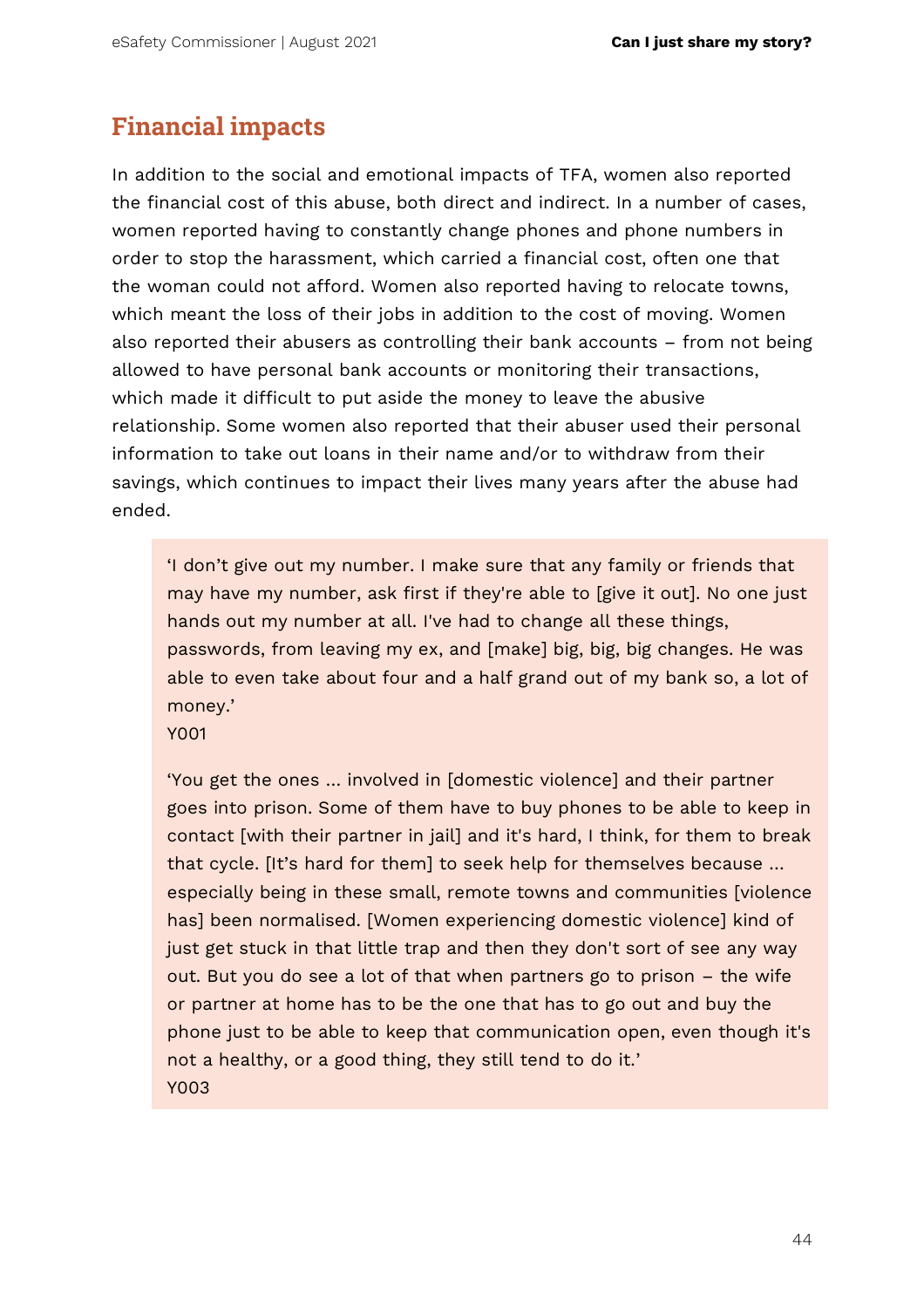### **Other impacts**

Women also reported that it wasn't just the TFA that impacted them, but the response – or lack thereof – to this abuse. Women reported how detrimental and destructive it was to report abuse only for it to be dismissed or disbelieved. This left women feeling isolated and powerless. Common amongst all the reports was that the expectation and onus was placed on the woman to respond to and end the TFA she was experiencing, either by relocating, ending the relationship, or seeking an intervention order. This meant that women had to modify their own behaviour to keep themselves safe, whilst there was little to no accountability for the person who had abused them, often over many years.

## **3.4 Strategies used by women to keep themselves safe**

Women reported using a variety of strategies to respond to TFA and to keep themselves safe.

## **Blocking, deactivating or moving**

The primary way that women responded to TFA was through removing themselves from the exposure or risk by blocking – both phone numbers and social media accounts. However, this required women to block multiple accounts and numbers because often their abuser would continue to make new accounts and numbers to contact them.

'I would have been doing all that [blocking on social media] … [but] she kept changing her profile all the time. I think it just become that we [stopped blocking her] and we just kept recording everything or kept everything, saved everything … it was all just mainly over phone, texting, and messaging, I'd block her. On my phone, I blocked her over 20 times, different profiles.' FU01

In addition to these responses, women also deactivated their social media accounts, secured their phones and accounts with privacy settings, and even relocated towns.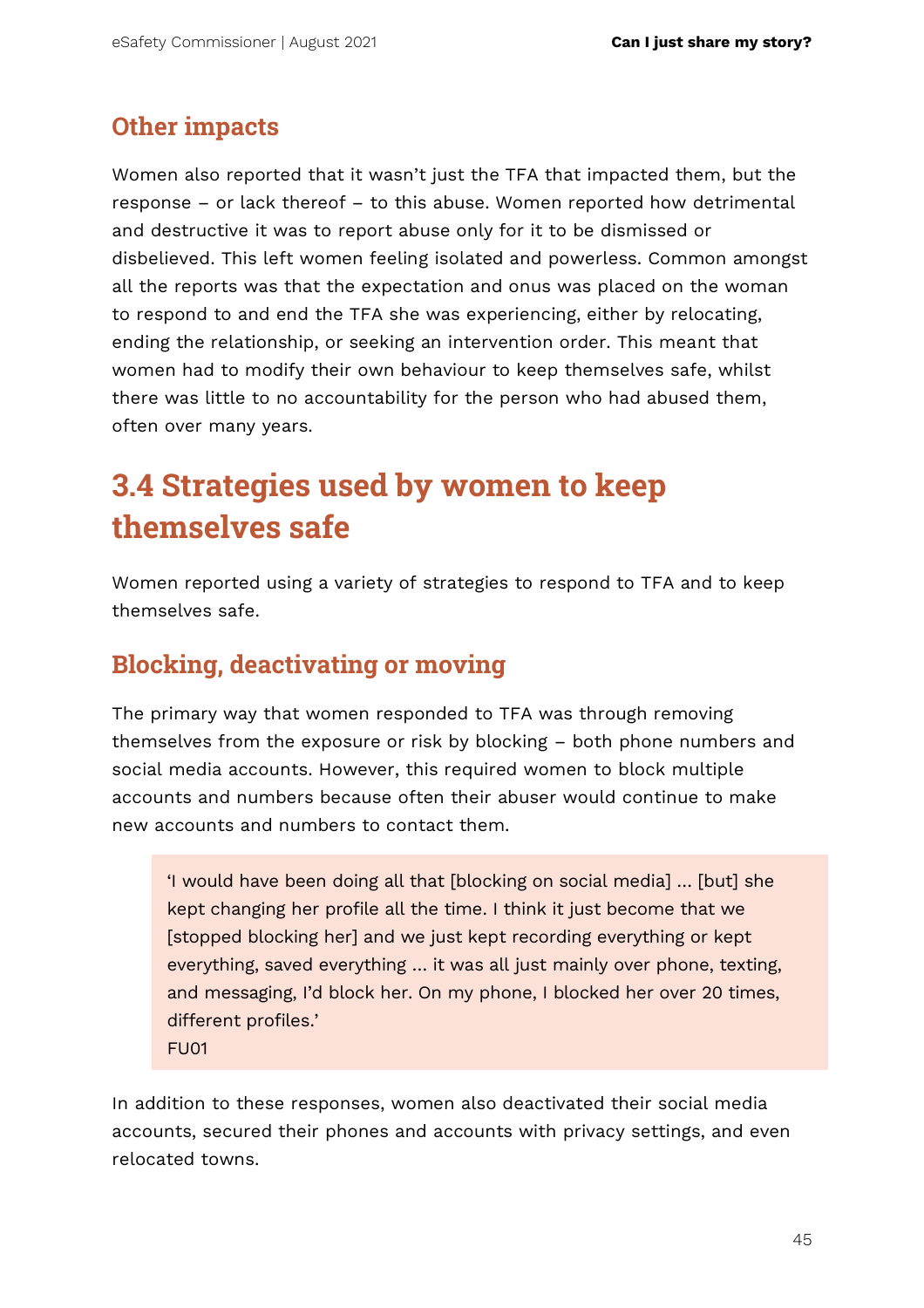### **Changing phone numbers**

Changing phone numbers was a commonly reported strategy. However, this strategy alongside others can have negative consequences on the women as well. For example, many women reported changing their phone and phone number to put an end to harassment and abuse via phone calls and text messaging. However, the constant changing of phone numbers was not only burdensome but also impacted their access to support services and made it difficult for friends and family to contact them. Women also reported that this strategy was only temporary as inevitably their abuser was able to gain their contact details, usually via friends and family, and continue the harassment.

'It's hard like it's not as simple as just blocking someone's number because they can put their phone … on private and call. [They can] go and get another SIM card and renew or they can use someone else's [phone].' RT03

'Yeah, it does get frustrating like you just want to smash your phone, you want to snap the SIM card and all of this, but you know everyone else has got your number, like your family. And then, your bank knows your phone number for security reasons, myGov, all of these things, like, you [are] just sort of trapped in a way, like you feel trapped like you can't delete. You know you can't snap your SIM and get a new number because then you have to change everything else around. But then at the same time, you know you're wanting to get rid of, you know this person who's threatening, tormenting you, through these avenues. Doesn't matter if you block them, they still find other ways to still get in touch.' Y003

### **Collecting evidence**

An important avenue for responding to TFA was through collecting evidence in order to report the abuse to support networks and/or police. Women shared that they would screenshot conversations, save messages, emails, and call logs, and record the abuse to report the behaviour. This often stemmed from women needing proof for an intervention order or for the police to respond to the abuse. Underlying this was also the fear that they would not be believed. Some women reported that despite keeping this evidence and reporting the abuse to police many times, they were not taken seriously especially where escalation to physical violence had not yet occurred.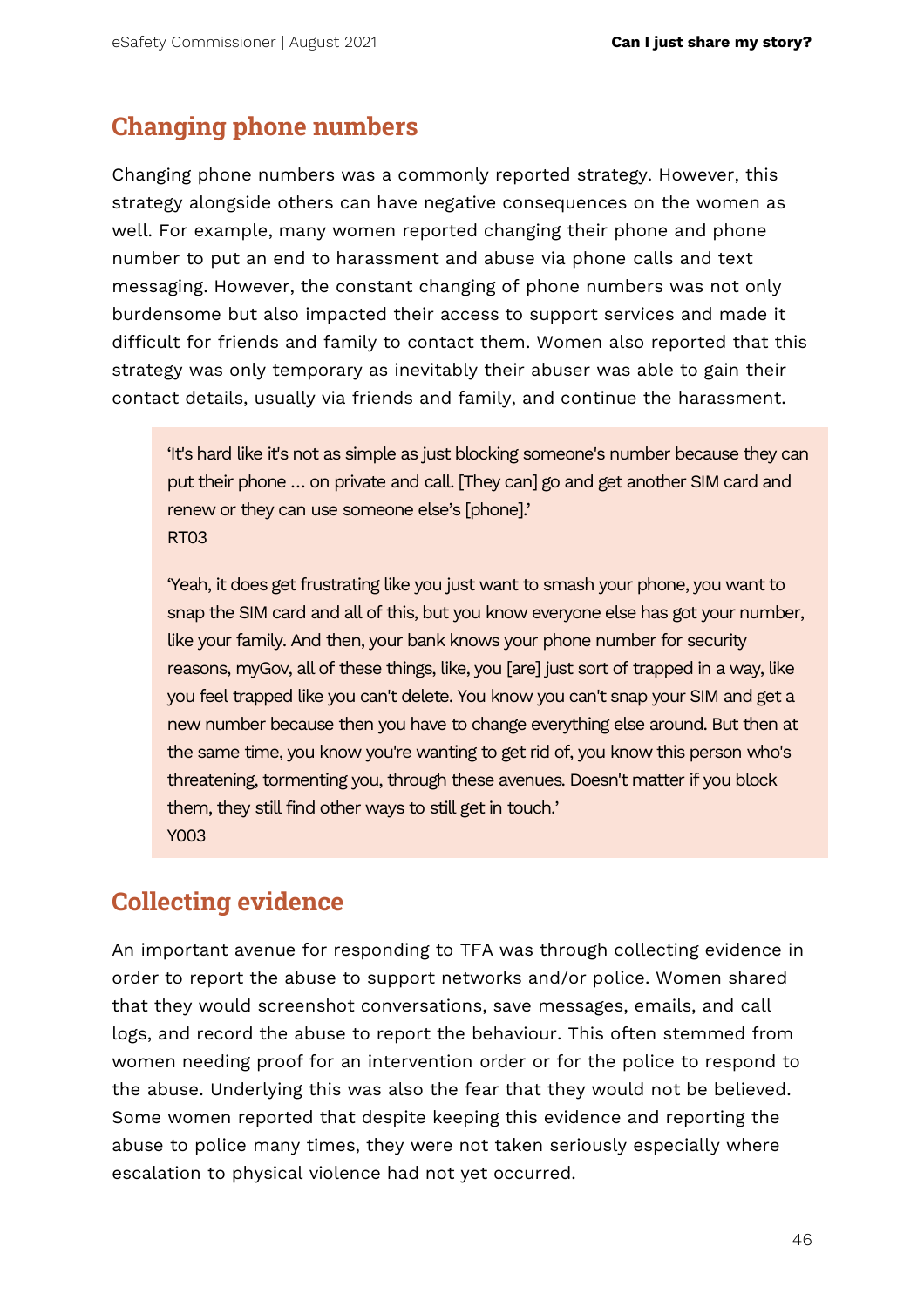'I don't even remember half of what she's done. But anyway, still got all that evidence, but nobody was believing us. You know nobody was actually listening to our story … Nobody was believing about the messages, even though we've printed them all off. It just was so hard to get help or legal help around stopping her from doing what she was doing.' FU01

**Reporting**

All the women who participated in this study said they would report TFA to the police (and many already had). Reports about police responses varied – some women said that police took it seriously and acted immediately, whilst others said police did not appear to take it seriously at all – even so the women felt that they could and would report the abuse. Having a good relationship between the police and communities was seen as being critical to women's safety and their ability to report abuse.

'I talked to my daughter and said, 'if they come around, you just have to make one phone call to the police and tell them that they threaten[ed] you. Show them what the text message is'. GR57\_1

### **Other strategies**

A number of women stated that the onus for safety cannot only be on the woman, but there must be accountability for the abuser. They also stated that prevention work that engaged with women, men and communities should start from an early age.

'I also think men [need to be educated] as well. In terms of "you can't message that women, you can't ring them non-stop", you know, those type of training workshops as well. So it's not only the victim, I think the perpetrators need to be trained as well and educated around what is acceptable for technology use. And that even though nobody's watching, you still can't ring your wife 50 times, or can't track them and things like that.'

Y002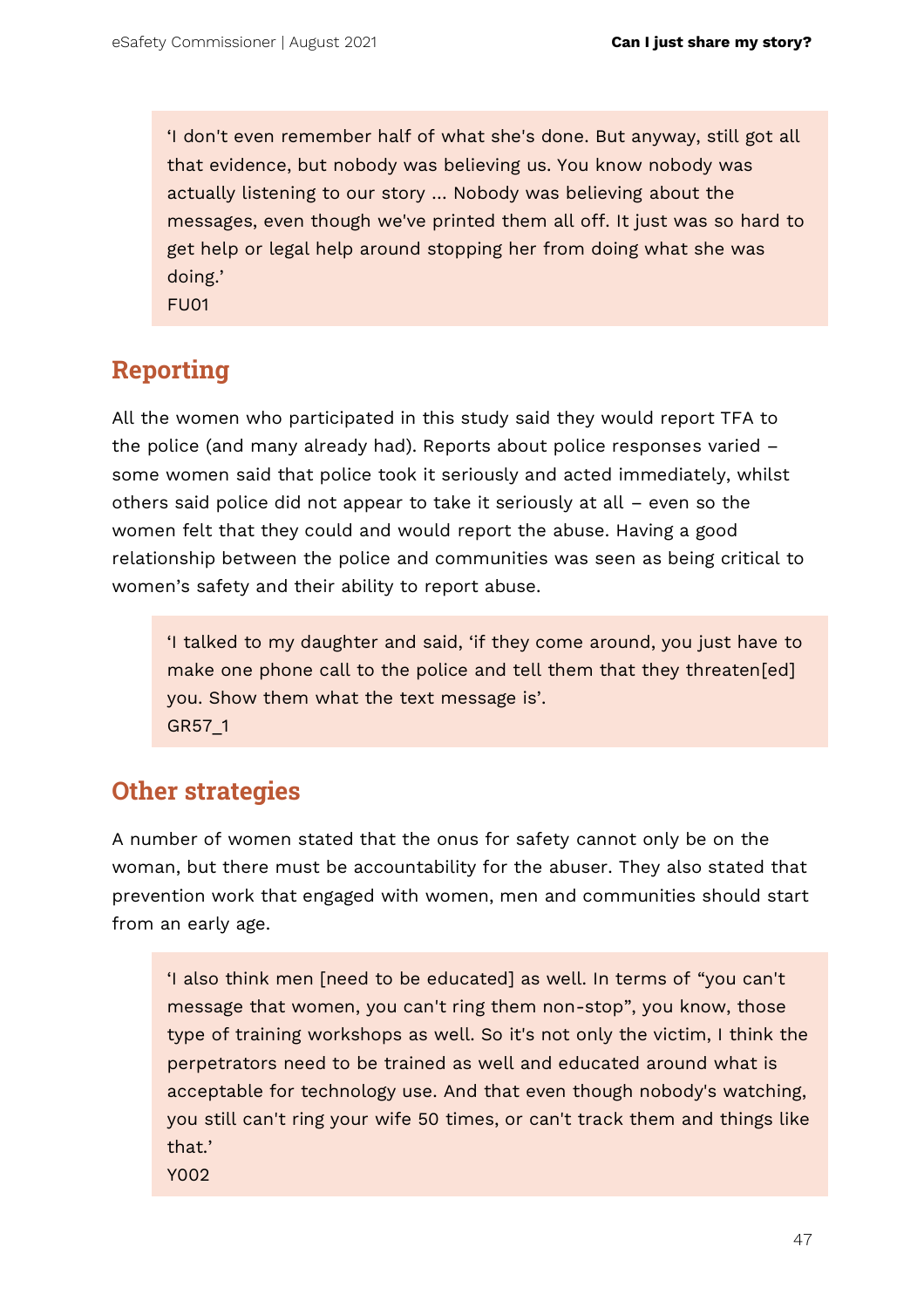## **3.5 Benefits of technology**

The women who participated in this study identified a number of benefits of technology, despite some stating that they found technology problematic and continue to struggle with the role it plays in their lives and that of their community. For example, in remote communities where phone network coverage is limited, and there are barriers to accessing internet and wi-fi at community centres and other locations, platforms such as Facebook were noted as being an important and affordable means for keeping in touch with their friends and family in other locations.

'Well Facebook is used in a good way. For a lot of communities, Facebook's free. If you want to get in contact with someone, it's free. And we know that a lot of communities in the Northern Territory don't even have the bandwidth to contact [friends and family] but Facebook or Twitter, you can just look in Facebook to see where someone is, whereas on the phone you need credit [so]social media is good for that [connecting with people for free].' CF33

## **Safety**

Moreover, most women reported that phones are critical for safety. Having a phone meant that women could call for help – in the context of a road accident in a remote location, or when experiencing domestic violence. Women, particularly older women, talked about how important it was to have access to a phone to contact emergency services. However, women also reported that because phones were used to call the police, this often resulted in abusers withholding and damaging their phones.

'[They smash the phone] because you might ring the police and things like that, for emergency. We need a phone … for us old ladies and we need a phone for emergencies. We don't text message and things like that.'

GR57\_1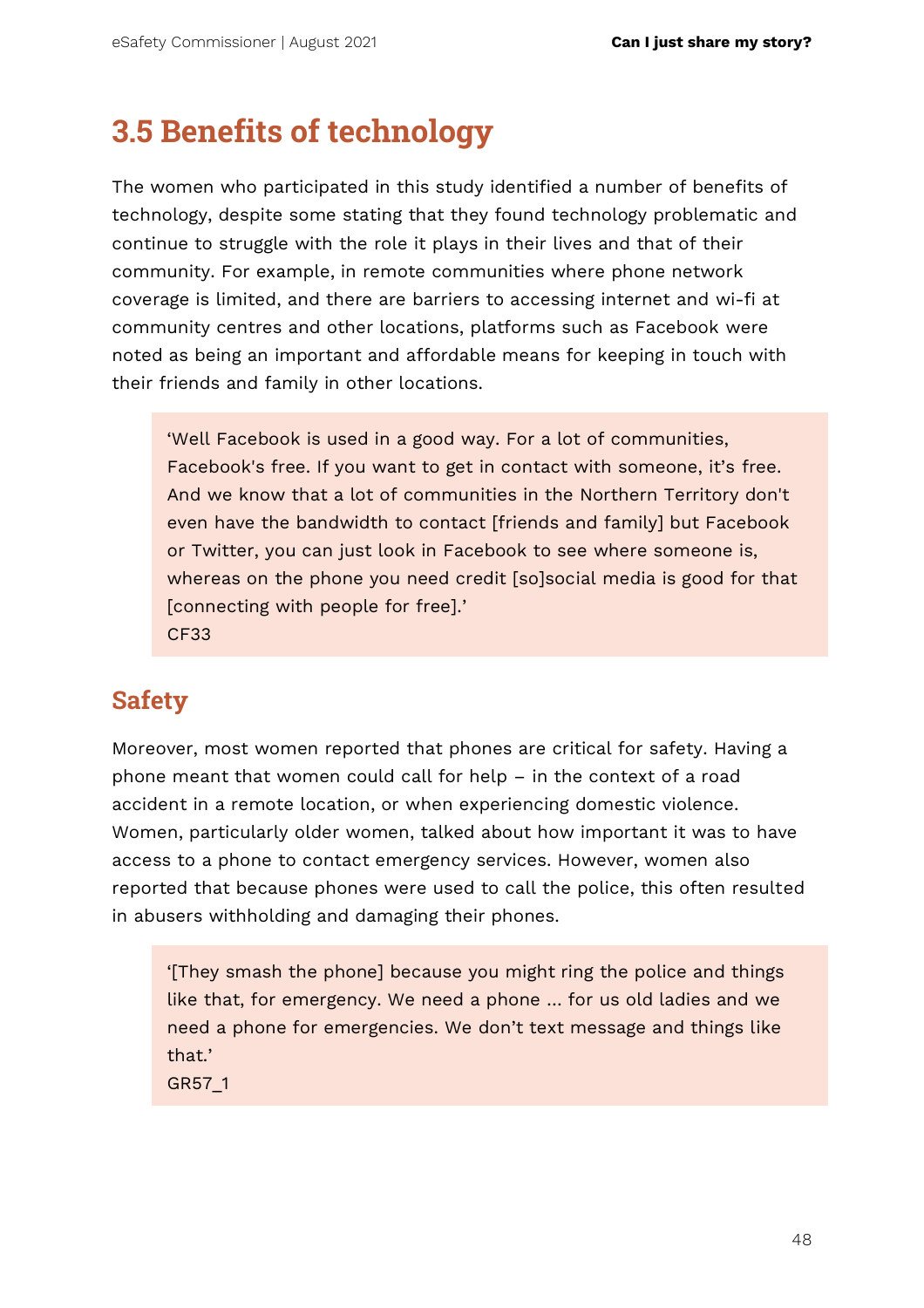## **Education and digital literacy**

Although many women were disappointed in how much technology had come to dominate their children's lives, they agreed that technology was now a part of their daily lives. Rather than avoid technology, they emphasised the need to learn how to engage with it safely. Women talked about how technology can be used for education and making connections. Women with a lower level of digital literacy were perceived as being more at risk of technology-facilitated abuse (TFA), as they were less able to identify it – particularly in the context of monitoring – and were often not equipped with the skills to respond i.e. by updating their privacy settings. Women emphasised the need to upskill women and communities so that they could enjoy the benefits of technology, whilst maintaining their privacy and online safety.

'I think… definitely a lot of the senior generations would like to know more around technology and what the younger kids are looking at. It would help them to understand the next generation in terms of where they're at and how they could help the grandchildren around any of these health-related issues that are connected to technology … In terms of young people, they're growing with technology, so it's like [as] soon as something [new] comes out, they're already adapted. It's like their born now with this extra brain cell to [understand technology].' Y002

'So it's not a scary process, because a lot of Indigenous women are frightened [of using technology] because our culture is sort of up and down at the minute because of technology [and] because of our way of living, full stop. You know. So understanding their own culture for one, and understanding [new technology] on top of that … is a great big gap. So sometimes the gap is really small for some because they're [familiar with technology]. But there's … a big gap [of access and understanding of technology] that needs to be closed, obviously. So getting them to report or talk about [TFA] needs to be [done in a culturally-safe] way for [Indigenous women] to feel at ease.' Y002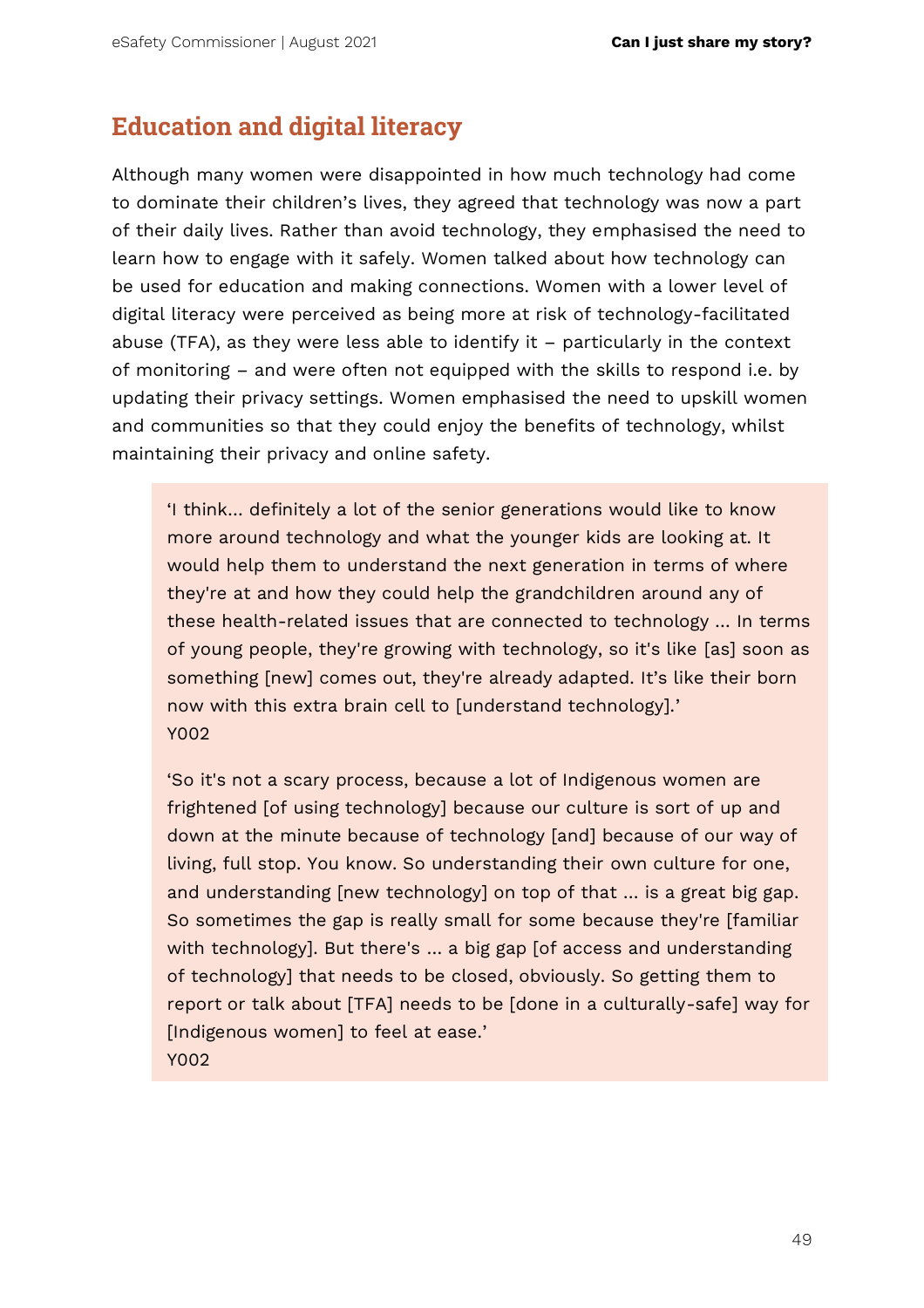# **4. Case studies**

In this section, three different stories from Aboriginal and Torres Strait Islander women in regional and remote areas are presented. These stories have been selected to illustrate different experiences of technology-facilitated abuse (TFA) among Aboriginal and Torres Strait Islander women in regional and remote areas. All names have been changed, and other identifying factors have been changed or removed.

## **4.1 Central Australia**

Sandra is aged in her early thirties and technology has played a big role in her life. She likes to use technology, particularly social media, to stay in contact with friends and family and to share stories and experiences. Being a teacher, Sandra also likes to use technology as an educational tool.

Years ago, prior to becoming a teacher, Sandra was contacted by a friend who told her that someone was posting things about her to their Facebook page. Sandra looked on the Facebook page, and although she did not know the person, there were a number of posts about her, so she messaged the person on Facebook Messenger to ask why they were posting about her. The person began harassing Sandra by sending many messages that were about Sandra and her partner. Sandra was confused and upset, because this person seemed to know intimate details about Sandra's life and specific events that had happened in the past, which led Sandra to believe that this person must have been present at these events. Sandra still could not identify the person which made her think that the person was using a fake Facebook account and profile. Although the messages eventually stopped, Sandra never found out who the person was, and this continues to make her feel upset because that person could be anyone in her life.

Years later, once Sandra had become a teacher at a school for Indigenous and non-Indigenous teenagers, students would often report different types of abuse to Sandra. Chief among them was harassing and abusive text messages and posts on social media. Several of Sandra's students also experienced monitoring and stalking. Sandra always advised her students to save the messages and report the behaviour to police.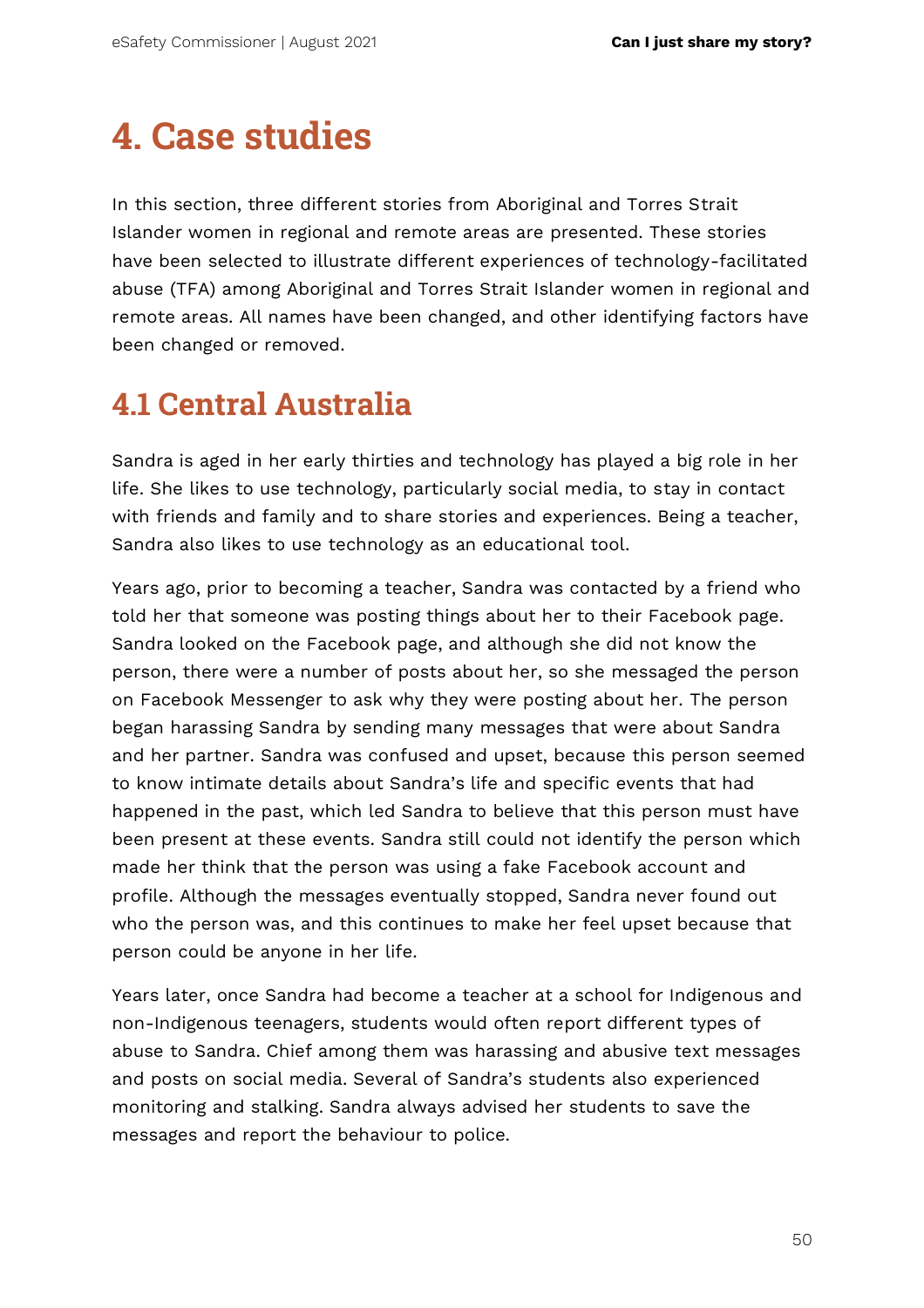Recently, Sandra's good friend and sister, Jackie, came to Sandra because her thirteen-year-old daughter, Kylie, was being threatened online by a much older man. This man, who was in his late thirties, had begun by posting abusive and threatening statuses on his Facebook account. Although he did not use names, everyone close to the family knew that he was talking about Kylie. Sandra, who is close to Jackie's family as well as Jackie's deceased partner's family, was able to see the man posting these threatening messages all over Facebook and was able to identify the man as one of Kylie's family members from her father's side. Eventually, the abuse escalated to the point where the man began private messaging Kylie on Facebook with threatening messages. Sandra advised Jackie and Kylie to screenshot the messages and report it to the police, but because the man was a family member, they were reluctant to do so.

The abuse continued to escalate to the point where the man sent a young woman – who was one of his family members – to Kylie's school to physically assault her. Kylie was then involved in a physical fight out the front of her school.

The abusive and threatening messages on Facebook continued and Sandra again advised that Jackie and Kylie should go to the police. Because Jackie wishes her children to have a relationship with their deceased father's family, she is still reluctant to report to the police and is seeking to resolve the conflict by using friends and family to mediate the situation. In the meantime, the man continued to make comments online, prompting Sandra to making a 'laughing reaction' to a post about this man on Facebook. Sandra then received a private message on Facebook Messenger from this man, accusing her of laughing at him and threatening her by saying that he would 'catch her' around town. Sandra elected to ignore the message. Sandra continues to feel very worried for Jackie and Kylie because she believes that the man is unstable and likely to use physical violence.

Although these abusive behaviours are ongoing and Sandra continues to see technology used in harmful ways in her community, she believes it is possible to use technology safely and positively. Sandra would like to see big tech companies develop an algorithm which would allow them to identify abusive and threatening content and messages, which can be automatically blocked. She would also like to see more education and awareness initiatives in the community so that people are able to identify when they are experiencing technology-facilitated abuse and know their rights and how to respond. When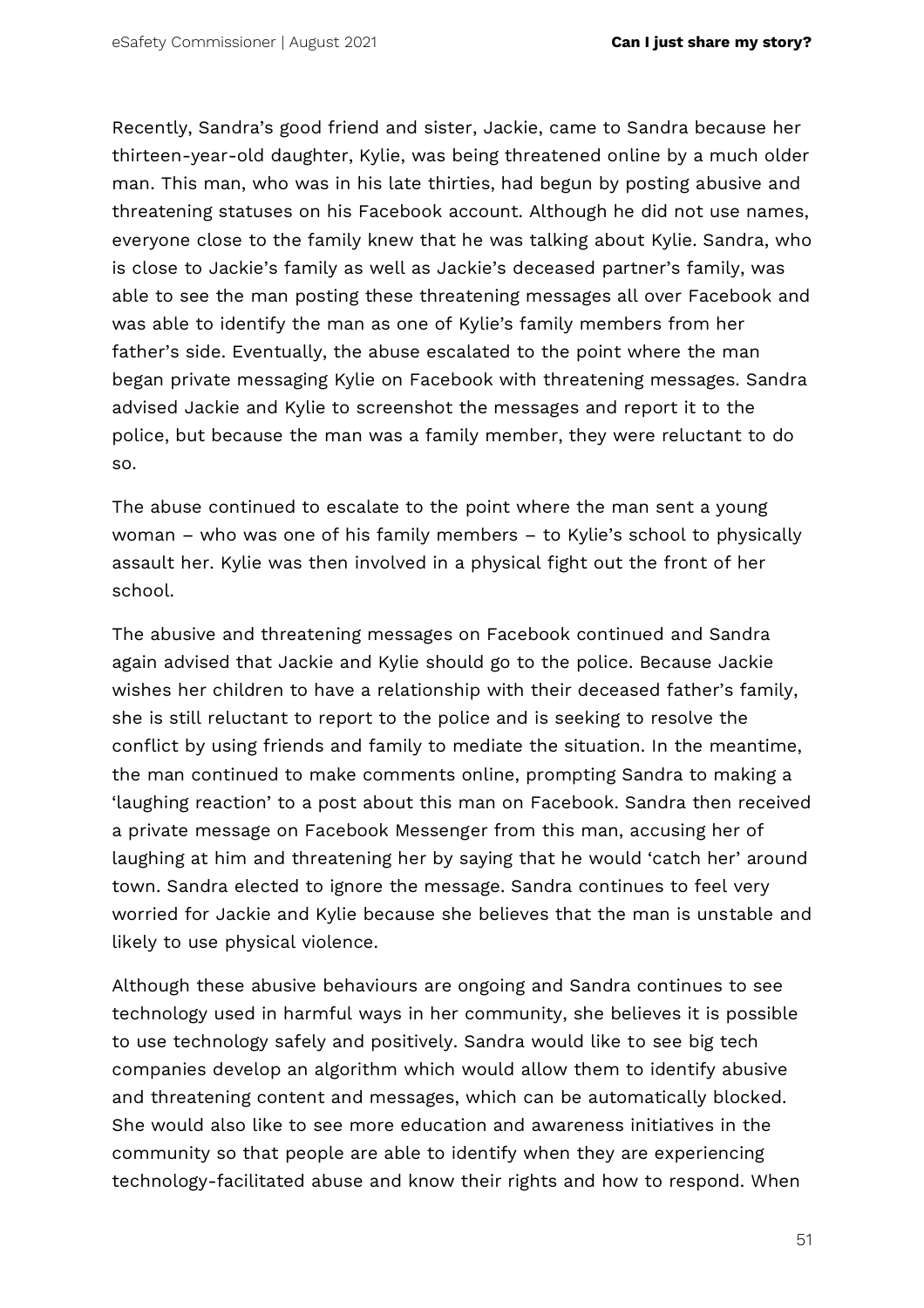there is conflict, Sandra would like to see more opportunities for mediation to resolve disputes.

## **4.2 Remote Western Australia**

Teresa was born and raised in remote Western Australia. Although she has spent some years living down south and getting away, she gets butterflies in her stomach whenever she is about to land in remote Western Australia. Like many Aboriginal people in remote and regional areas, Teresa says that technology has been such an important vehicle for staying connected with family and friends. Social media enables Teresa to feel like she is part of the many experiences that her family and friends go through. These experiences, however, are not always positive.

Teresa has experienced different types of abuse facilitated by the use of technology through different devices and platforms. Teresa's ex-partner would make lots of phone calls, send lots of messages and photos, sometimes using different or private phone numbers so that Teresa would not know he was behind the calls and messages. When unable to reach her, he would resort to using mutual friends to reach her. In the end, he also took away her mobile phone so that she would be unable to talk to anyone. The extent of technology-facilitated abuse experienced by Teresa included being tracked by having her phone content cloned so that her ex-partner could download her conversations on social media. Her ex-partner was even able to take out large amounts of money from her bank account without her knowledge.

Harassment over social media and dating apps was also a major part of Teresa's experience with technology-facilitated abuse. Over four years, a close family member had pretended to be someone else, stalked, hassled and sent derogatory messages with sexual connotations to her over Facebook and a dating app. Teresa was smart and took screenshots of the messages as evidence but she did not know whether it would be safe to disclose or who to report the incidences to. However, her family members chose to believe the perpetrator rather than Teresa and are no longer on speaking terms with her.

Teresa has taken many steps to protect herself and to prevent these experiences from reoccurring. Many of these strategies and tactics are also used by women who have experienced technology-facilitated abuse. She has tried changing passwords and phone numbers numerous times. Teresa has kept away from social media for the last two to three years, only recently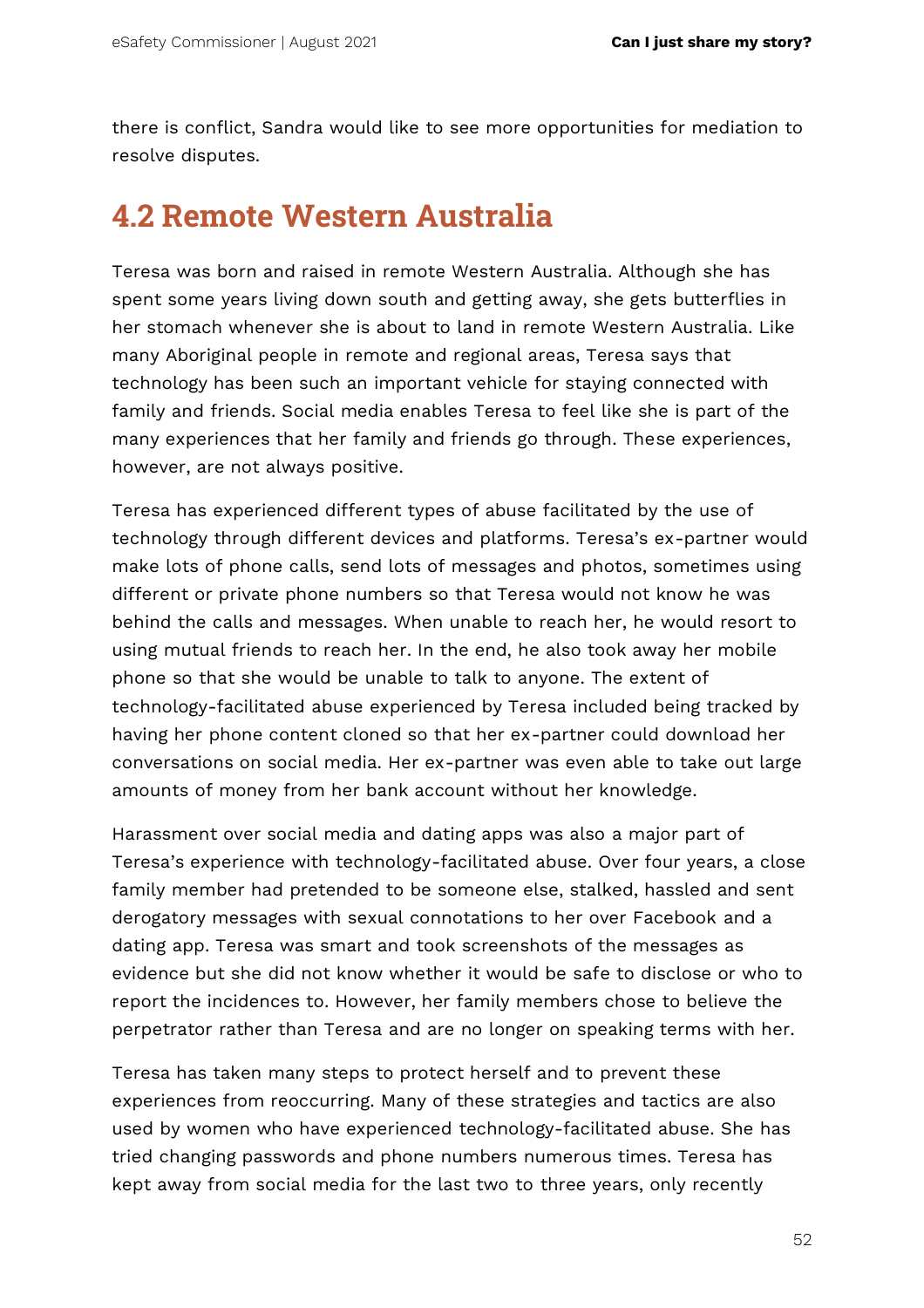contemplating re-engaging with Messenger again. She no longer gives out her number and does not answer calls from unknown or unfamiliar numbers. She ensures her location is turned off and switches the phone off sometimes while her phone is being charged. She thinks that everyone should be more vigilant about reading the terms and conditions when downloading an app, when visiting a new website and also knowing which personal information is being shared online. If something is unclear, there should be avenues for getting information and help with understanding like a telecommunications provider or shopfront.

Teresa is also very fortunate to have a younger family member who teaches her how to use a phone and protect herself while being on devices. At her younger family member's prompting, she created a pin code which prevented her aunt from successfully looking into her phone at night. She is also grateful that she and her younger family member can be mutually supportive by reminding each other to be cautious, to be safe online and also to disengage from technology and social media when things become too much to maintain their emotional wellbeing. She also thinks that online safety awareness and education should start early at schools as every kid has a phone now.

Teresa thinks it would be useful if there was an app that can filter words or content about what is being stated and posted. This app could also flag if something inappropriate was being shared online.

## **4.3 Regional NSW**

Nikki is a single parent in her mid-20s and has enjoyed living in her community for a long time. She had a previous relationship where she lived with her partner and their daughter. The partner was abusive, and often utilised technology as a means of control over Nikki.

While in the relationship, Nikki and her then partner had security cameras installed outside their house for safety, but soon Nikki realised that the cameras were being used for stalking and tracking her movements at the house. Her partner would get notifications on the phone when movement was detected, so he knew when she arrived home and when she left. He could see her via a livestream app on his phone. Nikki's partner would use this information to start fights.

He also controlled who she connected with on her social media accounts. If he didn't like someone being there, he would ask her to remove them, and if she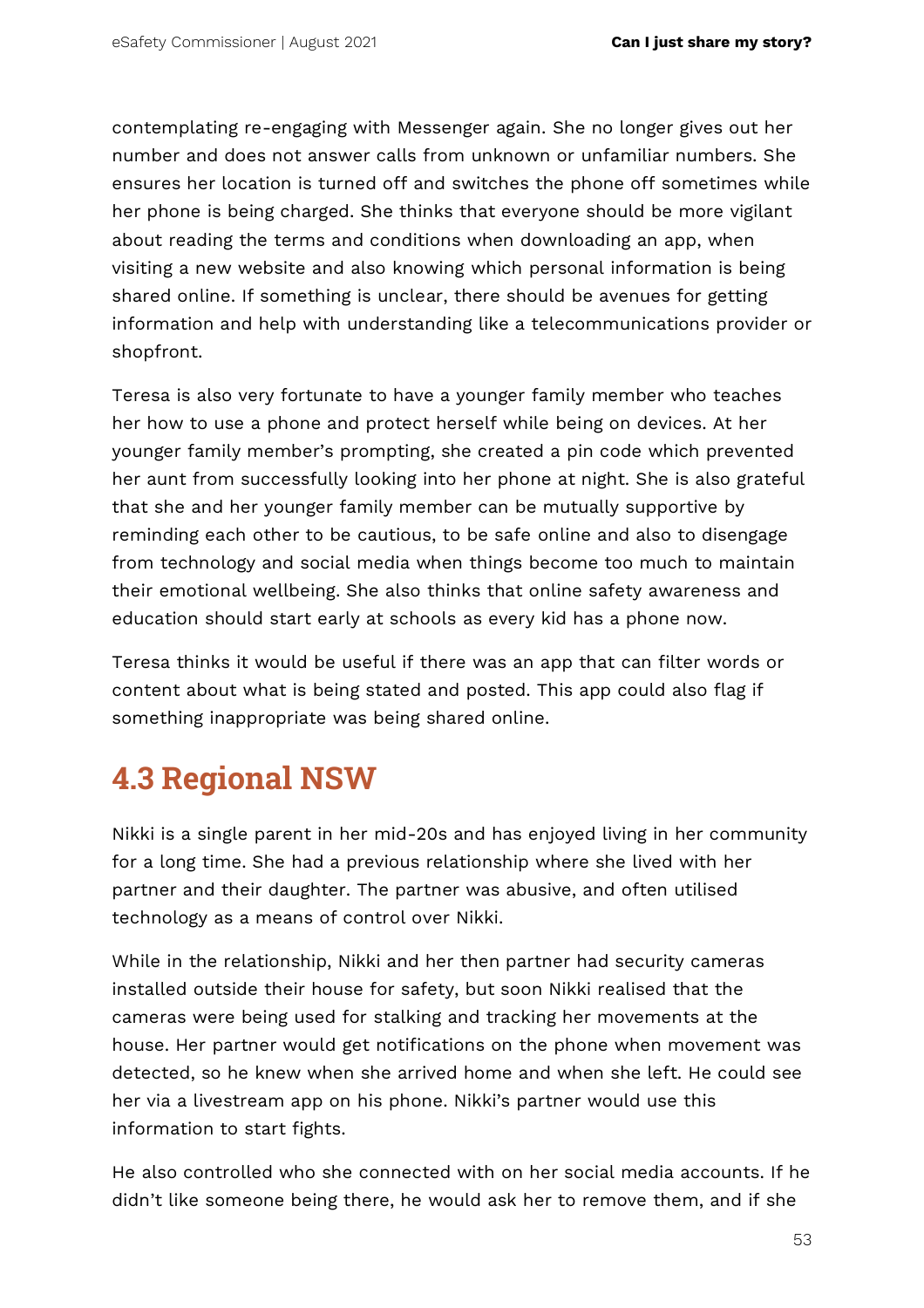didn't, he would take the phone and do it himself. Nikki's partner would demand access to the phone, and if it wasn't given, he would take it while Nikki was sleeping. If she changed the security passcode, he would demand to know why and gain the new passcode. Nikki's partner would use access to technology as a means of controlling Nikki's actions, for example by withholding passcodes to the TV or wi-fi if she didn't do what he wanted. He was also physically threatening towards her.

When the relationship ended, Nikki's ex-partner would harass her by calling, sometimes up to 50 calls a day, and sending numerous texts, at all hours of the day and night. Some texts were threatening. Nikki's ex-partner would use social media to stalk and harass her, and so she blocked him on social media, but he would create a fake account and add her again, so he could see where Nikki had been posting, or he would send her messages from a fake account to try and get information off her.

Nikki felt isolated by her ex-partner's actions and felt the only way to seek help was by going to the police. Once an intervention order was in place, Nikki's ex-partner was only allowed to contact her about their daughter. This meant she could not block his number, although her ex-partner blocked her sometimes, and then she wouldn't be able to contact him regarding the care of their daughter.

Nikki recognizes the importance of technology in everyone's lives, and that action to combat technology-facilitated abuse, due to its complexity, needs to be multifaceted. Nikki believes that through increased awareness about what technology-facilitated abuse (TFA) is and how people can protect themselves, technology can be used safely.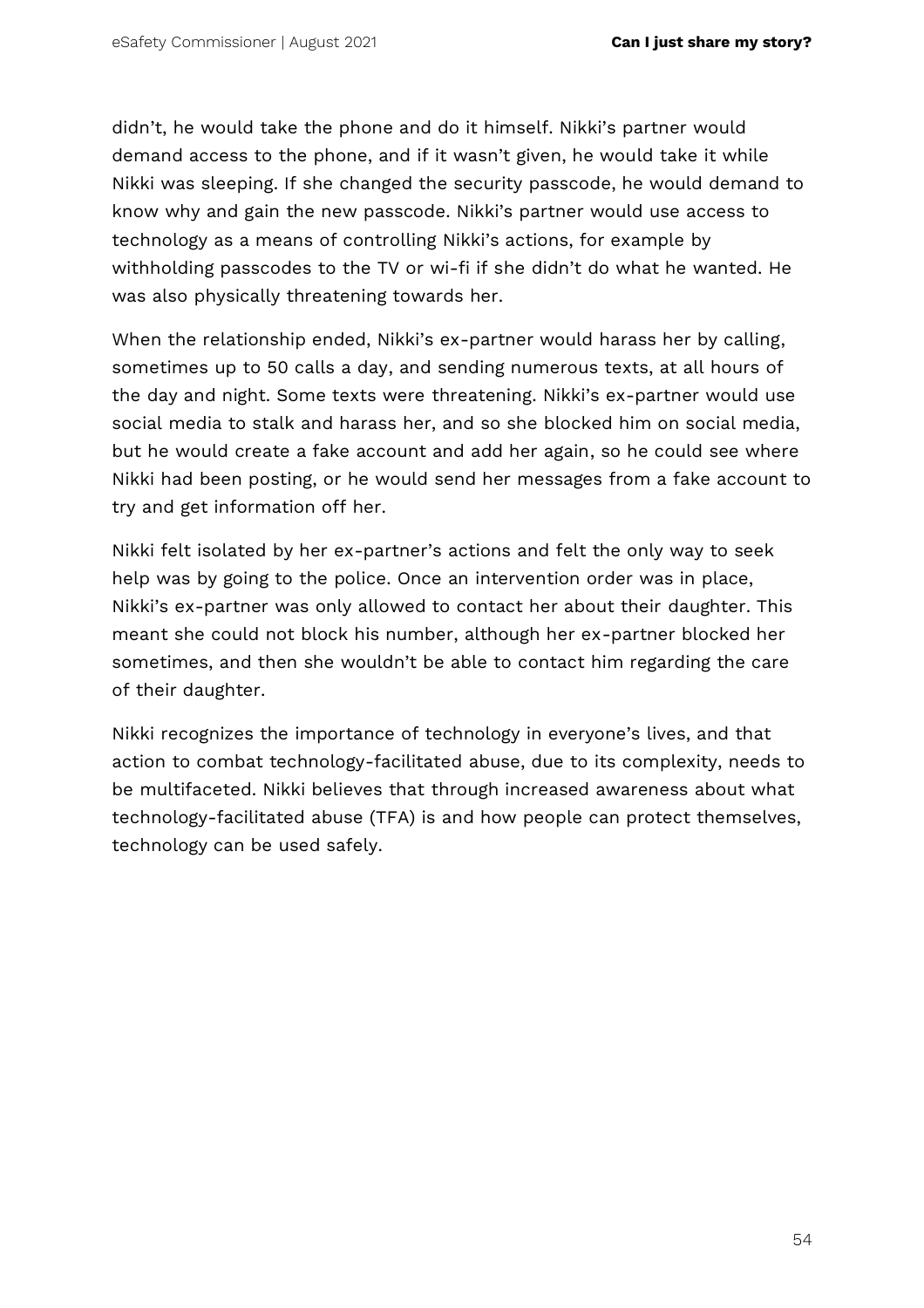# **5. Discussion**

In this section, the challenges to preventing TFA and the implications of the research findings for eSafety's work will be discussed. This discussion will focus on cultural and contextual sensitives that need to be considered in relation to the type of support and information provided to Aboriginal and Torres Strait Islander women experiencing TFA. This discussion will also highlight any understandings gained through the research that could enhance early intervention and prevention approaches in existing programs.

## **5.1 Implications for eSafety**

To enhance early intervention and prevention approaches in existing programs, the research has identified the need for eSafety to engage with the following groups in the following ways:

- Awareness-raising campaigns and educational programs to be developed for Aboriginal and Torres Strait Islander communities.
- Frontline services to develop responses for both victims and perpetrators of TFA.
- Big technology companies to develop and enforce codes of conduct on their platforms.
- Banks and financial services to prevent financial abuse, theft and fraud and mitigate unwanted contact.

## **Awareness and education for Aboriginal and Torres Strait Islander communities**

There is still a general lack of awareness among Aboriginal and Torres Strait women in the three regions about technology-facilitated abuse (TFA). This lack of awareness means that cases of TFA may be reported only once they have escalated to physical abuse. To address this, the most critical and important avenue to prevention is to raise awareness and educate communities about TFA.

Raising community awareness about TFA was, by far, the most cited response. While things are changing, some of the frontline workers have emphasised that people are less aware of the reality of TFA in regional and remote areas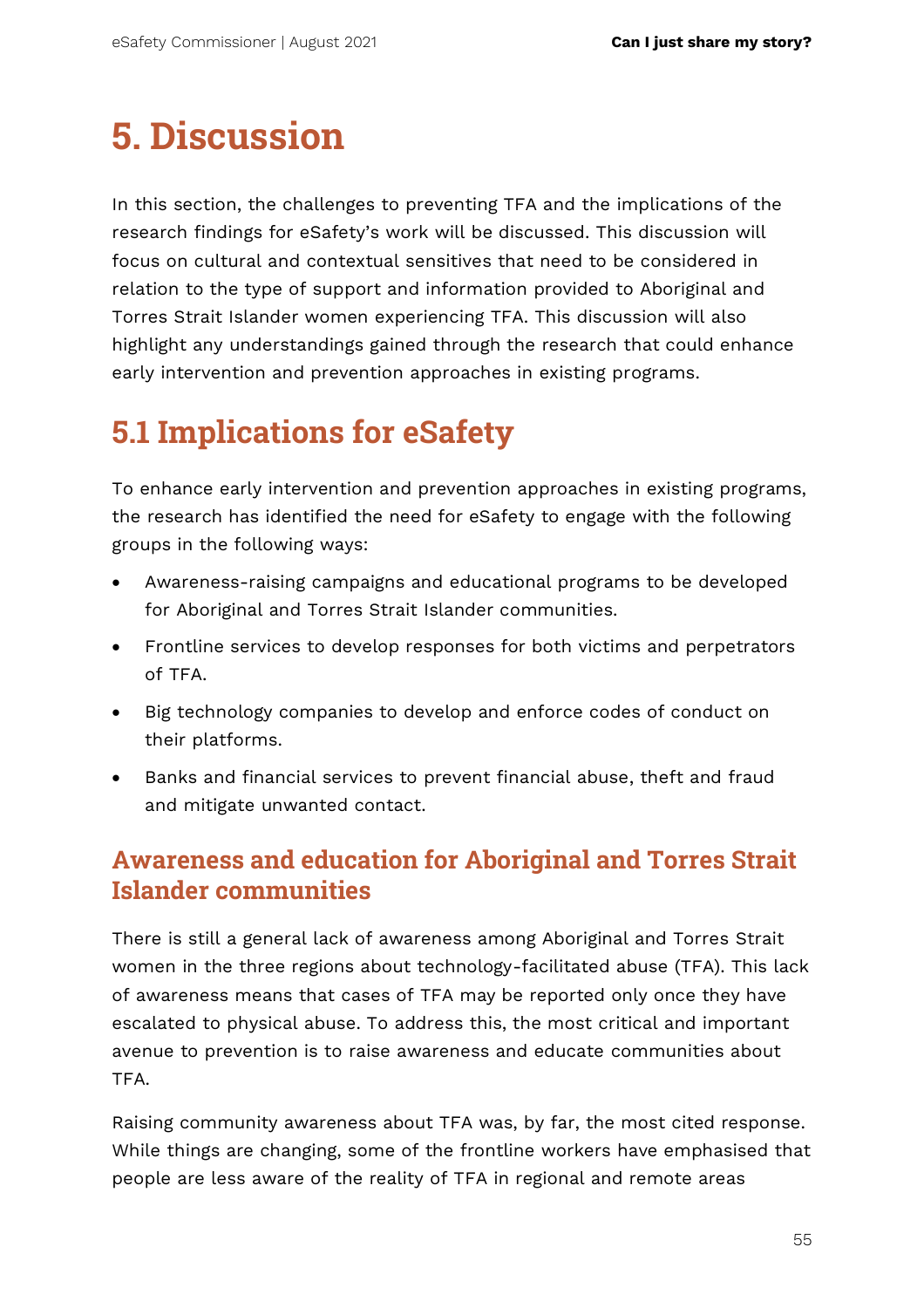compared to metropolitan and urban areas. Incidentally, the relatively low reporting of this form of abuse in these regions likely reflects the lack of awareness around TFA rather than an indication of the number of cases.

Significant work needs to be done to raise regional and remote communities' awareness around the forms that TFA can take, how it impacts groups such as young people, LGBTIQ+, women and Elders differently and how family or community members can contribute, inadvertently or not, to the problem. Members of the community need to be made aware of the potential consequences of sharing people's phone number, email or social media details without the person's permission.

To reach a critical mass, awareness campaigns and programs should aim to educate both the broader population as well as the local Aboriginal and Torres Strait Islander communities. As such, education requires a multi-pronged approach combining locally relevant televised and social media public campaigns as well as local activities and awareness campaigns during community events, in schools, and in women's, men's, youth and Elders' groups. Workshops on online safety and privacy, and knowledge of online resources that can help develop strategies to prevent, mitigate or stop TFA would also be critical. There is also a need to consider informal forms of support such as peer group sharing and teaching or even enhancing digital literacy within families through children and parent exchanges.

#### **Education about technology-facilitated abuse and the law**

Many participants in this study, frontline workers and women, emphasised the need for accountability for TFA, but also highlighted the lack of understanding and awareness about what constitutes an offence according to the law. Awareness campaigns, education involving youth services, schools, and most importantly, working with communities to develop appropriate solutions may facilitate early recognition, reporting and intervention and allow for mediation to become a core dimension of the response. The legal status of some digital behaviours needs to be clarified. These awareness campaigns could be used to inform both the victims and perpetrators that abusive behaviours such as threats, harassment, stalking and impersonation are as illegal as physical abuse. It was clear from a number of frontline workers interviewed during the project that many people are unaware that non-physical forms of abuses also constitute offences.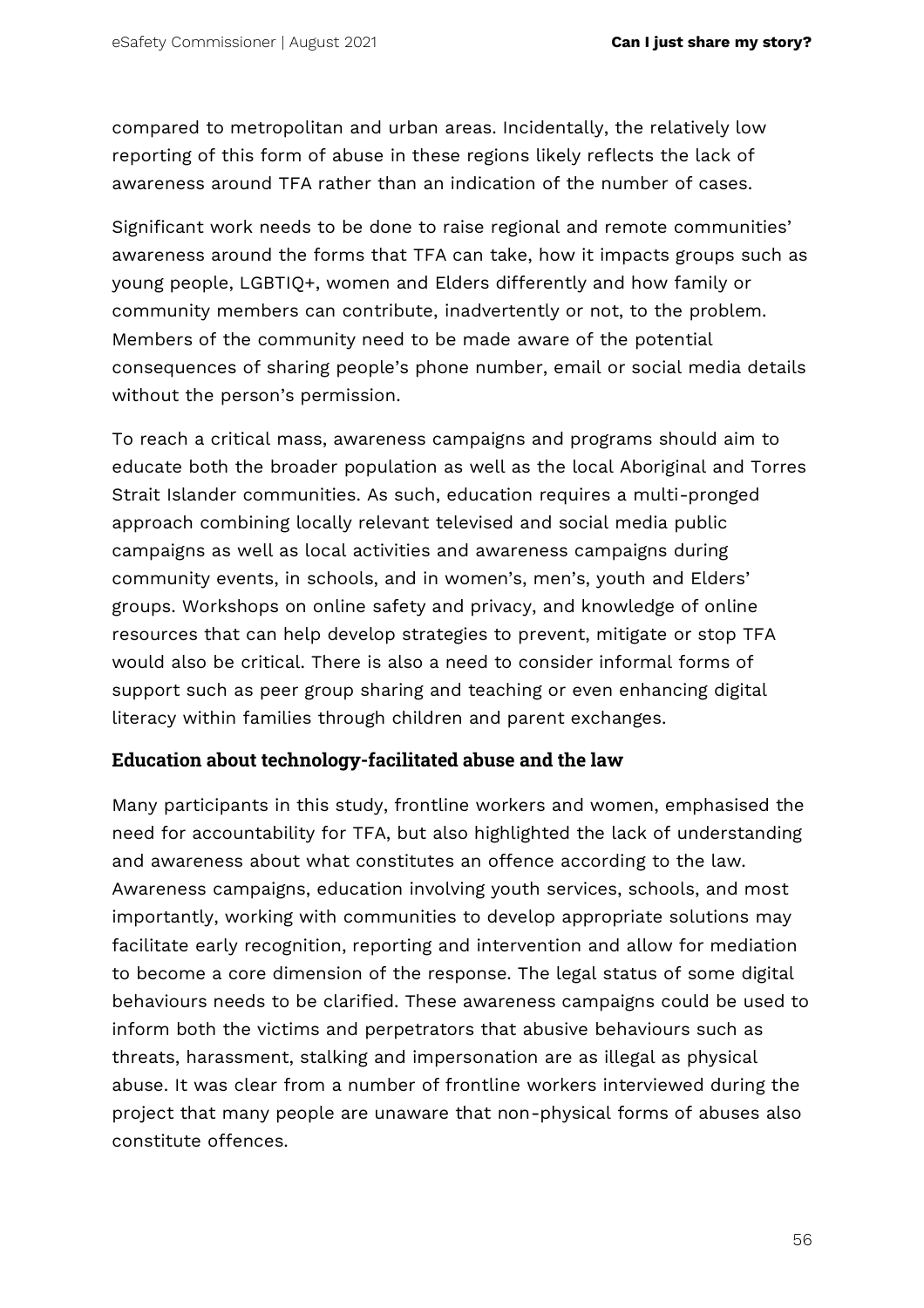While the perpetrators of TFA are not necessarily Indigenous themselves, as Aboriginal and Torres Strait Islander women experience violence from Indigenous and non-Indigenous people, the solutions devised to respond to this form of abuse should also consider the already disproportionate rate of imprisonment of Aboriginal and Torres Strait Islanders peoples. However, women and children's safety must be at the centre of all responses to TFA.

## **Frontline services' responses to technology-facilitated abuse**

A wide range of responses were suggested to address the multifaceted and continuously evolving issue of technology-facilitated abuse (TFA). Preventing, mitigating and stopping this form of abuse is understood as requiring both tailored individual and all-of-community approaches. eSafety should partner with appropriate community-led organisations to inform the development of these responses.

#### **Responses to support the victim**

Greater understanding and awareness of the complexity and impacts of TFA and knowledge of the resources available could help to improve the programs and services offered to victims and work with them to create culturally appropriate prevention and support strategies. Guidance for the women on how to document the abuse and collect evidence to build their case (e.g. avoid deleting abusive communication, take screenshots, etc.) was also raised as a way to support the women.

#### **Responses to work with the perpetrator**

There is a need to place responsibility on the perpetrators of violence by designing and developing programs which increase awareness of their destructive behaviour in the short term and work with them to change their behaviours in the longer term. Participants in this study emphasised the need for accountability and criticised responses which place the onus on the woman to end the abuse she is experiencing.

#### **Appropriate and safe avenues for reporting**

Multiple frontline workers and women have referred to the fear that many Aboriginal and Torres Strait Islanders women have of the police. Stories were also told of victims, who, encouraged by their social workers, steeled themselves to visit the station only to be told that the police could not act on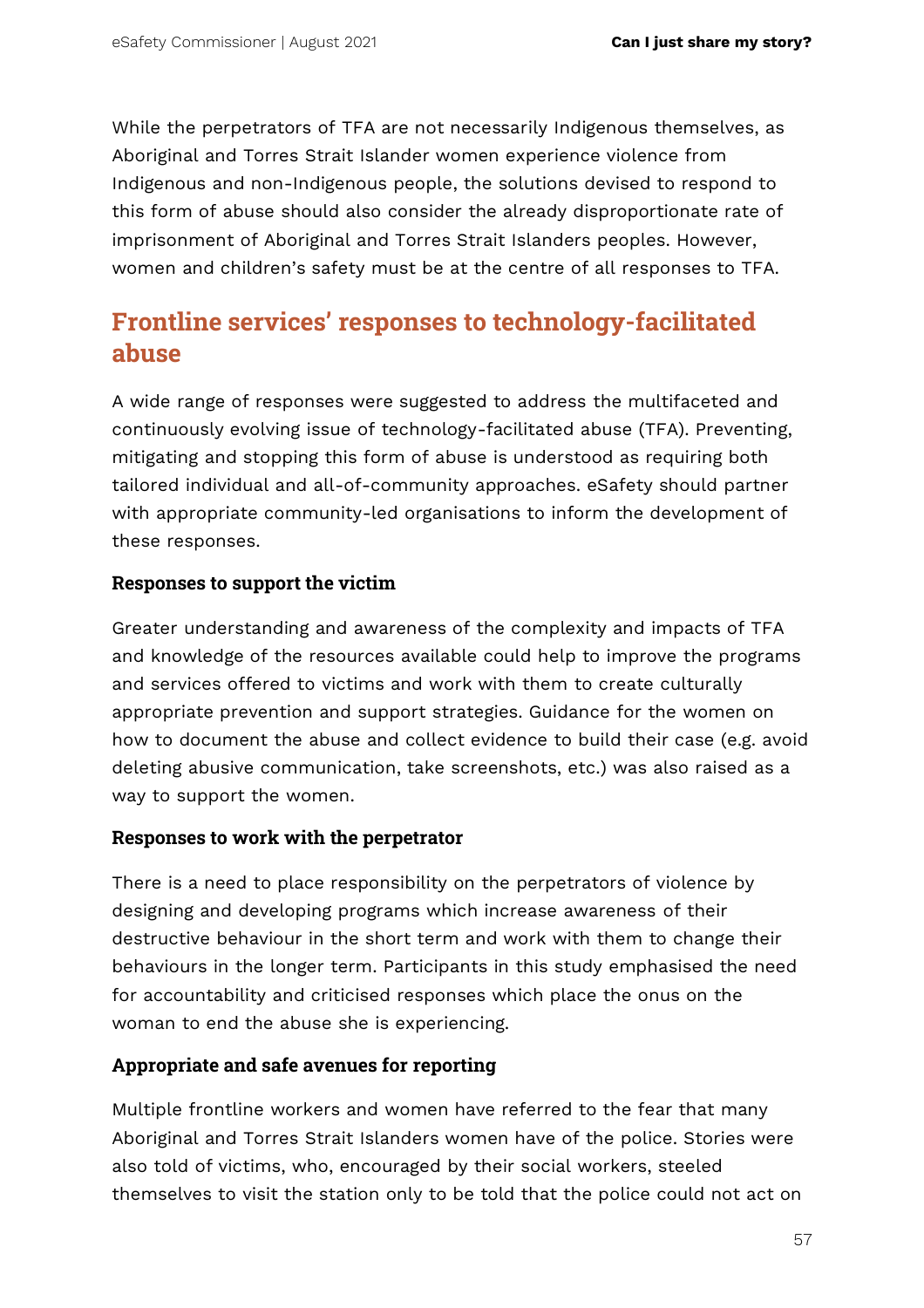the reports because it was not possible to prove with certainty that the communication was sent by the perpetrator. A better understanding of what the police can and can't do could help to maintain trustful relationships between the support staff and victims. Some of the solutions proposed to build better relationships and understanding between the police and the community included community-police days, as well as hiring more Indigenous police officers and Indigenous liaison officers. Police staff also need to be better trained to deal with domestic and family violence cases.

While mandatory reporting may go some way to minimising the exposure and harm associated with TFA, it may also make women more vulnerable to it. This might be the case where the avenues of reporting, or agencies and individuals responsible to acting on the report are not well equipped to deal with or respond to the report. When reports are not responded to appropriately and efficiently, this can expose the woman to further abuse in the form of reprisal violence.

#### **Support for frontline workers**

Frontline workers have expressed their struggles to keep up with technology changes as well as with the perpetrator's evolving tactics. Regular training around the use of technology, privacy settings and online safety would equip them to better understand the needs and support of the women they are working with.

## **Responsibility of big technology companies**

Some of the research participants reflected on the roles and responsibilities of big technology companies in addressing abusive behaviours facilitated through their platforms. This includes:

- responsibility to monitor what is published via their platforms
- roles in awareness/education campaigns teaching the young people how to safely use these platforms including terms and conditions and use of their personal information
- improved clear and accessible codes of conducts defining what constitutes unacceptable behaviour and illegal practices online
- greater clarity surrounding reporting mechanisms for abusive content and behaviours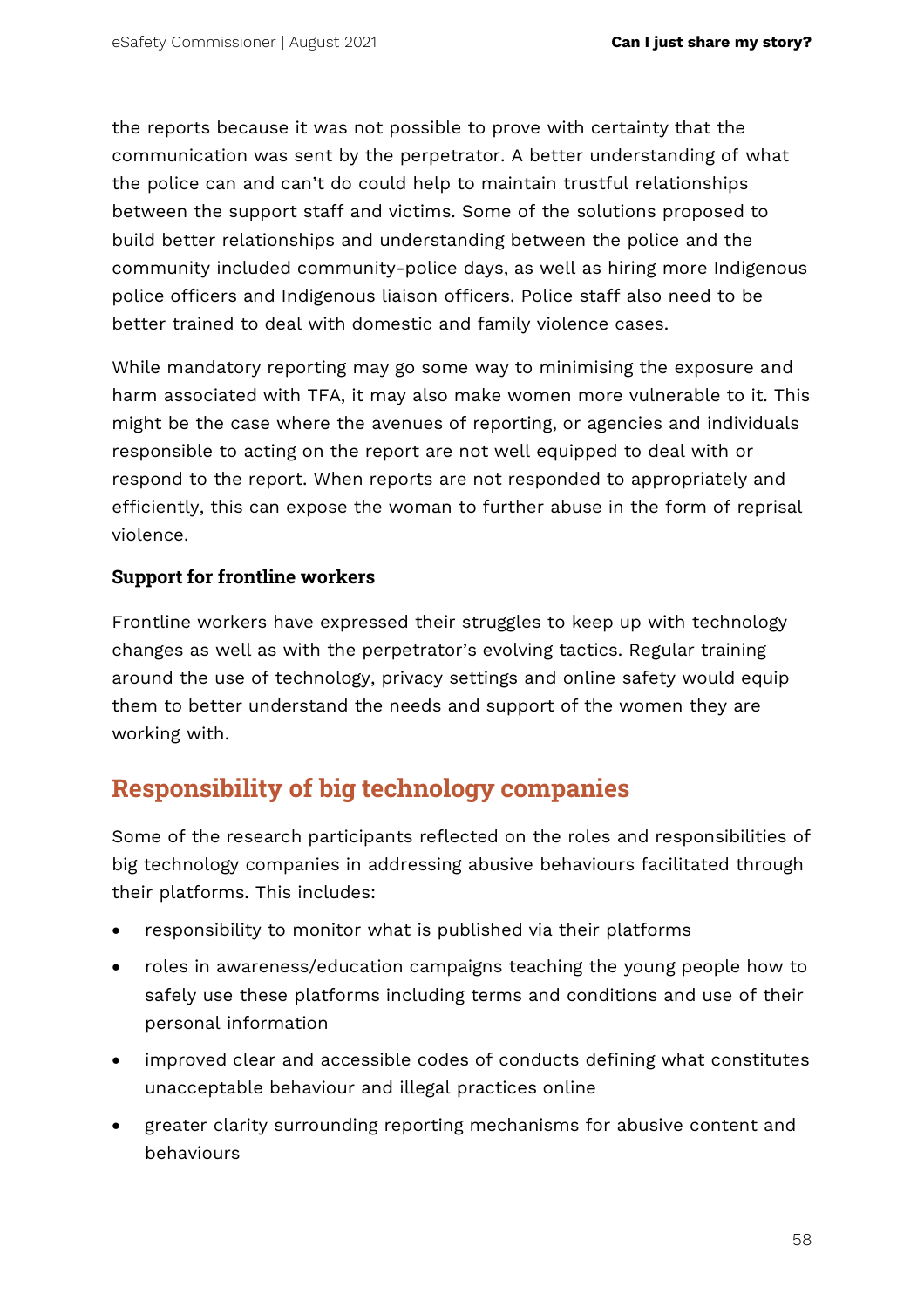• revision of account suspension rules associated with offences and cancellation of accounts.

One of the simple strategies recommended to and adopted by the victims of TFA is to block perpetrators accounts, phone numbers and email addresses from their accounts and devices. However, the ease with which the perpetrators can create new or fake accounts means that this strategy is not always efficient in stopping further contacts and abuses. This simultaneously points to the need for big tech companies to better regulate the creation of accounts on their platforms.

#### **Technology-based responses**

In addition to the implementation of better and clearer codes of conducts by big technology companies, technology-based responses included the use and/or development of applications that enable women to alert the police or another third party quickly and discreetly during an emergency. It was also suggested that applications that filter or flag particular words in order to help the victim manage the messages, phone calls and images they receive could also be useful.

A key strategy for victims to stop TFA is to change their phone, phone number and potentially their email and social media accounts. Their phone number, however, is what connects many of these women to relatives, friends and services. The need to contact many people to inform them of the number change can be significantly daunting for women who are already dealing with a crisis situation. One of the frontline workers in regional NSW mentioned that the victims could use some help to go through this process. In many cases, privacy mechanisms in place may prevent a third party from supporting or helping the women change their personal details.

### **Banks and financial services**

Frontline workers and women often highlighted technology-facilitated financial abuse as well as the financial cost of TFA on women. eSafety should particularly engage with telephone companies to devise ways of mitigating the financial cost of replacing phones and SIM cards. Moreover, eSafety should engage with government agencies and departments, particularly Centrelink, about increasing the safeguards on myGov and other government websites to protect the privacy and security of women, and prevent financial abuse and exploitation, particularly of Elders.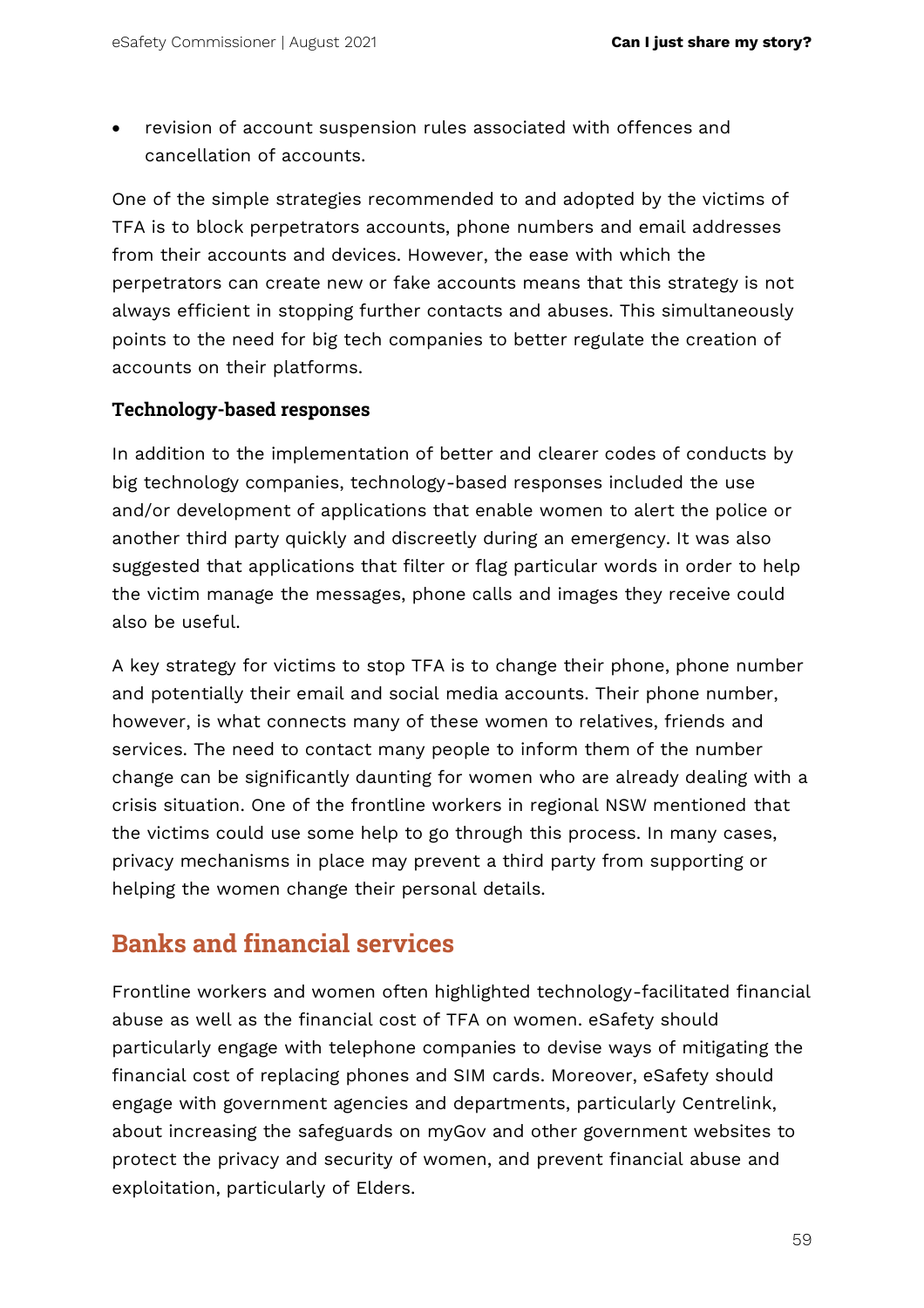Similarly, there is a need to engage with banks and financial services regarding online banking about the ways these platforms can be used to cause harm. There were two reports in this research of online banking being used by abusers to send messages to women when there was a non-contact intervention order in place. Moreover, there have been multiple reports of loans being taken out in women's names, and reports of theft of women's savings from their accounts. eSafety should work with banks and financial services to raise their awareness about how their platforms can and have been used to perpetrate TFA, and how additional safeguards can be put in place to prevent further harm. Moreover, banks and financial services can have a role to play in assisting women experiencing TFA and/or financial abuse, through interest-free payment plans, and small loans to help women to relocate.

## **5.2 Challenges to preventing technologyfacilitated abuse**

### **Language**

One of the major obstacles that quickly became apparent during the interviews and yarning sessions is that the term technology-facilitated abuse (TFA) is not well-known and hard to understand. Both the frontline workers and victims reported not knowing the term and many victims did not think that this form of harassment was actually a form of violence. To avoid miscommunication and misunderstandings, awareness campaigns and programs need to draw on concepts and imagery that make sense for the communities and groups they aim to inform and educate, whether it is teenage girls, Elders or the wider community. For example, a frontline worker in central Australia proposed the term "humbug" as one way to talk about this issue in a manner that would resonate with the community. Complex terminology can impede the capacity of the victims and community to identify the forms that TFAs can take.

## **Inadvertently educating perpetrators**

While emphasising the importance of informing the women using their services about TFA and available resources, frontline workers also pointed out the risks of inadvertently educating the perpetrators about these strategies, therefore putting the women at risk. In health centres or police stations, posters advertising applications to protect women against TFA in the context of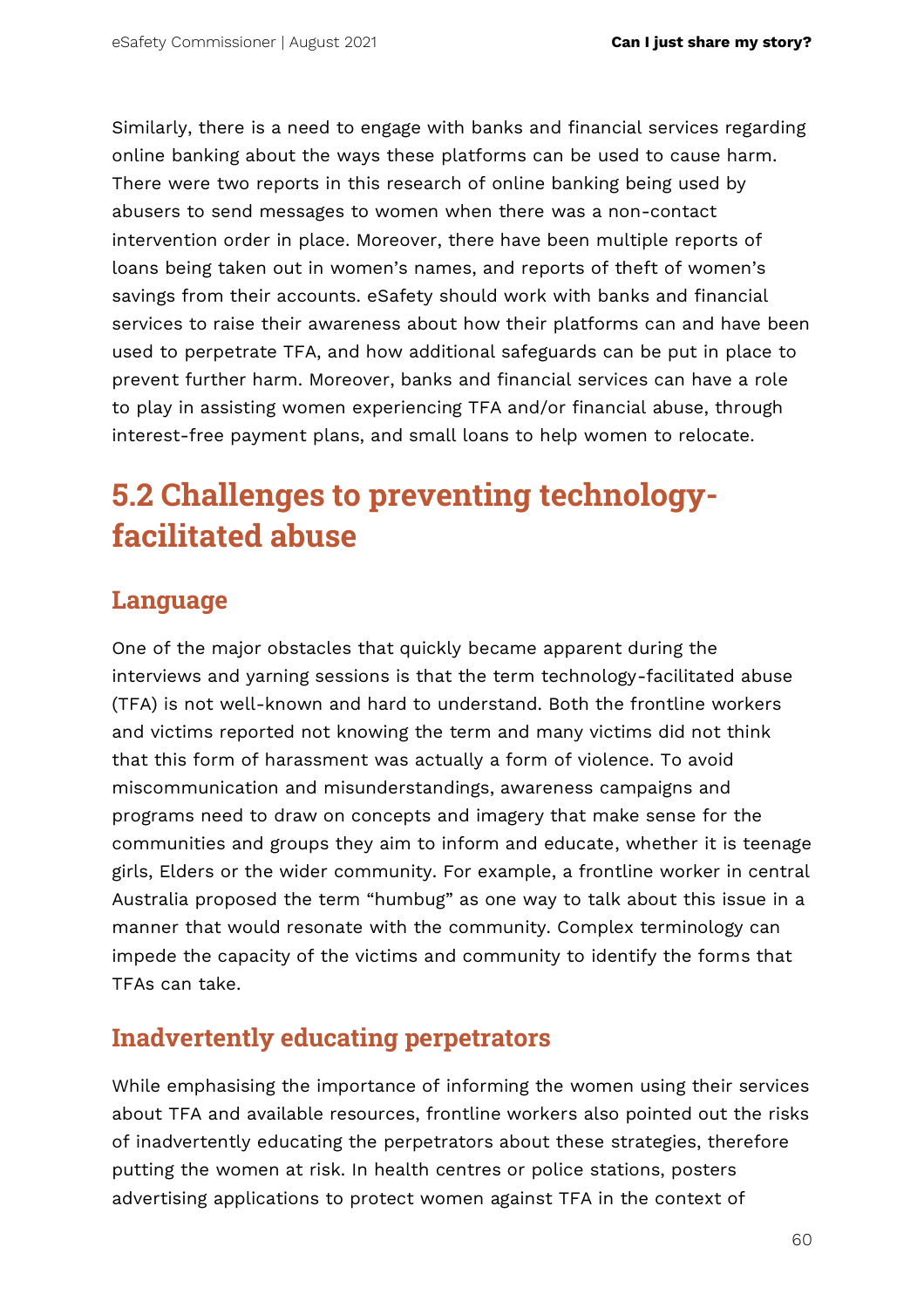domestic violence could be seen by the perpetrator who may then try to find the application on their victim's devices which can potentially escalate to other forms of abuse. Such resources need to strike a balance by giving women the information they need, without inadvertently broadcasting methods of abuse. One suggestion was for posters that include an audio button which, when pressed, delivers facts about TFA and the law and/or women's rights in local Indigenous languages.

Organising activities for women such as weaving workshops where various issues including TFA can be shared was proposed as a culturally appropriate way to provide information to the women without risk of sharing it with male perpetrators. These workshops can also provide avenues to address jealousy and strengthen relationships between women to prevent lateral violence between women.

## **Challenges presented by technology and technology-based solutions**

Perpetrator's access and control over the victims' devices and accounts means that technology or application-based solutions to TFA and domestic violence may not be the best or safest approaches. Frontline workers have discussed some of the applications they use themselves to ensure their safety. These applications often involve tracking options that inform a trusted person of the users' whereabouts and a button or other mechanism (for example, shaking the phone a certain way) to alert the authorities or a third party of an emergency. Some of the caseworkers emphasised that, in a situation of domestic violence, the victims need to be able to contact the police or emergency services without having to speak to an operator as this can further escalate the violence. Several apps are available in Australia to support domestic violence victims to seek and access help during times of crisis. While they are made to look like any ordinary app, they may raise suspicion from the perpetrator if noticed. Some victims may also be given a secondary phone to hide and use in case of emergency. Again, this may contribute to escalating the abuse if the device is found by the perpetrator.

The rapid and continuous changes happening in the technology space make it difficult for victims as well as frontline services to keep up. Regular training on technology changes could better inform frontline workers on how to support victims. As was highlighted in several interviews and yarnings, the perpetrators often found creative new ways to get in touch with victims despite their phone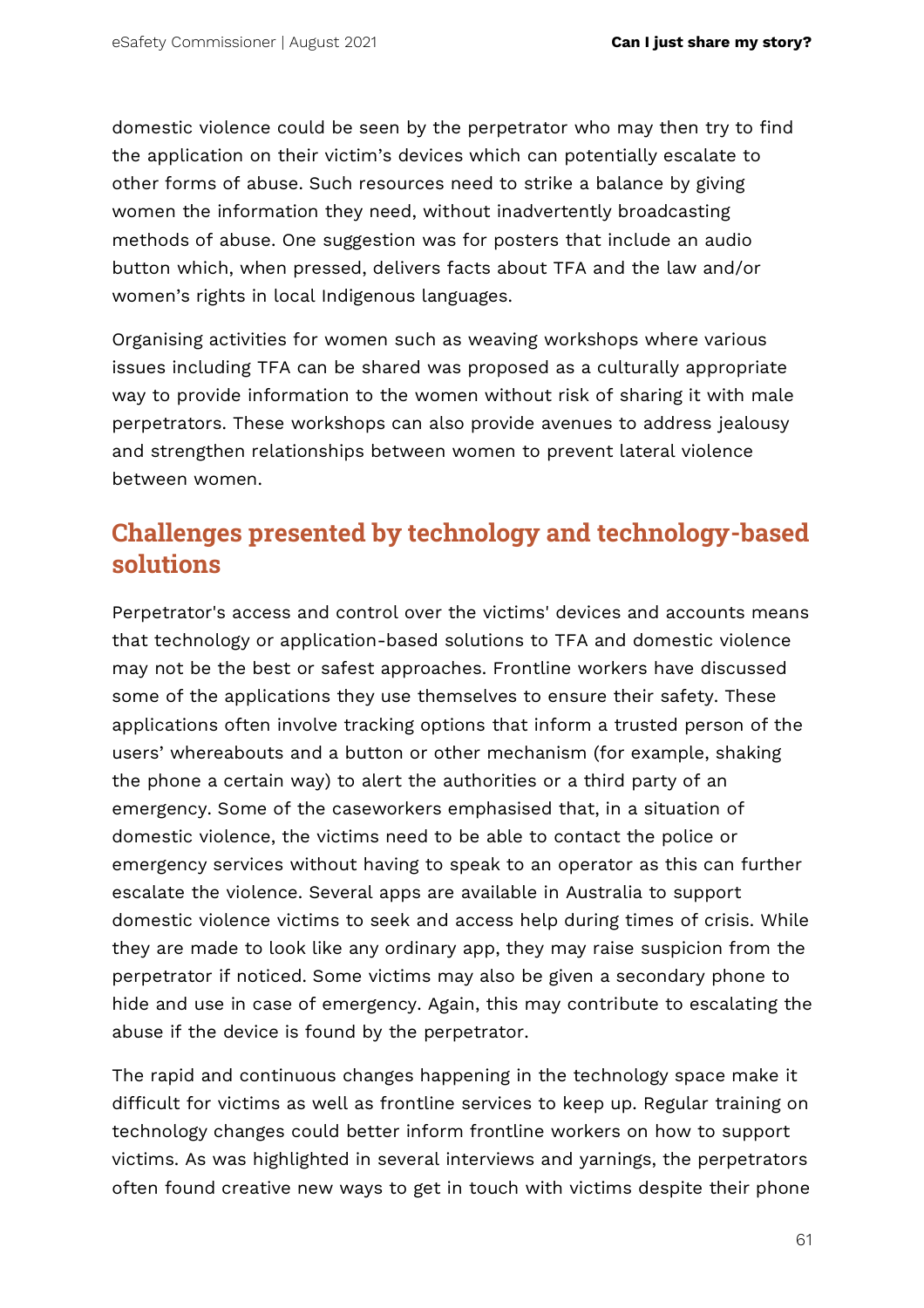numbers and account being blocked. A few participants have notably mentioned that perpetrators have used the message option available during bank transfer to reach people who had blocked them.

## **5.3 Avenues for further research**

While the individual semi-structured interviews and yarning sessions enabled in-depth exploration of the experiences of TFA, future research could consider focus groups as a means of qualitative data collection. Recruitment of Aboriginal and Torres Strait Islander women may be easier especially if framed more broadly as TFA observed in the community rather than personally experienced abuse. The various experiences drawn from the stories of Aboriginal and Torres Strait Islander women in this research could be used as vignettes to initiate discussions in focus groups. This could be complemented by anonymous surveys (phone, mail out or online) to determine the prevalence and extent of technology-facilitated abuse – due to safety concerns, this should focus on perpetration rather than victimisation. However, this method will have limitations in remote contexts, and with people with limited English.

The strength of this report is the narratives shared by Aboriginal and Torres Strait Islander women themselves in Section 4. The lack of awareness and familiarity with the terminologies used in the research points to the need to conceptualise and articulate these concepts within useful education and awareness raising strategies. Related to this is the need to explore technologyfacilitated abuse from the perspectives of perpetrators. It is highly likely that perpetrators are unaware that their actions can be classified as a form of abuse and how this form of abuse interacts with and overlaps with other forms of physical, sexual and emotional abuse. The findings in the report also demonstrate that online safely is more than just being cyber aware. It is fundamentally about knowing how your devices work and how to use your device competently and safely. This points to the need for further research into digital literacy in regional and remote areas and the role that digital literacy might play in experiencing or committing TFA.

In terms of support and prevention strategies and tools, there is more work needed to explore the types of informal support available to and used by Aboriginal and Torres Strait Islander women and men. The findings highlight there is mistrust in some services and a lack of culturally responsive and appropriate services and help. Models such as peer-to-peer exchanges and sharing and role models could play a pivotal role in these instances. Further research could explore how peers can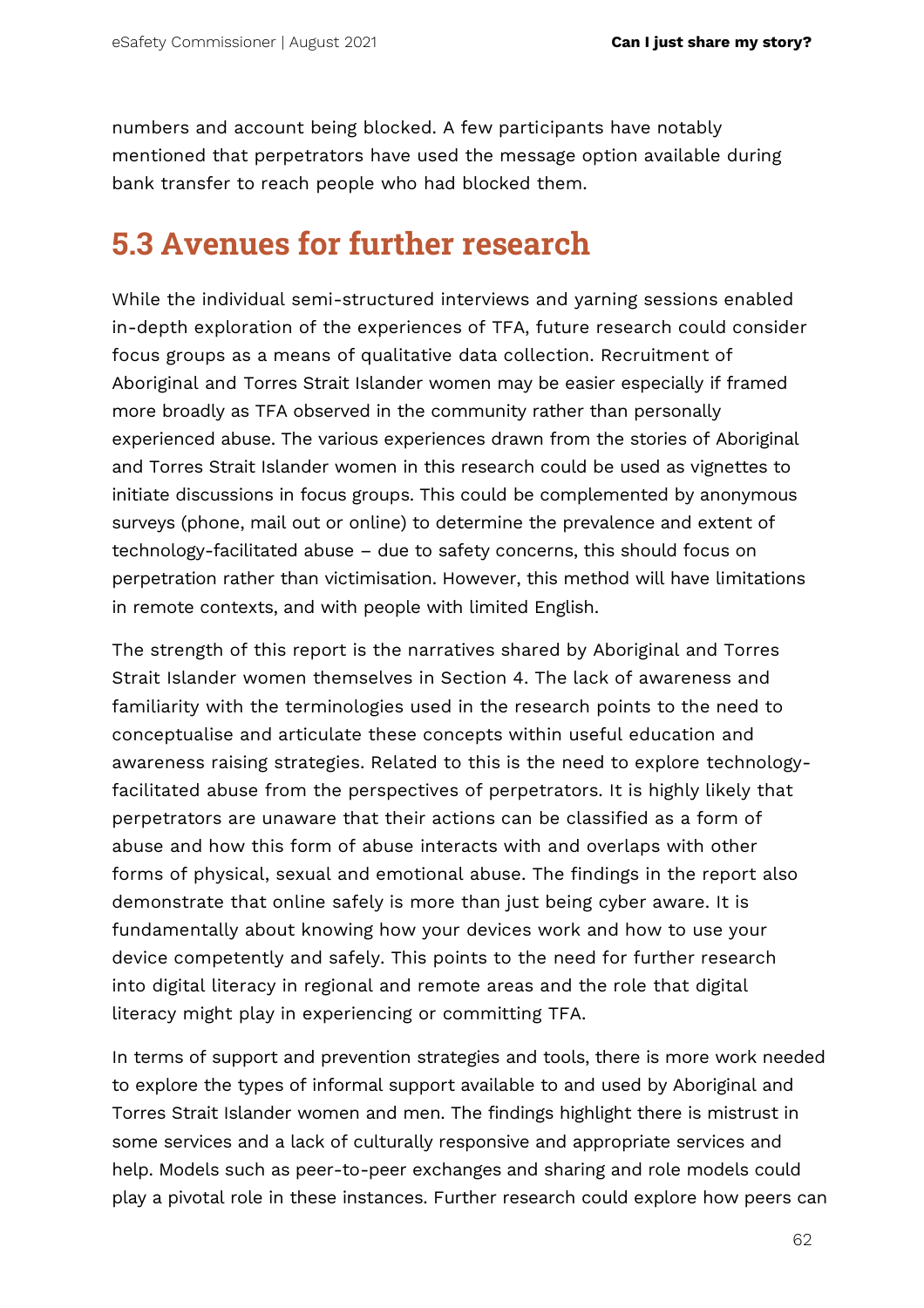be important educators and champions for promoting and raising awareness around online safety and TFA.

The ways in which Indigenous cultural protocols and authority can lay the foundation of policy and strategies have been explored in the context of sentencing and prevention of re-offending in the context of the justice and child protection systems. An important avenue of research is how Indigenous cultural authority and protocols can frame and guide strategies around reducing and addressing TFA. This relatively unexplored area draws on Indigenous strengths and philosophies and could be used to develop strategies to mitigate and minimise this type of abuse in situations where the abuse escalates beyond just the individuals involved to include the families and community at large.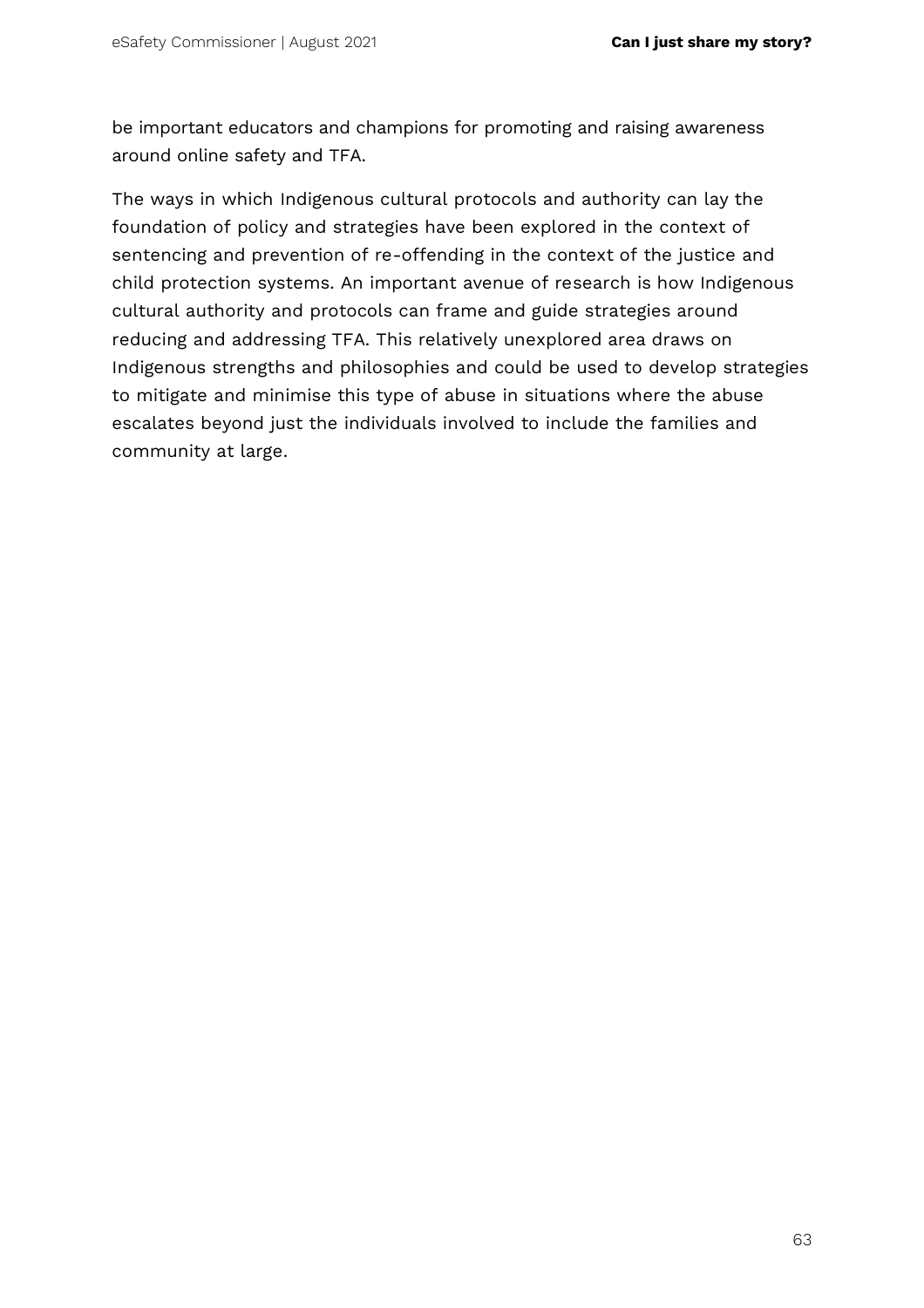# **6. Conclusion**

Although the use of technology is instrumental to Aboriginal and Torres Strait Islander women's safety, the women who participated in this study experienced multiple forms of technology-facilitated abusive behaviours using phones, monitoring devices, and online platforms, particularly social media. The participants in this research reported that the experience of technologyfacilitated abuse (TFA) was often coupled with low levels of digital literacy, particularly regarding knowledge about online safety, how to report TFA, and how to use devices safely.

The women participants also reported the diverse ways that their experience of TFA impacted them and their families. These impacts often last long into the future. The experience of TFA affected women's sense of safety and security, and women reported experiencing fear and isolation which they had to manage for many years after the abuse had ended. TFA also detrimentally impacted women's other relationships and their own sense of well-being. In addition to these social and emotional impacts, women also experienced economic impacts, including debt and financial costs incurred because of the abuse.

It is clear that Aboriginal and Torres Strait Islander women in regional and remote areas have diverse and unique experiences of TFA, and that often their location presents additional barriers and obstacles to seeking and obtaining help. The contextual and cultural sensitives that need to be considered when providing information and support to women in regional and remote areas include language barriers, poverty, and overcrowding in housing. This, in combination with low incomes often means women are more likely to share phones with other people. The low resource setting also means there may be a lack of services, education programs and transport. Moreover, the close-knit communities where everyone knows everyone else's business may make it difficult for women to safely report as well as make it easier for perpetrators to locate and monitor their victims.

Similarly, this context presents several complexities for policies and programs aiming to prevent TFA. The frontline workers who participated in this study reflected on how critical awareness and education is to preventing TFA and minimising its impacts. Frontline workers also reported that women's preferred pathways to seek assistance and their trusted sources of support in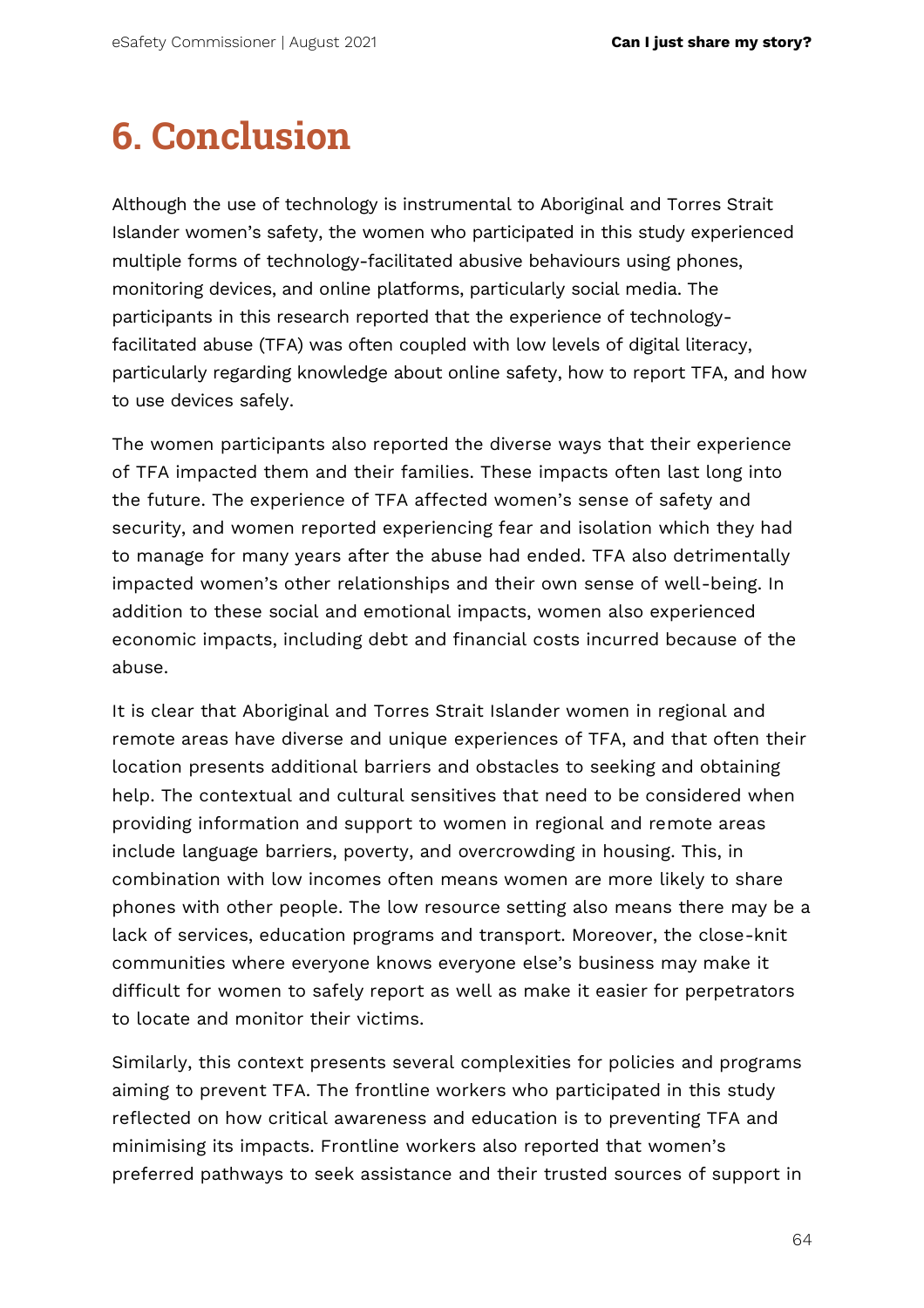remote locations were the health clinic or from youth services/workers. In regional areas, Aboriginal and Torres Strait Islander women were more likely to seek help and support from women's shelters, women's legal services, medical clinics and police. The women participants reported that they were most likely to make use of informal support channels, such as a family and friends, and rarely reported TFA until it had escalated to physical violence. This was usually because of lack of understanding and awareness of TFA, and what constitutes an offence under the law. This highlights the need for eSafety to build upon and enhance these pathways to support, and if women turn first to trusted friends and family, then it heightens the importance of an education campaign to the wider community.

## **6.1 Recommendations**

#### **To enhance existing early intervention programs and responses to technologyfacilitated abuse, key recommendations are:**

- 1. Develop culturally and contextually appropriate community-driven awareness campaigns, in order to teach women their rights, how to identify technology-facilitated abuse, and to make clear to abusers that their behaviour is illegal.
- 2. Develop culturally and contextually appropriate community-driven resources, such as television adverts, posters, and social media campaigns with educational and anti-violence messaging.
- 3. Develop and disseminate community-driven resources in local languages.
- 4. Develop a comprehensive training program on relevant legislation that includes how to identify and respond to technology-facilitated abuse for remote and regional frontline workers, including healthcare workers, youth services, police and legal services.
- 5. Work with Aboriginal and Torres Strait Islander organisations to develop culturally safe and responsive programs to be delivered in jails for perpetrators of technology-facilitated abuse.
- 6. Work with big technology and social media companies to better identify and respond to online abuse.
- 7. Work with banks and financial services to raise their awareness about how their platforms can be used to perpetrate TFA and to develop additional safeguards to prevent further harm.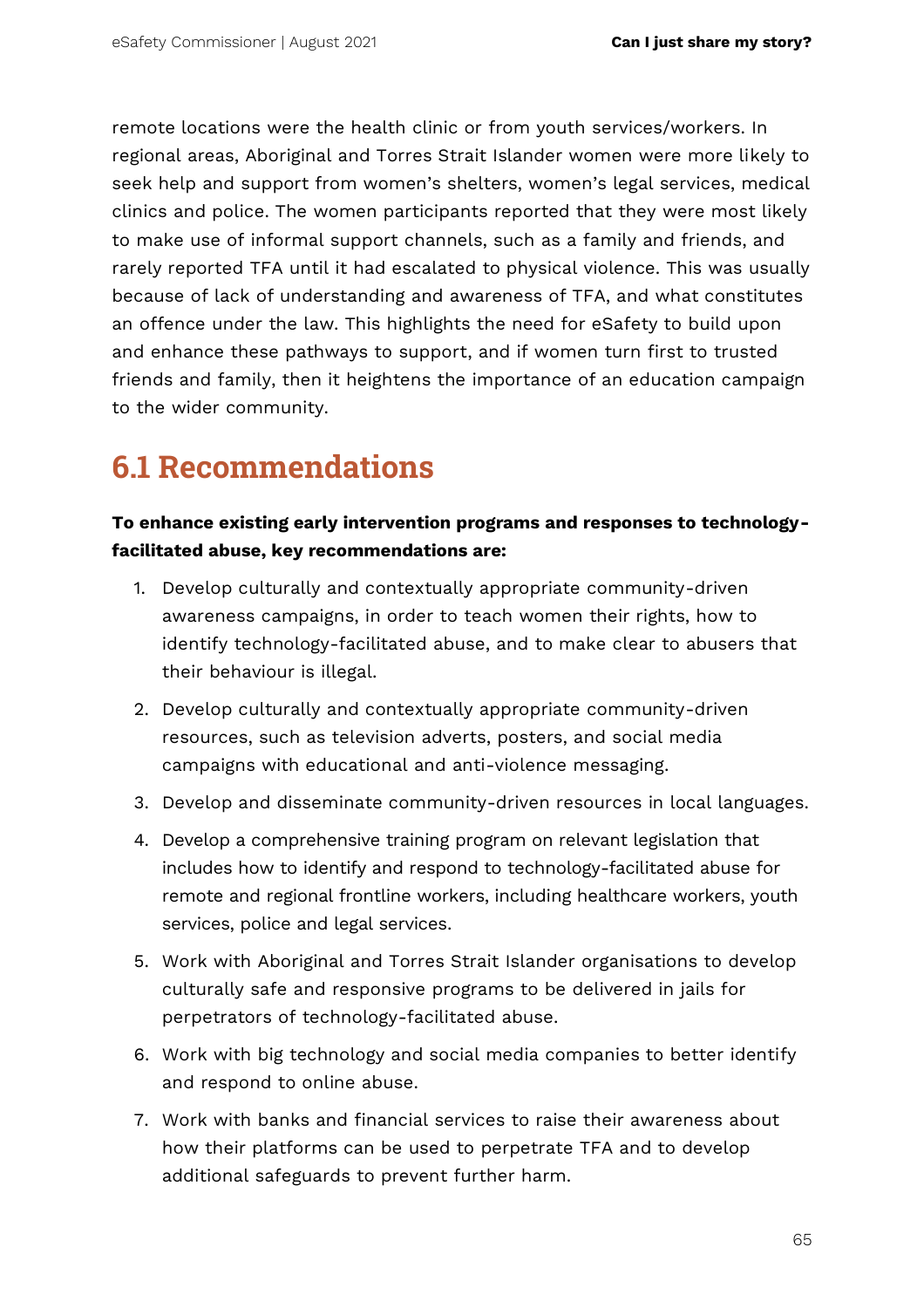#### **To enhance primary prevention programs and to prevent TFA, the recommendations are**:

- 1. Embed age-appropriate progressive digital literacy and online safety initiatives into school curriculum, beginning with primary school.
- 2. Develop culturally and contextually appropriate community-driven educational programs to be delivered in communities on device and online safety.
- 3. Develop and/or support existing community-driven educational programs and initiatives about healthy and respectful relationships, which begin in primary school
- 4. Develop and/or support existing primary prevention campaigns which challenge rigid gender roles and 'jealousing' behaviours and promote gender equality.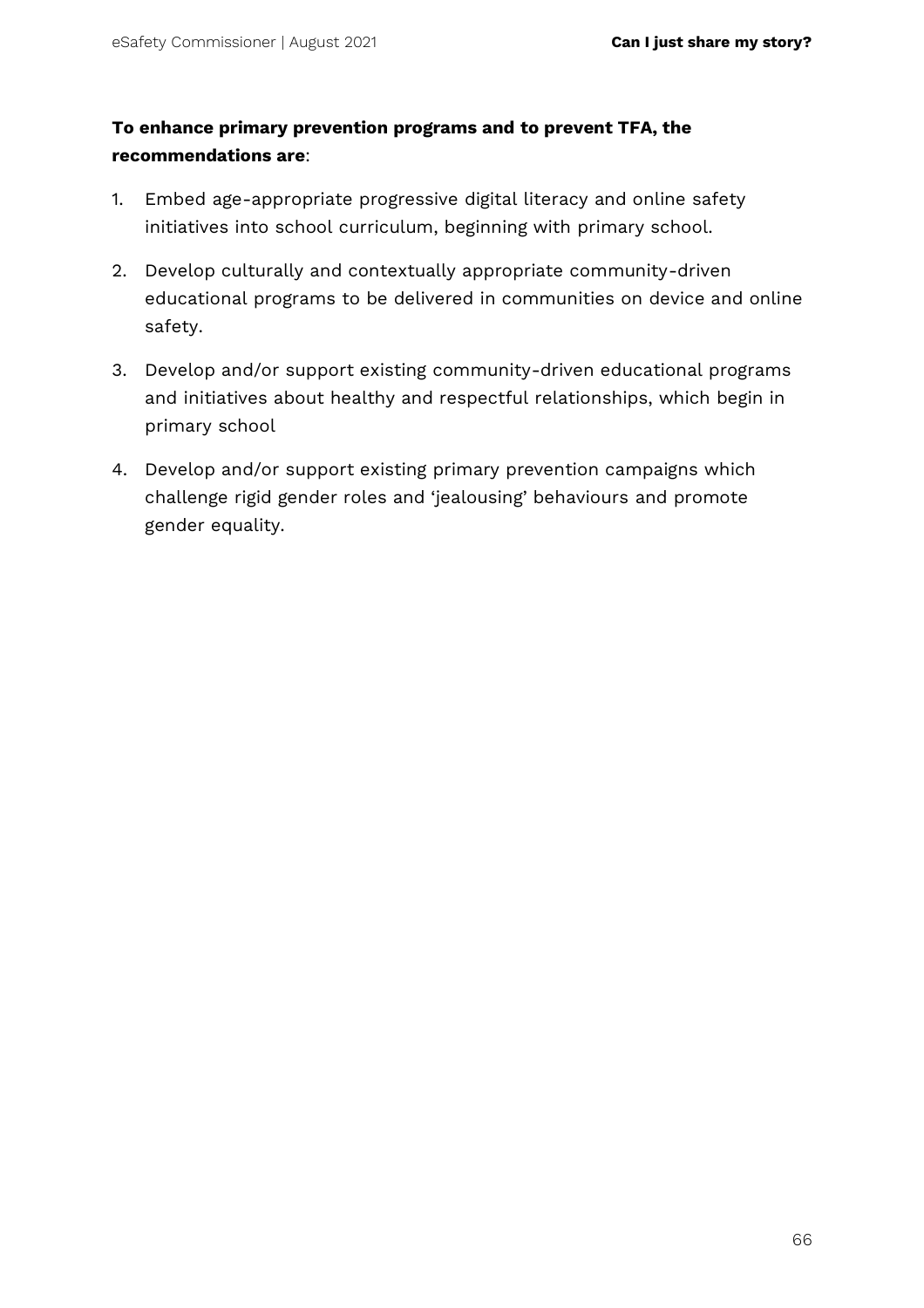# **7. Research challenges and limitations**

This research was conducted in a complex and, in many ways, limiting set of circumstances. The COVID-19 pandemic context in which the research evolved demanded that the team be creative and flexible. The travel restrictions alongside university regulations limited the ability of team members based at the ANU to travel and conduct fieldwork in the Western Australia and NSW field sites. In addition, many partner organisations and community-based researchers were still providing on-going support resulting from the pandemic in addition to their daily operations and activities, which at times limited their capacity to engage in the research.

## **Recruitment**

The research team faced numerous challenges in recruiting Aboriginal and Torres Strait Islander women for the yarning sessions in Western Australia and NSW. One of our community-based researchers confided that she had overestimated the willingness of people to share their stories. The topic of this research is indeed highly sensitive and potentially anxiety and trauma-inducing for the participants as well as the researchers. In tightly knitted communities such as those included in this research, the community-based researchers are likely to be exposed to stories of or about people they know. Furthermore, some frontline service workers were not always comfortable with the idea of inviting Aboriginal and Torres Strait Islander women whom they support to participate in this project. When responding to these challenges, the research team prioritised the safety of participants and researchers first, listening to the community-based researchers and the partner ogranisations, and always deferring to the ethical principle of 'do no harm'. The limitations of recruitment were therefore addressed in part by adapting the recruitment strategy to include not only Aboriginal and Torres Strait Islander women who have experienced firsthand TFA, but also those who have witnessed this form of abuse occurring in their communities.

### **Ethics processes**

As a result of the COVID-19 pandemic, there was a moratorium on new research activities in some parts of Western Australia as regional and remote communities took actions to keep themselves safe. Fortunately, the preexisting relationship and research with the community-based researcher and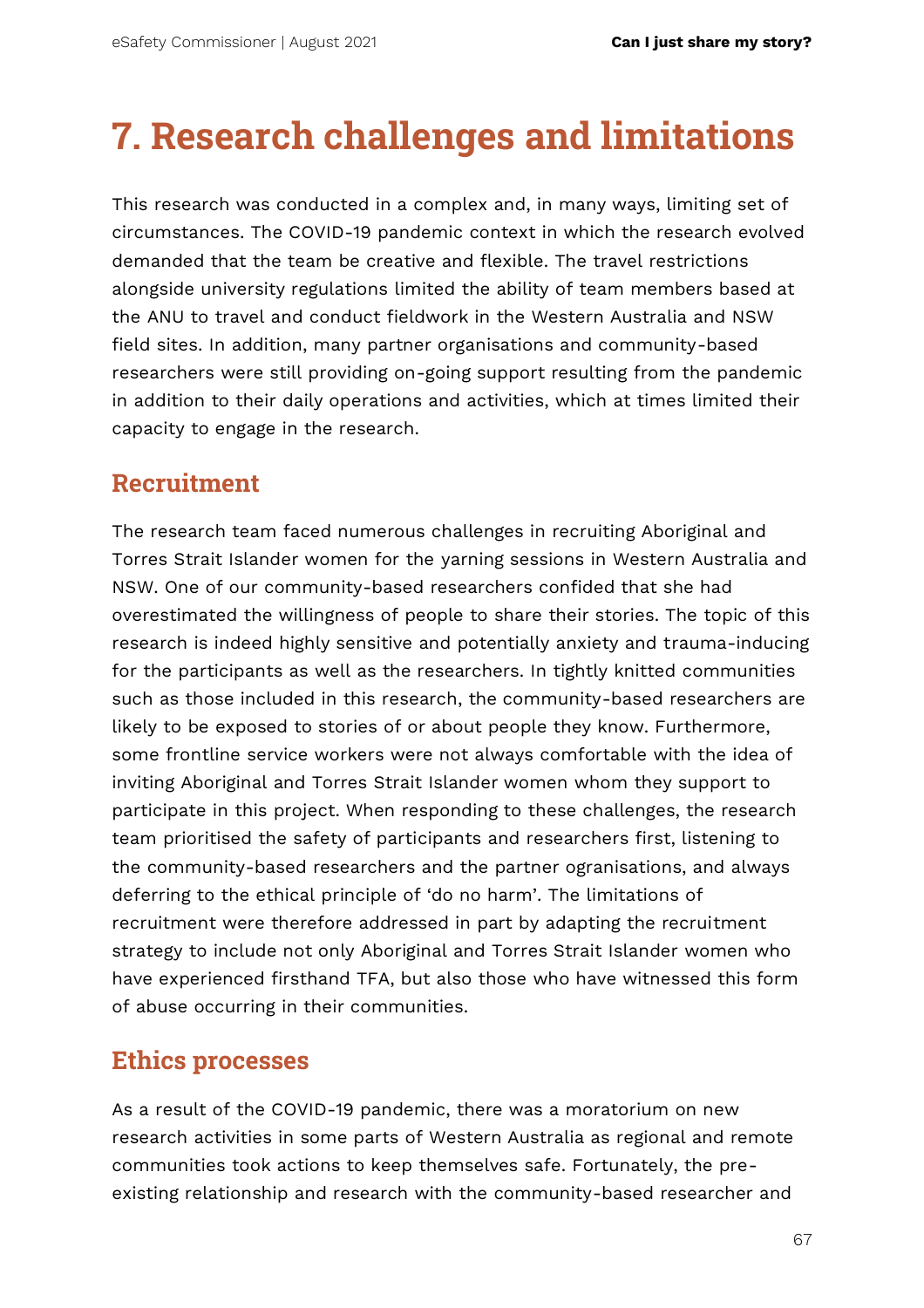the support for this work by the partner organisation facilitated the opportunity for submitting the proposed project for ethics consideration and approval.

## **Time constraints**

The timeframe of this research was particularly narrow. The necessary but lengthy ethics process and the pandemic context reduced considerably the time allocated for data collection. Good qualitative research, Indigenous or otherwise, relies on the quality and depth of the relationships with the research partners and participants and the capacity to engage with each other. The stories we are presenting here are rich and diverse, however this project would have benefitted from having more time spent in each community. This would have enabled researchers to fully comprehend the breadth of experiences lived by the Aboriginal participants, to account for various Indigenous perspectives, and a better understanding of the contexts in which they live.

## **Sorry business**

The research was also marked by sorry business, including the tragic theft of R. Rubuntja's life. R. Rubuntja contributed to this research through her work with the Tangentyere Women's Family Safety Group, and she participated in the development of the discussion guides used in the interviews and yarnings. Her loss is keenly felt. The research team hopes this research and this report can serve her memory and legacy by contributing to the much-needed work to prevent all forms of violence against women.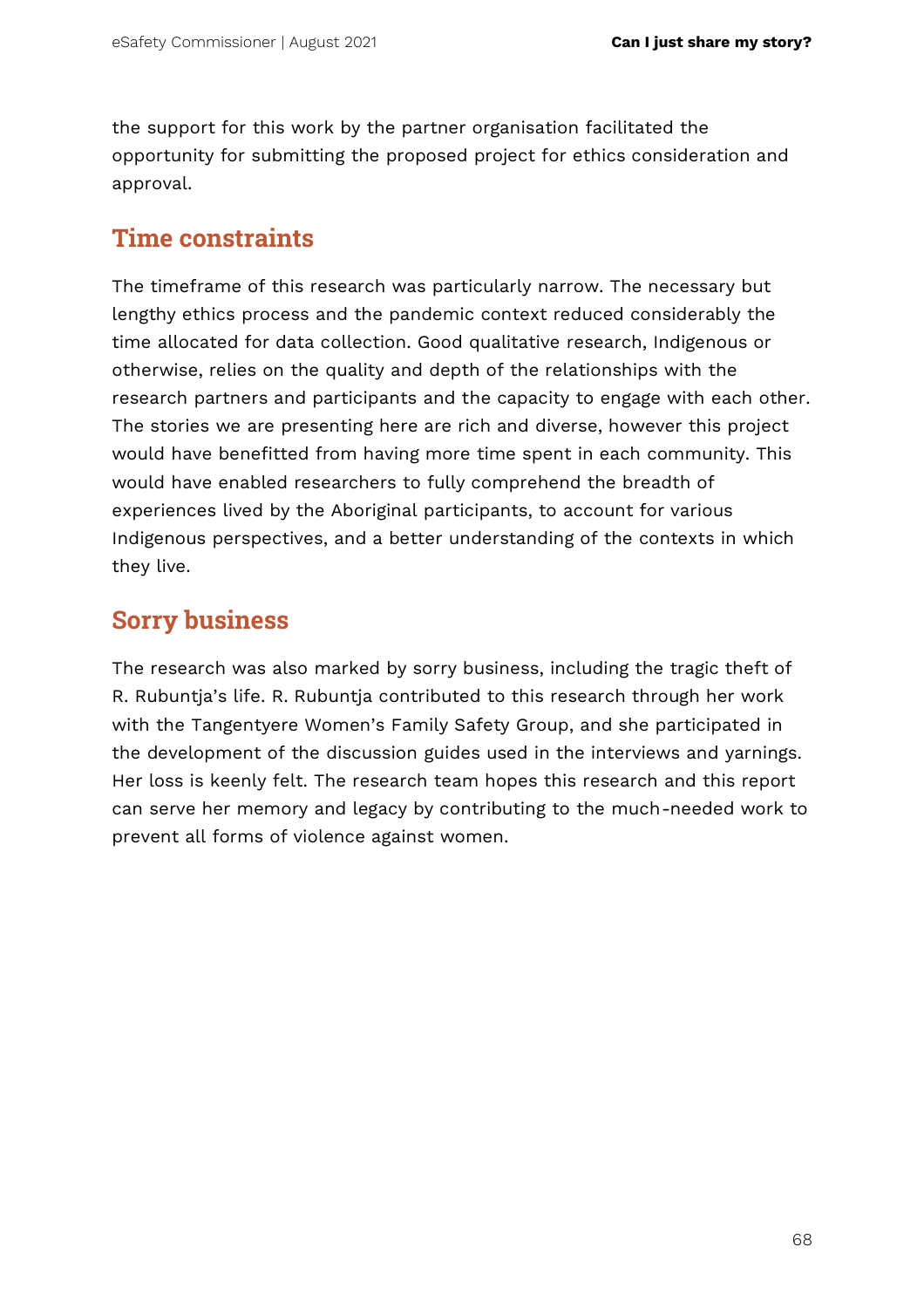# **8. Methodology**

This qualitative research followed an inductive and iterative protocol which allowed for adaptations to be made throughout the research but also for foreseen and unforeseen themes to emerge from this work. This approach was undertaken in order to gain a holistic understanding of technology-facilitated abuse (TFA) from the experience and perspectives of frontline workers, stakeholders and Aboriginal and Torres Strait Islander women in remote and regional areas (see Appendix B for further details about the methodology).

The research design includes interviews with frontline services and stakeholders, and one-on-one yarning with Aboriginal and Torres Strait Islander women in three different regional and remote locations in Australia: Central Australia, remote Western Australia and regional NSW.

## **8.1 Fieldwork locations**

The fieldwork regions were selected because of their regional/remote status, their comparatively low rates of COVID-19; and the existing professional and personal relationships with the research team. The research team has widespread networks and has developed relationships with Aboriginal and Torres Strait Islander people and organisations in two of these locations over many years. Members of the team have also undertaken extensive fieldwork in some of these locations, including research on domestic, family, and sexual violence. In the course of this project, members of the research team dedicated themselves to building trustful relationships in the third region. The extensive fieldwork experience and both pre-existing and emerging relationships on the ground were crucial to ensure that this sensitive research was conducted in a relaxed, open and safe manner with Aboriginal and Torres Strait Islander people.

The locations also have a number of cultural and contextual complexities due to their regional/remote status. These complexities add important context to the findings presented in sections 3 and 4 of this report. Such complexities also illustrate how Aboriginal and Torres Strait Islander women in regional and remote areas have different experiences than those in urban areas. Whilst some of these factors may differ between regional and remote areas, and these locations cannot be generalized, some of these complexities in the research locations include: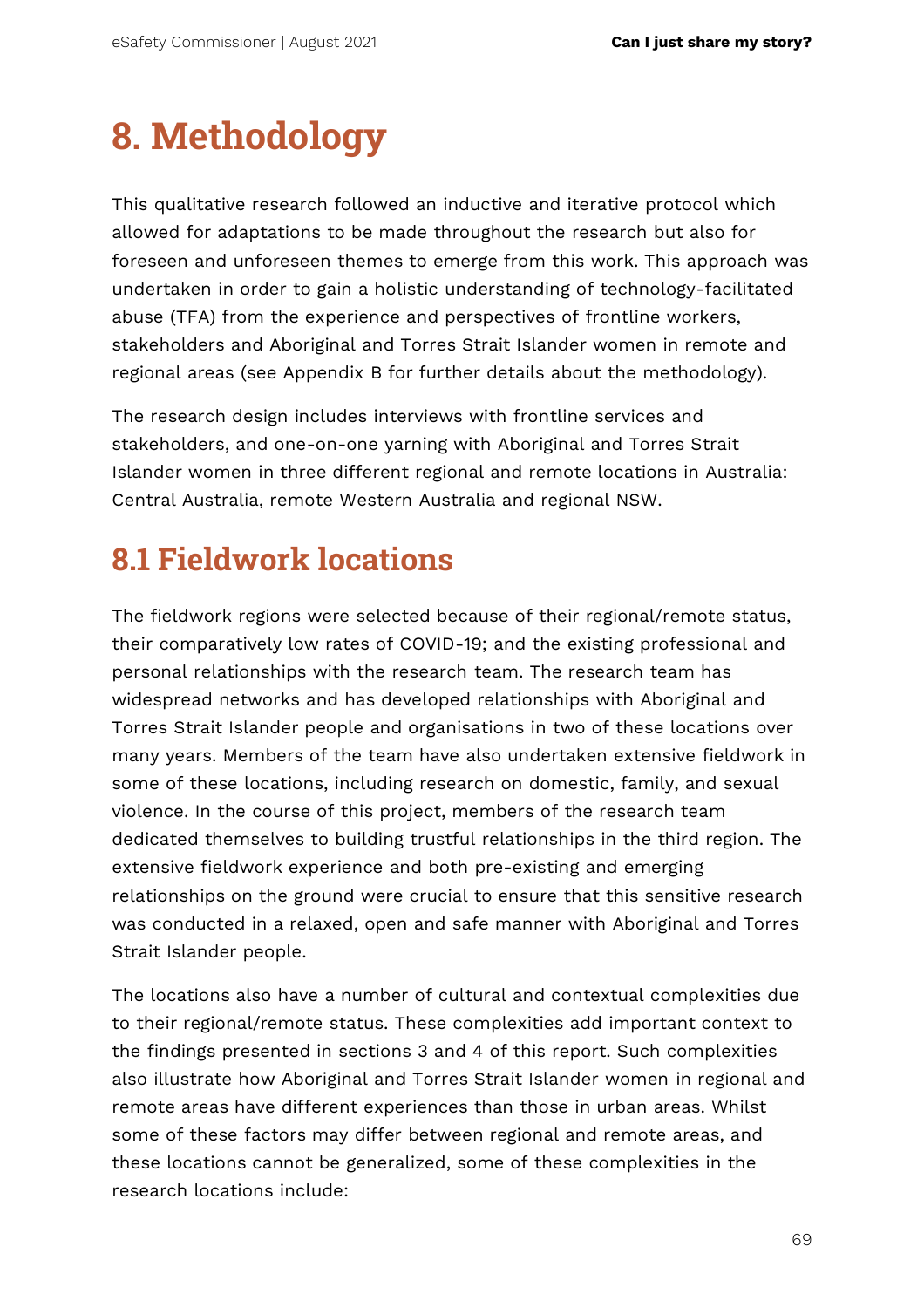- Poor infrastructure and housing: fewer sealed roads make remote locations difficult to access – and for women to travel to other locations; overcrowded housing means women are more likely to share and borrow phones, and privacy is more difficult to maintain.
- Lack of/or fewer services available: fewer support services, particularly specialist services, are available in regional areas, and more so in remote areas, which means women have fewer avenues to access support.
- Poor (or no) phone network coverage or internet bandwidth: this can make it difficult for women to access support and call for help.
- Multiple nation groups and multiple languages: information and support services are often unavailable in people's native language, rendering them inaccessible.
- Less access to education opportunities: this may mean women in these areas have lower levels of digital literacy, as well as lower levels of awareness about TFA and how to access support.
- High rates of poverty and disadvantage: women experiencing TFA have less resources available to respond and the impacts of the financial cost of TFA is higher.
- Small tight-knit communities: offer a strong source of informal support for women, but can also be exploited by abusers who use mutual relationships and connections to gather information and maintain control over the woman.
- A history of hostility with police: a distrust of police due to historical violence as well as more recent deaths in custody, may mean women are less likely to report to police.

## **8.2 Recruitment and participant information**

## **Frontline workers and stakeholders**

A total of 15 stakeholder participants representing a cross-section of work sectors, regions, and Indigenous status gave insights into the range of existing experiences and understandings of TFA within the different contexts and regional complexities. The research team, community-based researchers and partner organisations worked together to identify and invite services and key informants for the sample. The main criteria for recruitment to this part of the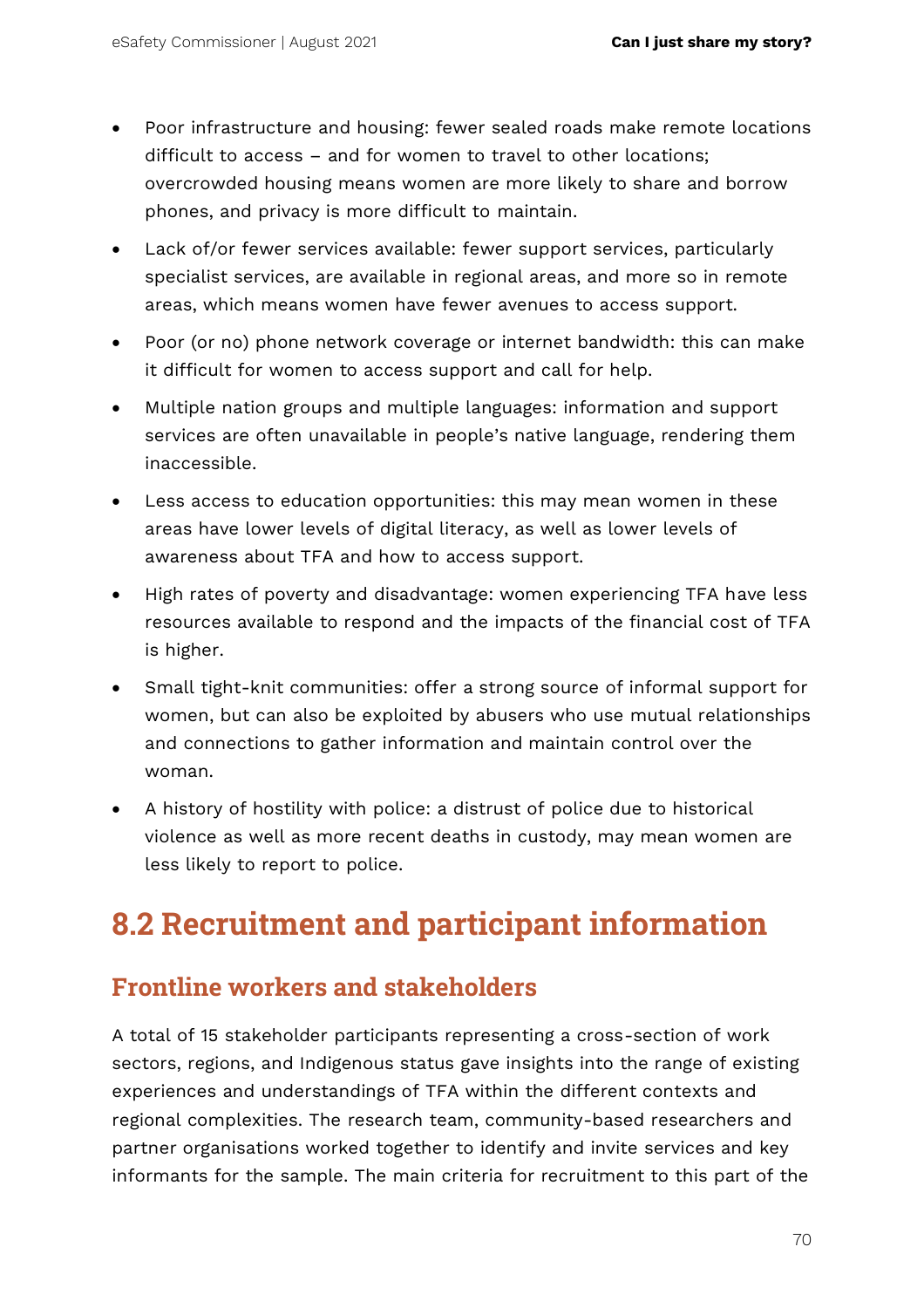research was that the person worked directly or indirectly with Aboriginal and Torres Strait Islander women who have experienced technology-facilitated abuse (TFA).

The range of respondents represented in this sample includes:

- 3 women's services
- 2 police officers (from two different police services)
- 3 legal services
- 1 drug and alcohol service
- 1 health service
- 2 Aboriginal health services
- 1 Aboriginal corporation
- 1 men's behaviour change program
- 1 youth service.

Of these, five were Indigenous and 10 non-Indigenous and 14 of the 15 were female. Nine of the interviews were conducted in person, with six conducted online (see Table 3).

**Table 3. Distribution of frontline service workers and stakeholders by demographic and data collection characteristics.**

| Number of<br>participants | Age<br>range | Indigeneity |                    | Gender        |      | Mode of data collection |           |
|---------------------------|--------------|-------------|--------------------|---------------|------|-------------------------|-----------|
|                           |              | Indigenous  | Non-<br>Indigenous | <b>Female</b> | Male | <b>Online</b>           | In person |
| 15                        | $23 - 58$    | 5           | 10                 | 14            |      | 6                       | 9         |

#### **Aboriginal and Torres Strait Islander women**

Aboriginal and Torres Strait Islander women who have experienced TFA were recruited through the partner organisations, community-based researchers' networks and the stakeholders who participated in the interviews. The participants selected were therefore already connected to a service that knows them or could support them if needed.

The sample size of 12 Aboriginal and Torres Strait Islander women is characterised by different age groups, educational achievements, and experiences of and different impacts of TFA. The ages ranged between 26 and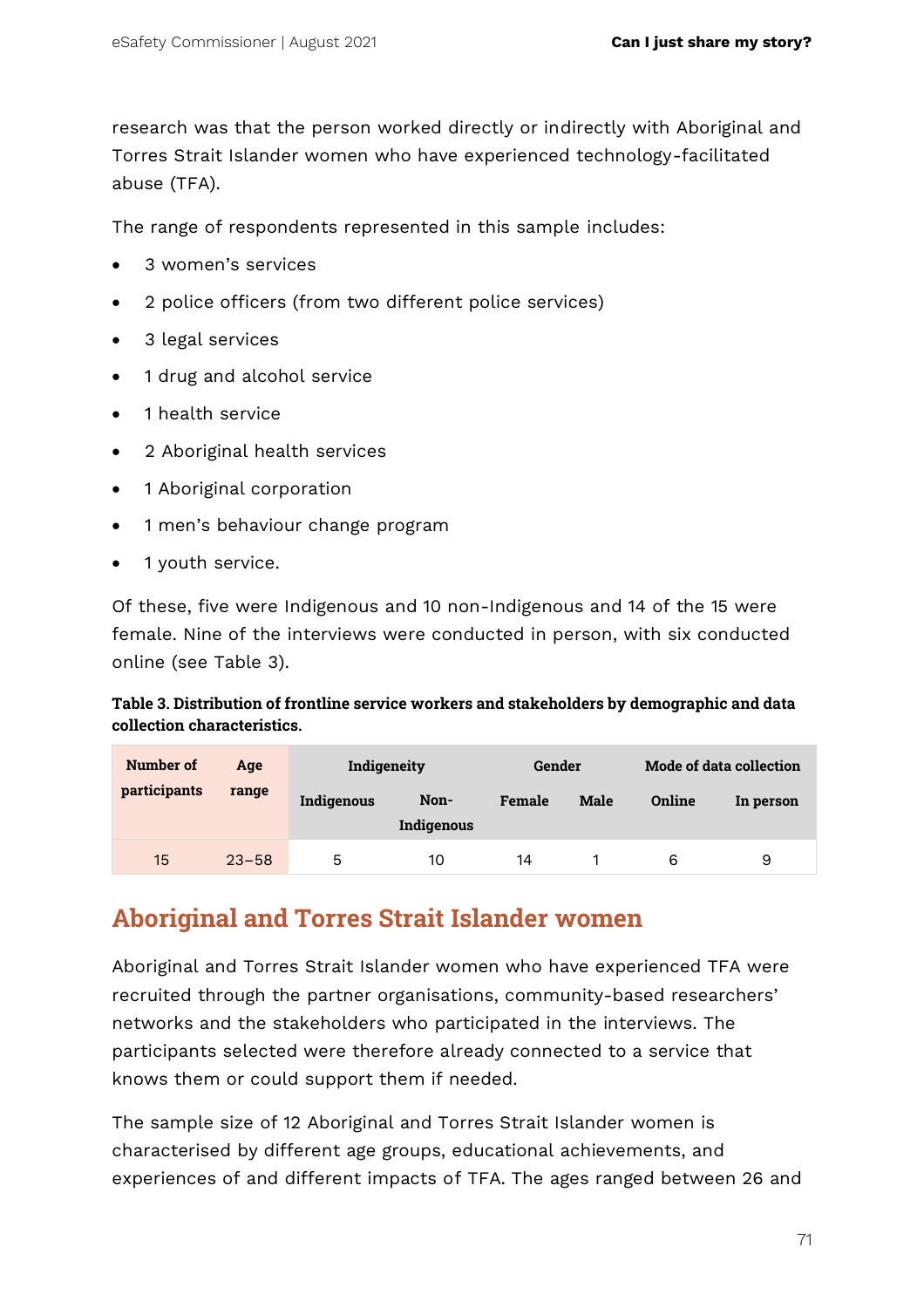65 with the majority being in the 26 to 45 range. The inclusion criteria for this category of participants was that they must be Aboriginal and Torres Strait Islander women who have experienced or witnessed TFA and currently living in regional or remote areas. All of the participants identified as Aboriginal. To the best of our knowledge, none of them also identified as Torres Strait Islanders<sup>2</sup>.

**Table 4. Characteristics of Aboriginal and Torres Strait Islander women across the three regions by mode of data collection.**

| Number of    | Age range | Mode of data collection     |                     |  |  |
|--------------|-----------|-----------------------------|---------------------|--|--|
| participants |           | <b>ArtVoice and yarning</b> | <b>Yarning only</b> |  |  |
| 12           | $26 - 65$ | ხ                           |                     |  |  |

#### **8.3 Discussion guides**

Two discussion guides were prepared for this research. Both guides were designed to stimulate open and flowing conversations, to place a greater emphasis on listening and create ample space for the participants to influence the discussions, reflecting the iterative intent of the approach.

The first discussion guide consisted of a list of open-ended questions to guide the interviews with frontline service workers on their experiences and work with clients. The second was an illustrated guide to facilitate the one-on-one yarnings with Aboriginal and Torres Strait Islander women who had experienced technology-facilitated abuse (TFA). Both guides were codeveloped with the Tangentyere Women's Family Safety Group in September 2020 (see Appendix C for more details). The group notably discussed how many women would not understand the term 'technology-facilitated abuse' and suggested alternative language, terms, and tools to break down this concept with the participants. These included stories to be used as vignettes during the yarning sessions. The group also discussed what should be included in the care packages for Aboriginal and Torres Strait Islander women participants. The guides were subsequently reviewed, revised and adapted to the remote Western Australian and regional NSW areas with local research partner organisations.

 $2$  While the sample may not have included any women who identified as Torres Strait Islander women, frontline worker participants were asked to speak about their experiences with both Aboriginal and Torres Strait Islander women.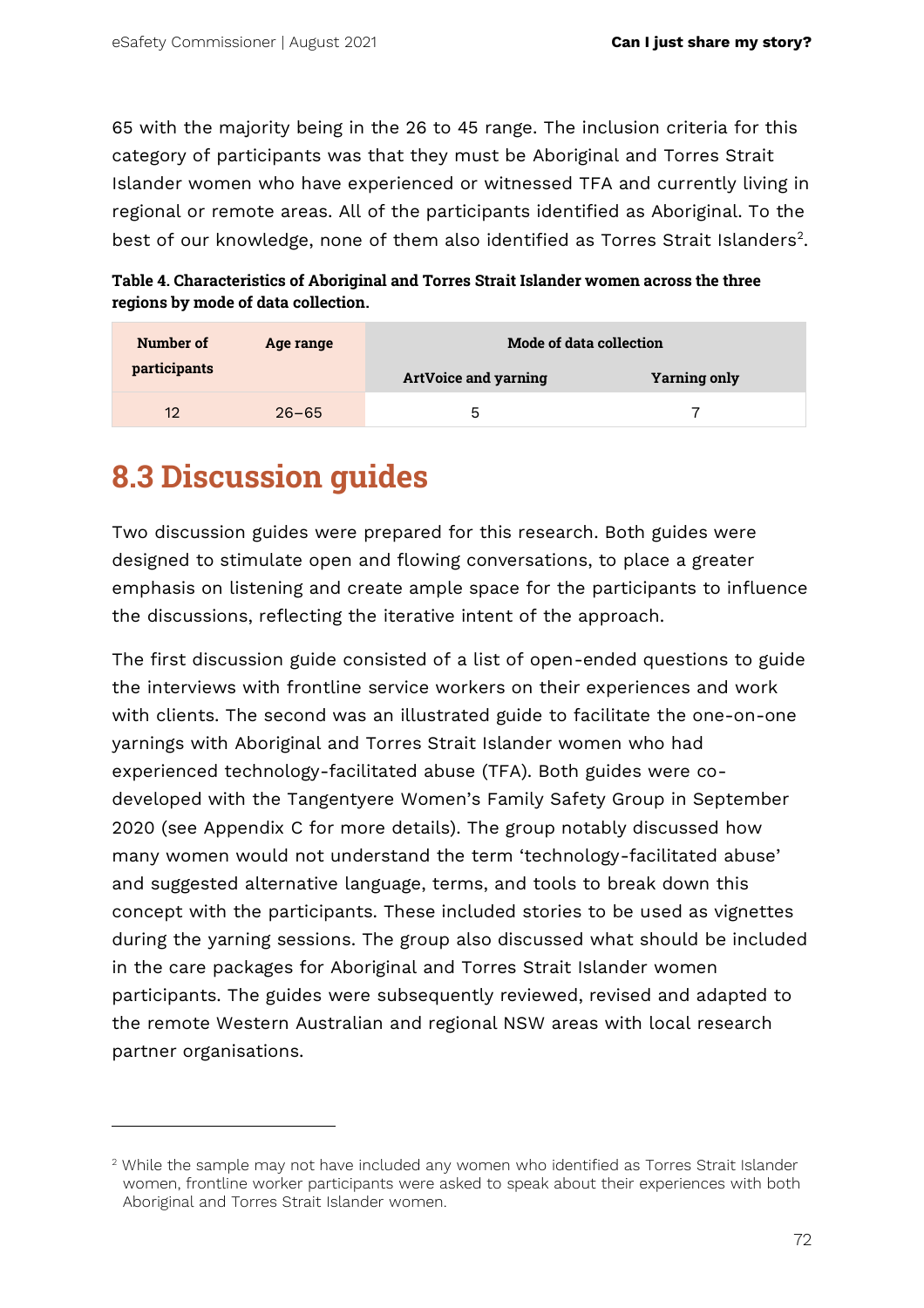## **8.4 Interviews with frontline services and stakeholders**

Five semi-structured interviews were conducted with frontline services and stakeholders in each site. The interviews lasted approximately 60 minutes. Six were conducted online via Zoom and nine in person. The research team precirculated the questions to the participants before the interview so they could prepare their responses and mitigate the risk of vicarious trauma. All participants were assigned a random code which was used in place of their name to safeguard their confidentiality. All direct quotes from participants in this report are attributed to the participant's code.

## **8.5 Yarning with Aboriginal and Torres Strait Islander women**

The interactions with Aboriginal and Torres Strait Islander women who experienced technology-facilitated abuse (TFA) were guided by a yarning methodology as this conversational approach is considered more culturally appropriate (Aveling, 2013). The yarning involved sitting down with the women, having a conversation and listening to their stories. While the one-on-one yarning sessions did not follow the question and answer format of typical structured interviews, the yarnings were guided by the list of topics included in the discussion guide. As mentioned above, vignettes were also used to facilitate discussions in a sensitive way. These vignettes provided a way for the women to be able to talk about this type of abuse without being asked directly about their own experiences. They also allowed women to talk about the TFA they had witnessed in their communities, rather than having to exclusively talk about their own experiences. This approach was considered to be culturally safe.

To limit the risk to the women, the team elected to recruit women who had experienced TFA but were of low risk of re-victimisation. To identify these women, the research team drew upon the partner-organisations as well as the community-based researchers and frontline workers to recruit women who were assessed as low risk. The women also had the option of having a support person or staff present during the yarning sessions.

Eleven yarning sessions were conducted with 12 women across the three sites. One of the yarning sessions involved two women who expressed their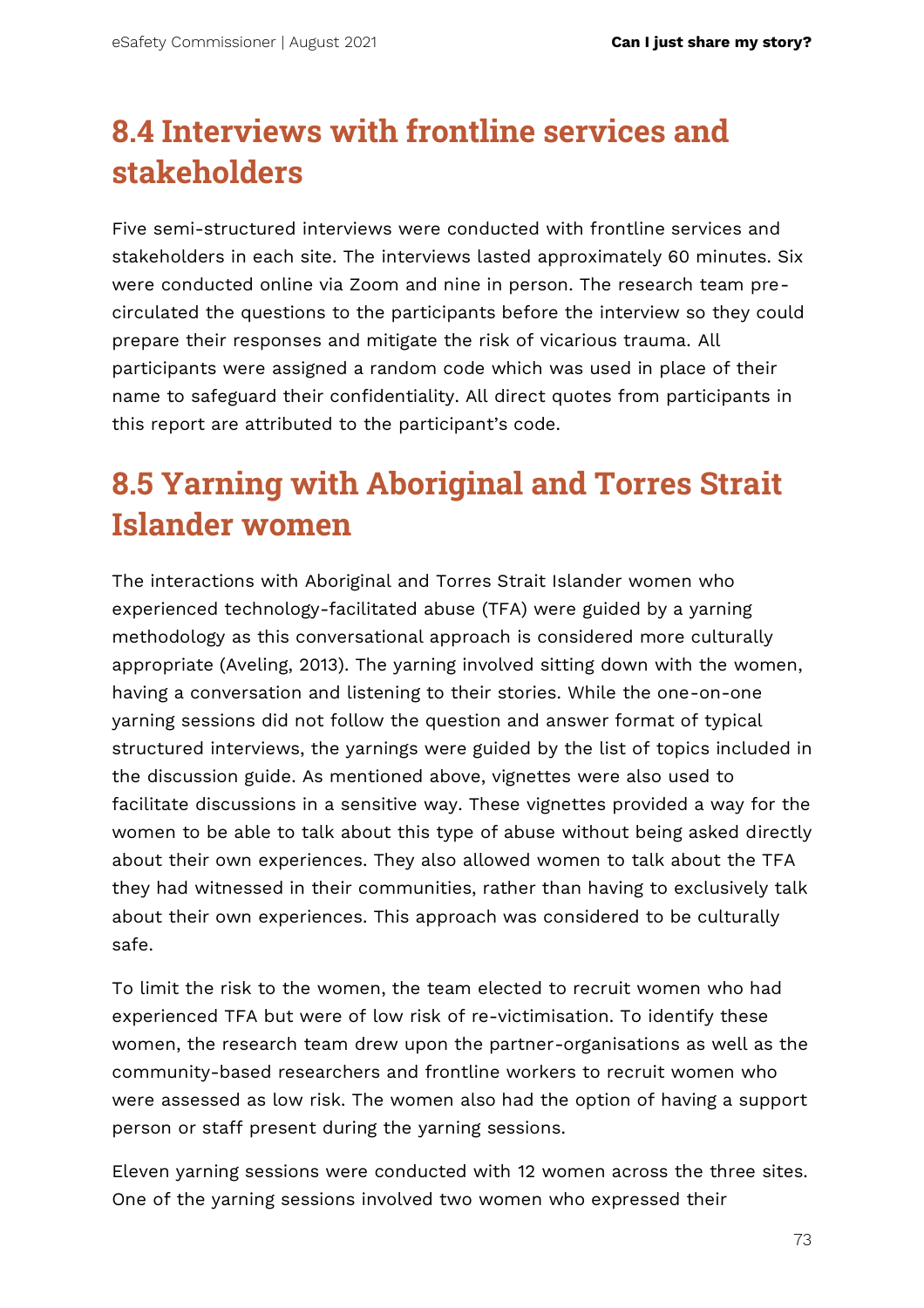preference to be in each other's presence. The sessions lasted between 20 minutes and 60 minutes. In line with the WHO guidelines for research about violence against women and girls, all one-on-one yarning sessions were conducted in person. Most yarnings were conducted by the community-based researchers.

## **8.6 ArtVoice with Aboriginal and Torres Strait Islander women**

The use of the ArtVoice methods was proposed by the Tangentyere Women's Family Safety Group (TWFSG). The group suggested that the use of pictures to illustrate some common forms of technology-facilitated abuse (TFA) would help prompt the discussions. The ArtVoice method was therefore included as part of the research toolkit and training on this method was organised for the community-based researchers.

At the start of the project, it was envisaged that all sites would employ the ArtVoice method. However, during the project, some methodological flexibility was necessary in reflecting local Indigenous and culturally appropriate methodologies. In both WA and NSW, the research team, with advice from and reflections with the community-based researchers, decided to place greater focus on the yarning as a rapport building tool rather than use the ArtVoice method.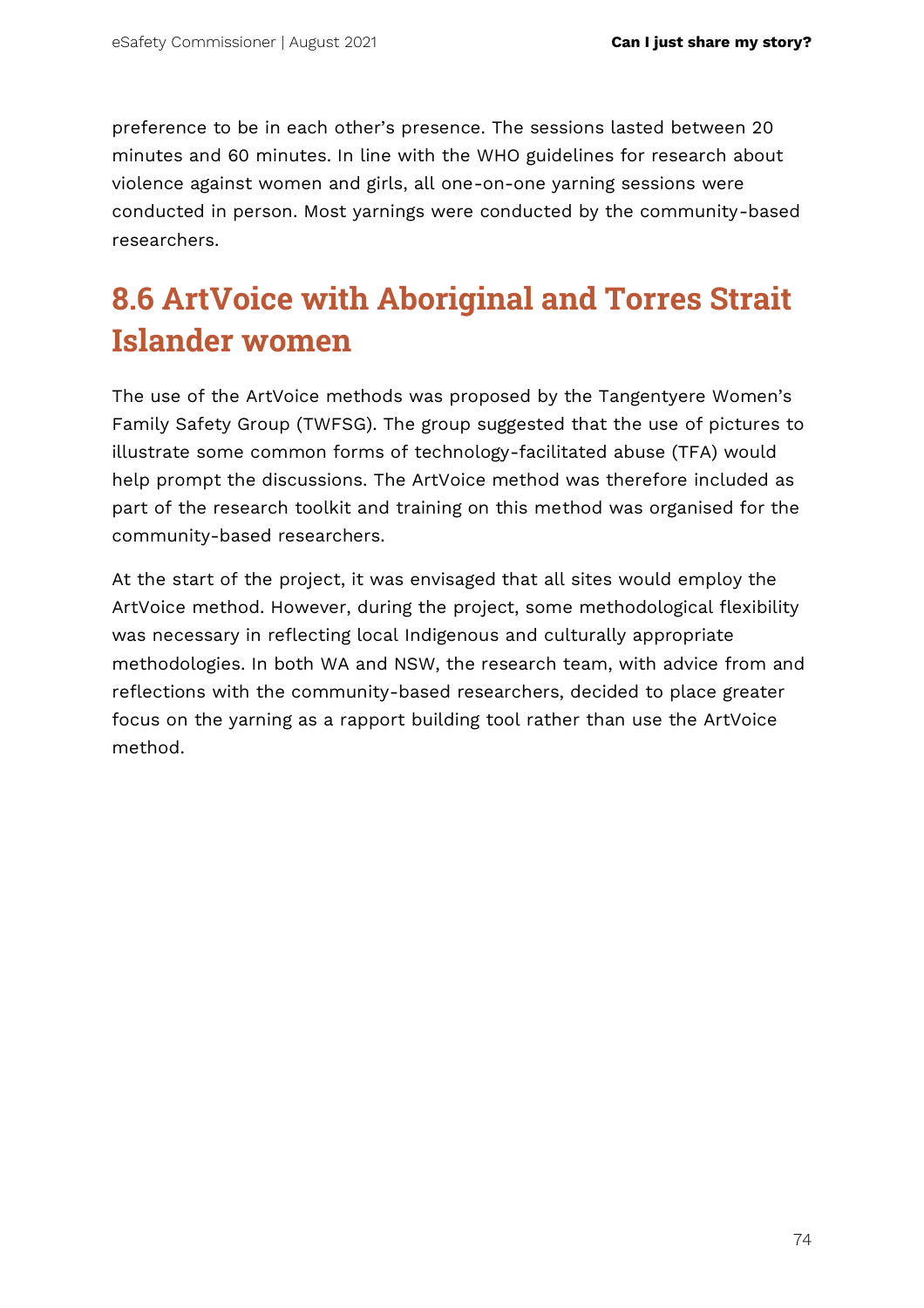## **Figure 1. ArtVoice by SP02 showing how she**

**sees technology being used in her community types of technology she sees being used in her Figure 2. ArtVoice by GR57\_1 showing the community (phone, tablet, TV and laptop).**



**Figure 3. ArtVoice by FN23, who elected to do a mind map of how she sees technology being used in her community.**

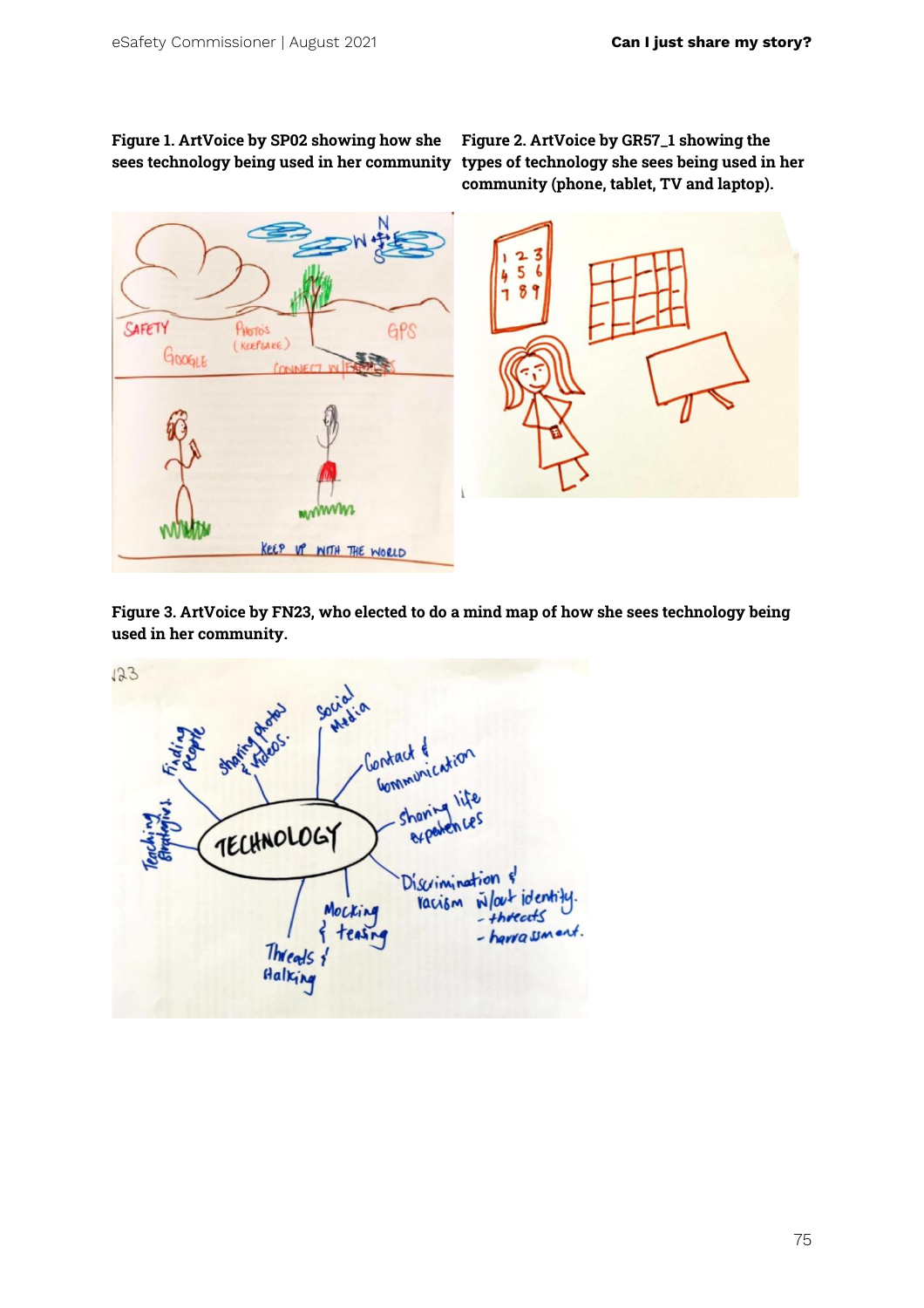### **8.7 Case studies**

Three of the stories shared with the research team during the one-on-one yarning sessions were selected to illustrate and describe in greater depth the various forms that technology-facilitated abuse (TFA) can take, their impacts and possible strategies to stop or mitigate such abuse. One story was selected for each region.

#### **8.8 Data treatment and analysis**

The data collected across the three sites during the yarnings and interviews, the observation notes and ArtVoice drawings were compiled and coded using the NVivo software. The codes were then refined and regrouped into themes that underpinned the data analysis.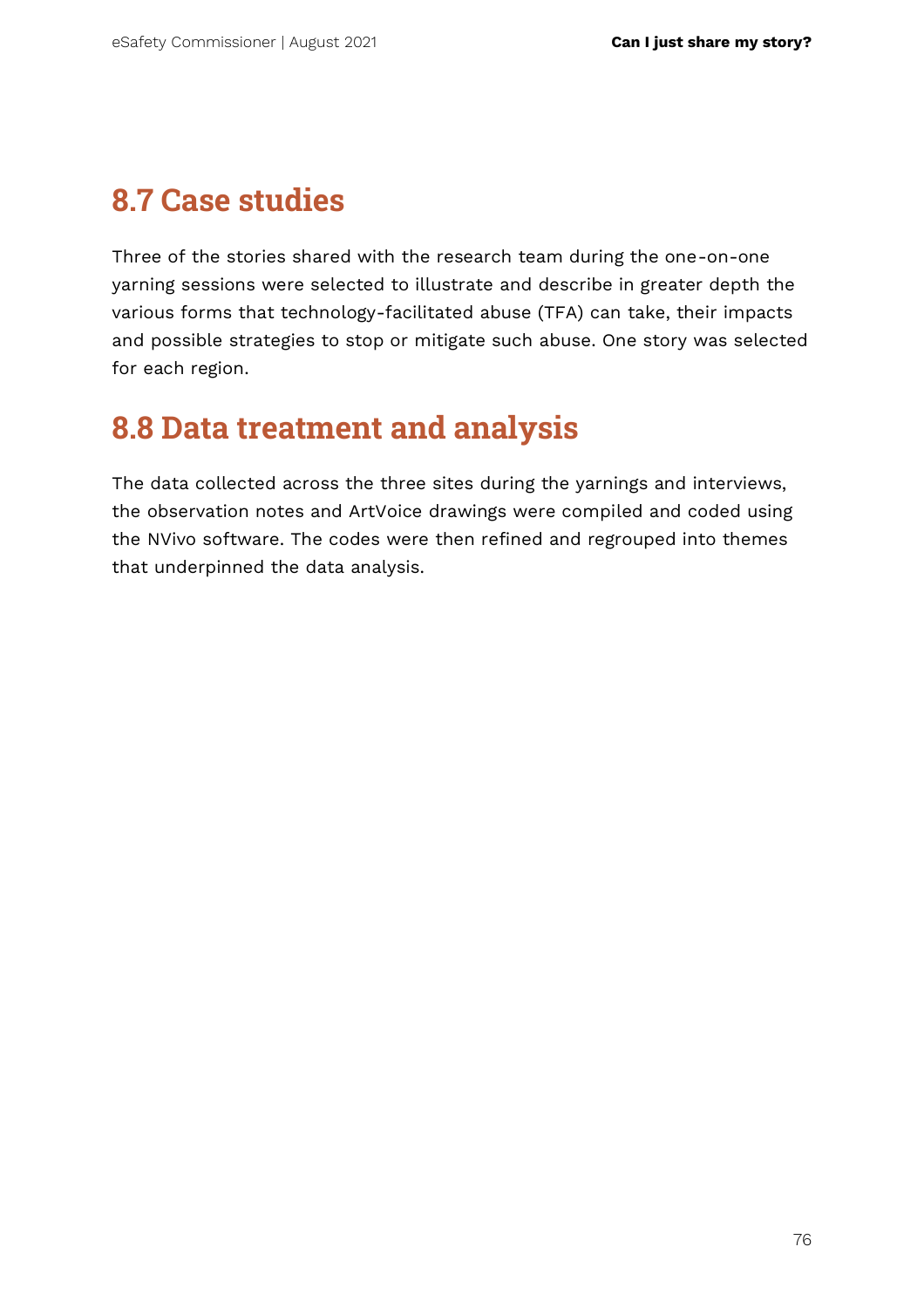# **References**

Australia's National Research Organisation for Women's Safety. (2019). Domestic and family violence lethality: The facts about intimate partner homicide. Sydney, NSW, ANROWS.

Beacroft, L., Richards, K., Andrevski, H., & Rosevear, L. (2011). Community night patrols in the Northern Territory: Toward an improved performance and reporting framework. Canberra: AIC Reports Technical and Background Paper 47: Australian Institute of Criminology, Australian Government.

Brown, C. (2019). Where are the safe places? Safety mapping with Town Campers in Central Australia. Canberra. doi:10.25911/5df8a0dfe3f6d: Commissioned Report no. 3, Centre for Aboriginal Economic Policy Research, Australian National University.

Ellsberg, M., & Heise, L. (2005). Researching Violence Against Women: A Practical Guide for Researchers and Activists. Washington DC, United States: World Health Organisation, PATH.

Ellsberg, M., Arango, D. J., Morton, M., Gennari, F., Kiplesund, S., Contreras, M., & Watts, C. (2015). Prevention of violence against women and girls: what does the evidence say? The Lancet, Vol. 385, 1555-1566.

Manjoo, R. (2012). Report of the Special Rapporteur on violence against women, its causes and consequences. United Nations General Assembly: Human Rights Council.

Our Watch. (2018). Changing the picture: A national resource to support the prevention of violence against Aboriginal and Torres Strait Islander women and their children. Melbourne: Our Watch.

The Northern Territory Government. (2018). The Northern Territory's Domestic, Family, and Sexual Violence Reduction Framework 2018-2028: Safe, respected and free from violence. Darwin: The Northern Territory Government.

UN Women and World Health Organisation. (17 April 2020). Violence Against Women and Girls Data Collection during COVID-19. UN Women and World Health Organisation.

World Health Organization/London School of Hygiene and Tropical. (2010). Preventing intimate partner and sexual violence against women: taking action and generating evidence. Geneva: World Health Organisation.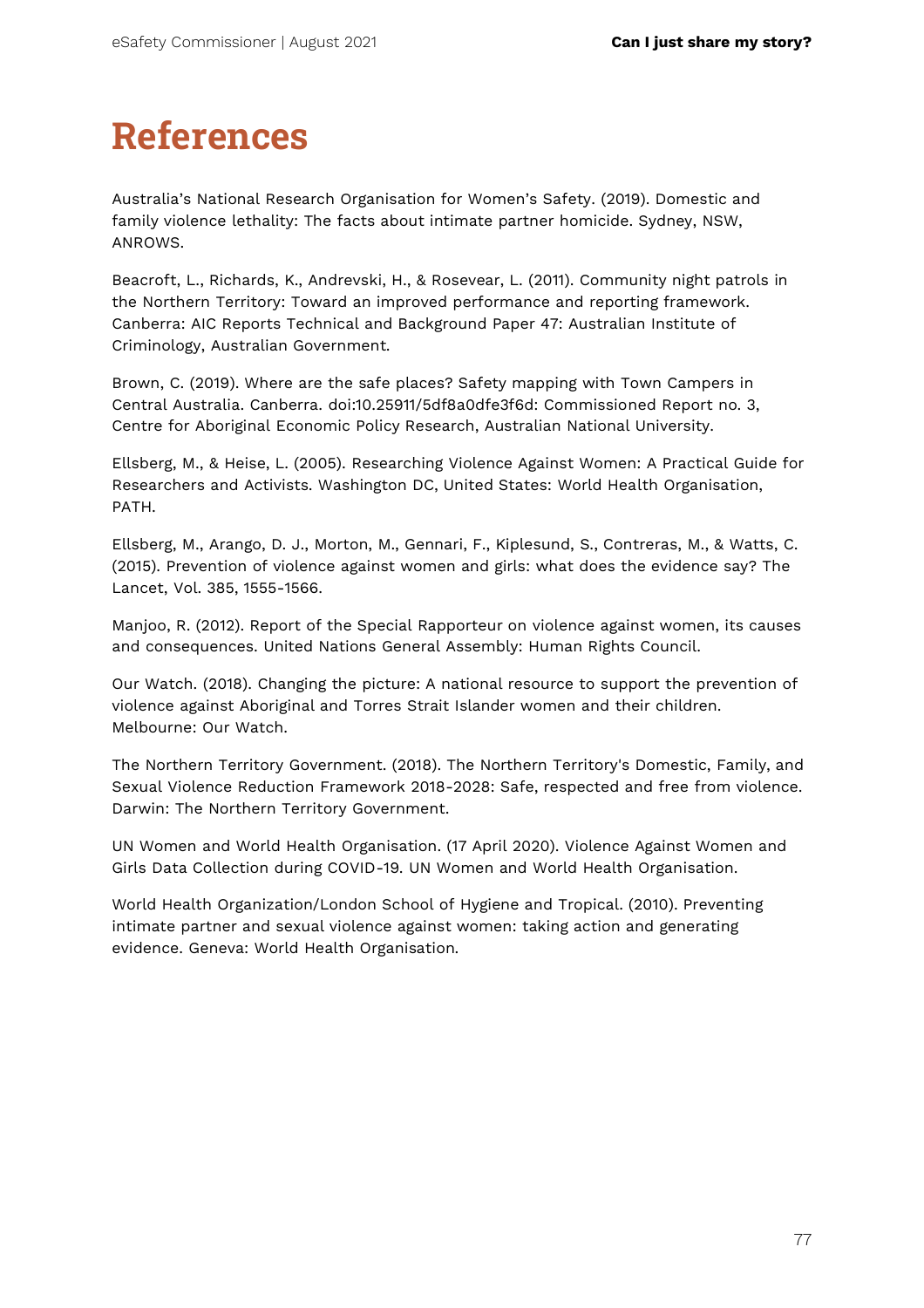#### **Appendix A: Previous research**

Technology-facilitated abuse (TFA) is common, especially among women experiencing domestic violence. For instance, one study found that 99.3% of domestic violence practitioners had clients who had experienced technologyfacilitated stalking and abuse (Woodlock, et al., 2020).

Although TFA may be perpetrated by strangers, it is linked to other forms of interpersonal violence, is a common form of intimate partner violence and family violence and is used to reinforce abuse offline (Henry et al., 2017; Office of the eSafety Commissioner, 2019). Domestic, family, and sexual violence, in all their forms, are gendered – the perpetrators of this violence are overwhelmingly male, whilst the victims are usually women and children (Manjoo, 2012; World Health Organization/London School of Hygiene and Tropical, 2010; Ellsberg, et al., 2015; Our Watch, 2018; Australia's National Research Organisation for Women's Safety, 2019). As with other types of violence, studies have shown that the perpetrators of TFA are most likely to be male and known to their victim (Henry et al., 2017). The consequences of TFA also seem to be different for men and women. For example, whilst men and women are equally likely to report being victims of image-based abuse, women are more likely to fear for their safety due to image-based abuse (Henry et al., 2017). Given that Indigenous women are overrepresented as victims of domestic, family, and sexual violence (The Northern Territory Government, 2018), it is therefore likely that they also experience high rates of TFA.

Globally, violence against Indigenous women is disproportionately frequent and severe (Manjoo, 2012). In Australia, three of every five Indigenous women have experienced physical or sexual violence at the hands of an intimate male partner (Our Watch, 2018). Intimate partner violence (IPV) makes up one tenth (10.9%) of the total burden of disease for Indigenous women between the ages of 18 and 44 – this is the highest health risk factor for Indigenous women, more than alcohol, smoking, or obesity (Our Watch, 2018). Again, whilst both women and men are at risk of experiencing high levels of violence, the perpetrators of this violence are usually men and the victims of this violence are mostly women and children (Cuneen, 2002, p. 243). These stark figures have invariably resulted in violence against Indigenous women being characterised in various reports as a 'tsunami', an 'avalanche', an 'epidemic', and a 'national emergency' (Brown, 2014; Cripps & Davis, 2012; Day, Francisco, & Jones, 2013; Skelton, 2011).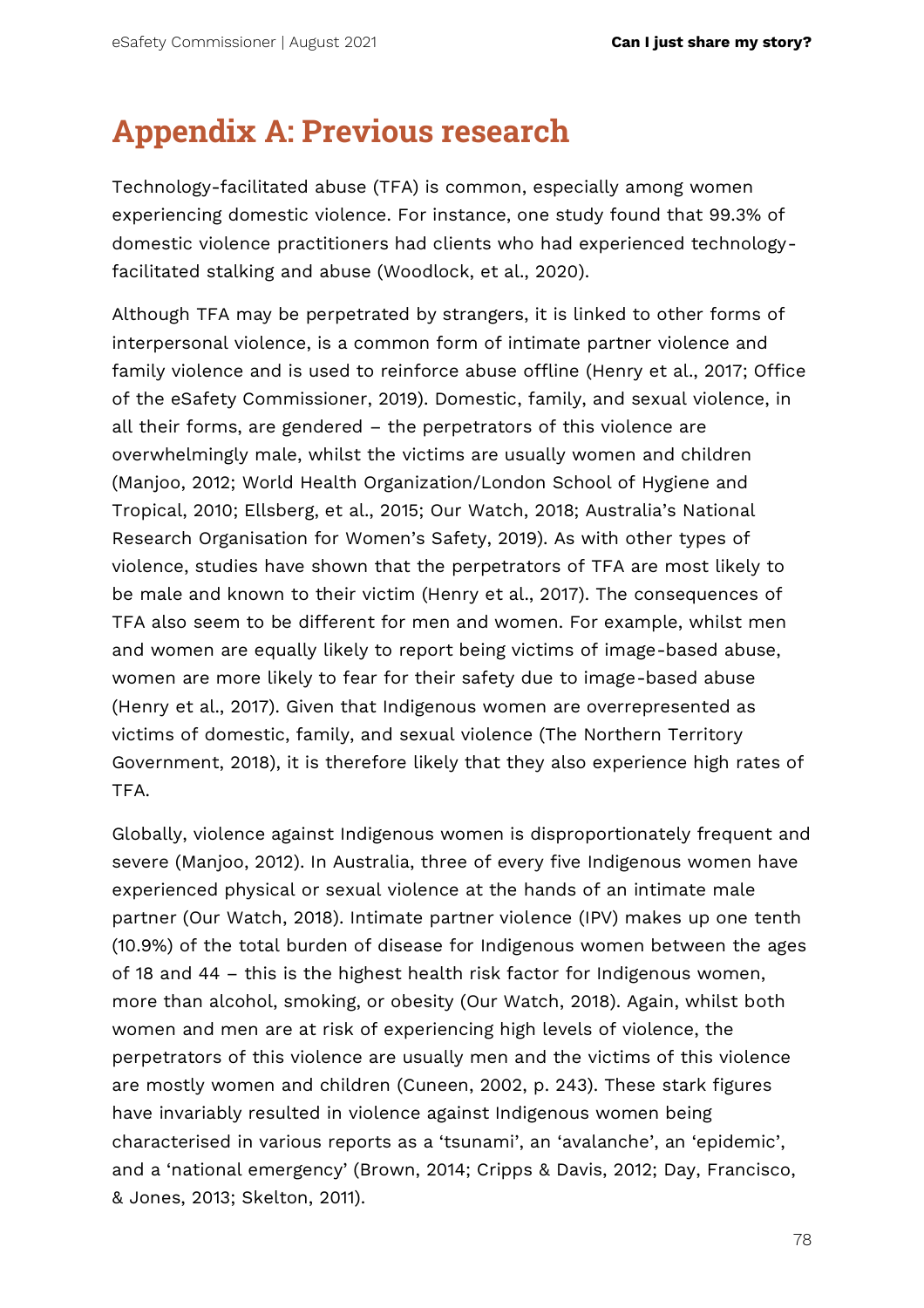While there is an established body of literature around different forms of violence including physical violence, intimate partner violence and personal violence, what is less known is the extent of TFA among Aboriginal and Torres Strait Islander women, and how their experiences may differ from the experiences of non-Indigenous women. The evidence base on Aboriginal and Torres Strait Islander women's experiences of TFA is emerging. One study found that Aboriginal and Torres Strait Islander people experienced imagebased abuse, or the non-consensual sharing of intimate images, at more than twice the rate of non-Indigenous Australians (Henry et al., 2017). In 2019, eSafety published a report entitled 'Online safety for Aboriginal and Torres Strait Islander women living in urban areas'. This report shows that Aboriginal and Torres Strait Islander people in urban areas tend to experience particular forms of TFA. These are: abusive phone calls and text messages, destroying or restricting technology access, social media and third-party abuse, monitoring and stalking, image-based abuse, and fight videos (Office of the eSafety Commissioner, October, 2019). The report also recommended the investigation of experiences of TFA in regional and remote areas. It recommended speaking directly with Indigenous women to hear about their experiences in order to address the significant gap in the evidence base about their experience of TFA, the rates of this abuse, and the impacts this has on their safety and wellbeing.

Few studies have explicitly examined how Aboriginal and Torres Strait Islander women experience TFA, the risk factors associated with this victimisation, and protective factors which may prevent abuse or support survivors (Office of the eSafety Commissioner, October, 2019). Some have theorised that this evidence base is limited due to a lack of understanding or focus on different types of violence apart from physical violence (Office of the eSafety Commissioner, October, 2019). However, it is becomingly increasingly evident that with the emergence of new technologies, such as social media, abusers are making use of these platforms to engage in coercive control. Coercive control is a form of domestic or intimate partner violence, and the term refers to a pattern of abusive and controlling behaviours designed to exert power over another person (Brancatisano, 2021).

Internet technologies have become ubiquitous among Aboriginal and Torres Strait Islander communities, as they have with communities elsewhere in the world (Carlson & Frazer, 2018). There is an emerging evidence base which suggests that the impacts and motivations of technology take up and TFA may be different for Indigenous people (Carlson & Frazer, 2018). Internet technologies can offer a way for people to connect and maintain connection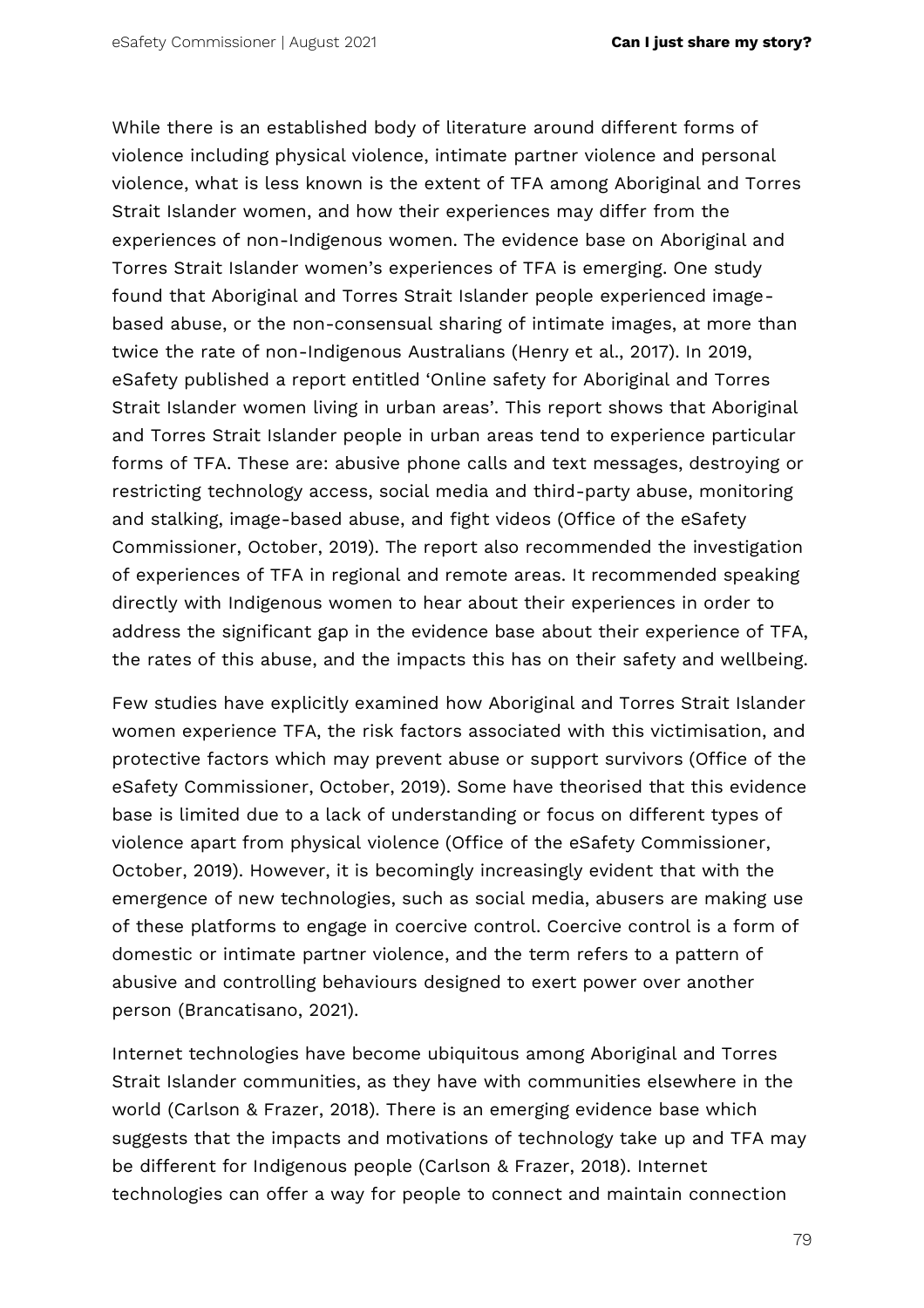and carry out cultural obligations such as Sorry Business. Internet technologies also transcend geographical and distance barriers of access (through online banking for example), as well as provide tools of empowerment for historically marginalised groups to engage in activism and contribute to national conversations. However, internet technologies can also provide ways for abusers to track, monitor, and humiliate their victims (Carlson & Frazer, 2018). Some studies have also found a reluctance among historically marginalised groups to engage in internet technologies because of the risk of exploitation and abuse through these mediums (Rennie et al., 2018).

Aboriginal and Torres Strait Islander women also experience particular risk factors and barriers which may make them further vulnerable to TFA. Aboriginal and Torres Strait Islander women who live in remote and regional locations, for example, can be further isolated due to TFA as they are further restricted from communicating with support services and other sources of informal support, such as friends and family (Women's Legal Service NSW, Domestic Violence Resource Centre Victoria and WESNET, 2015). Aboriginal and Torres Strait Islander women who have low levels of English proficiency can be exploited by abusers who take advantage of the social isolation and language barriers faced by these women (Women's Legal Service NSW, Domestic Violence Resource Centre Victoria and WESNET, 2015). Moreover, Aboriginal and Torres Strait Islander women who live in remote and regional locations – particularly those living in remote Indigenous communities – need access to technology as an important safety planning tool. However, lack of access to technology, limited internet access, and limited phone network coverage, not only serve as additional barriers for women who need to seek help and safety, but also present additional opportunities to abusers to isolate and control women (Brown, 2020).

Research is needed to understand the causes and impacts of TFA against Aboriginal and Torres Strait Islander women, and how it might be effectively prevented and addressed (Carlson & Frazer, 2018). Understanding these causes and impacts of the harms created through TFA is important for improving community safety as well as digital inclusion and improving access to technology for Aboriginal and Torres Strait Islander people (Rennie et al., 2018).

Importantly, further research is needed to explore the specific experiences of TFA among Aboriginal and Torres Strait Islander women in remote and regional areas (Office of the eSafety Commissioner, 2019).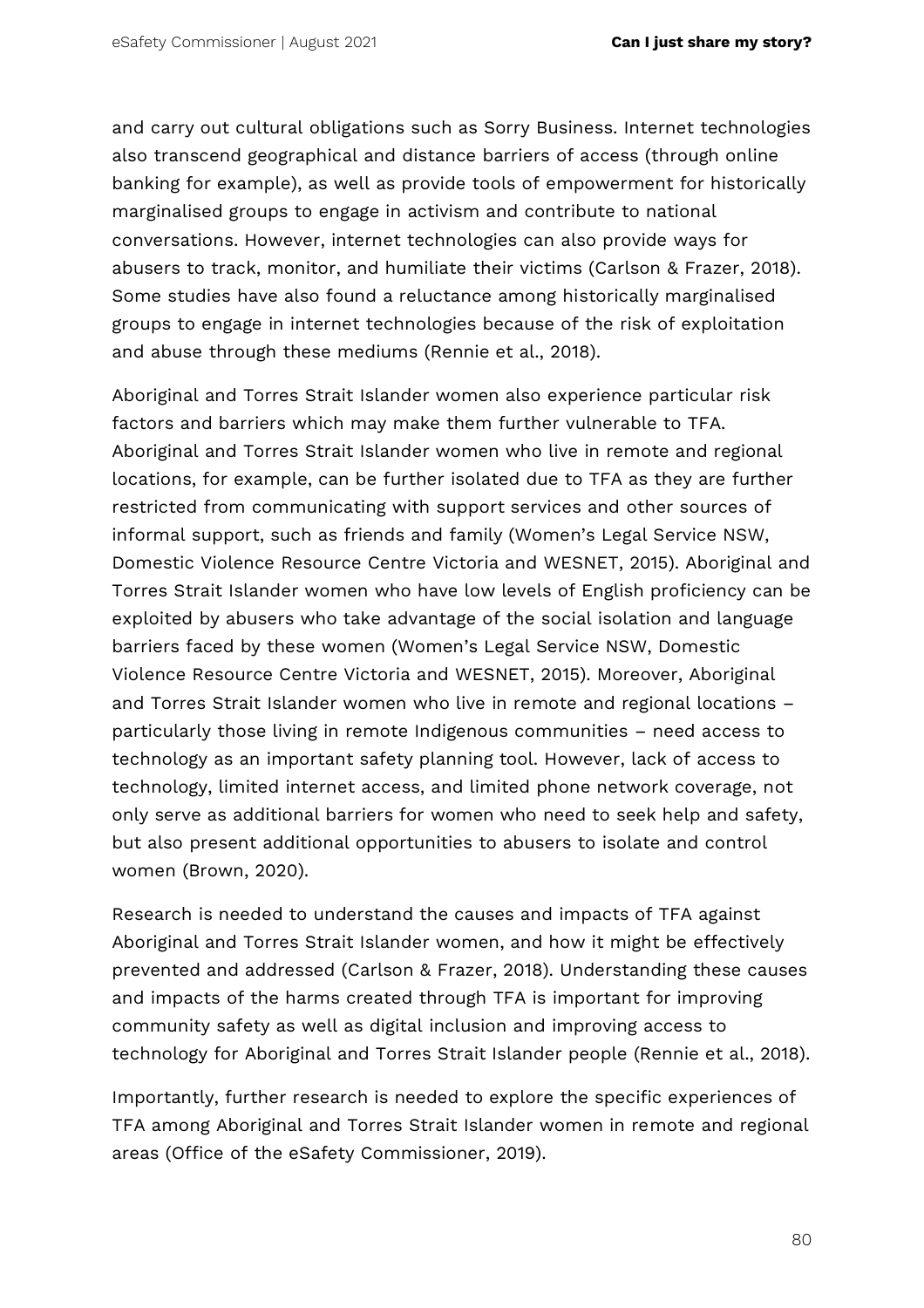#### **Appendix B: Additional notes on methodology**

Working to give voice to Aboriginal and Torres Strait Islander women who have been victims of abuse added to the complexity and sensitive nature of the topic. Several authors have emphasised that research on issues relating to technology-facilitated abuse (TFA) should be conducted in ways that are culturally safe and appropriate, especially by drawing upon yarning methodologies (Office of the eSafety Commissioner, 2019; Aveling, 2013). In line with this, this qualitative research is strongly informed by principles of Indigenous methodologies. From the outset, the team sought to ensure that the research was relevant, beneficial and mattered to our partner organisations, both Indigenous and non-Indigenous and the women they serve. The partner organisations were selected as they work with and support Aboriginal and Torres Strait Islander women who have experienced TFA. They were also selected for their capacity, knowledge, and experience to assist with community-based research. The research team as well as a number of specialists and female patrons from these organisations worked together to develop the research tools and recruit participants. In all of the sites, this research was considered important and responded to the pressing need to improve the understanding of the reality, impacts and extent of TFA against Elders, women and children.

The research design follows the AIATSIS Guidelines for Ethical Research in Australian Indigenous Studies as well as the World Health Organisation's guidelines on ethics and safety in research on violence against women and girls (VAWG). One of the key preoccupations of this research has been to privilege the voices of local Aboriginal and Torres Strait Islander women participants at every stage, from its design to its implementation and dissemination. Whenever possible, we have used their words and direct quotes in this report. Equally important, and despite the significant time demands and travel constraints as this project evolved, has been the team's commitment to sustain and build trustful, respectful, accountable, safe, reciprocal, and hopefully lasting relationships with the Aboriginal and Torres Strait Islander women and organisations involved.

The research team is composed of four experienced women researchers from a range of disciplinary, professional and ethnic backgrounds including two First Nation researchers. Two of these researchers also played the role of community-based researchers. Two additional community-based researchers were recruited and trained for the regional NSW site, and were connected to a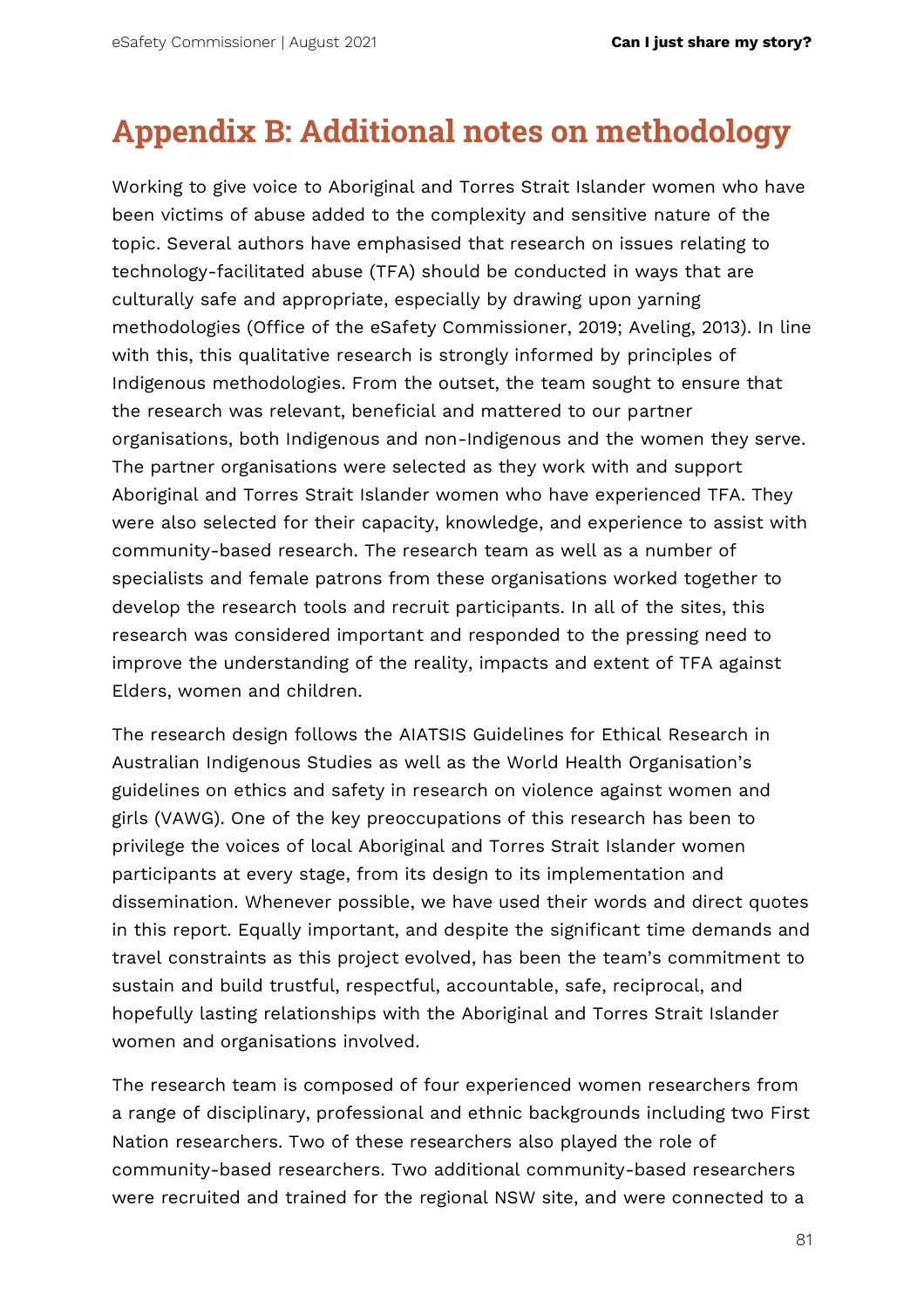support service in that location. In total, three of the four community-based researchers are First Nations women. Appropriate training, supervision and debriefs were undertaken with community-based researchers to ensure their wellbeing. This included having access to counselling should they report experiencing negative impacts from being involved in the research. The presence of community-based researchers with knowledge of their regions was critical to the recruitment process and enabled the yarnings to be conducted in person following best practice guidelines in research on violence against women. They were ideally placed to conduct the data collection while being sensitive to the issues faced locally. The recruitment of local community-based researchers was also an occasion to build local research capacity.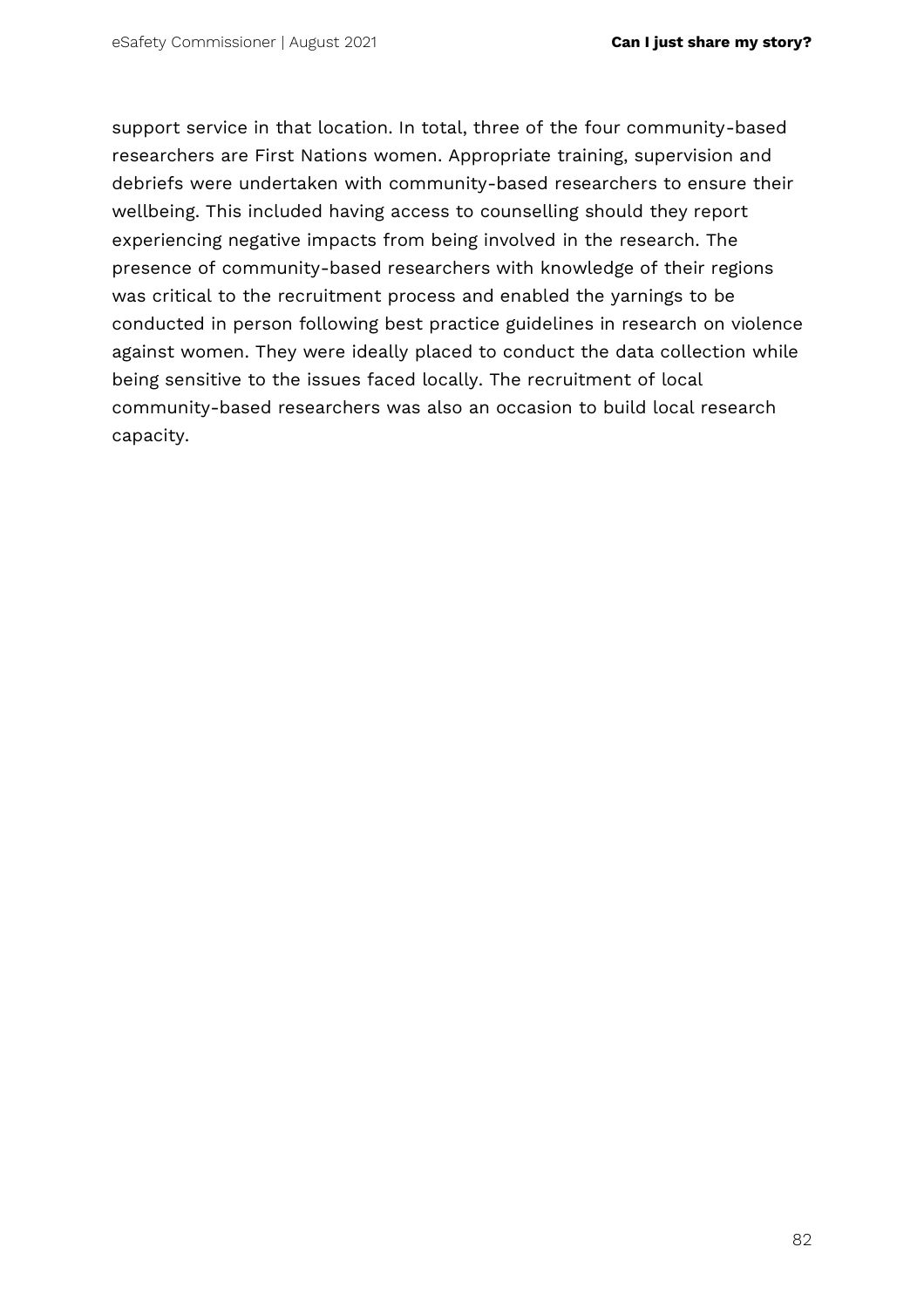## **Appendix C: Discussion guide development and rationale**

The question guide for the interviews with frontline services and the discussion guide for the one-on-one yarning with Aboriginal and Torres Strait Islander women were developed in a participatory process with partner Indigenous organisations.

By developing the research tools in collaboration with Indigenous people, the research team can ensure the approach, questions, and language is culturally safe, appropriate, and accessible. The participatory approach also means the research can be conducted according to the priorities of Indigenous people and encourages ownership of the research and its findings.

The development of the guides began with a workshop with the Tangentyere Women's Family Safety Group (TWFSG) in Central Australia in September 2020. There were thirteen members of TWFSG present in the workshop: three members are aged between 18-21, six members are aged between 30-45, and four members are aged between 50-65. The varying age ranges allowed for a diversity of views and perspectives to be included in the workshop.

In this workshop, the community-based researcher gave an overview of the 'Experiences of TFA among Aboriginal and Torres Strait Islander women from regional and remote areas' research project, and its aims and objectives. TWFSG then worked in small groups to answer a range of questions. For example, TWFSG were asked what kinds of technology they see being used in their communities and how it was used.

The women reported a wide variety of technology being used in Central Australian Aboriginal communities and said that access to technology is important for people to stay connected, to take care of financial matters, and for safety reasons. TWFSG were then asked about technology-facilitated abuse (TFA) and once again, the women reported a range of technologies being used to harass, monitor, impersonate and threaten women. TWFSG felt the rate of TFA is high in Central Australian Aboriginal communities. TWFSG felt that many women would not understand the term 'TFA' or understand what it means, so they suggested some alternative language, terms, and tools to break down this concept with participants. TWFSG also suggested some stories that can be used as vignettes. The women also suggested items to be included in the care package for Aboriginal and Torres Strait Islander women participants.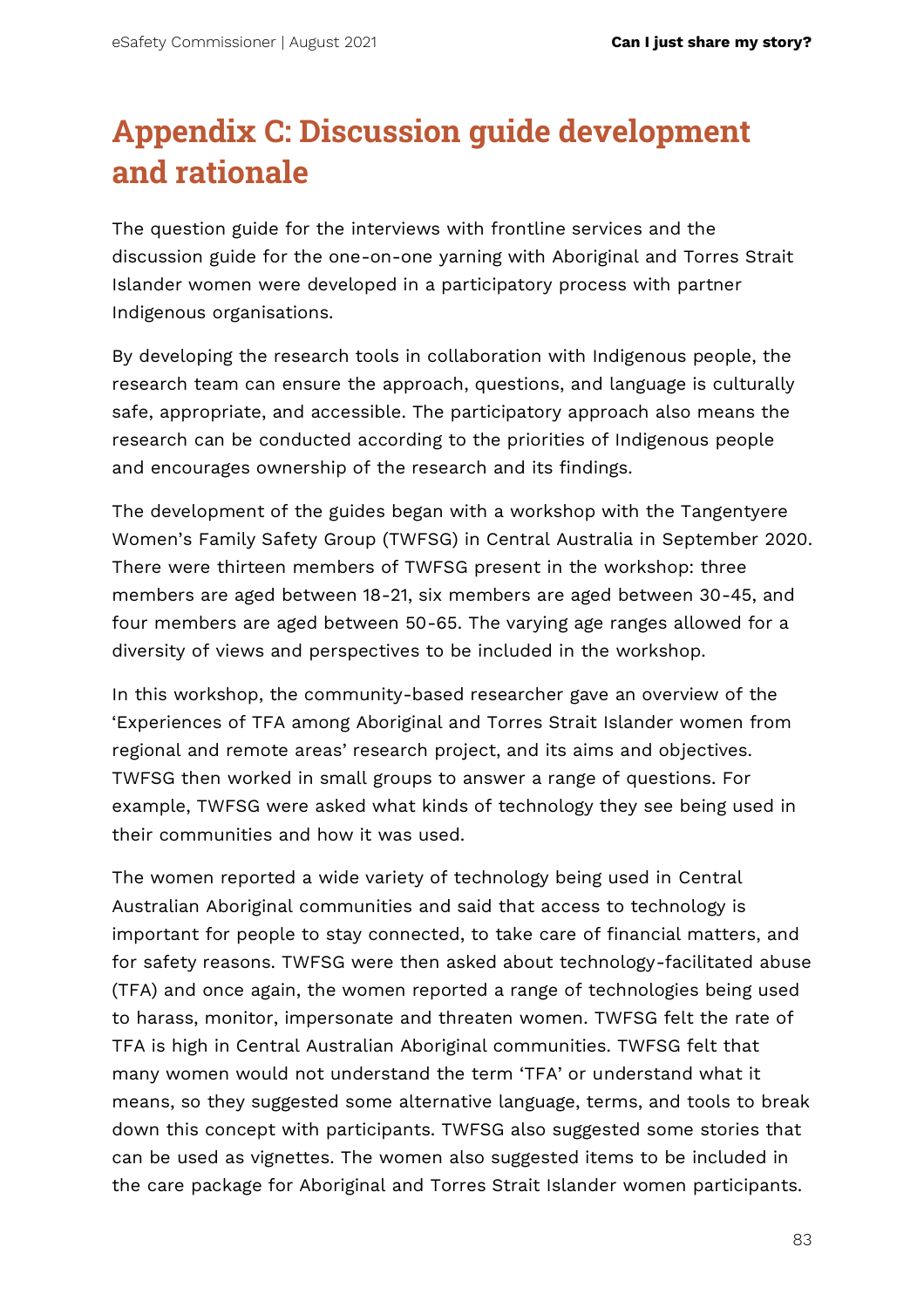TWFSG were then asked to develop some questions to be used in interviews with frontline services and to identify some services who should be invited to participate in an interview. TWFSG also developed topics to discuss with Aboriginal and Torres Strait Islander women. TWFSG were highly supportive of the yarning and ArtVoice methodology with Aboriginal and Torres Strait Islander women, and additionally suggested the use of pictures to illustrate some common forms of TFA and to prompt discussion. TWFSG emphasised listening to women and responding to their stories. TWFSG felt the research was important, and particularly expressed concern about TFA against Elders and women, and cyberbullying of children.

After the initial workshop with TWFSG, the discussion guides were sent to the partner organisation in Central Australia for review, but they made no further additions or changes to the guides.

The initial discussion guides developed with TWFSG were used to inform the remote Western Australia fieldwork. The initial questions were sent to the partner organisation in the Western Australian site, who responded that guides were relevant and appropriate for the remote Western Australia context. The initial discussion guides similarly informed the fieldwork in regional NSW. The questions were sent through to the partner organisation in the NSW site who reviewed and reported that they were appropriateness for use in regional NSW contexts.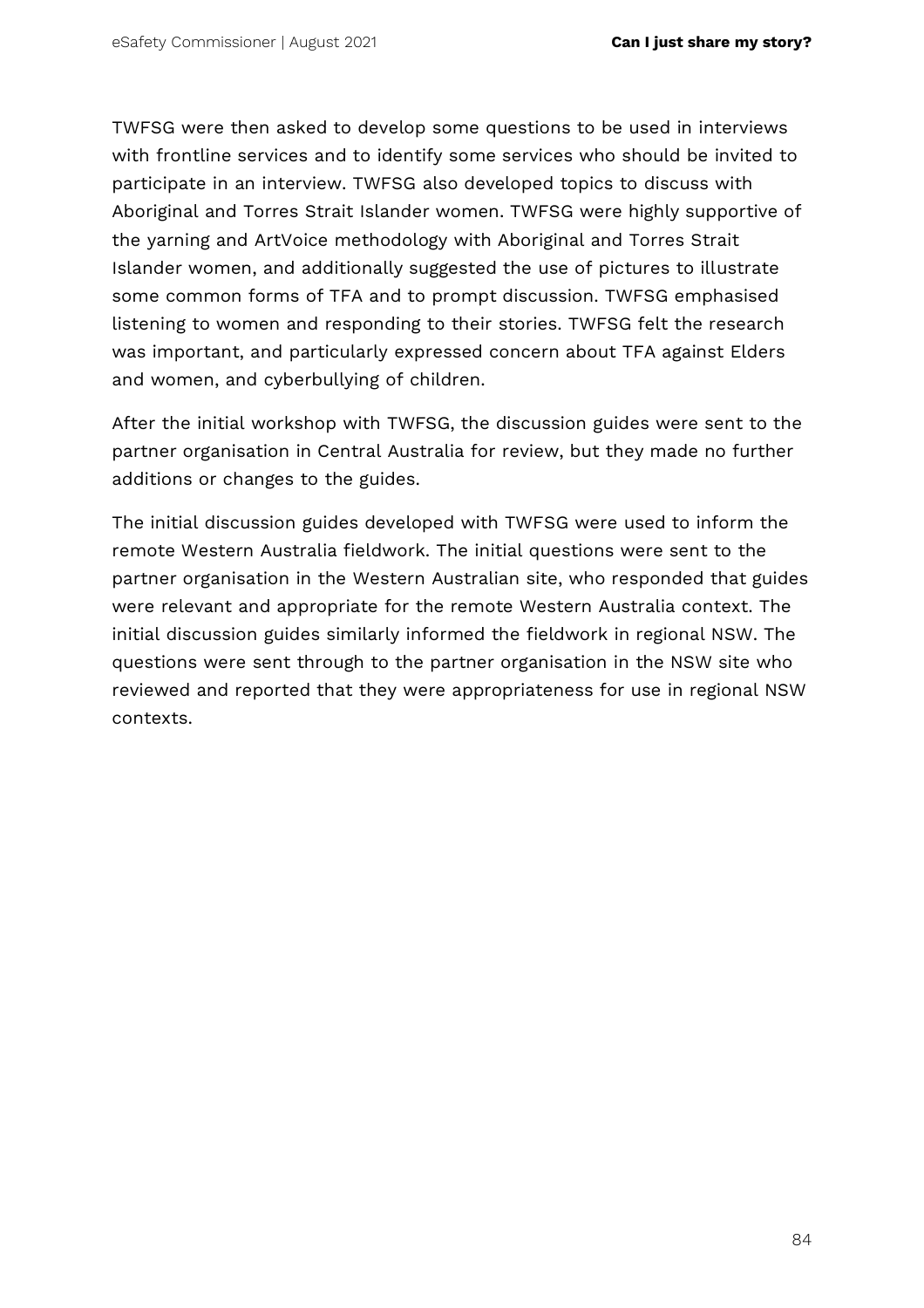## **Appendix D: Discussion guide for interviews with frontline workers**

LGBTQI+ / People with a disability / Single parent

Hi my name is **Example 20** and I am here on behalf of the Australian National University and the Office for the eSafety Commissioner. We are conducting some research on experiences of technology-facilitated abuse among Aboriginal and Torres Strait Islander women from regional and remote areas. Technology-facilitated abuse refers to abusive behaviour using phones and other devices, as well as social media and online accounts. There are four main types of technology-facilitated abusive behaviours: harassment, stalking, impersonation, and threats. Today I would like to talk to you about what, if any, technology-facilitated abuse against Aboriginal and Torres Strait Islander women you may have encountered in your work, but I'd like to begin by asking a few questions about yourself so I can understand your perspective a little better. May we start our talk now?

1. Can you tell me about yourself and the work that you do?

a. Prompt: Where do you come from? What organisation do you work for? What is your role at your organisation? Do you identify as Aboriginal and/or Torres Strait Islander? How do you identify your gender? Are there any other groups i.e. people with a disability, LGBTQI+, single parent that you identify with? Are you happy to share your age with us? What's the highest level of western education you have completed?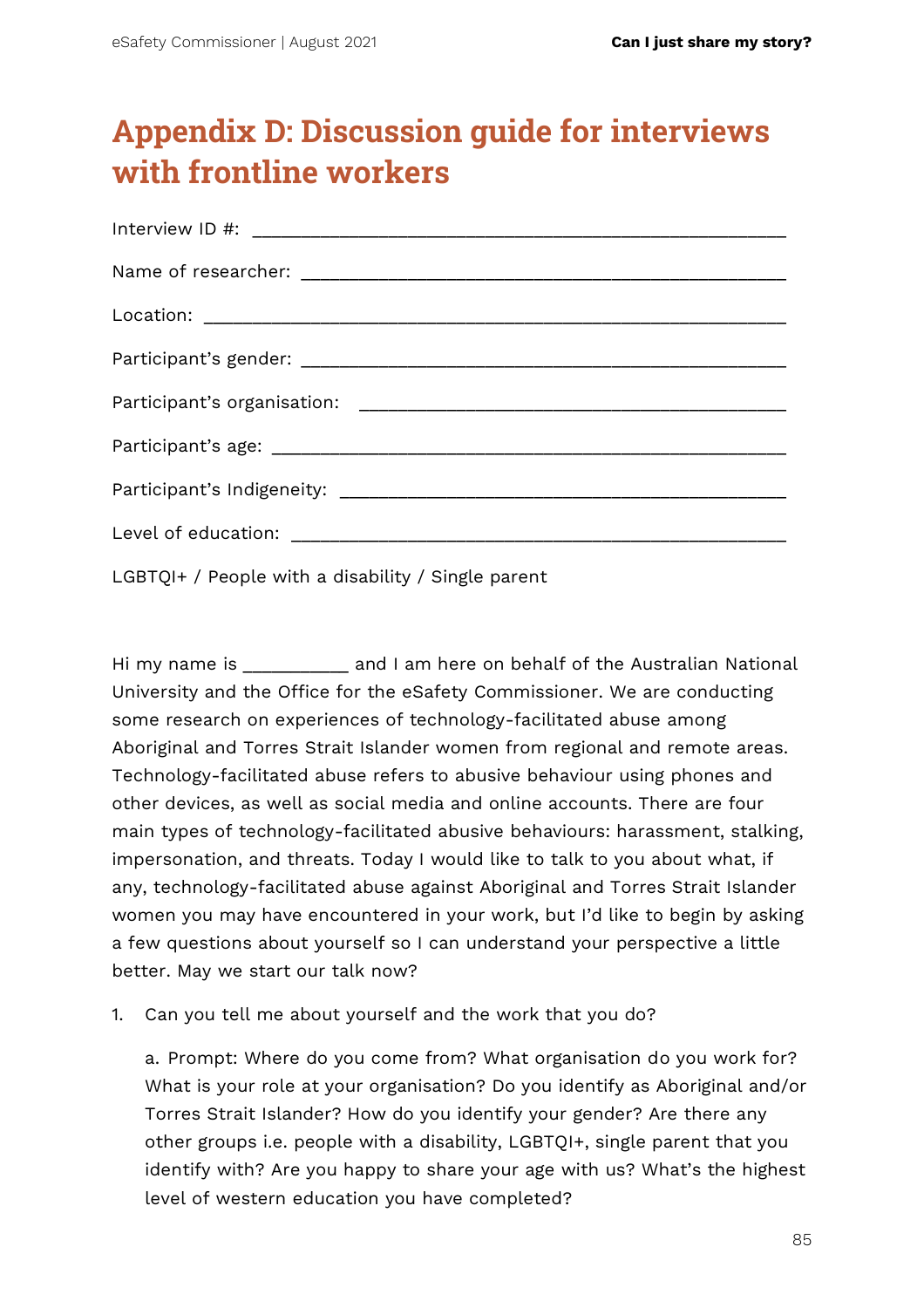- 2. How have you seen technology being used in Aboriginal and Torres Strait Islander communities?
- 3. Do you think Aboriginal and Torres Strait Islander women in your community benefit from the use of technology? How so?
- 4. Can you tell me, what's your knowledge or understanding of technologyfacilitated abuse of Aboriginal and Torres Strait Islander women? Where/when/how does this abuse occur?
	- a. Follow-up: without identifying anyone, have you seen or heard of any instances where technology has been used to stalk or monitor Aboriginal and Torres Strait Islander women? For example, the use of GPS technology to monitor a person's location and movement.
	- b. Follow-up: without identifying anyone, have you seen or heard of any instances where technology has been used to harass Aboriginal and Torres Strait Islander women? For example, by bombarding them with text messages or phone-calls, or by sharing personal images without their consent.
	- c. Follow-up: without identifying anyone, have you seen or heard of any instances where technology has been used to impersonate Aboriginal and Torres Strait Islander women? For example, by creating fake social media accounts.
	- d. Follow-up: without identifying anyone, have you seen or heard of any instances where technology has been used to threaten Aboriginal and Torres Strait Islander women? For example, by sending or posting threatening or verbally abusive messages.
- 5. What are the consequences or impacts of technology-facilitated abuse on Aboriginal and Torres Strait Islander women?
- 6. Is there anything that you can identify that makes Aboriginal and Torres Strait Islander women vulnerable to experiencing technology-facilitated abuse?
	- a. Follow-up: how do you think the experiences of Aboriginal and Torres Strait Islander women who lived in regional and remote areas might differ to those living in urban areas?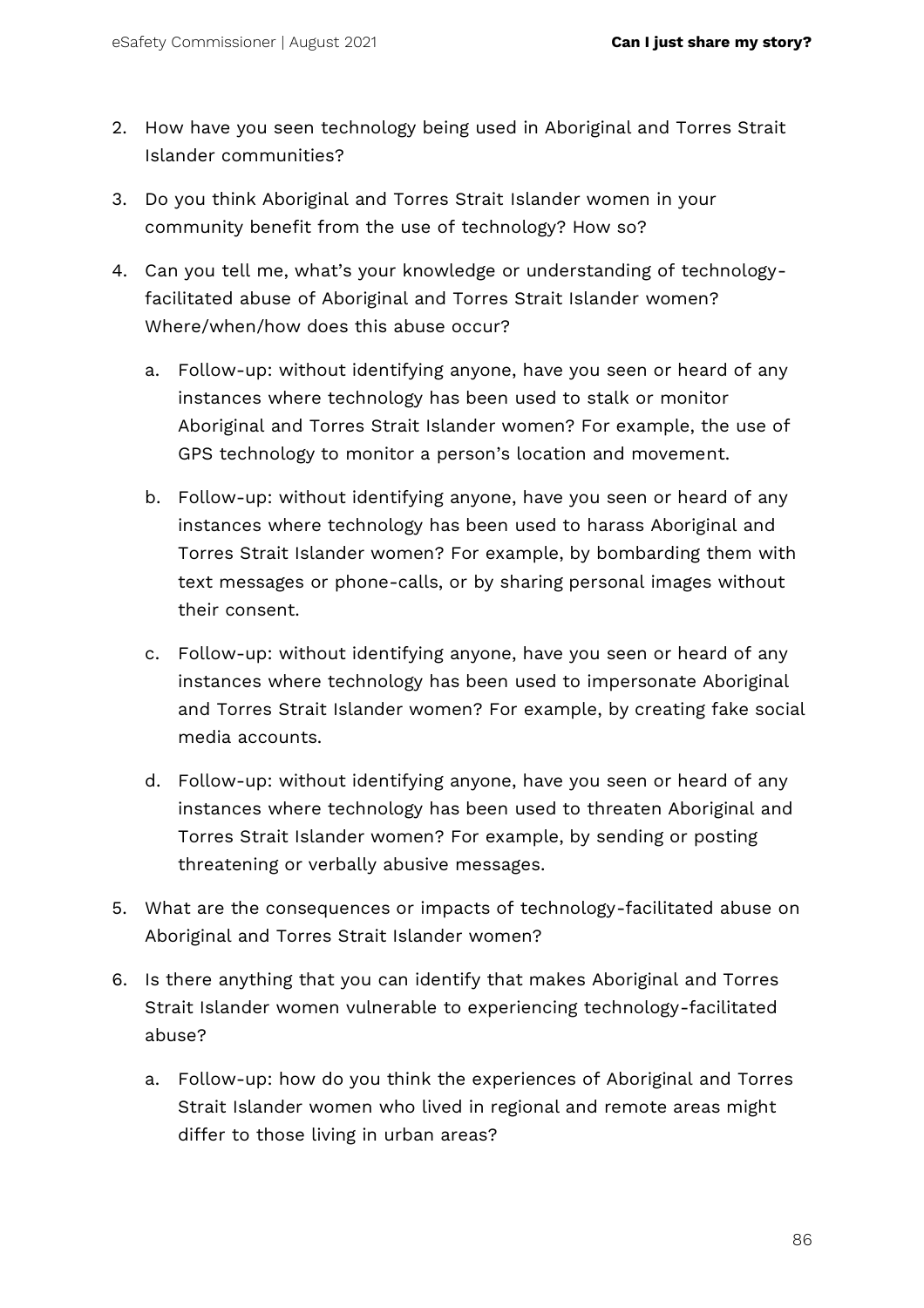- 7. Do you know of any strategies or supports Aboriginal and Torres Strait Islander women make use of to protect themselves/keep themselves safe when they experience technology-facilitated abuse?
	- a. Follow-up: can you identify some of the relationships and supports Aboriginal and Torres Strait Islander women draw upon if/when they experience technology-facilitated abuse?
	- b. Follow-up: How do Aboriginal and Torres Strait Islander women learn about these supports/services?
	- c. How can these supports/services be improved to meet the needs of Aboriginal and Torres Strait Islander women in regional and remote areas?
- 8. How can technology-facilitated abuse of Aboriginal and Torres Strait Islander women in regional and remote areas be addressed and/or prevented?
	- a. Follow-up: what kinds of things would help you in your work with women who have experienced technology-facilitated abuse?
	- b. Follow-up: what kinds of support would be needed to prevent technology-facilitated abuse in your/this community?
- 9. Is there anything else you would like to say or add?
- 10. Could you suggest or recommend any Aboriginal and Torres Strait Islander women you work with who would be interested in taking part in this research in the coming months?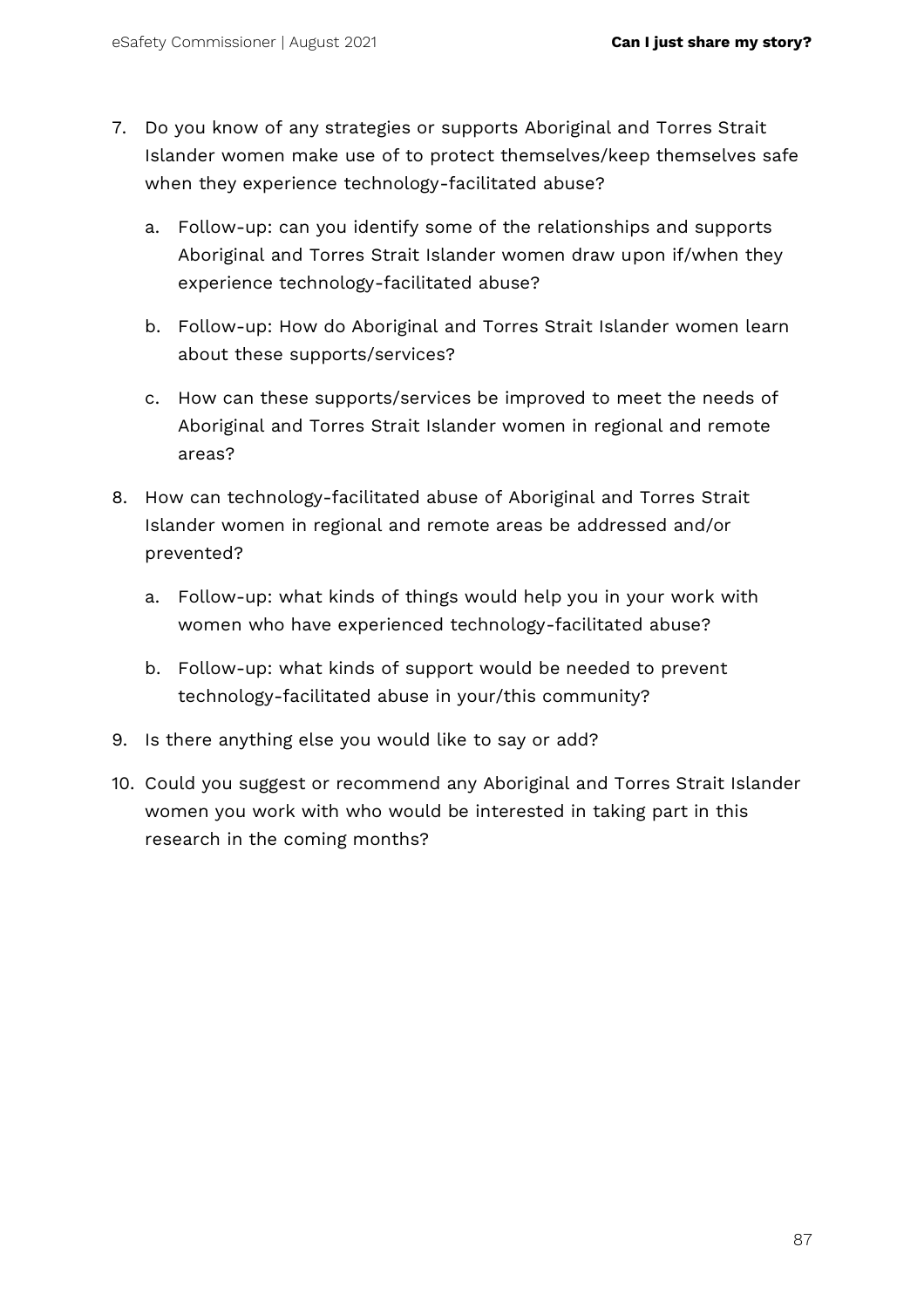## **Appendix E: Discussion guide for yarnings with Aboriginal and Torres Strait Islander women**

Hi my name is **Example 20** and I am here on behalf of the Australian National University and the Office for the eSafety Commissioner. We are conducting some research on experiences of technology-facilitated abuse among Aboriginal and Torres Strait Islander women from regional and remote areas. Technology-facilitated abuse is the use of phones and other devices, as well as social media and online accounts, to hurt or abuse someone. There are four main types of this kind of abuse: harassment (humbug and teasing), stalking (following or watching someone), impersonation (pretending to be someone else), and threats. Today I would like to talk to you about what, if any, technology-facilitated abuse against Aboriginal and Torres Strait Islander women you may have seen in your community. Sometimes talking about things like this can be upsetting, so I just want to let you know that we can stop at any time and you don't have to answer any questions or say anything that you don't want to. I'd like to begin by asking a few questions about yourself so I can understand your story a little better. May we start our talk now?

LGBITIQ+ / People with a disability / Single parent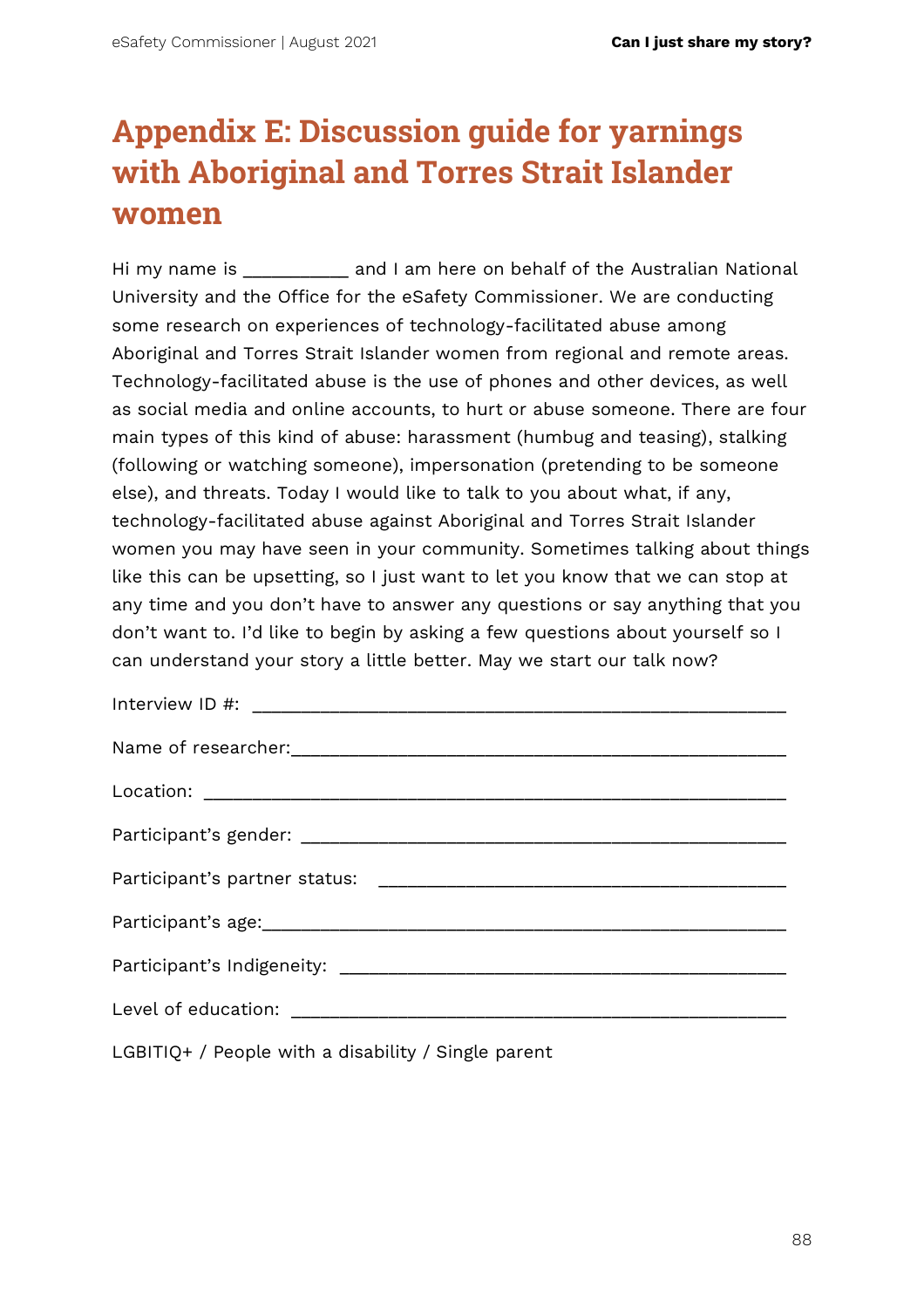- 1. Can you tell me about yourself?
	- a. Probe: Where do you come from? What do you do for work? Do you like it here? What do you like about it (or don't like about it)? Do you identify as Aboriginal and/or Torres Strait Islander? Who's your mob/what's your language group? How do you identify your gender (female, male, non-binary, transgender)? Are there any other groups i.e. people with a disability, LGBTQ+, single parent, that you identify with? Are you happy to share your age with us? What's the highest level of western education you have completed? Do you have a partner? Do you and your partner live together?
- 2. Can you draw me how you see technology being used in your community?
	- a. Follow-up: Could you explain your drawing to me?
	- b. Follow-up: what are some good things about technology and what it is used for?
	- c. Follow-up: what are some bad things about technology and how it is used?
	- d. Follow-up: how do you feel about technology?
- 3. Sometimes technology can be used to keep track of or watch women. For example, one man was checking a woman's location on Snapchat and Facebook to find out where she was. He would then go to that place to follow that woman. Is this something you have heard or experienced anything like that?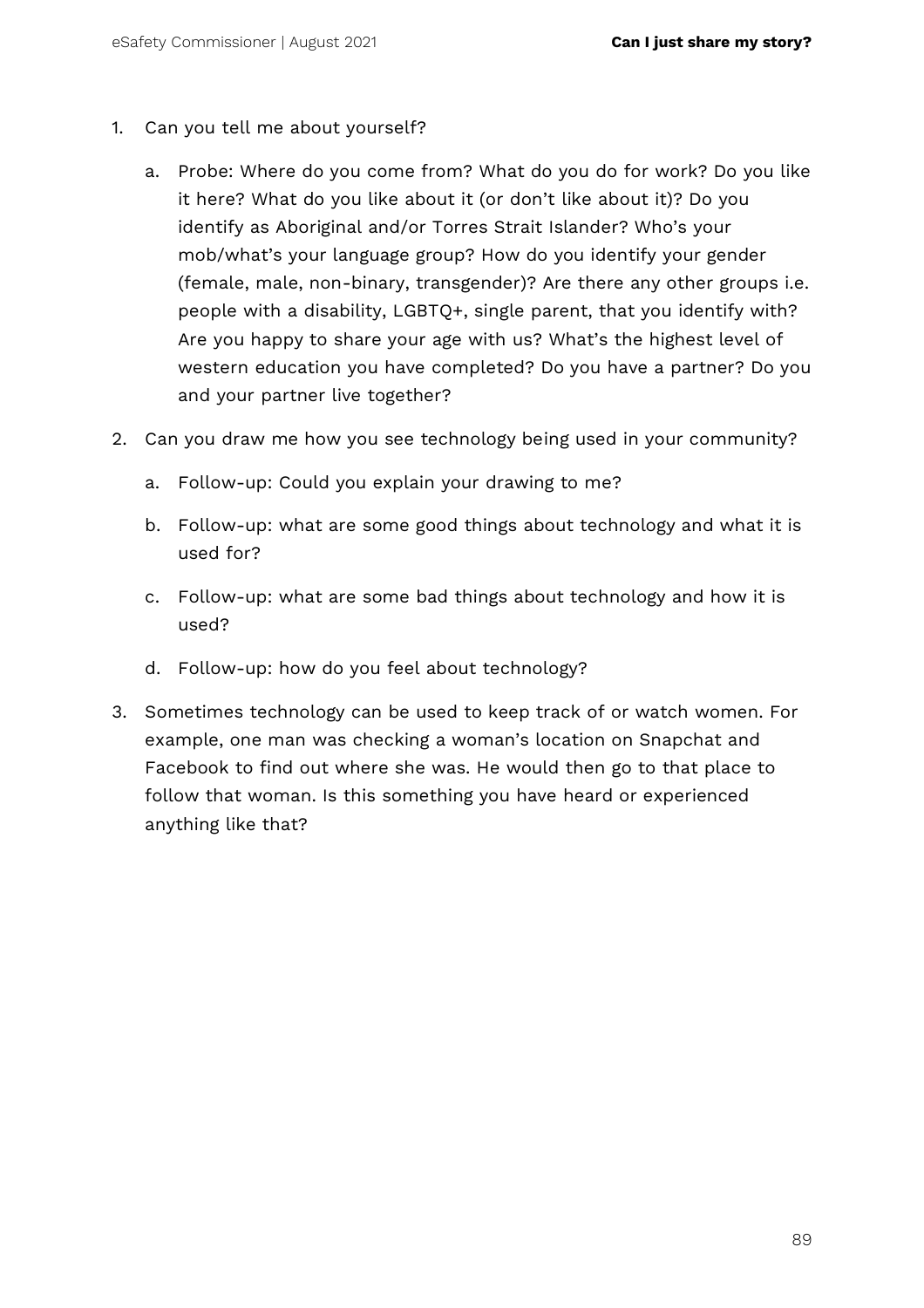

4. Sometimes technology can also be used to harass or abuse women. For example, one woman was getting lots of phone calls at all times of the day and night. Sometimes the person on the other end of the line wouldn't say anything and other times they would say nasty things. That woman was also getting a lot of text messages, and when she asked them to stop, they didn't listen. That woman was also embarrassed by some photos of her that were shared online that she didn't want other people to see. Have you heard or experienced anything like this story?

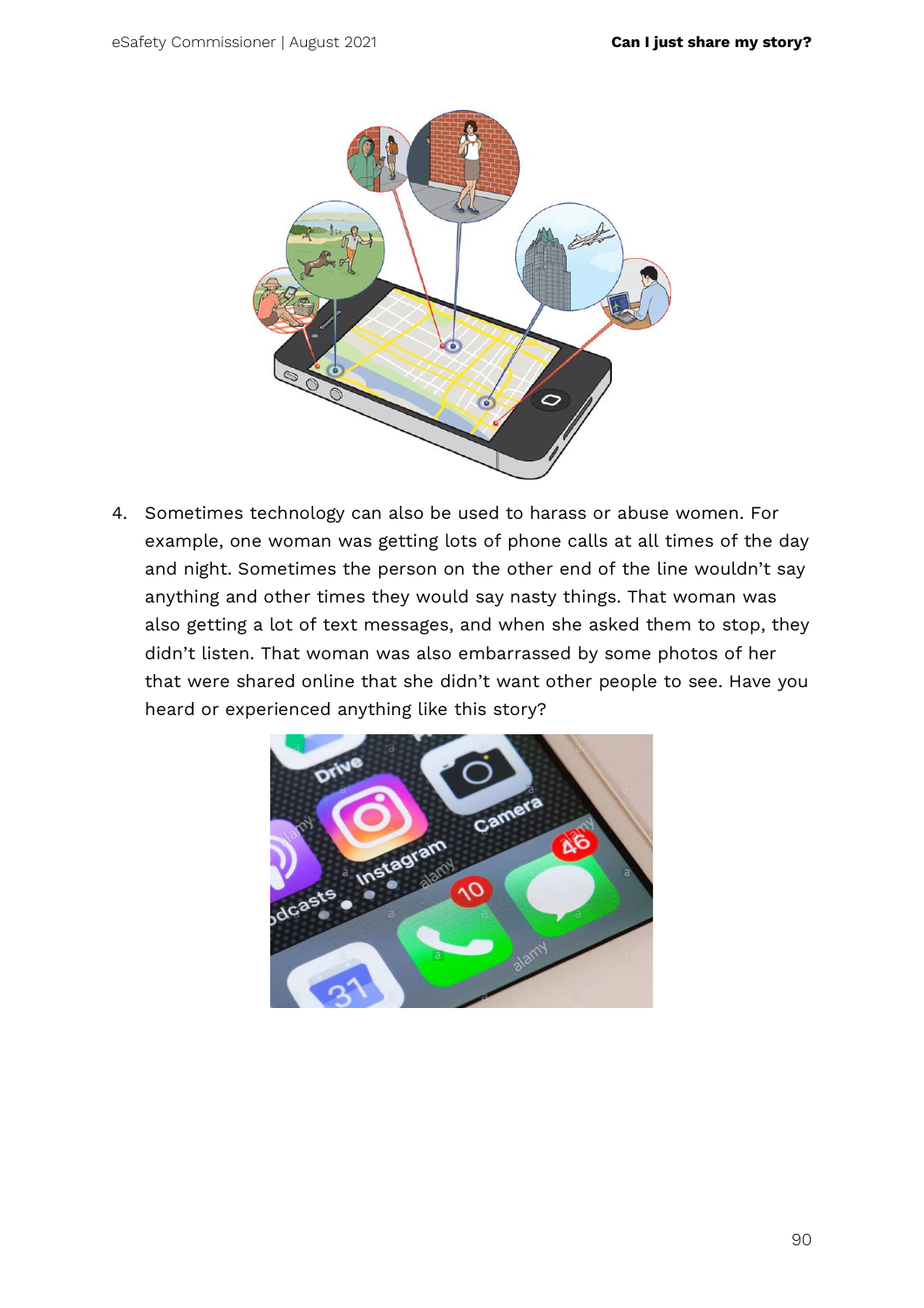

5. Sometimes technology can also be used to pretend to be someone else. For example, one young woman found that someone had made a fake Instagram account using her photo. They used the account to send lots of embarrassing messages to other people, and everyone thought it was the young woman sending it. Some people got angry at the young woman because of the messages and when they would see her out, they would yell and start fights. Have you heard or experienced anything like this story?

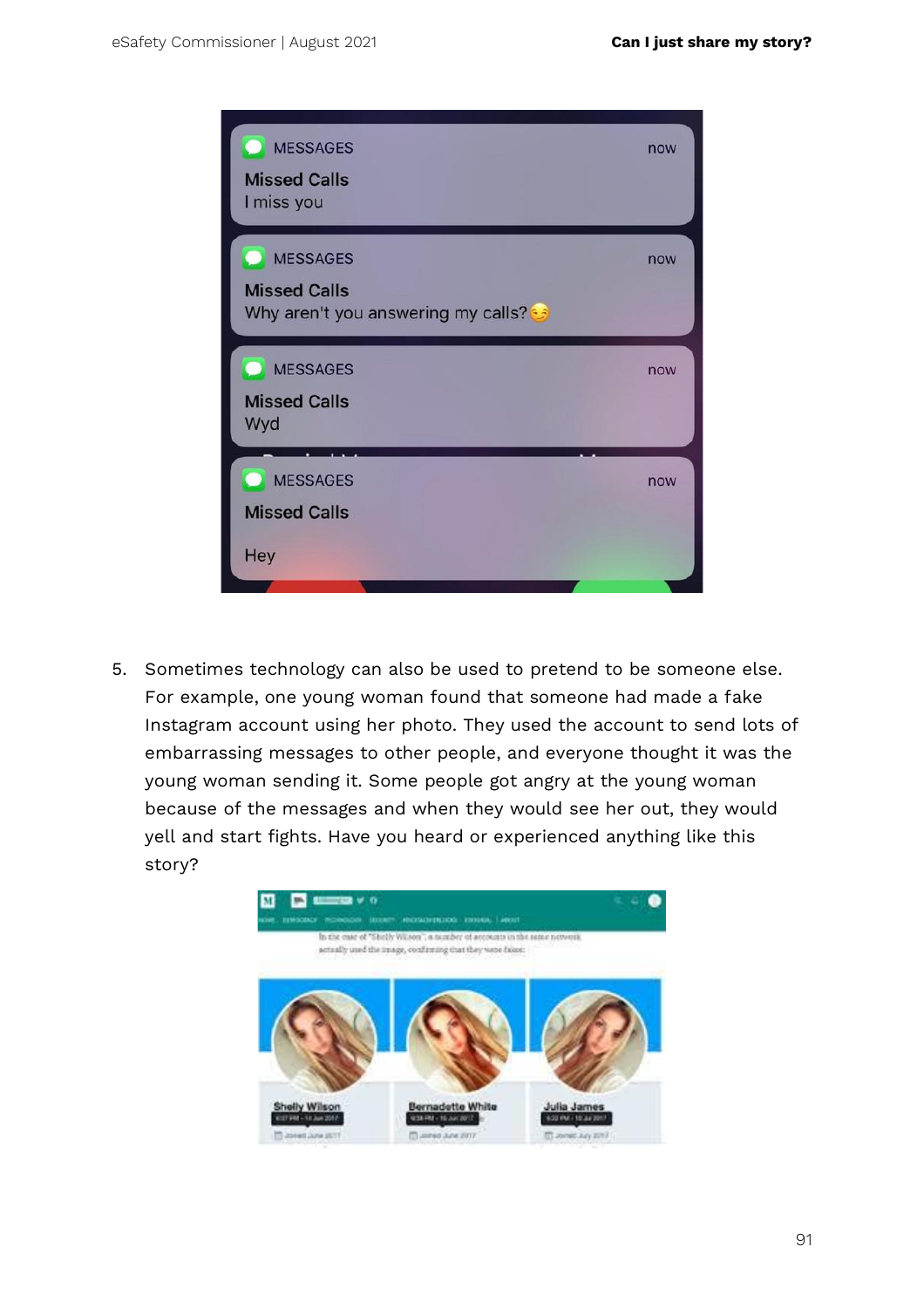6. Sometimes technology can also be used to threaten people. For example, one woman received some messages on her Facebook page calling her names and threatening to hurt her. She also received some text messages with threatening images, one was of a weapon saying that they were going to use it against her. Have you heard or experienced anything similar to this story?



- 7. When you or other women have experienced things like these stories, what do you do to keep yourself safe?
	- a. How can you keep yourself safe online?
	- b. Follow-up: if you experience stalking, violence, jealousing through technology, is there anyone that you can talk to or call? Or any place you can go to keep yourself safe?
	- c. Follow-up: would you ever report technology-facilitated abuse like in these stories? Who would you report it to?
- 8. What do you think we need to do to stop technology-facilitated abuse of Aboriginal and Torres Strait Islander women? What is important for us to do so that people can use technology safely?
	- a. Prompt: what kinds of support, training, or programs would we need to stop technology-facilitated abuse from happening?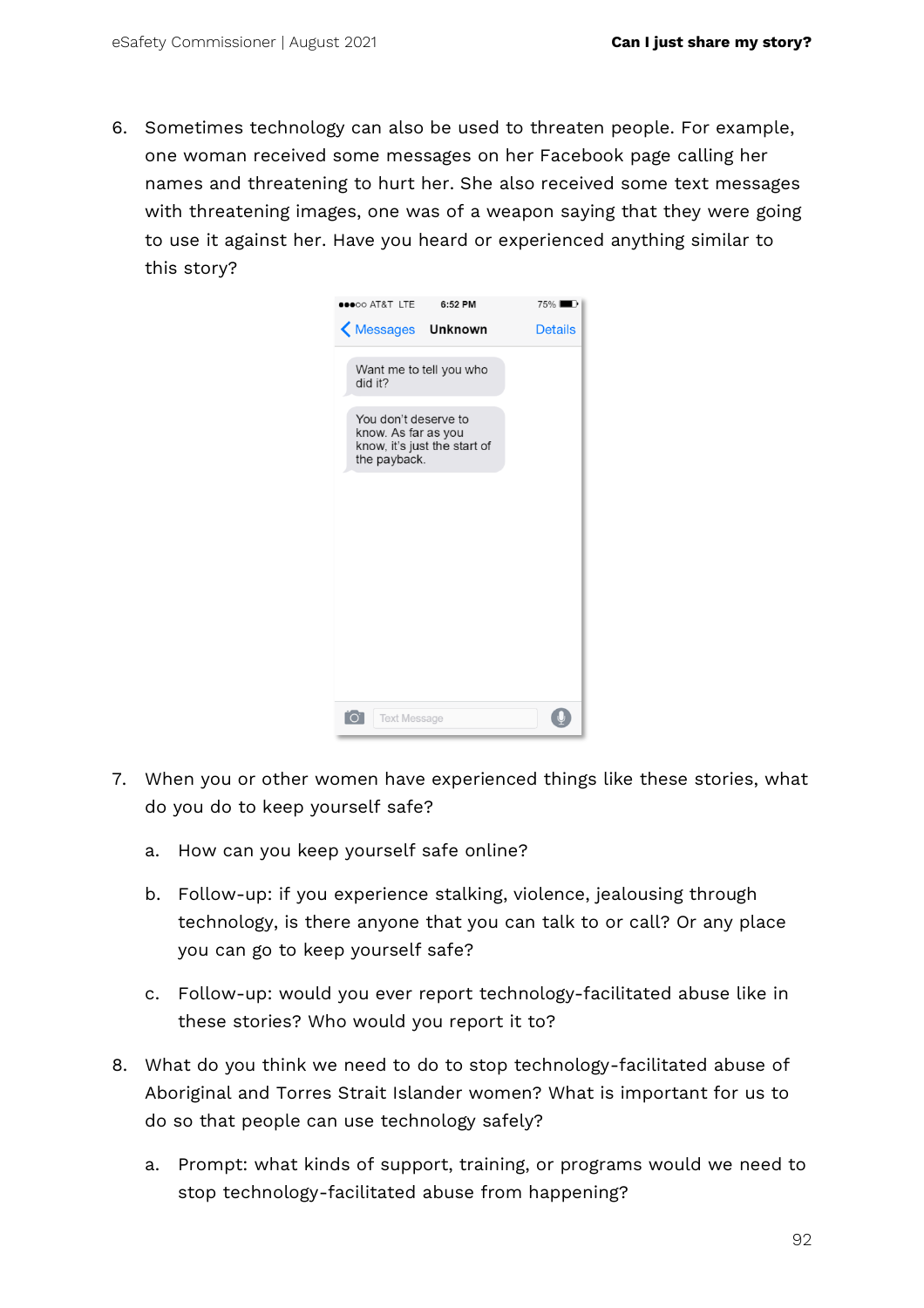9. Is there anything else you would like to say or add?

Thank you for talking to me today. How are you feeling? Would you like me to put you in touch with anyone?

As I explained earlier, I'd like to use what you told me in a research report (but I won't use your name). If I have any more questions, would it be okay if I contacted you again? If yes: How would you like me to contact you?

How are you getting home today? Can I help you in any way?